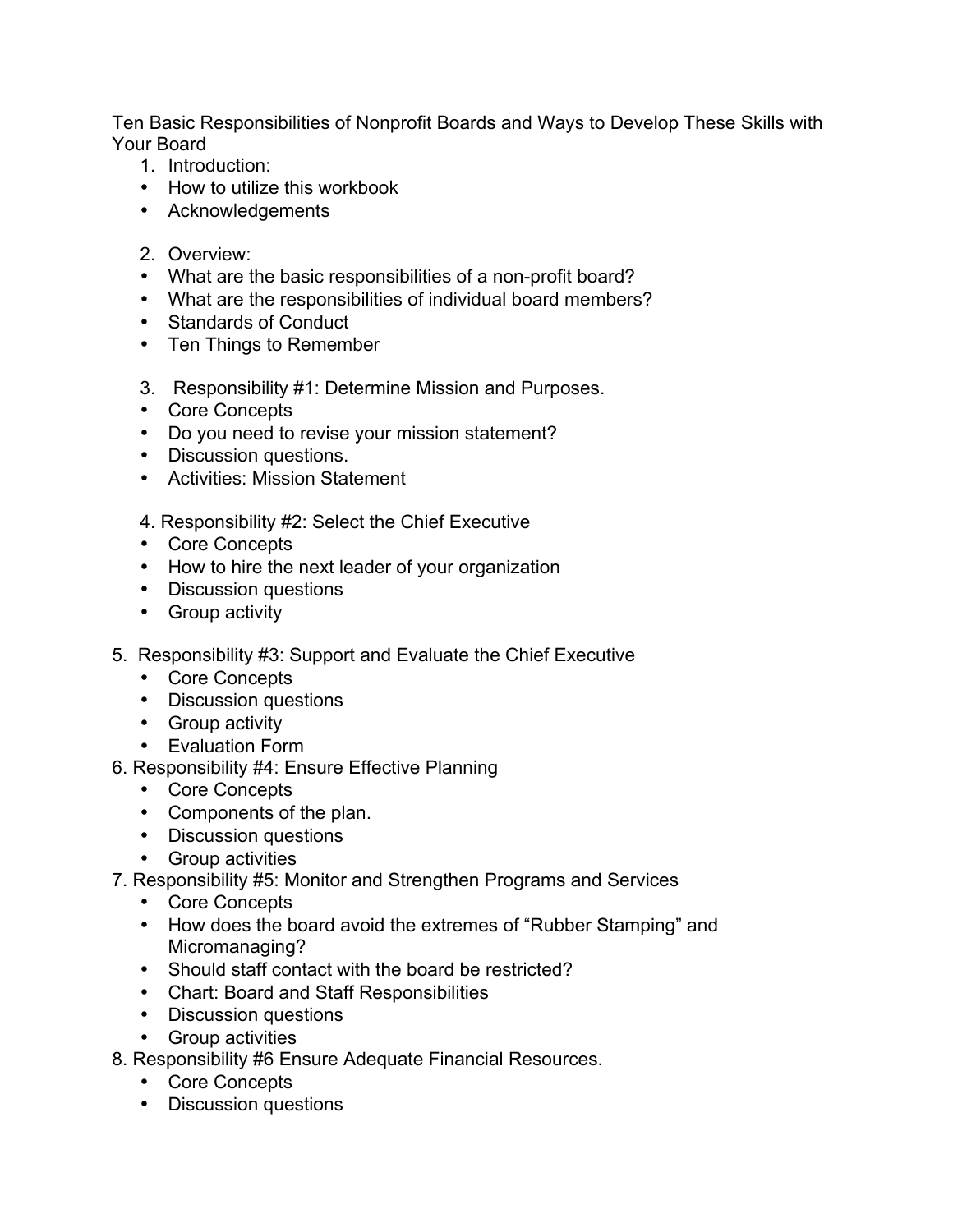- Group activities
- Board Fundraising Culture Assessment
- 9. Responsibility #7: Protect Assets and Provide Financial Oversight.
	- Core Concepts
	- Discussion questions
	- Group activities
- 10. Responsibility # 8: Build a Competent Board
	- Core Concepts
	- Identifying Prospects
	- So, How Will You Create This Pool of Prospects?
	- Removing Board Members
	- Discussion Questions
	- Group Activities
	- Assessments
- 11. Responsibility #9: Ensure Legal and Ethical Integrity
	- Core Concepts: Compliance, Transparency, and Accountability.
	- Discussion questions.
	- Group activities.
- 12. Responsibility #10: Enhance the Organization's Public Standing
	- Core Concepts
	- Discussion questions
	- Group activities
- 13. Resources:
	- Self-reflection activity
	- Checklist for the Chairperson (Before; At; and After the meeting).
	- Job Description Samples
	- Term Limits
	- Suggested Contents and Organization of a Board Manual
	- Self-Assessment of the Board
	- Introduction to Robert's Rules of Order
	- Robert's Rules of Order Motions Chart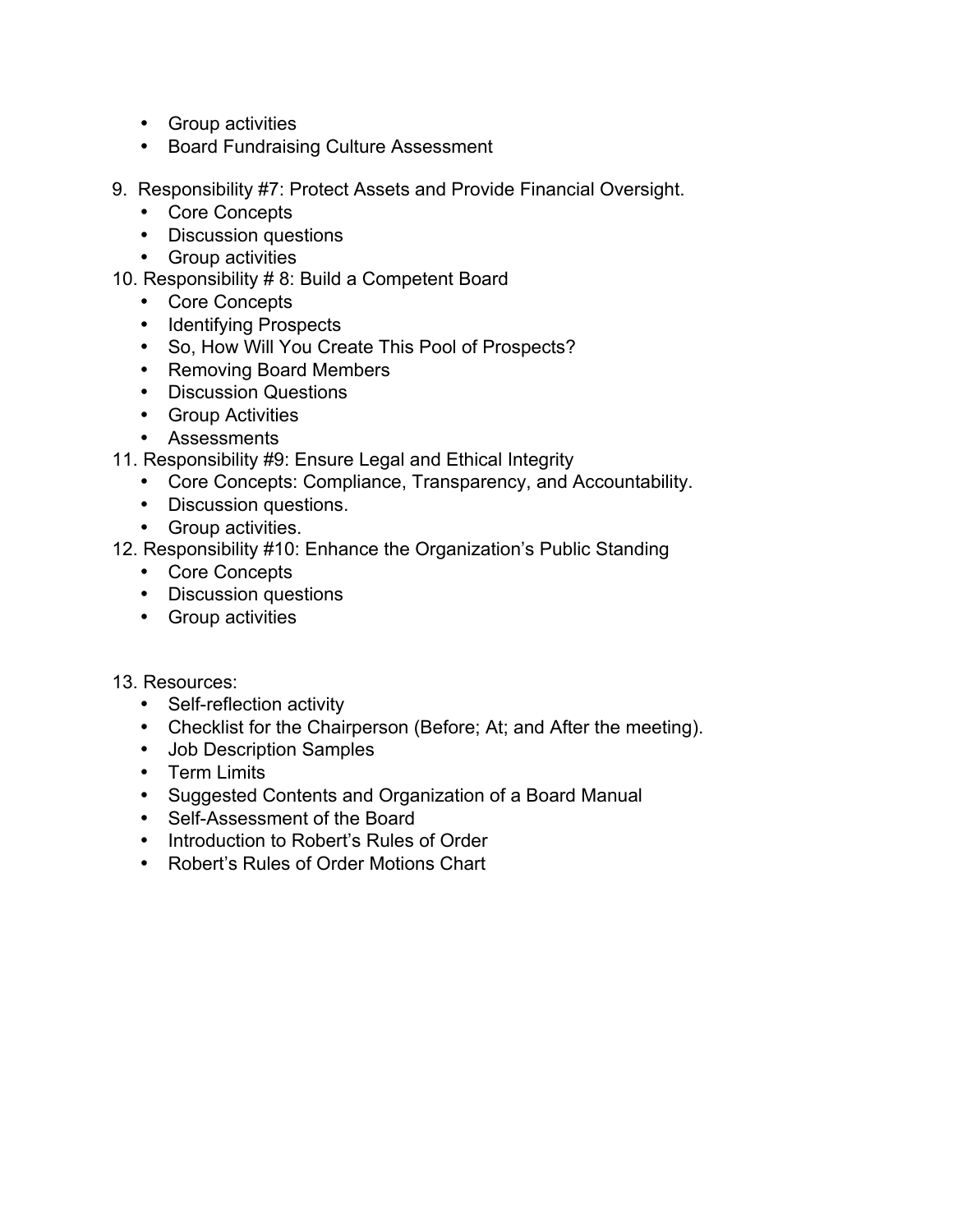Section 1

Introduction

Board of Directors Roles and Responsibilities

**Introduction** 

How to utilize this workbook:

This workbook was developed for Chief Executives (or whatever title you use) of Independent Living Centers to utilize in training of their respective board of directors. The focus of this workbook is on board member's Roles and Responsibilities. First is an overview that highlights the basic responsibilities of a non-profit board (Section 2). Using the ten basic responsibilities outlined by BoardSource we will focus on each of those responsibilities in this workbook (Sections 3 – 12).

Each of the ten areas covered in this workbook will have some core concepts outlined, as well as some discussion questions and group activities.

Because each board for each ILC is unique in its membership and stage of development it is nearly impossible to develop one training modality that would meet everyone's needs. This workbook is an attempt to provide chief executive's a variety of materials, discussion questions and group activities that they can either modify or use as is that would meet their respective board's needs. Sometimes just using some discussion questions with your board can be a valuable training experience. Chief executives know their boards and where training would be useful. The chief executive can pick and choose which sections, questions or activities would be beneficial for their board and organization.

Resources located in Section 13 that may be helpful for further work with your board are also provided.

Chief executives are still responsible to providing training for their boards in such areas as: History and Philosophy of the IL Movement; the organization's history; expectations of the individual board member and committees. These are areas of strength for the chief executives and would be most successfully delivered by them.

These training modules can be expanded if chief executives want to share with other chief executives some materials, discussion questions, activities or resources that they have found to be effective when working with their respective boards.

Acknowledgements:

We at Region 2 TACE would like to sincerely thank:

- Brad Williams, Executive Director NYSILC
- Chad Underwood, Chief Operating Officer for Access to Independence of Cortland County, Inc.
- Lindsay Miller, Executive Director of NY Association on Independent Living.
- Bob Gumson, Manager of Independent Living Services, ACCES-VR.

for their support, advice and technical assistance with this project.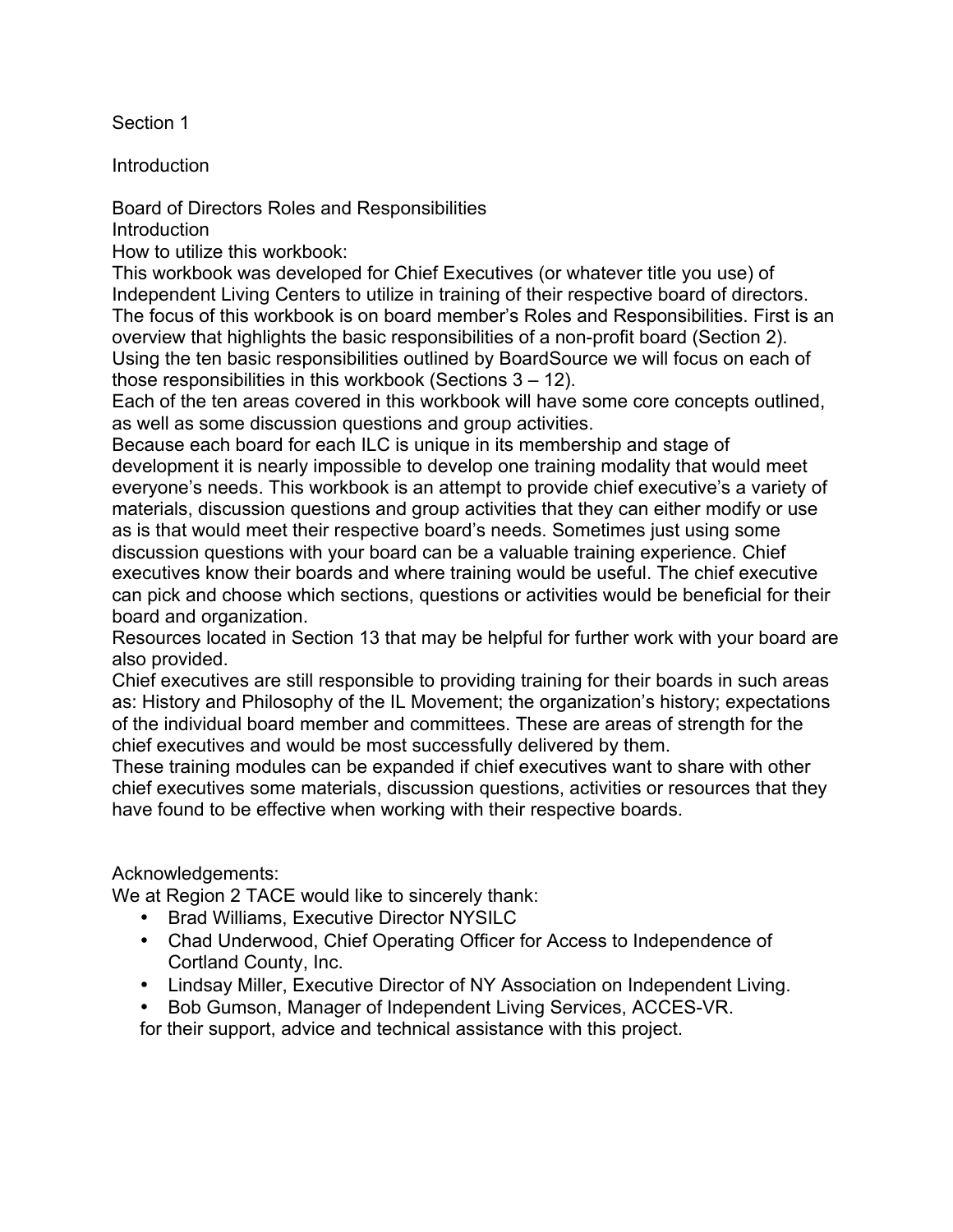Section 2

### **Overview**

What are the basic responsibilities of a nonprofit board?

1. Determine the organization's mission and purposes.

- It is the board's responsibility to create and review a statement of mission and purpose that articulates the organization's goals, means, and primary constituents.

- Does your board have a working knowledge of the organization's mission, purpose and programs/services?

2. Select the chief executive.

- Boards must reach consensus on the chief executive's responsibilities and undertake a careful search to find the most qualified individual for the position.

3. Support and evaluate the chief executive.

- The board should ensure that the chief executive has the moral and professional support he or she needs to further the goals of the organization.

- 4. Ensure effective planning. - Boards must actively participate in an overall planning process and assist in implementing and monitoring the plan's goals.
- 5. Monitor and strengthen programs and services. - The board must ensure that current and proposed programs and services are consistent with the organization's mission and monitor their effectiveness.
- 6. Ensure adequate financial resources.

- One of the board's main responsibilities is to ensure that the organization has adequate financial resources to fulfill its mission.

- 7. Protect assets and provide financial oversight. - The board must approve the annual budget and ensure that proper financial controls are in place.
- 8. Build a competent board.

- All boards have a responsibility to articulate prerequisites for candidates, orient new members, and periodically and comprehensively evaluate their own performance.

9. Ensure legal and ethical integrity.

- The board is ultimately responsible for adherence to legal standards and ethical norms.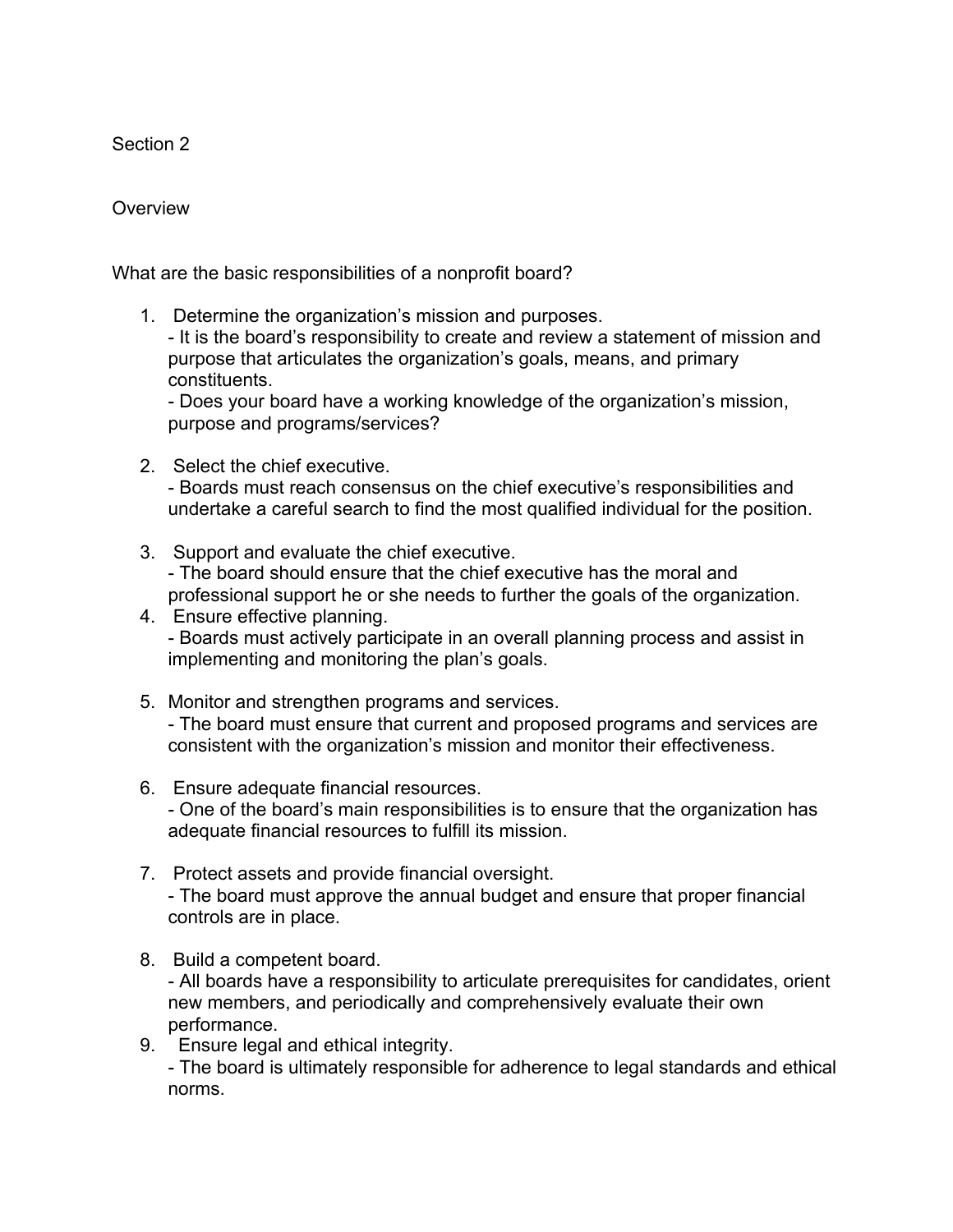10.Enhance the organization's public standing.

- The board should clearly articulate to the public the organization's mission, accomplishments, and goals and garner support from the community.

Adapted from: BoardSource

## What are the responsibilities of individual board members?

#### GENERAL EXPECTATIONS:

- Know the organization's mission, purpose, goals, policies, programs, services, strengths, and needs.
- Serve in leadership positions and undertake special assignments willingly and enthusiastically.
- Avoid prejudiced judgments on the basis of information received from individuals; urge staff members with grievances to follow established policies and procedures through their supervisors. All significant matters coming to you should be called to the attention of the chief executive and/or the board's elected leader as appropriate.
- Keep up-to-date on developments in the organization's field.
- Bring goodwill and a sense of humor to the board's deliberations.
- Suggest possible nominees to the board who can make significant contributions to the work of the board and the organization.
- Follow conflict of interest and confidentiality policies.

### MEETINGS:

- Prepare for and conscientiously participate in board and committee meetings, including appropriate organizational activities when possible.
- Ask timely and substantive questions at board and committee meetings, consistent with your conscience and convictions, while supporting the majority decision on issues decided by the board.
- Maintain confidentiality of the board's executive sessions and when confidential information is given to you. Never speak for the board or organization unless authorized to do so, but also remember that all utterances from board members carry great weight with those within and outside of the organization. Private opinion on any matter is often construed by other's as the board's official posture whether it really is or isn't.
- Suggest board and committee meeting agenda items occasionally to board leaders and the chief executive to ensure that significant, policy-related and strategic matters are discussed.

## RELATIONSHIP WITH STAFF: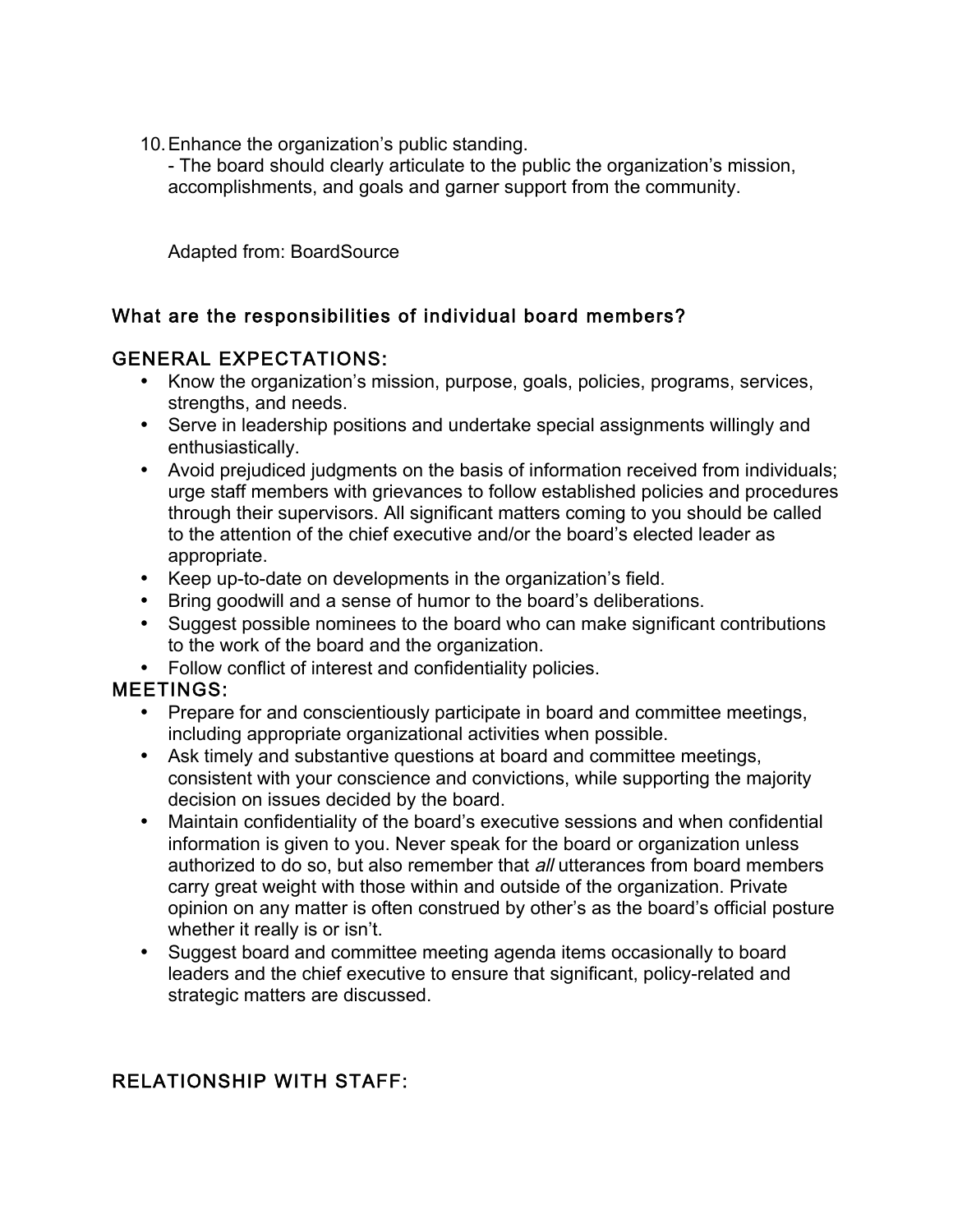- Counsel the chief executive as appropriate, providing support through often difficult relationships with groups or individuals.
- Avoid asking the staff for favors, including special requests for extensive information that may take extraordinary time to gather and are not part of ongoing board or committee work – unless you have consulted with the chief executive, board chair, or appropriate committee chair.
- Remember that it is most appropriately the chief executive who is responsible for assessing staff performance, NOT board members or the board. Most chief executives, however, welcome comments or opinions, offered during private conversations that are complimentary or constructively critical of a senior officer.

# AVOIDING CONFLICTS:

- Serve the organization as a whole rather than any special interest or constituency. Even if you were invited to fill a vacancy reserved for a certain constituency or organization, your first obligation is to avoid any preconception that you "represent" anything other than the overall organization's best interests.
- Avoid obsessions with a single issue.
- Avoid even the appearance of a conflict of interest that might embarrass the board or the organization. Disclose any possible conflicts to the board in a timely fashion.
- Maintain independence and objectivity and do what a sense of fairness, ethics, and personal integrity dictate, even though not necessarily obliged to do so by law, regulation, or custom.
- Never accept (or offer) favors or gifts from (or to) anyone who does business with the organization.

## FIDUCIARY RESPONSIBILITIES:

- At all times, exercise prudence with the board in the control and transfer of funds.
- Faithfully read and understand the organization's financial statements and otherwise help the board fulfill its fiduciary responsibility.

### FUNDRAISING:

- Give an unrestricted annual gift and restricted program or project support in line with your particular interests and personal means. Always do your best to set an example for other board members.
- Remember, giving one's time and expertise, as important as they are, are not substitutes for providing financial support according to one's capacity. As one experienced and exemplary director candidly said, "Nonprofit organizations need money and money simply has to come from those who have it. If board members don't support their own organization, why should anyone else?"
- Assist the development committee and staff by helping to identify potential givers and implement fundraising strategies through personal influence where you have it (corporations, individuals, foundations).

# AMBASSADORIAL SERVICE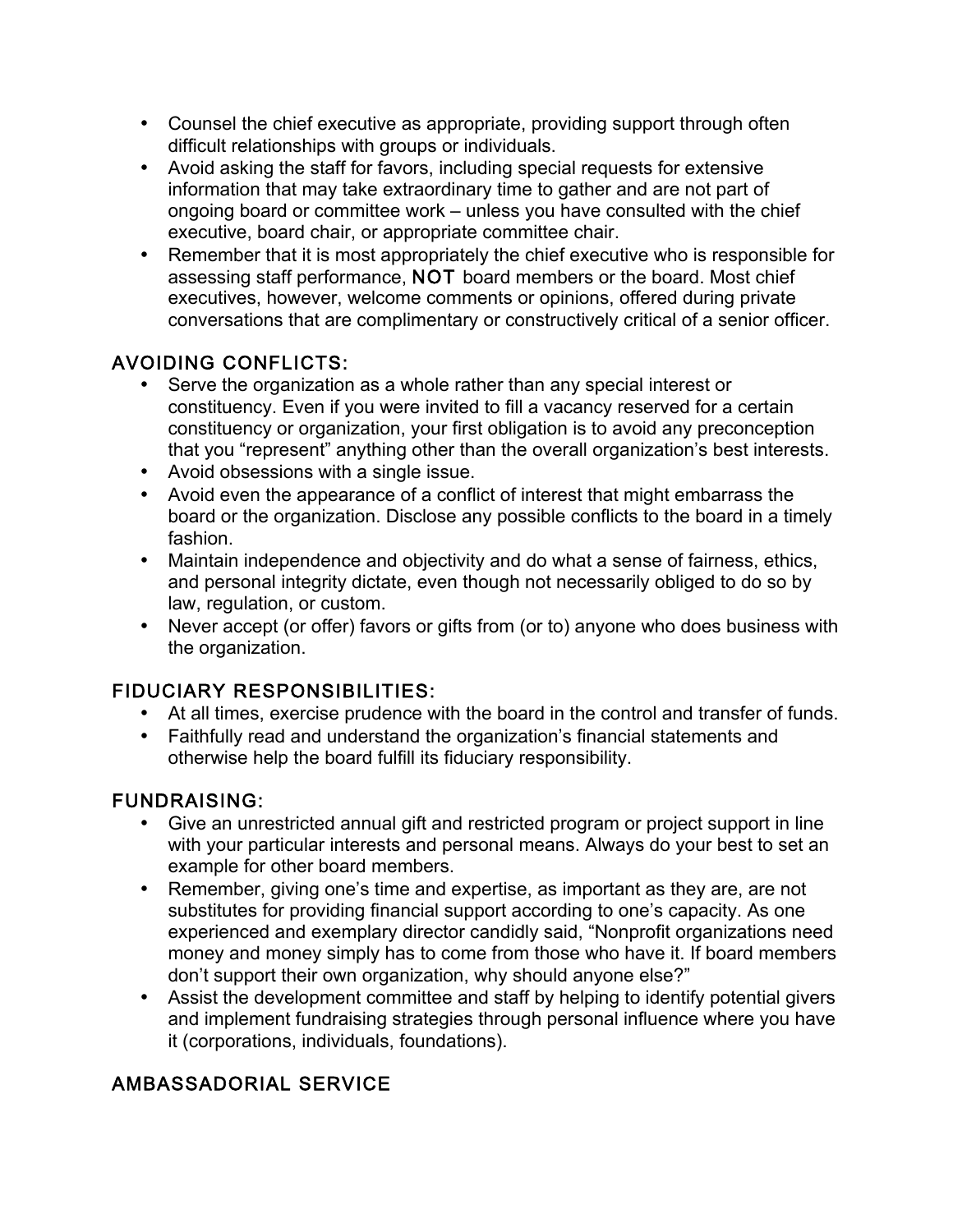- Serve your organization responsibly and diligently by telling the organization's story and presenting its accomplishments as well as its needs and current challenges. You are your organization's logo.
- Represent, as well, your community to your organization. Bring back concerns, ideas, suggestions, compliments, and the like when you think they may have merit. Remember, as a board member, you are at the nexus of two-way communication.
	- *-* Adapted from: 10 Basic Responsibilities of Nonprofit Boards BoardSource (2009).

### Standards of Conduct:

#### Duty of Care

The duty of care describes the level of competence that is expected of a board member, and is commonly expressed as the level of "care that an ordinary prudent person would exercise in a like position and under similar circumstances." This requires board members to exercise reasonable care by staying informed, actively participating in making decisions and to exercise their best judgment while doing so.

### Duty of Loyalty

The duty of loyalty is a standard of faithfulness. When acting on behalf of the organization in a decision-making capacity, board members must set aside their own personal and professional interests. The organization's needs come first. This means that a board member can never use information obtained as a member for personal gain, but must act in the best interests of the organization.

### Duty of Obedience

The duty of obedience requires board members to be faithful to the organization's mission and to act in a way that is consistent with the central goals of the organization. Board members bear the legal responsibility of ensuring that the organization remains true to its mission and purpose by its compliance to all applicable federal, state and local laws. A basis for this rule lies in the public's trust that the organization will manage donated or public funds to fulfill the organization's mission.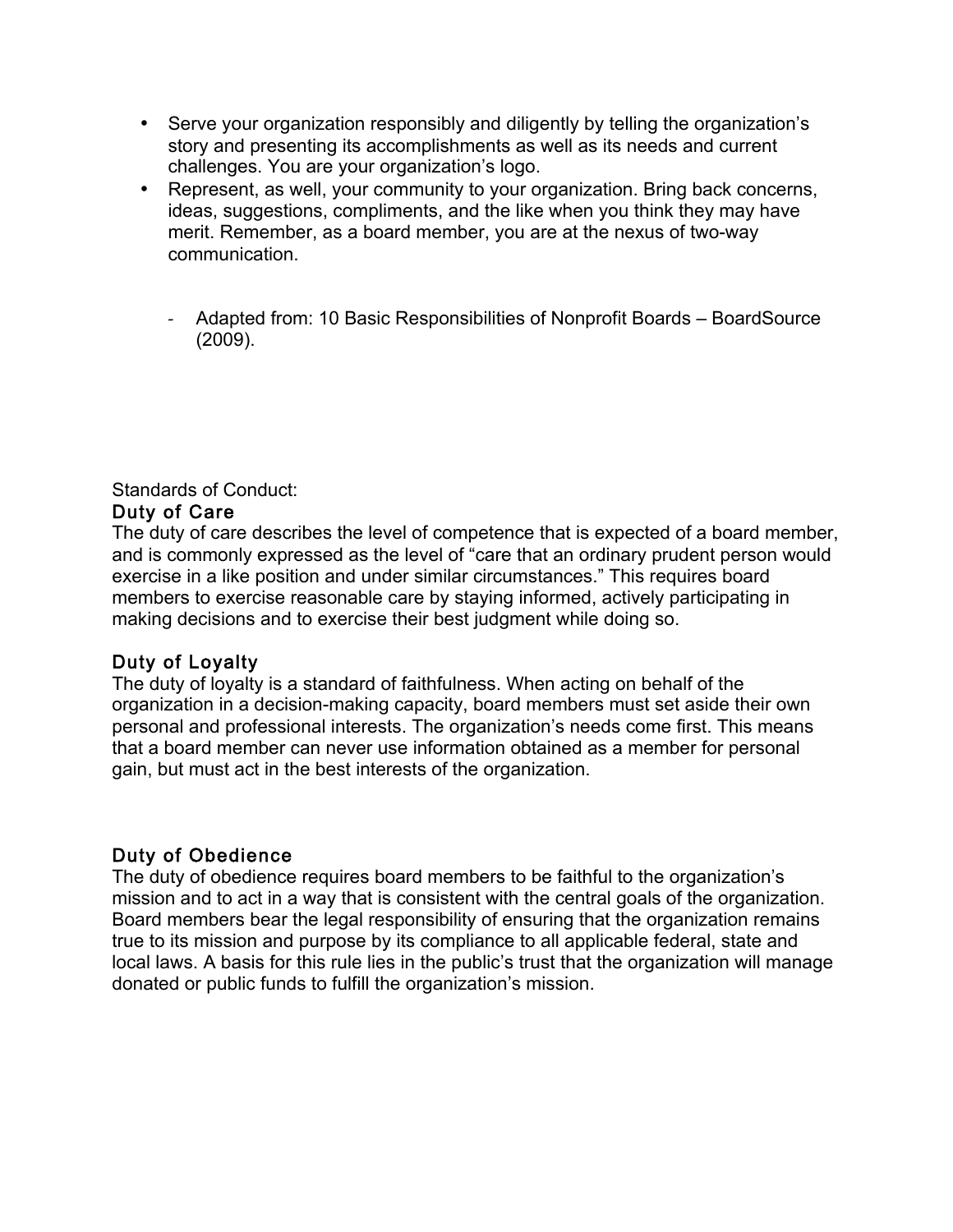#### Ten Things to Remember

As you begin or continue your service on a nonprofit board, these reminders may help you to have a productive and personally fulfilling experience.

- 1. Remember that there is a time to join the board of a worthwhile organization that accomplishes good things – and a time to go. Believe in the work of your organization and sustain your motivation and commitment. Then, when you have done your best, acknowledge that it may be time to pursue other volunteer endeavors.
- 2. Remember this old saying about board service: "Keep our noses in and our fingers out." Board members should not direct staff members or programs.
- 3. Remember that chief executives need an occasional pat on the back. They're human too.
- 4. Avoid dysfunctional politeness by candidly addressing the really important matters that concern you and should concern the board in your judgment. The trick is being able to respectfully disagree with others without being disagreeable and, after sharing your reasoning, to close ranks with the majority vote as a team member.
- 5. Know what your organization does and whom it serves. While knowing everything about your organization may be impossible, knowing little or nothing about it is an abdication of your responsibilities and could place it in jeopardy.
- 6. Never miss an opportunity to say something good about your organization, or fail to bring back a good idea that a constituent or member might share with you on the road.
- 7. As long as you are a board member, make your organization a top priority in your charitable giving.
- 8. Practice due diligence. Ask good and timely questions. But also remember that it isn't only the quiet board member who may not have anything to say.
- 9. Go beyond compliance. Do the right thing at all times.
- 10.Understand that being a good follower is at least as important as striving to be a good leader. In fact, one mark of a good leader is knowing when to follow. Personal humility, a sense of humor, and not taking yourself too seriously have their places in the boardroom.

From: Ten Basic Responsibilities of Nonprofit Boards – BoardSource 2009. Section 3

Responsibility #1:

#### Determine Mission & Purpose

Determine Mission and Purposes: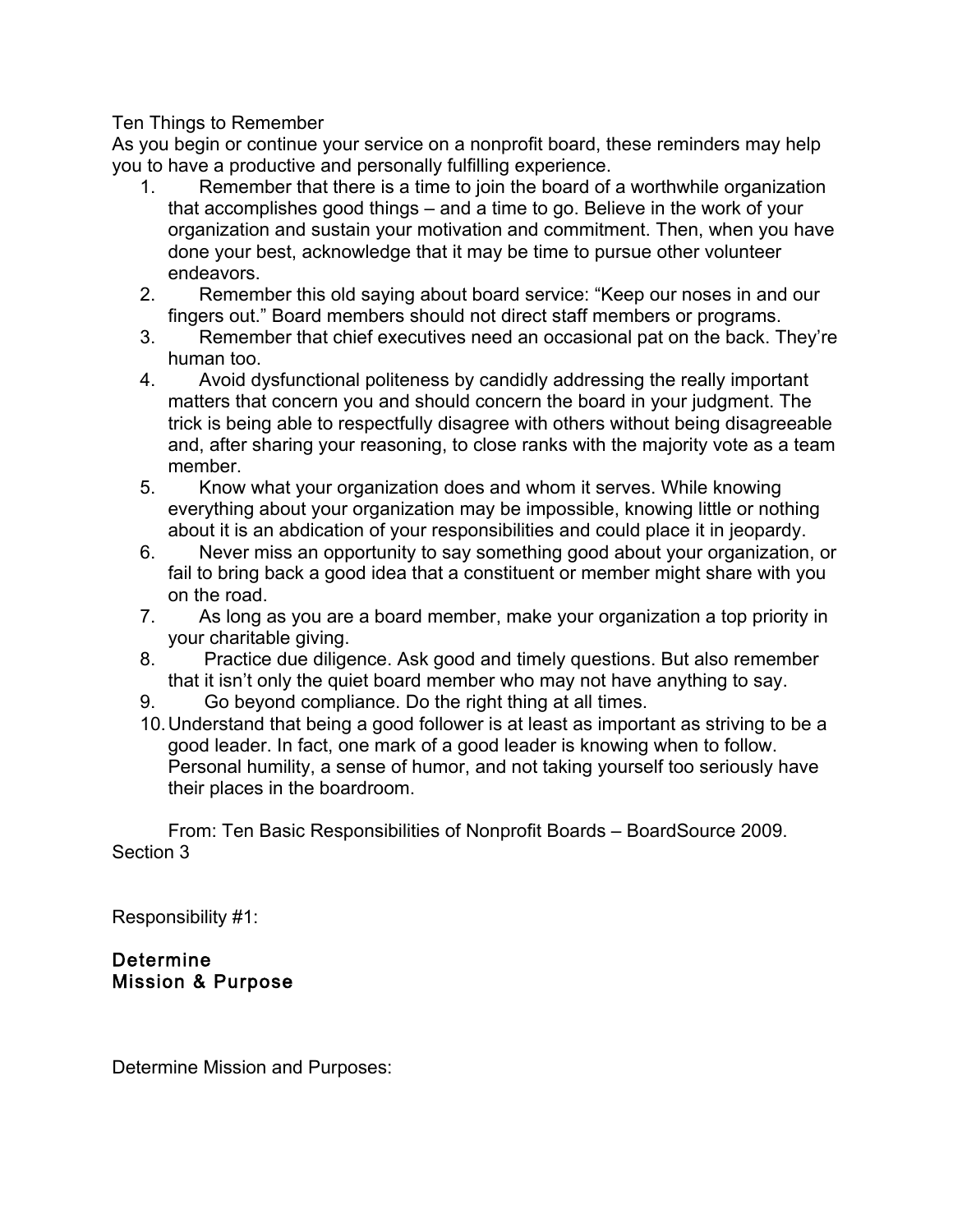## Core Concepts:

- A commitment to the organization's mission should drive your board's and management's priorities.
- Your board and management should periodically review the mission statement to ensure it is useful, honest, valid, and current.
- Your board is responsible for ensuring that the organization's mission is clearly stated and advanced. This usually takes the form of a relatively brief written mission statement, sometimes supplemented with a more detailed statement of the organization's vision or values – what it supports or believes.
- \* The mission statement should articulate why and for whom the organization exists.
- Before developing or revising the mission, wise chief executives and boards consult with the organization's stakeholders.
- A good statement of mission and purpose serves to guide and benchmark such undertakings as organizational planning, board and staff decisions about programs and services, volunteer initiatives, and priorities among competing demands for scarce resources. The board should periodically assess what the organization does to ensure that it is not drifting away from its intended mission and purposes. The mission (which will vary widely from one organization to the next) also sets the stage for fundraising strategies and serves as a benchmark for sustaining the confidence and support of those who believe in the organization.
- There is ad distinction between an organization's mission (what the organization "is and does") and its vision (what it "strives to be and do"). The most important point is that every organization should describe why it exists and what it provides to its intended beneficiaries – and that mission may evolve over time.

TIP: At least annually, reserve time at a board meeting for members to briefly discuss what they do or can do for the organization beyond faithful participation in board and committee meetings. So often, it is what board members do for their organization between meetings that matters as much or more than what is accomplished in regularly scheduled meetings.

DANGER: Changing the organization's mission or statement of purpose without consulting and engaging key stakeholders could lead to confusion, a loss of support as well as guide the organization in a wrong direction.

Do you need to revise your Mission Statement?

Some possible questions to guide a discussion on the current state of your organization's mission:

- Is the mission statement short (17 or fewer words) and sharply focused? Would it fit on a t-shirt?
- Do board members and staff know the mission statement? Is it clear and easily understood?
- Does it define why you do what you do?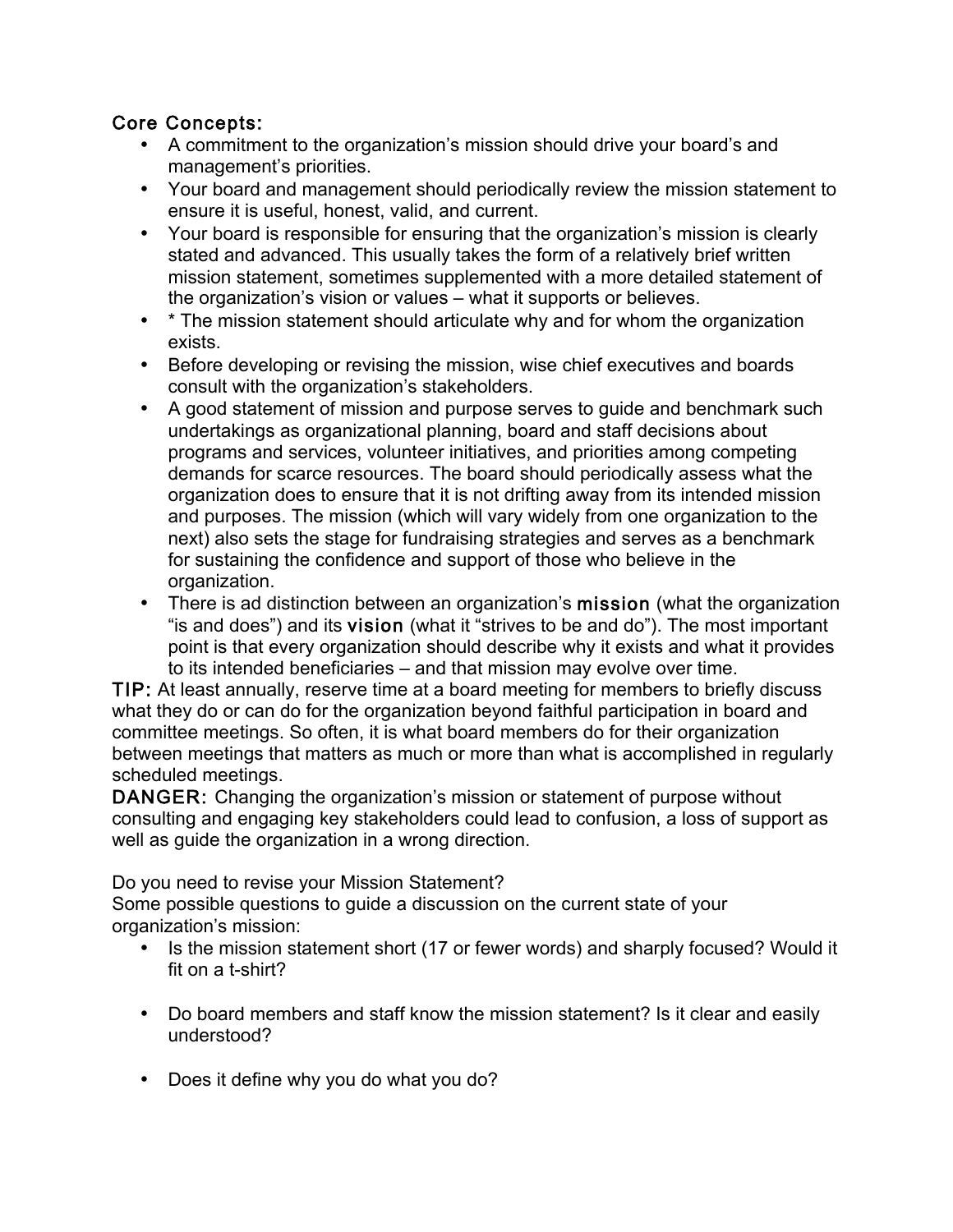- Does it provide direction for doing the right thing?
- Does it inspire your passion and commitment?
- Does it say, in the end, what your organization wants to be remembered for?
- Have you revisited your mission statement in the last 3 years?

Discussion Questions:

- 1. Do we use our mission statement as our first frame of reference when making decisions?
- 2. Does our statement of mission clarify what makes our organization distinctive?
- 3. Have we recently adjusted or reaffirmed our mission statement?
- 4. What new or emerging changes in the environment or our organization's circumstances should cause us to reconsider our mission statement's adequacy or appropriateness?

Activities: Mission Statement

- *-* Answer any or all of the following questions and discuss @ your next meeting:
- A. List three ways that your board has recently used the mission to guide the decision-making process:
- B. When was the last time your board reaffirmed or adjusted the mission statement?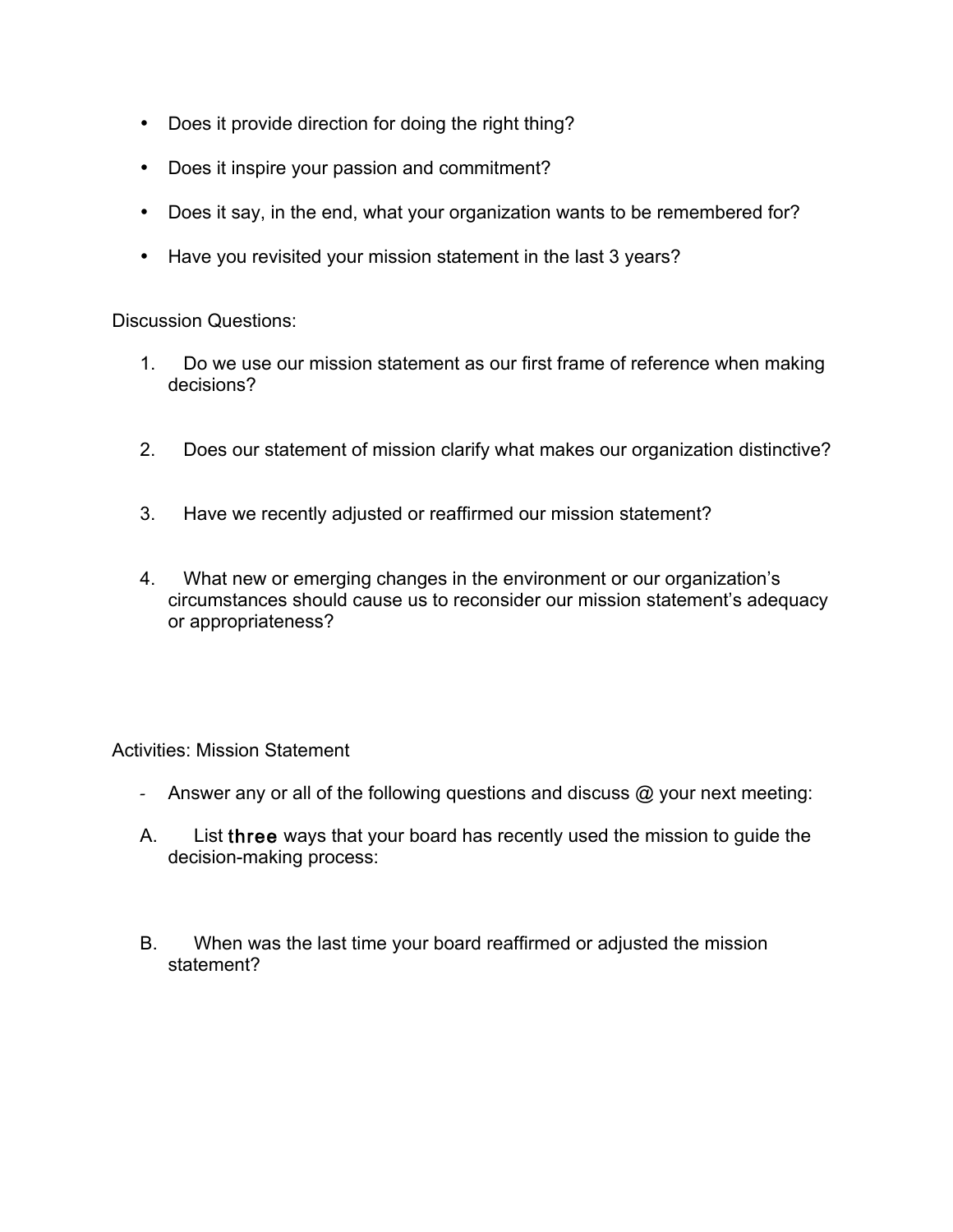C. List three possible changes in your environment or your organization's circumstances that might cause you to reconsider your mission statement's adequacy or appropriateness.

D. Ask each board member to write the mission from memory and display each board member's response. How similar or different are they?

E. Pass out a copy of the mission statement and have someone read it aloud. Does the mission statement still reflect what makes your organization so necessary?

## Section 4

Responsibility #2:

Select the Chief Executive

Select the Chief Executive:

Core Concepts:

- Choosing a new chief executive is among the most consequential of your board's decisions because it will affect the organization's continuing development and effectiveness.
- When a vacancy occurs in the chief executive position, your board needs to decide whether to hire an executive search firm to help with the search process, including candidate recruitment, or to conduct the search on its own.
- Before launching a search, it's essential to work backward to a list of desired attributes to be sought in serious candidates – backward from a clear consensus on the organization's nature and current circumstances, its strategic and most pressing priorities, and goals to be met.
- Effective chief executive performance is intimately linked to your board's effectiveness. Ensure that your board and its leaders are prepared to provide the necessary commitment of time and support to help get the job done.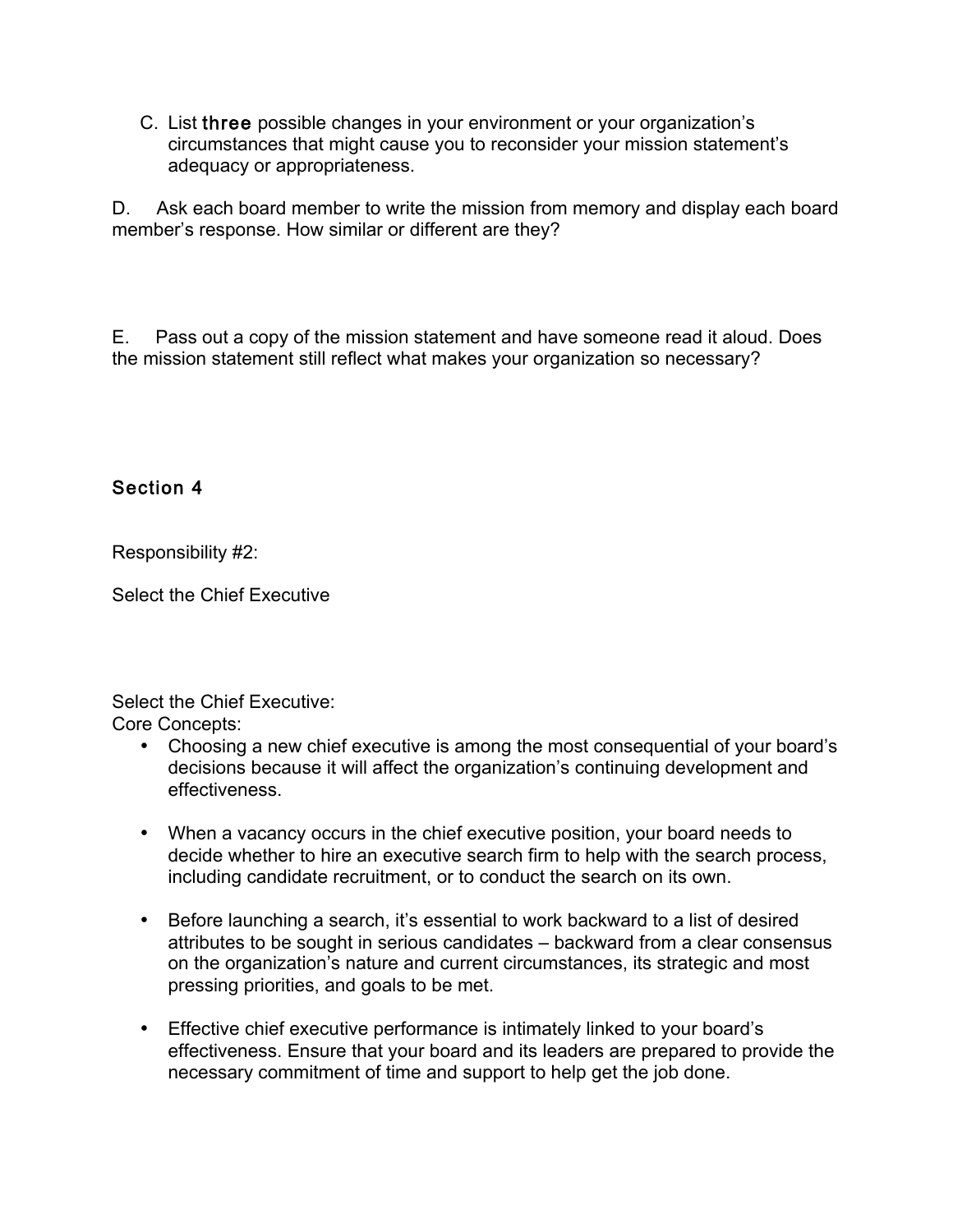• Succession planning is part of your board's responsibility to ensure that the organization is prepared for the future. When done properly – with the full commitment and assistance of the current chief executive – the odds of making a smooth transition to new leadership increase dramatically.

### How to Hire the Next Leader of your Organization:

In a national, regional, or local search for a new leader, your board should:

- Review the organization's statement of mission and purpose.
- Conduct an inventory of the organization's current and emerging strengths and needs (perhaps aided by an outside group if one is retained to help with the search).
- Agree on clear objectives and clarify expectations for at least the first year of the new chief executive's service, plus a few major long-term priorities and goals.
- Articulate the particular characteristics, skills, and style that the organization seeks in its new chief executive.
- Provide an adequate compensation package and other employment terms.
- Clarify the board's functions as distinct from those of the chief executive and staff, including the chief executive's responsibility to select and supervise a management team without the board intrusion.
- Clarify the board's expectations of the chief executive and what the chief executive can expect from the board.
- Reaffirm that the organization's chief staff officer (by whatever title) is indeed the chief executive's rather than the board's elected volunteer leader.

\*\*\* Even though your board and the chief executive need to work together in close partnership, it is necessary to recognize a line between operations and oversight. Adapted from: Ten Basic Responsibilities of Nonprofit Boards: The Companion Workbook – Board Source - 2012. Select the Chief Executive

Discussion Questions:

- Does your board have a formal process to review and, if necessary, revise the chief executive job description?
- If not, why not?
- If so, are you happy with the process?
- Under what circumstances might you revise the process?
- Does your board have a written succession plan?
- If so, when was it drafted?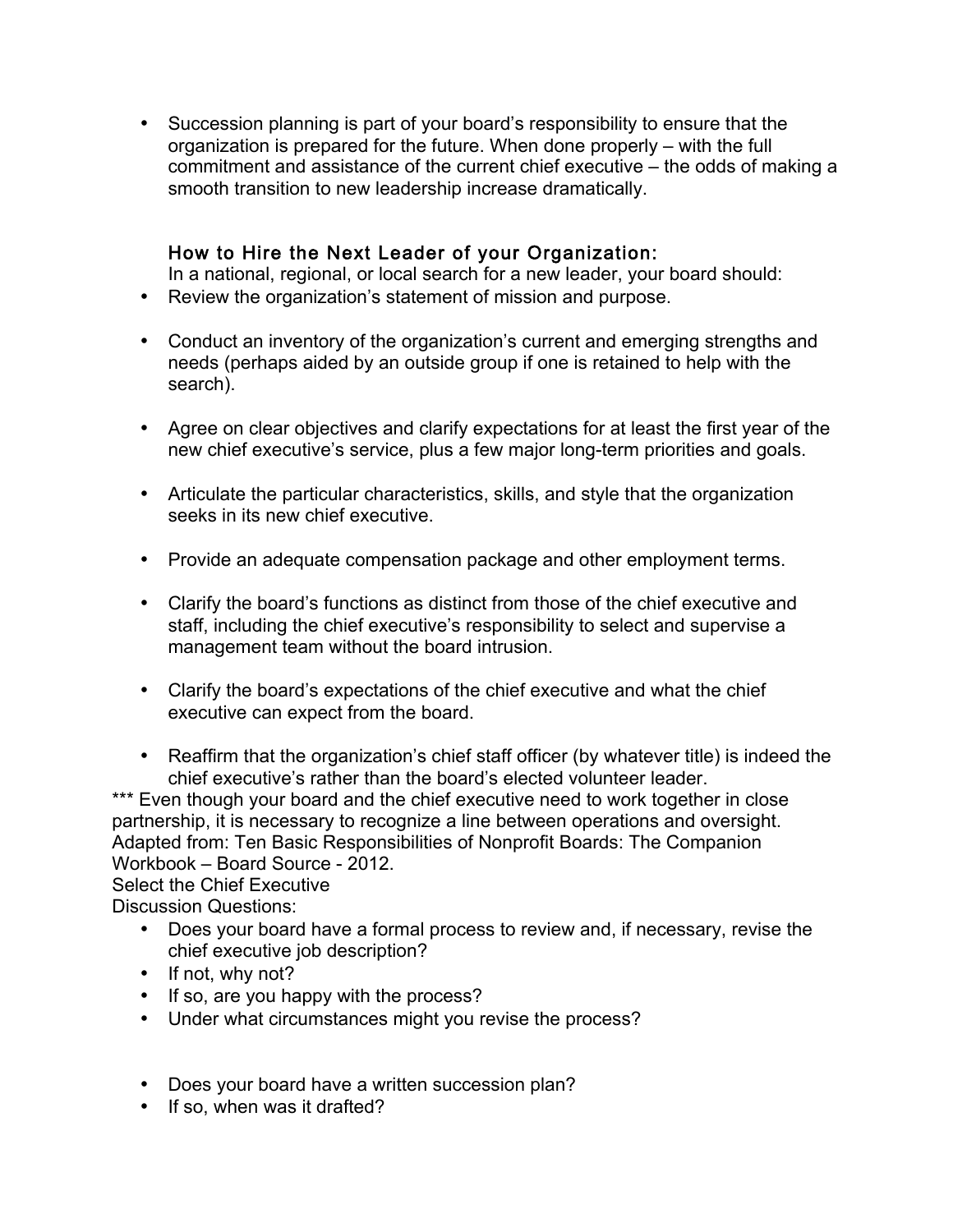- Does it still meet your needs?
- Under what circumstances might you revise the plan?

Select the Chief Executive GROUP ACTIVITY: Break up into sets of two or three and discuss the following scenario: The chief executive has contacted the board to let it know that she's leaving the organization effective immediately. Draft a quick emergency succession plan that answers the following questions:

1. What structure will you put in place to support the staff while you transition to new leadership?

2. Will you work with an interim chief executive?

What skills and abilities would you need in an interim chief executive?

3. Will you hire a search firm?

If so, what qualifications and experience should it have?

If not, how do you plan to conduct the search for a new chief executive?

What should be the process for internal candidates who apply?

- Come back together as a board and review your respective group's discussions. Any similarities or discrepancies noted?

Section 5

Responsibility# 3:

Support & Evaluate the Chief Executive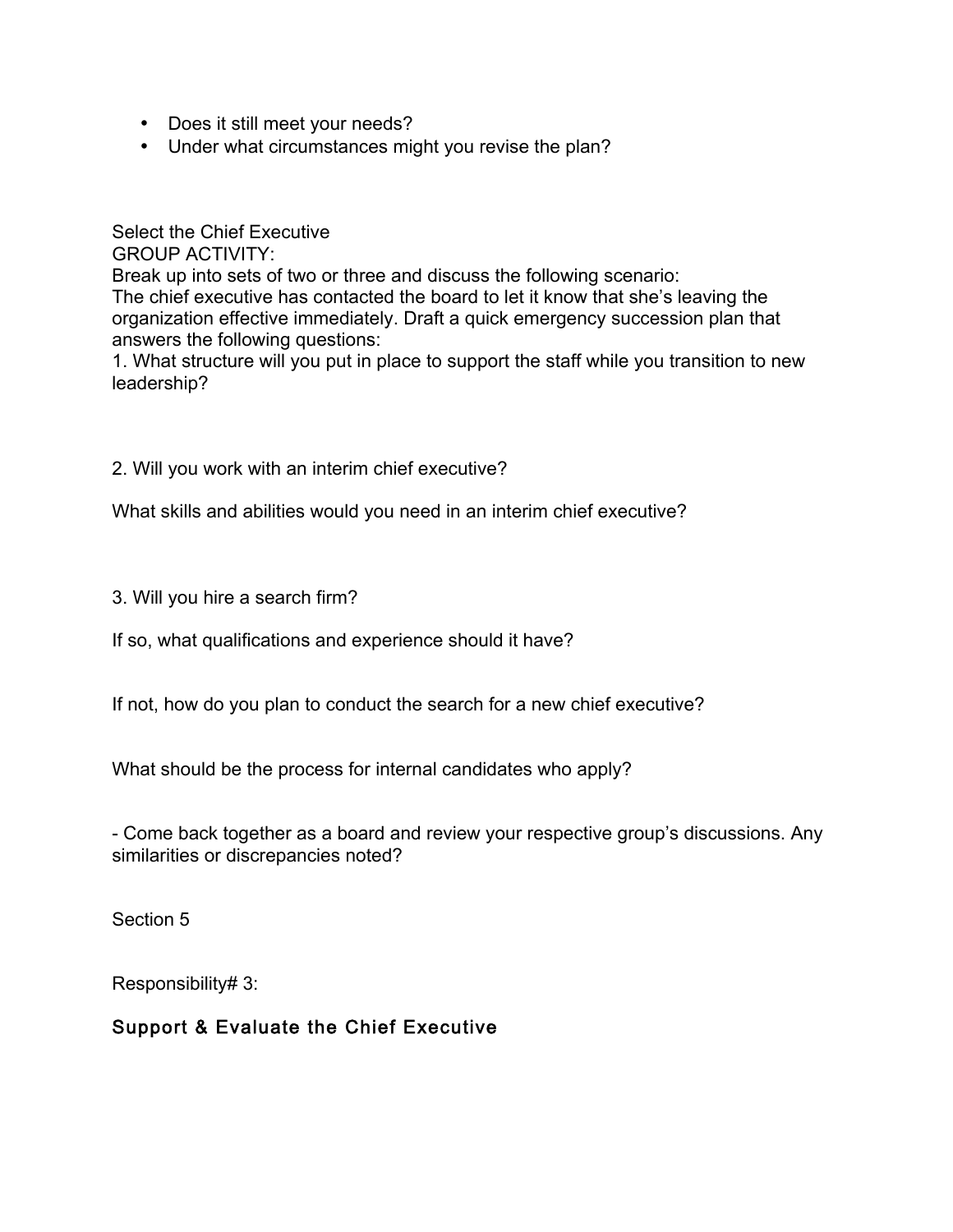Support and Evaluate the Chief Executive: Core Concepts:

- The chief executive's success is linked to your board's determination to do its part to sustain an effective relationship – one marked by mutual respect and an understanding of the distinction between board and executive responsibilities.
- Providing personal and organizational support for executive leadership, regularly assessing the chief executive's performance, and acknowledging superb service through appropriate compensation are key board responsibilities as well. A highperforming board gives ongoing attention to these matters.
- The chief executive should be able to count on support from your board chair and the rest of your board. Some examples of ways board leaders can be supportive are:
	- o Being reasonably predictable in how they react to and address emerging problems and "bad news".
	- o Clarifying boundaries and not micromanaging and second-guessing all decisions.
	- o Encouraging the chief executive to be decisive.
	- o Standing by the chief executive when constituencies do not like certain decisions.
	- o Responding to the chief executive's requests for help.
	- o Providing encouragement when needed.
- Performance reviews work best when guided by these 5 principles:
	- 1. The primary purpose of the performance review is to help the chief executive perform more effectively
	- 2. The chief executive should be consulted on and comfortable with the review process.
	- 3. The chief executive's and board's performance are interdependent neither can be assessed completely independently.
	- 4. It is the board's responsibility to assess the chief executive's performance, and it is the chief executive's responsibility to assess the senior staff's performance.
	- 5. If regular and productive communication is maintained throughout the year, there should be few or no surprises in the review process.
- The annual review should be a formal, written process that centers on the annual goals mutually and previously agreed upon by your board and the chief executive.
- A good performance review process helps to inform compensation adjustments.

Support and Evaluate the Chief Executive

Discussion Questions:

1. What are the agreed-upon goals for the chief executive for the next year?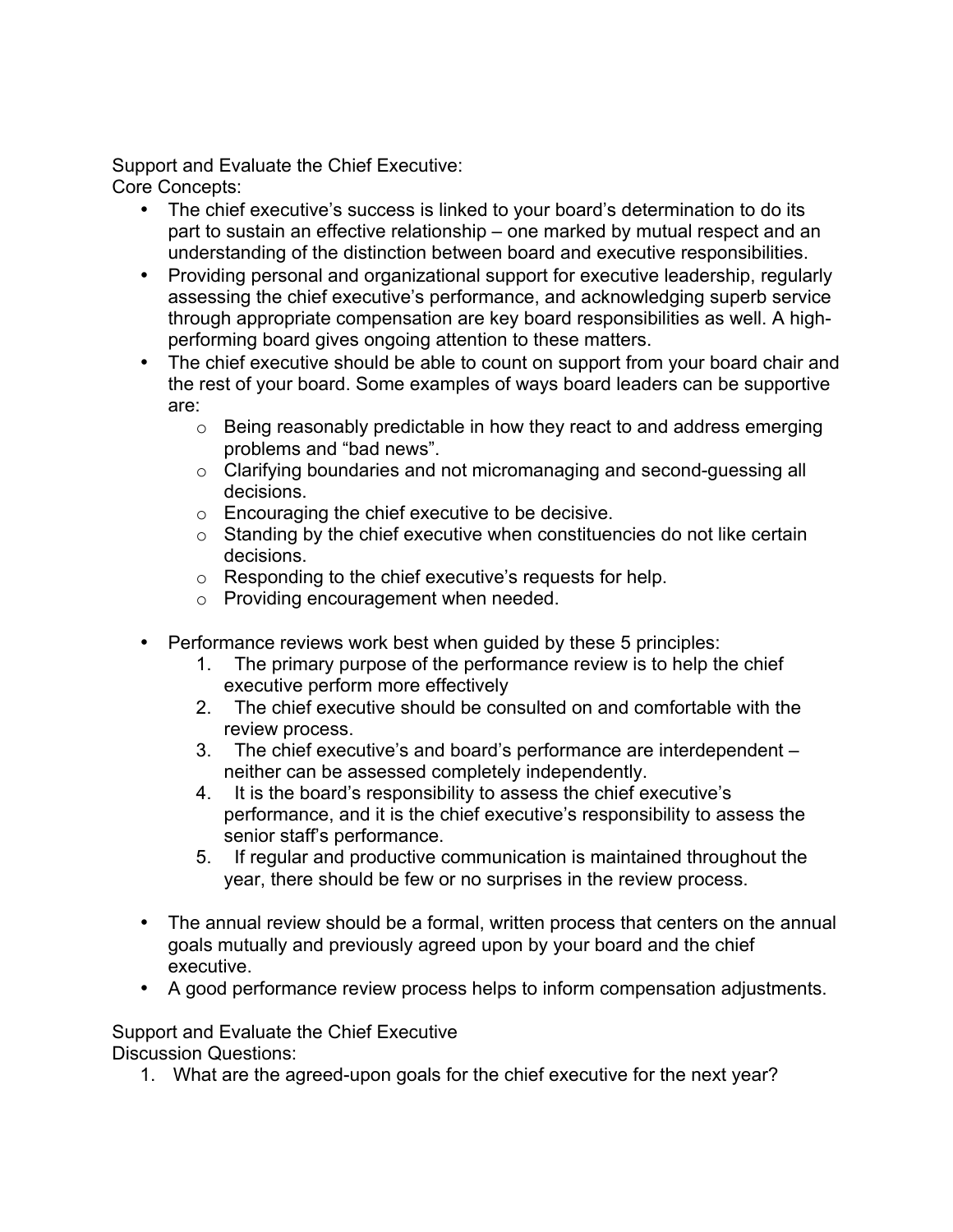- For the next five years?
- 2. What is your policy for accessing the chief executive's performance?
	- Does the employment agreement call for such a practice?
	- By what general process and timetable?
- 3. Have you updated your policies and processes regarding performance assessment and compensation to reflect what we've learned through experience?
- 4. Who within the board is responsible for conducting performance reviews and negotiating compensation (is it more than the board chair and other elected officers)?
- 5. List your chief executive's responsibilities:
- 6. List your board chair's responsibilities:
- 7. List the top three expectations your board has of your chief executive this year:
- 8. List specific actions your board and the rest of the board have taken to support the chief executive:
- 9. List three recent examples of sharing bad news and the outcome:
- A. By your chief executive:
- B. By your board: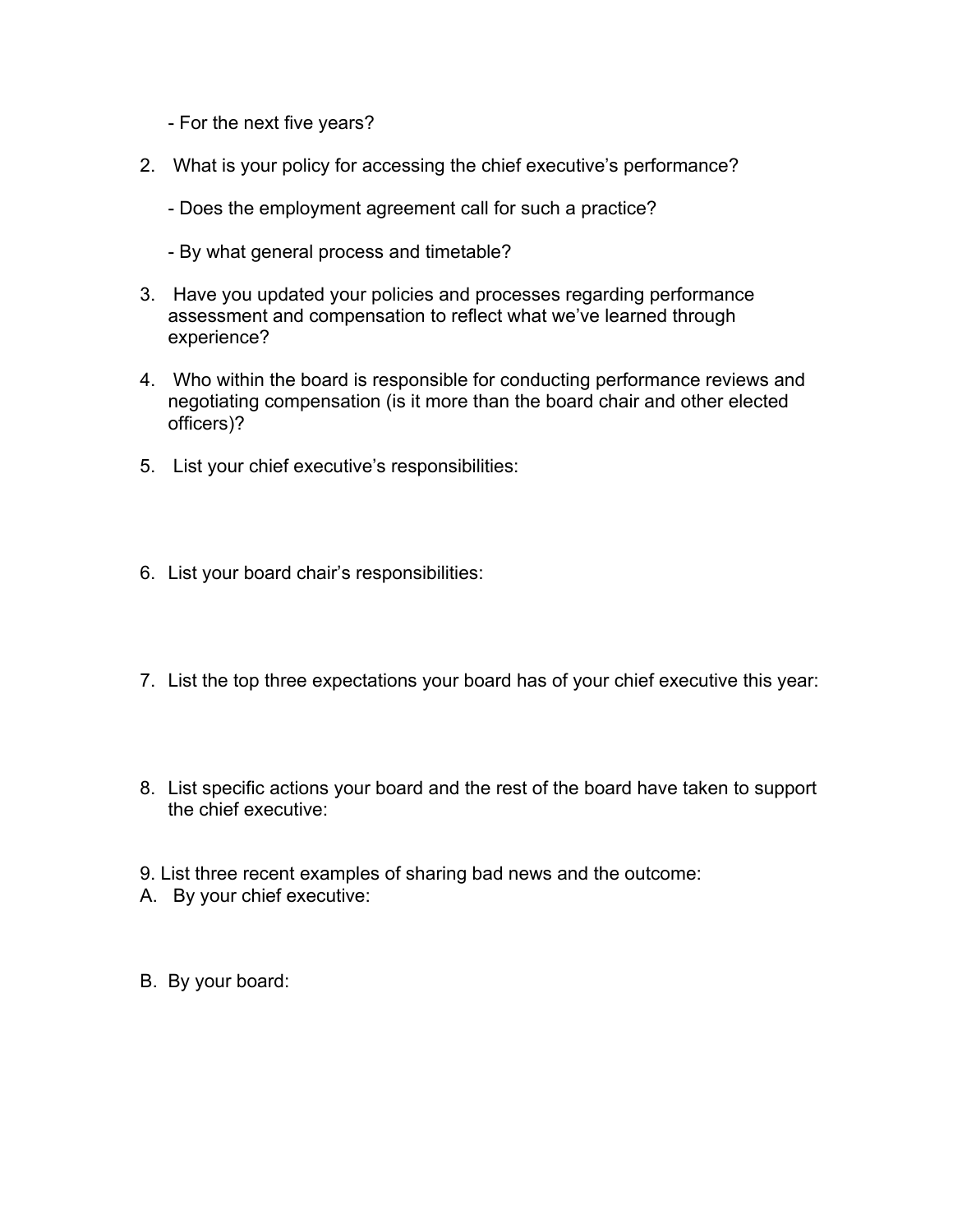Support and Evaluate the Chief Executive

GROUP ACTIVITY

- Have each board member list three new things that the board can do to support the current chief executive.
- Ask the chief executive to list three as well.
- Compile the list and share it. Do you notice any similarities or recurring themes?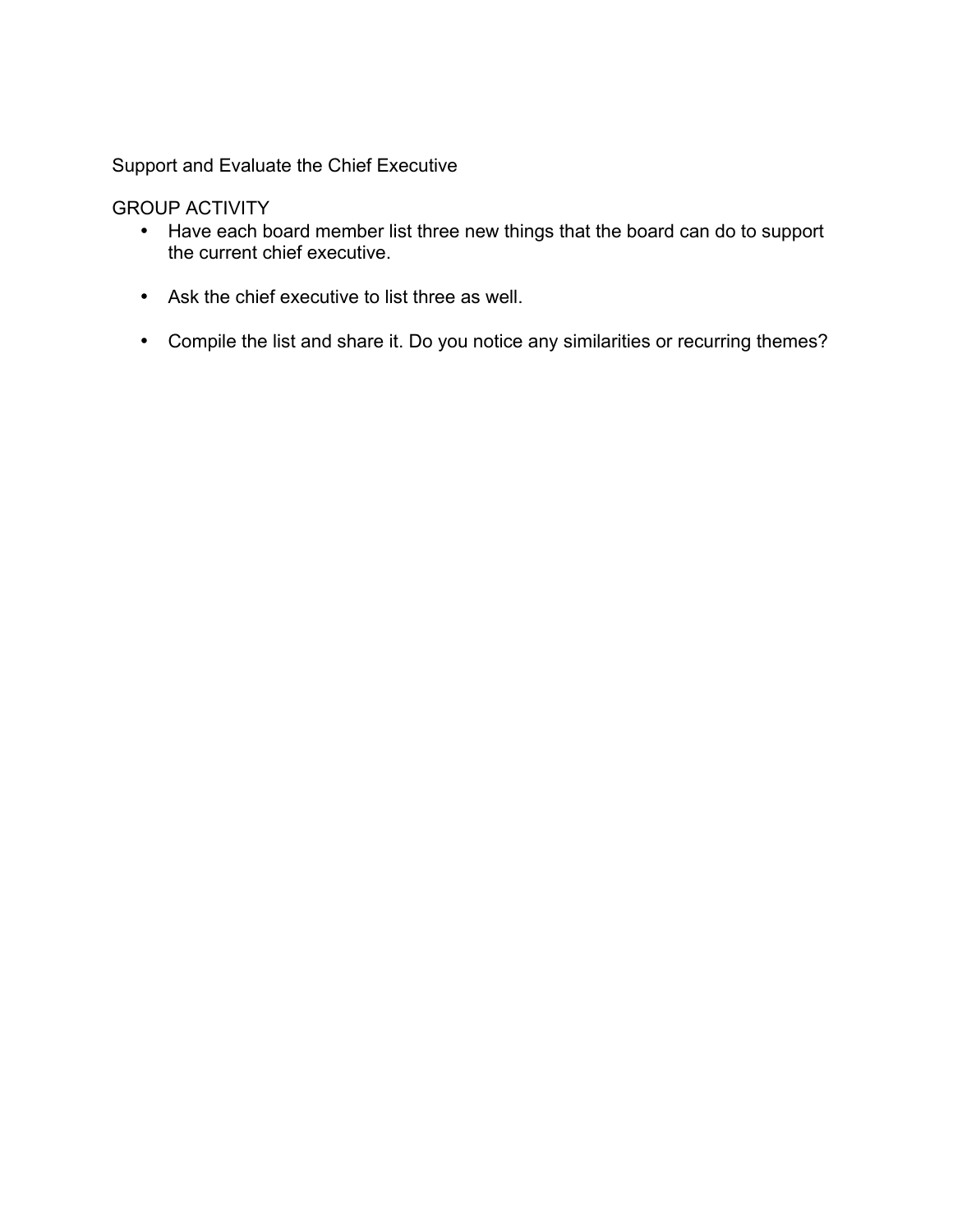## SAMPLE EVALUATION FORM – EXECUTIVE DIRECTOR

This evaluation will be conducted by a committee of the executive board. It is anticipated that before completing, it will discuss some of the key elements of the executive director's performance with key staff members of the Board of Directors. The evaluation should include the following criteria:

## Overall Organizational Performance

- 1. Works with board and management staff to develop strategies for achieving mission goals and financial viability.
	- a. Outstanding
	- b. Good
	- c. Acceptable
	- d. Unsatisfactory/Need Improvement Comments and constructive criticism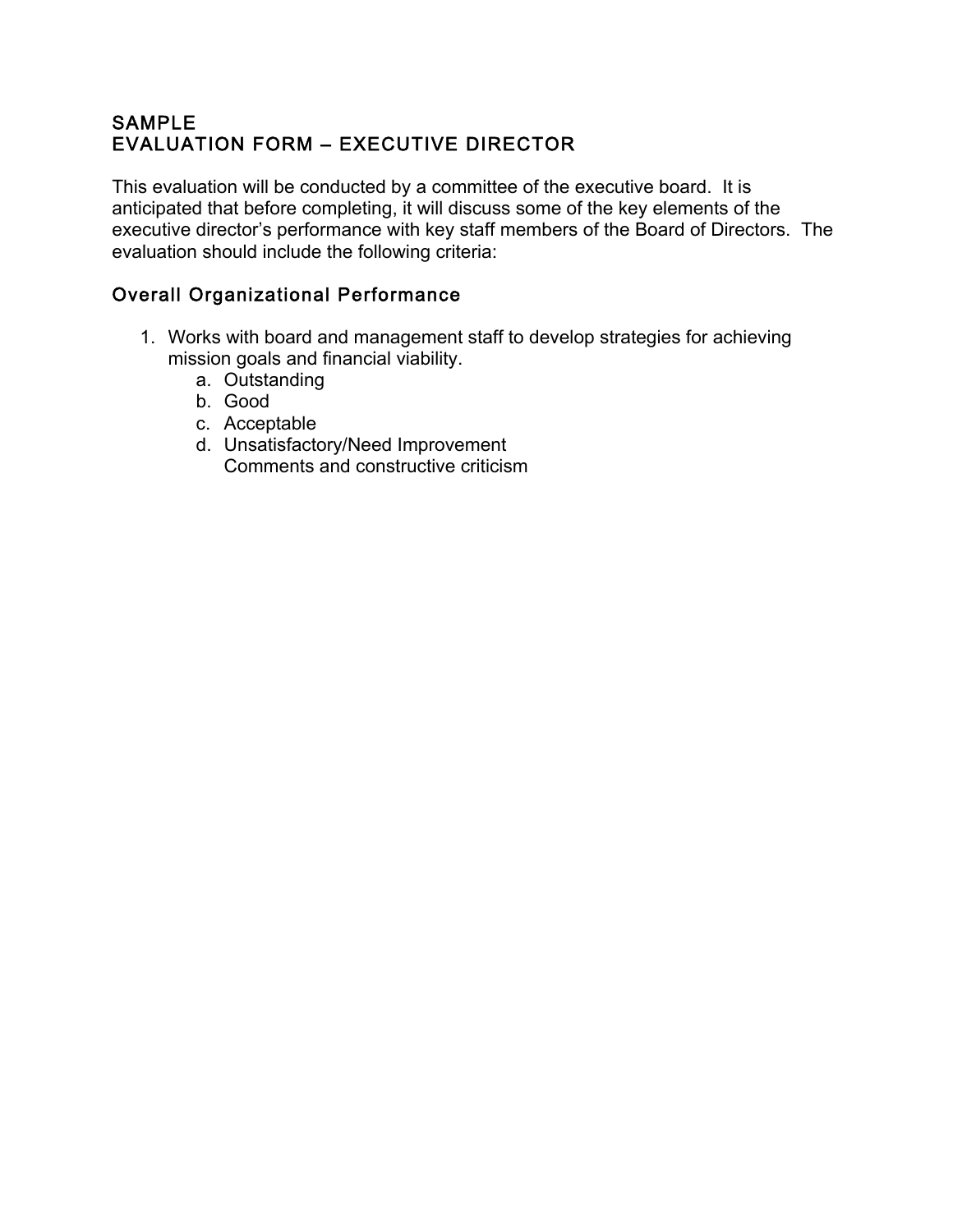- 2. Provides appropriate support and leadership to the Board.
	- a. Outstanding
	- b. Good
	- c. Acceptable
	- d. Unsatisfactory/Need Improvement Comments and constructive criticism
- 3. Demonstrates ability to analyze opportunities and need for changes.
	- a. Outstanding
	- b. Good
	- c. Acceptable
	- d. Unsatisfactory/Need Improvement Comments and constructive criticism
- 4. Builds respect and profile of agency with various constituents.
	- a. Outstanding
	- b. Good
	- c. Acceptable
	- d. Unsatisfactory/Need Improvement Comments and constructive criticism
- 5. Establishes ambitious goals and adapts programs appropriately.
	- a. Outstanding
	- b. Good
	- c. Acceptable
	- d. Unsatisfactory/Need Improvement Comments and constructive criticism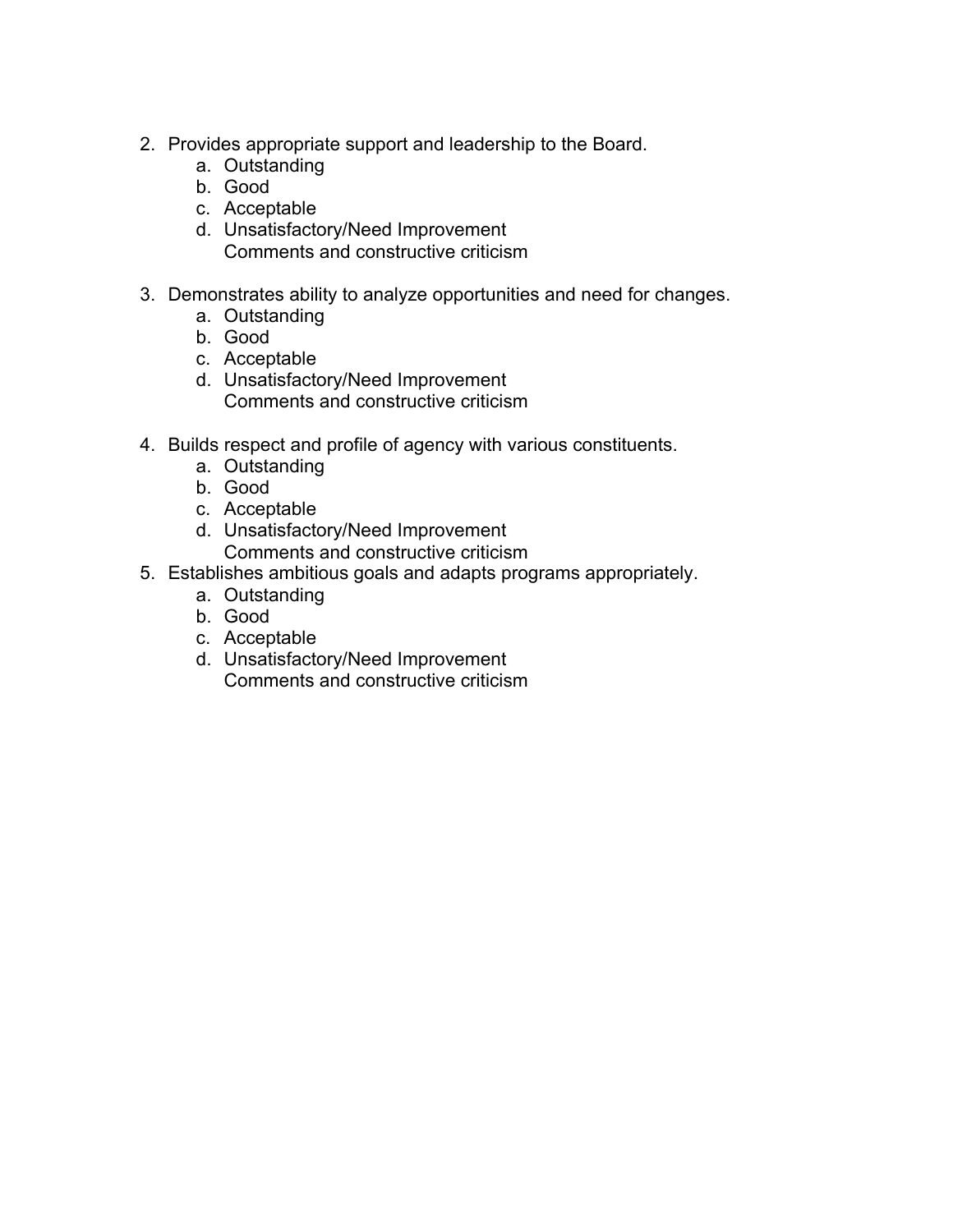# Community Leadership

- 1. Serves as an effective spokesperson; represents agency well with all organizations/people.
	- a. Outstanding
	- b. Good
	- c. Acceptable
	- d. Unsatisfactory/Need Improvement Comments and constructive criticism
- 2. Establishes and makes use of relationships with organizations and individuals in field.
	- a. Outstanding
	- b. Good
	- c. Acceptable
	- d. Unsatisfactory/Need Improvement Comments and constructive criticism

# Administration and Human Resources

- 1. Establishes and leads an effective management team
	- a. Outstanding
	- b. Good
	- c. Acceptable
	- d. Unsatisfactory/Need Improvement Comments and constructive criticism
- 2. Recruits and retains an appropriate staff
	- a. Outstanding
	- b. Good
	- c. Acceptable
	- d. Unsatisfactory/Need Improvement Comments and constructive criticism
- 3. Maintains appropriate balance between programs, administration and personnel needs
	- a. Outstanding
	- b. Good
	- c. Acceptable
	- d. Unsatisfactory/Need Improvement Comments and constructive criticism
- 4. Ensures compliance with relevant workplace and employment laws and procedures
	- a. Outstanding
	- b. Good
	- c. Acceptable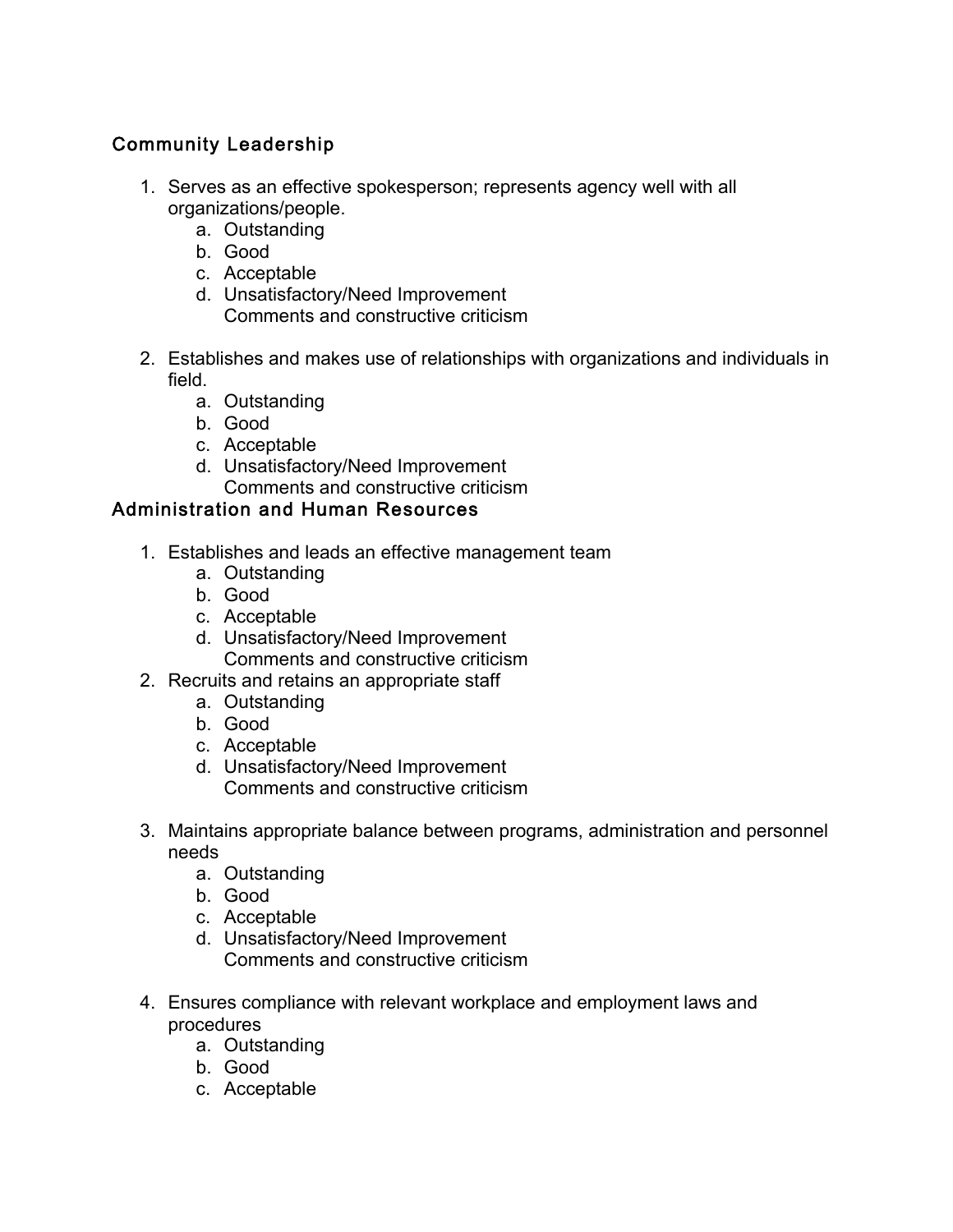d. Unsatisfactory/Need Improvement Comments and constructive criticism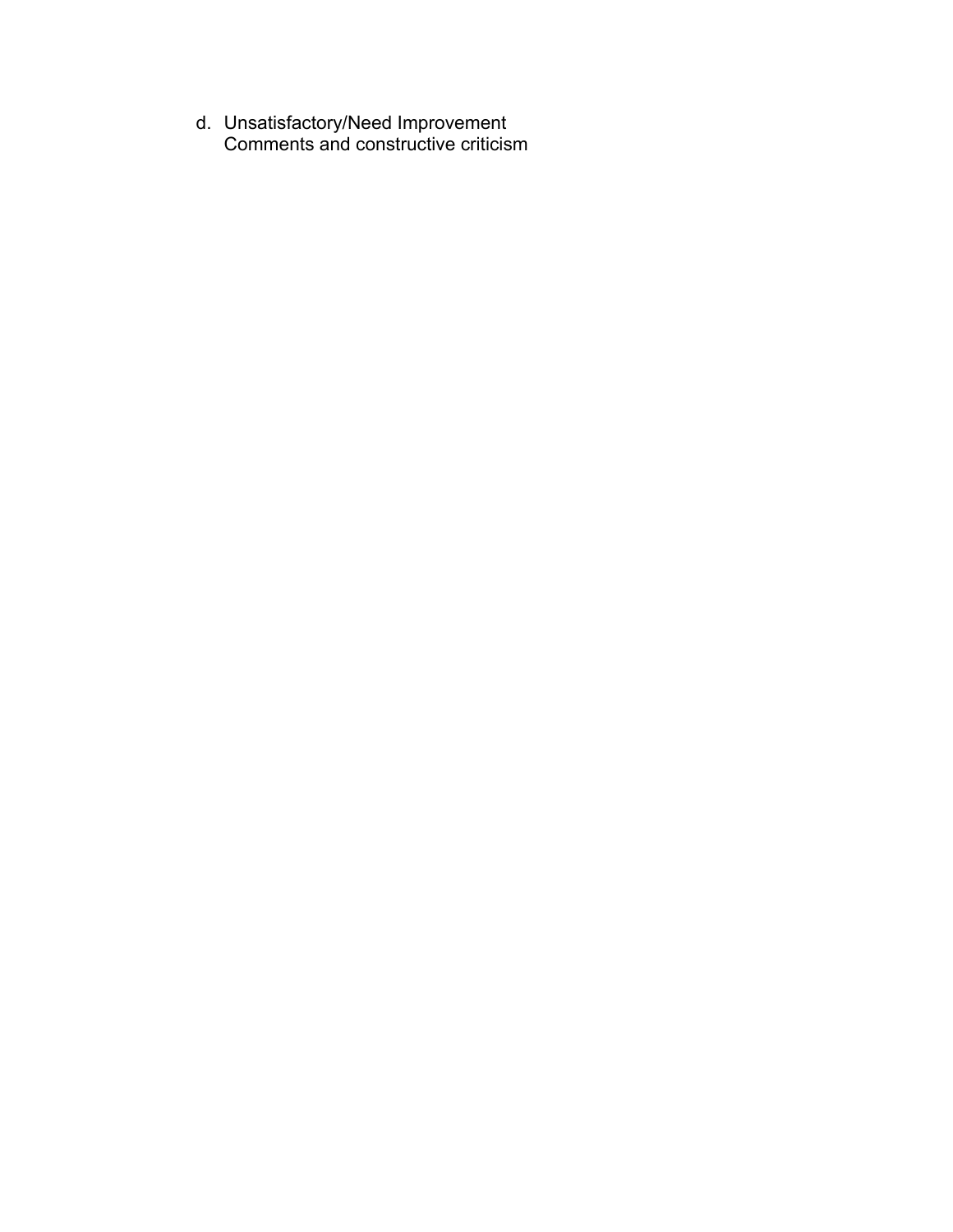- 5. Insures that employees are properly screened, licensed and trained
	- a. Outstanding
	- b. Good
	- c. Acceptable
	- d. Unsatisfactory/Need Improvement Comments and constructive criticism
- 6. Ensures personnel policies and job descriptions are up to date
	- a. Outstanding
	- b. Good
	- c. Acceptable
	- d. Unsatisfactory/Need Improvement Comments and constructive criticism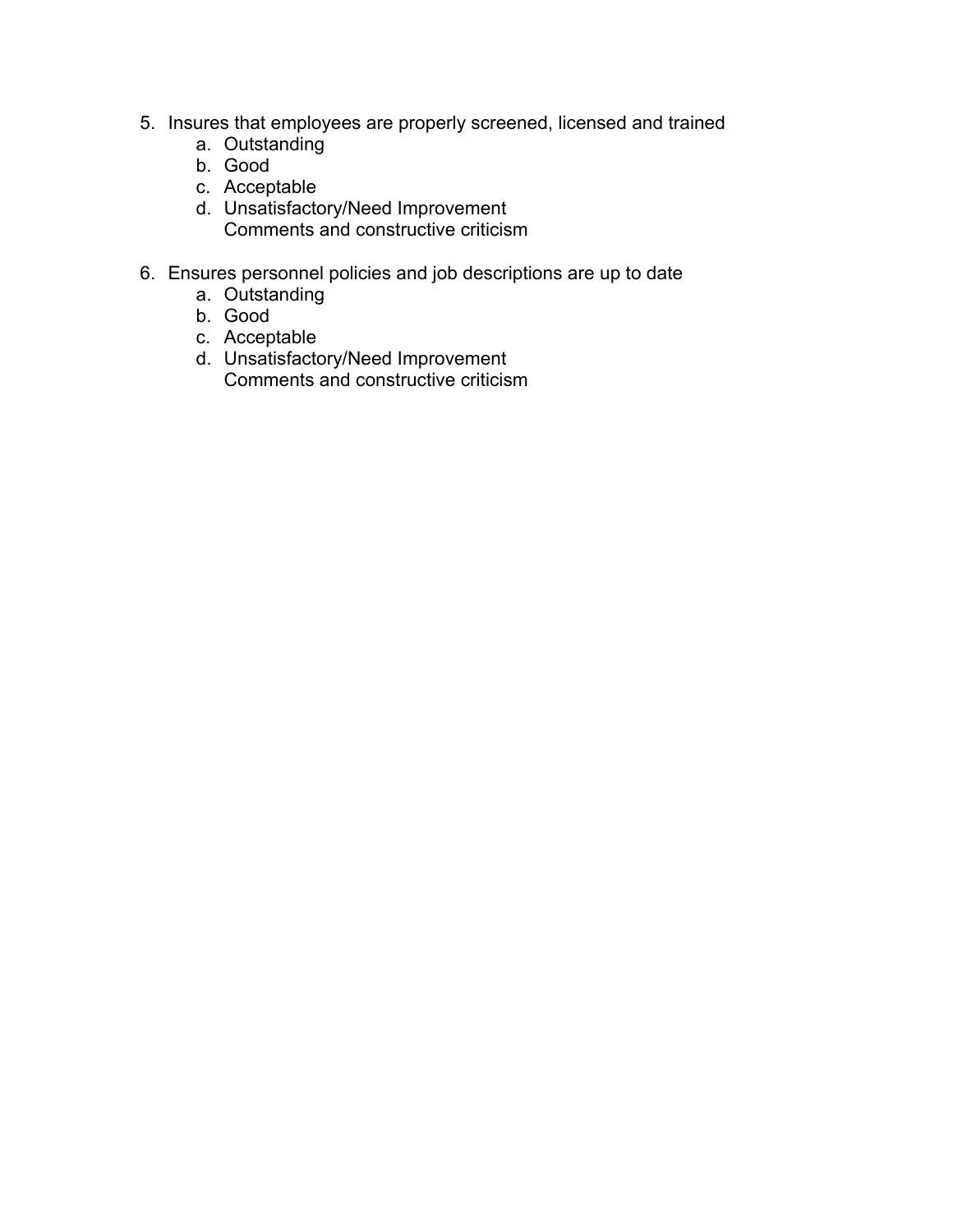- 7. Maintains a climate of excellence, accountability and respect among all staff.
	- a. Outstanding
	- b. Good
	- c. Acceptable
	- d. Unsatisfactory/Need Improvement Comments and constructive criticism
- Financial sustainability and mission impact
	- 1. Assures adequate control and accountability for all aspects of JFS, including all necessary and appropriate record keeping
		- a. Outstanding
		- b. Good
		- c. Acceptable
		- d. Unsatisfactory/Need Improvement Comments and constructive criticism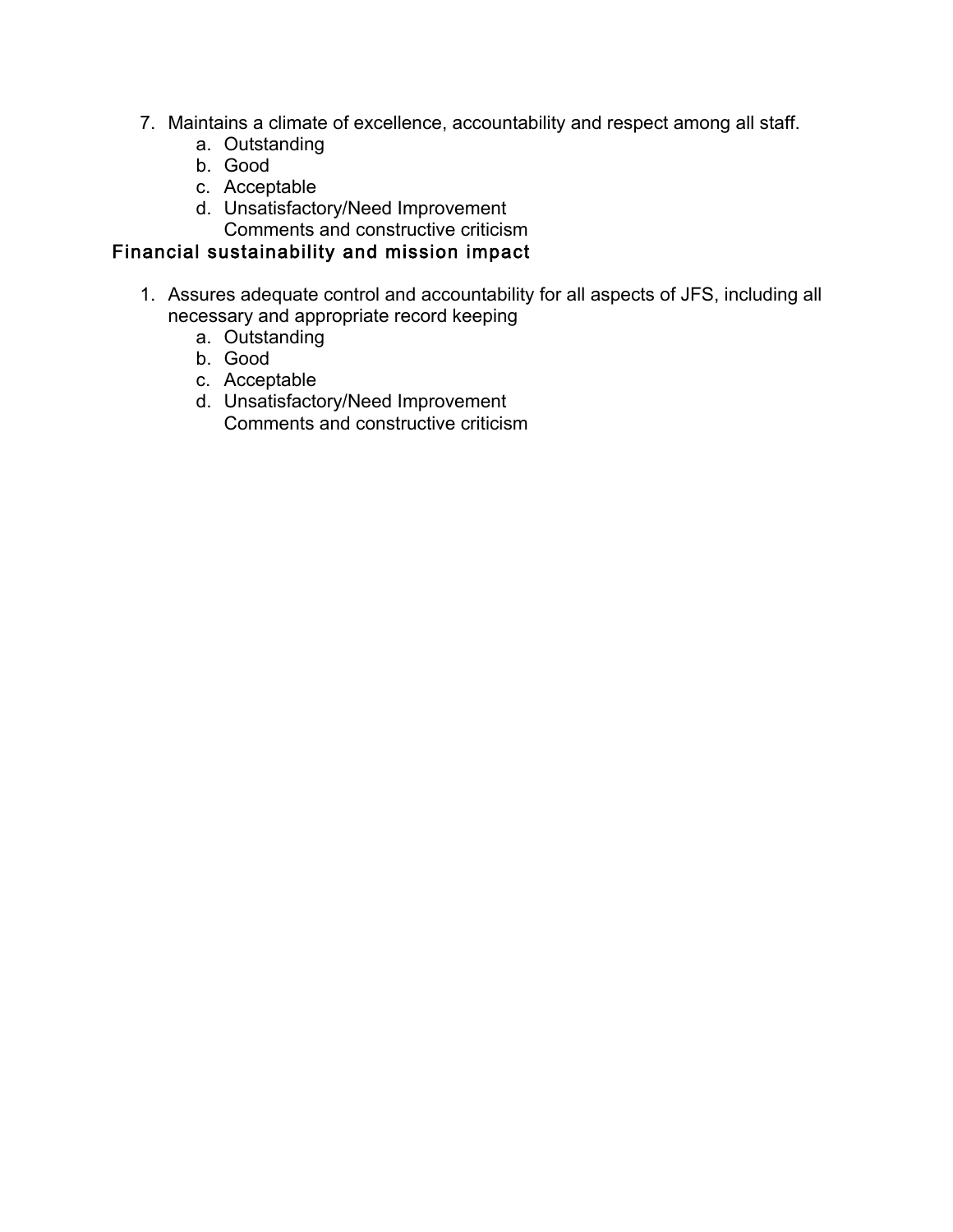- 2. Sees programs and activities are developed, executed, modified and/or dismantled as appropriate
	- a. Outstanding
	- b. Good
	- c. Acceptable
	- d. Unsatisfactory/Need Improvement Comments and constructive criticism
- 3. Works with staff, board and other community members, as appropriate, to insure programs are carried out in a fiscally responsible manner.
	- a. Outstanding
	- b. Good
	- c. Acceptable
	- d. Unsatisfactory/Need Improvement Comments and constructive criticism
- 4. Develops realistic and ambitious plans for maintaining fiscal integrity of agency; is involved in fundraising as appropriate; establish positive relationships with donors as appropriate
	- a. Outstanding
	- b. Good
	- c. Acceptable
	- d. Unsatisfactory/Need Improvement Comments and constructive criticism

# Board of Directors

- 1. Involves board appropriately in decision making
	- a. Outstanding
	- b. Good
	- c. Acceptable
	- d. Unsatisfactory/Need Improvement Comments and constructive criticism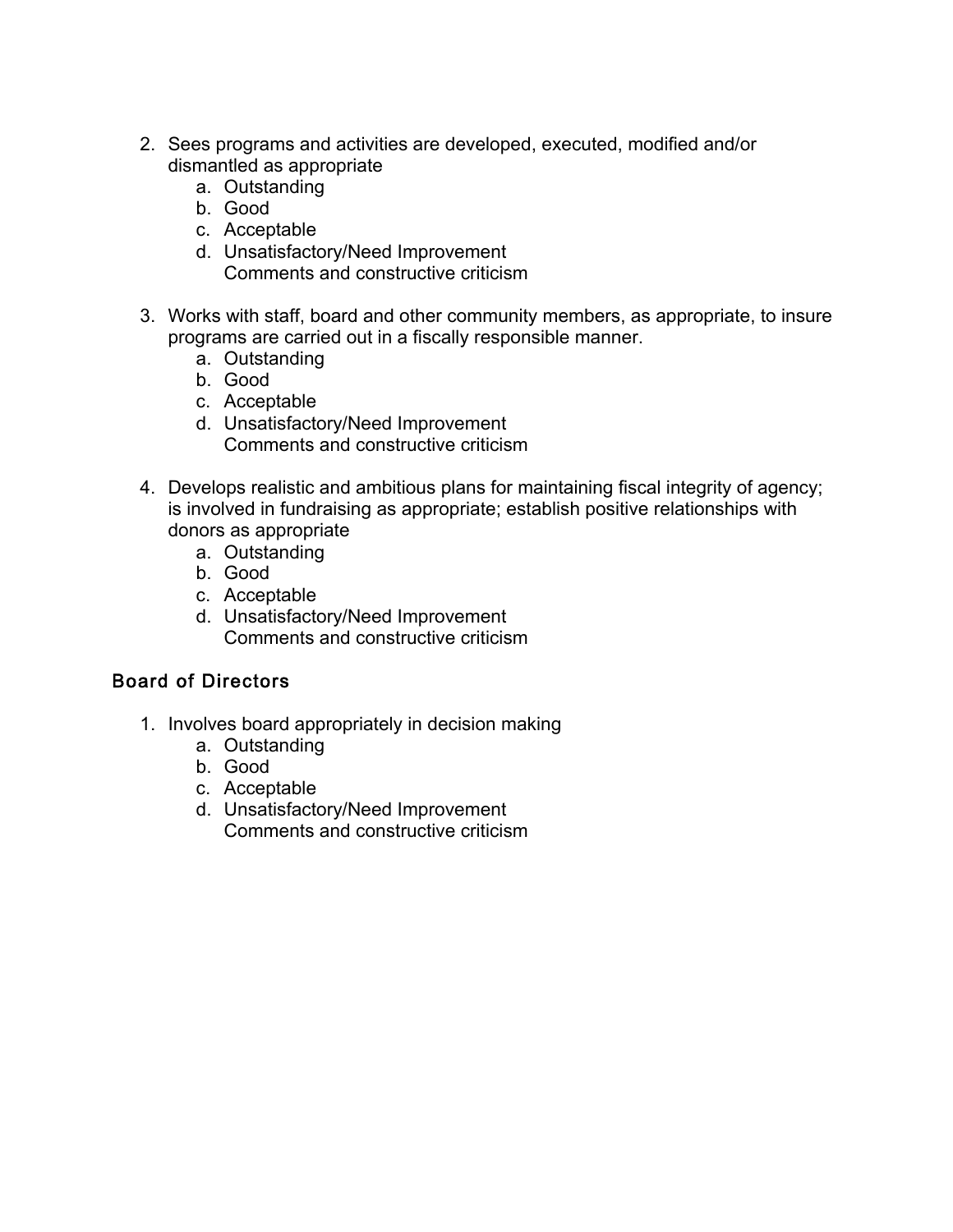- 2. Provides appropriate leadership to the Board
	- a. Outstanding
	- b. Good
	- c. Acceptable
	- d. Unsatisfactory/Need Improvement Comments and constructive criticism
- 3. Insures that Board is appropriately informed in a timely manner
	- a. Outstanding
	- b. Good
	- c. Acceptable
	- d. Unsatisfactory/Need Improvement Comments and constructive criticism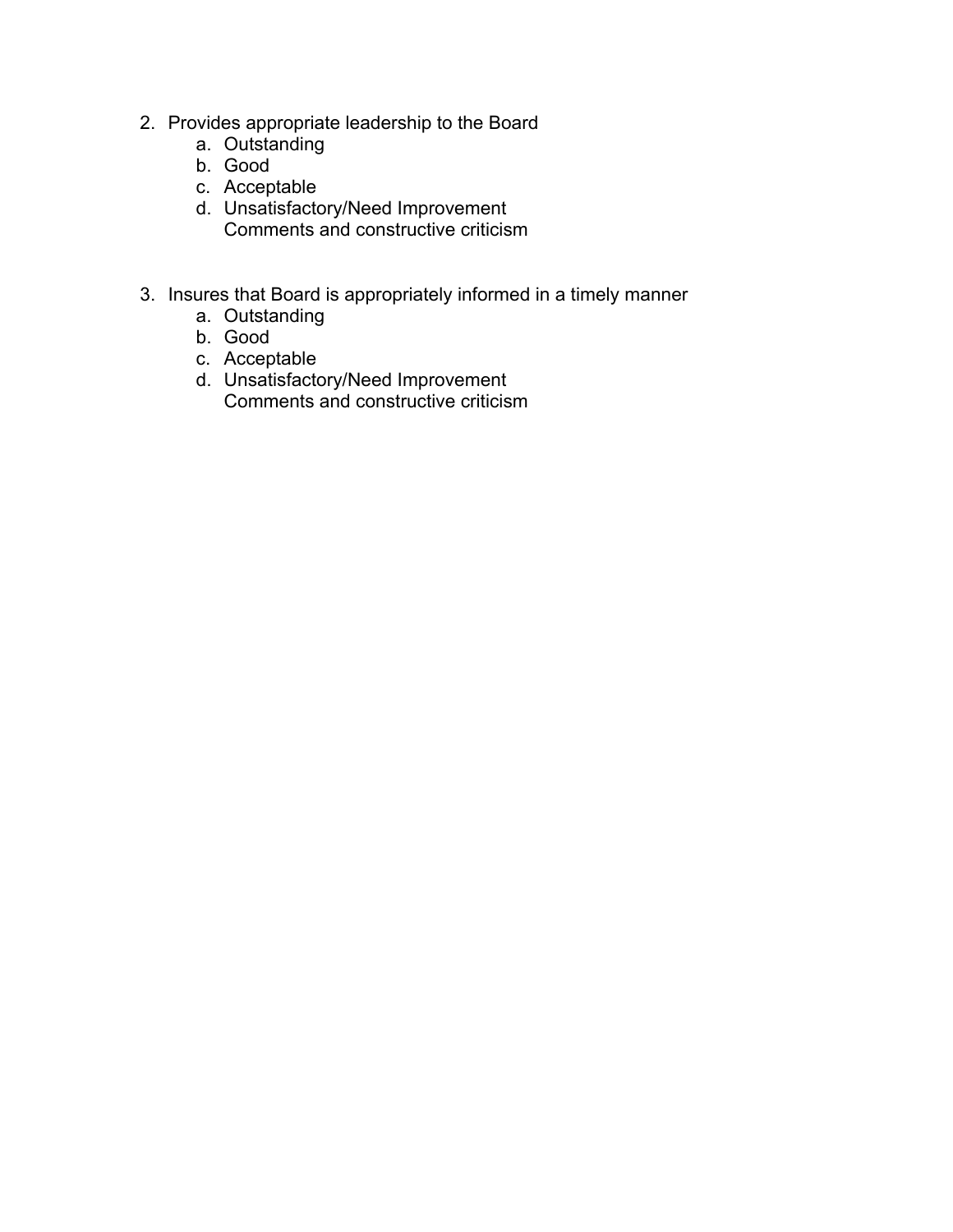- 4. Sees that Board committees are appropriately supported
	- a. Outstanding
	- b. Good
	- c. Acceptable
	- d. Unsatisfactory/Need Improvement Comments and constructive criticism
- 5. Works with Board to recruit and retain members
	- a. Outstanding
	- b. Good
	- c. Acceptable
	- d. Unsatisfactory/Need Improvement Comments and constructive criticism

Any other comments:

Section 6

Responsibility #4:

Ensure Effective Planning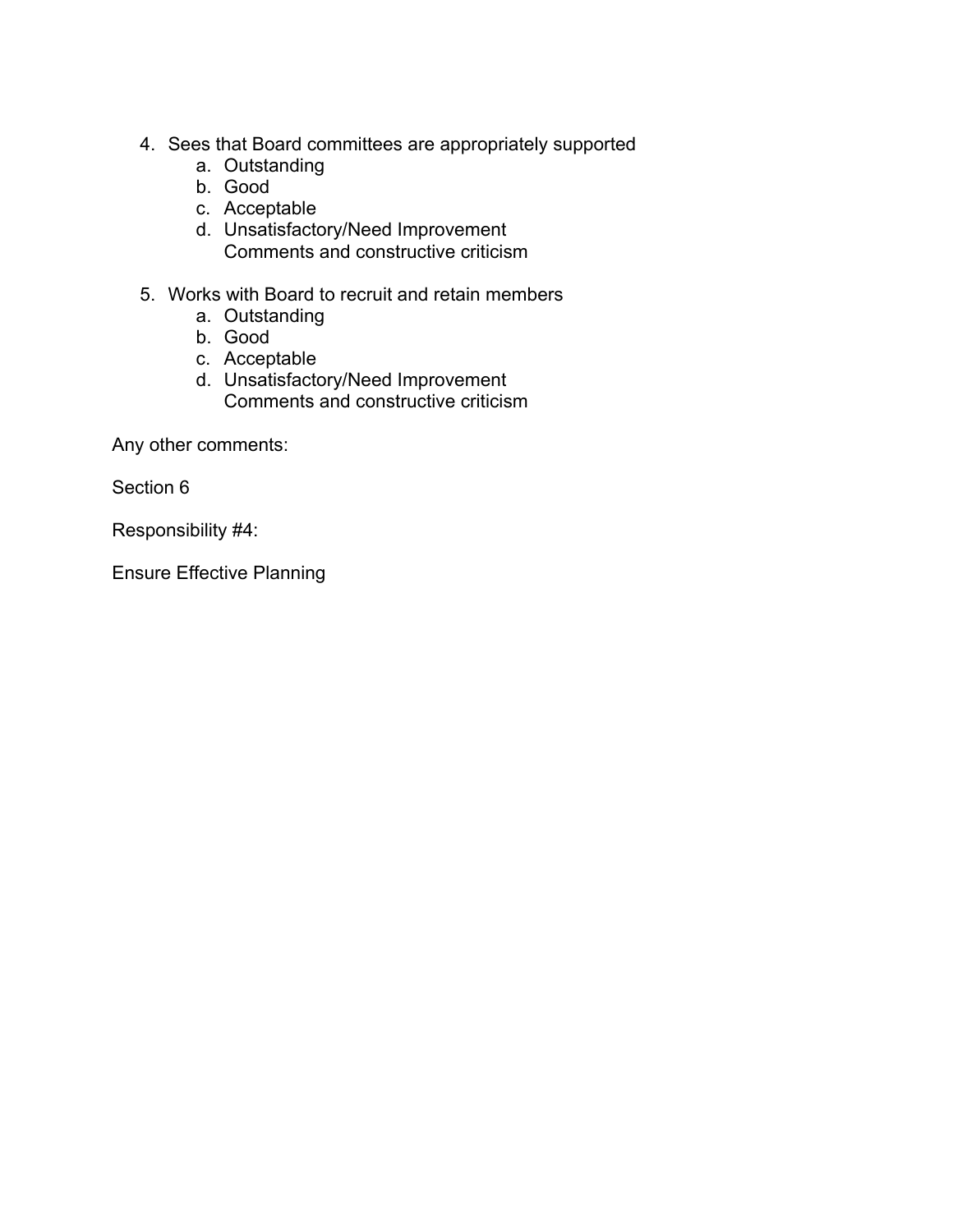Ensure Effective Planning:

Core Concepts:

- Through the planning process, your board and staff translate the organization's mission into goals and objectives, which can then be used to focus its resources and energy.
- There are numerous ways to do planning from comprehensive analysis to revising the present plan. The leadership should determine together which approach is best.
- Traditional planning generally covers a 3 to 5 year period.
- Although the chief executive is responsible for designing and conducting a process, the chief executive and staff do not unilaterally determine the organization's strategic direction. Your board's responsibility in this area is to:
	- o Insist that organizational planning occurs.
	- o Participate in the strategic planning process.
	- o Keep the focus on mission fulfillment.
	- o Assess the merits of the planning process and its results.
	- o Formally approve agreed-upon strategies and outcomes.
	- $\circ$  Use the goals as a guide for budgeting and other priorities.
	- o Monitor the plan's implementation and the organization's progress, largely based on stated goals and objectives.
- Board members are at their best when they ask good questions and offer ideas of their own about the organization's operating environment.
- The board needs to stay focused on The Big Picture not the details. The staff drafts the annual operational plan to implement the strategic plan.
- Remember that the **process** of planning is as important as its outcomes. Getting the process right adds value and thus justifies the time and expense involved.

DANGER: Boards that fail to honestly and comprehensively assess the threats and challenges that the organization faces within its operating environment (for example, its competition, obstacles to overcome, and major constraints on its economic viability) are driving without a GPS or map.

Components of the plan:

Depending on the special circumstances, mission, and purposes of the organization, most planning efforts will include some variation or combination of these elements:

o Statement of mission and purposes (reaffirmation or revision).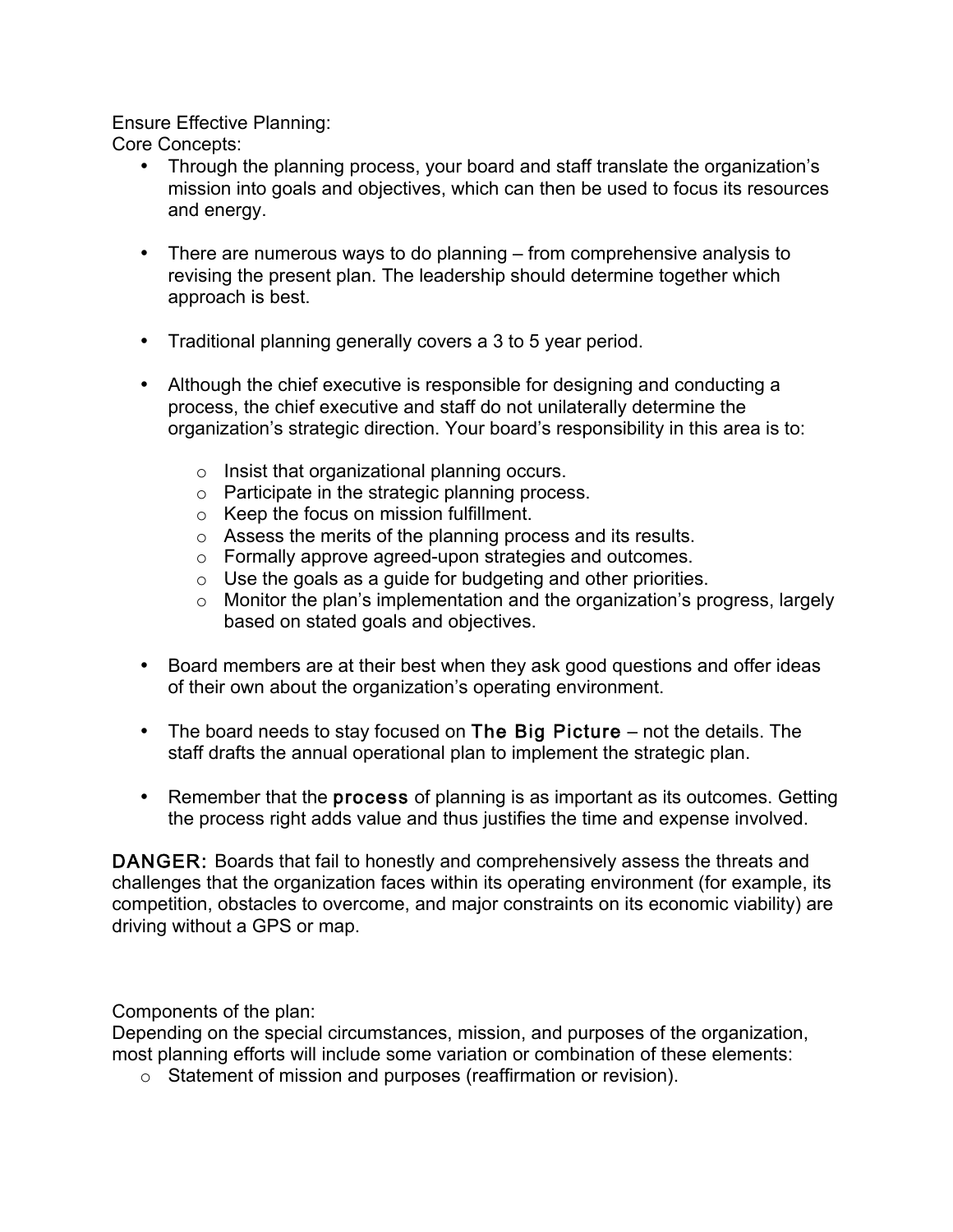- $\circ$  Statistics, trends, and other research data about the environment in which the organization operates (likely internal and external circumstances).
- o Needs of current programs and services (constituent feedback is especially important).
- o Need for new programs and services (constituent feedback is especially important).
- o Advocating reallocation of limited resources by eliminating weak or tired programs and activities to help finance new opportunities.
- o Staffing (current and projected needs).
- o Board of directors (membership, size, method of selection, board member performance assessment, meetings, committee structure, and other bylaw provisions).
- o Financial projections (income, expenses, reserves, new revenue streams).
- o Fundraising goals and strategies that set the stage for subsequently framing an explicit case statement (a case for support from individuals and other funders).
- o Public relations and education strategies (how do we get our story out?)

Discussion Questions:

- 1. Do our regular board meetings (apart from retreats) include at least one strategic, or Big Picture, issue on the agenda?
- 2. Is our current strategic plan based on realistic and comprehensive assumptions about the organization and its external environment? What considerations are missing?
- 3. How might challenging demographics and other economic, social, and political trends affect a constituent, client, or membership base that provides a primary revenue stream?
- 4. What goal should the organization strive to achieve for financial reserves (for example, at least on-half of the operating budget)? Are there some potential revenue streams to consider?
- 5. Are new priorities clear and the proposed means of paying for them realistic? Which programs should be self-supporting? Which might be operated at a loss in order to fulfill the organization's mission?
- 6. What metrics (strategic indicators or criteria) do we use to monitor organizational effectiveness?

Group Activities:

1. Pull out your organization's current strategic plan. Is the plan based on realistic and comprehensive assumptions about the organization and its external environment? What considerations are missing?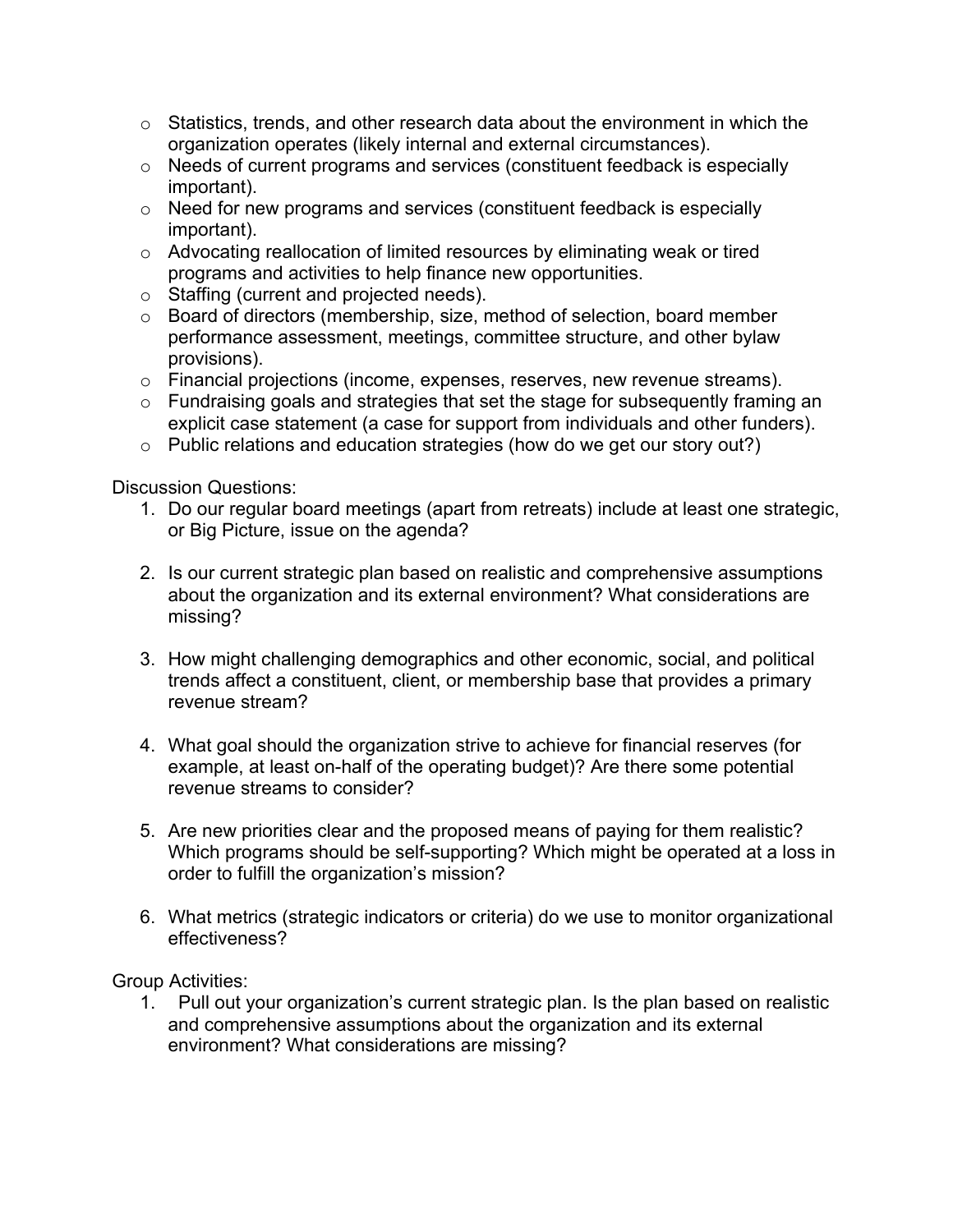2. Since the plan was written, what has changed that may require the board's attention?

Section 7

Responsibility # 5:

Monitor & Strengthen Programs & Services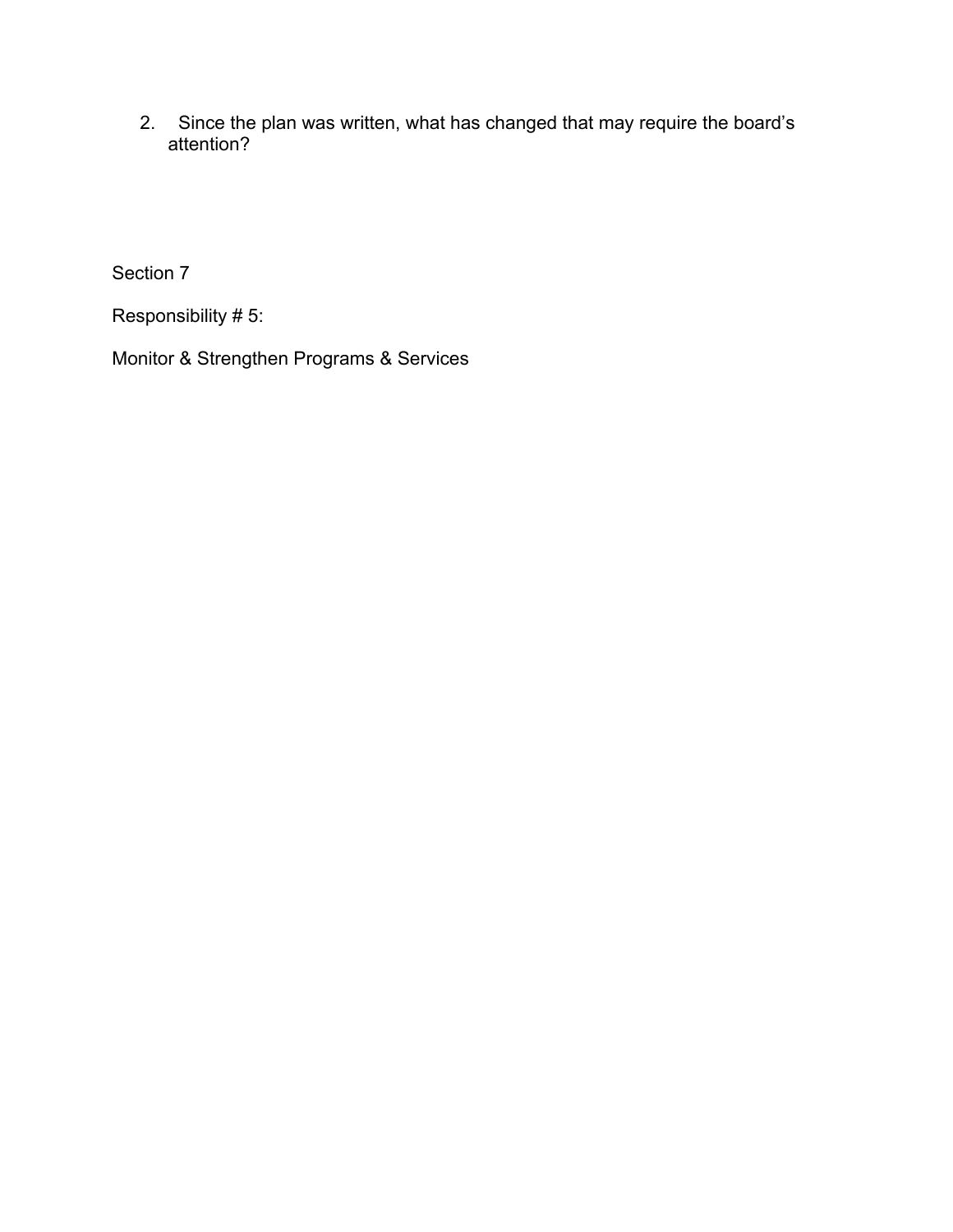Monitor and Strengthen Programs and Services: Core Concepts:

- Board work should focus primarily on the organization's impact, as determined by the extent to which program participants achieved the desired results and changes in behaviors or conditions over the long term.
- Given limited dollars and unlimited demands on them, your board ultimately decides among competing priorities. Board members should ask:
	- o What data and information will help us assess our operation effectiveness, financial condition, and programmatic activity?
	- o What are we trying to achieve?
	- o How do we know whether we are making a difference or succeeding at our mission?
- Always aim for a balance between your board's responsibility to ensure quality, cost-effective programs and services, and the staff's responsibility to creatively initiate, conduct, and evaluate them. Board members and staff have many distinct roles and it takes a lot of effort to maintain appropriate boundaries, while keeping communication open. The following may be helpful (located in this section):
	- ! How does the board avoid the extremes of "Rubber Stamping" and Micromanaging?
	- ! Should staff contact with the board be restricted?
	- **Board and Staff Responsibility Chart.**
- How does your board monitor and otherwise contribute to strengthening the organization's endeavors, especially when a well-qualified staff is in place? For most boards, fulfilling this responsibility includes the following:
	- o Periodically assessing the efficacy of programs and services (some boards establish a committee to evaluate programs and services, especially user satisfaction with them).
	- o Asking good questions about proposed programs and services, especially as they relate to the organization's unique mission and purposes.
	- o Studying both the cost-benefit ratio of major undertakings and user satisfaction data (hearing from users of certain programs and services) to facilitate an exchange of information and learning.
	- o Occasionally recommending or authorizing management to invite qualified third-party consultants to study programs or services that may be causing concern.
- Board members should guard against staff or board defensiveness about certain "sacred cows" whether those are programs, services, publications, events, or even personalities.

How does the board avoid the extremes of "Rubber Stamping" and Micromanaging?

 A board member provides oversight and guidance, always keeping in mind the organization's mission. That doesn't mean approving without question every program, project, and budget proposed by staff. Nor does it mean becoming engrossed in operational details such as deciding which flowers are planted by the front door. Board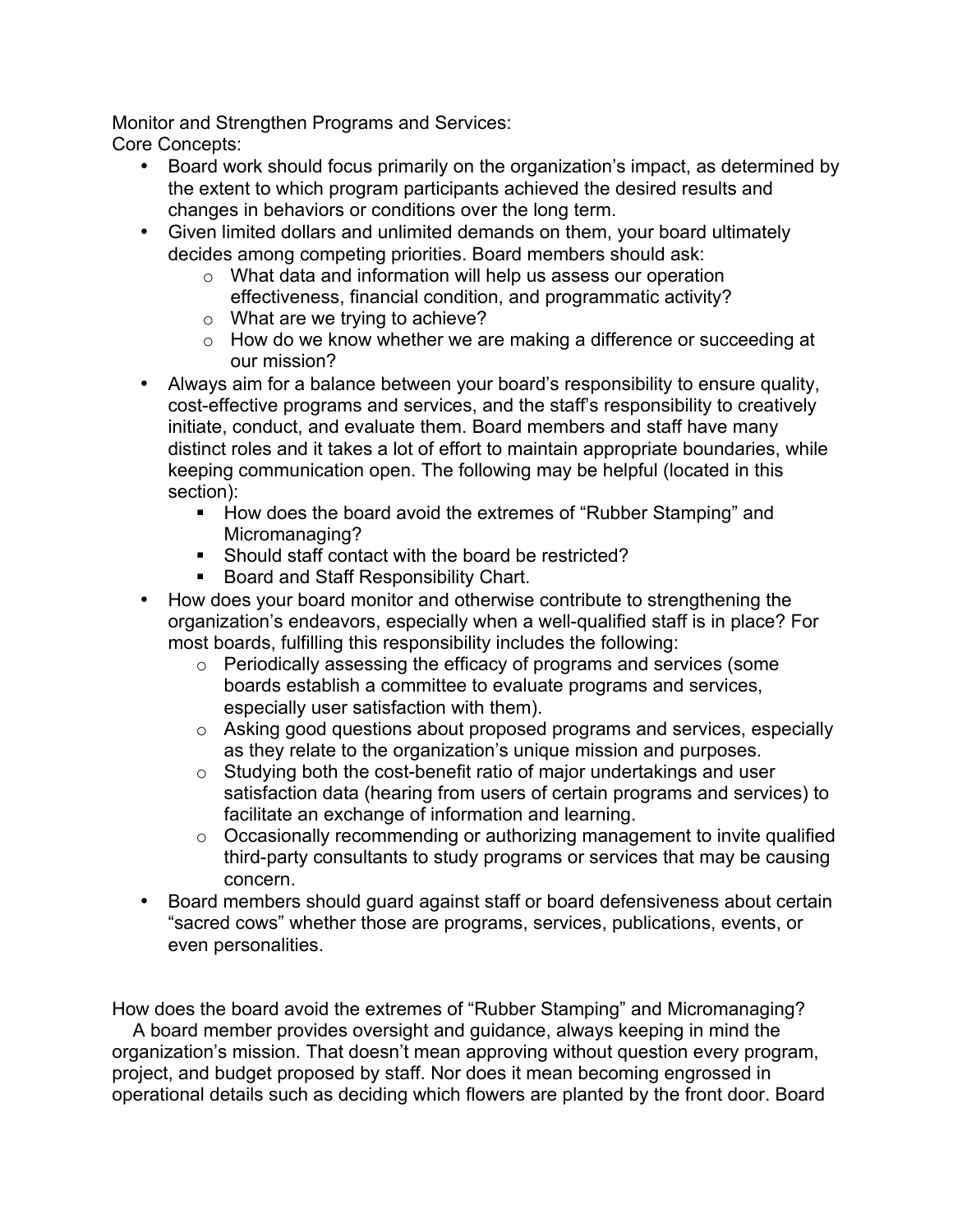members who are clear about their responsibilities are much less likely to become involved inappropriately in administration or to distance themselves from critical decisions. Strive for balance.

 Rubber Stamping: approving without question whatever staff members or committees recommend. This often starts when there are fewer full board meetings and more committees and committee meetings. Board members may feel somewhat informed about their committee areas of responsibility but don't believe that full board meetings provide enough time to be informed about other areas. They begin to see themselves more as advisors than as members of the governing body. Or they may feel that their individual contributions are not essential to the full board's work – a common reaction when the executive committee takes on greater responsibilities.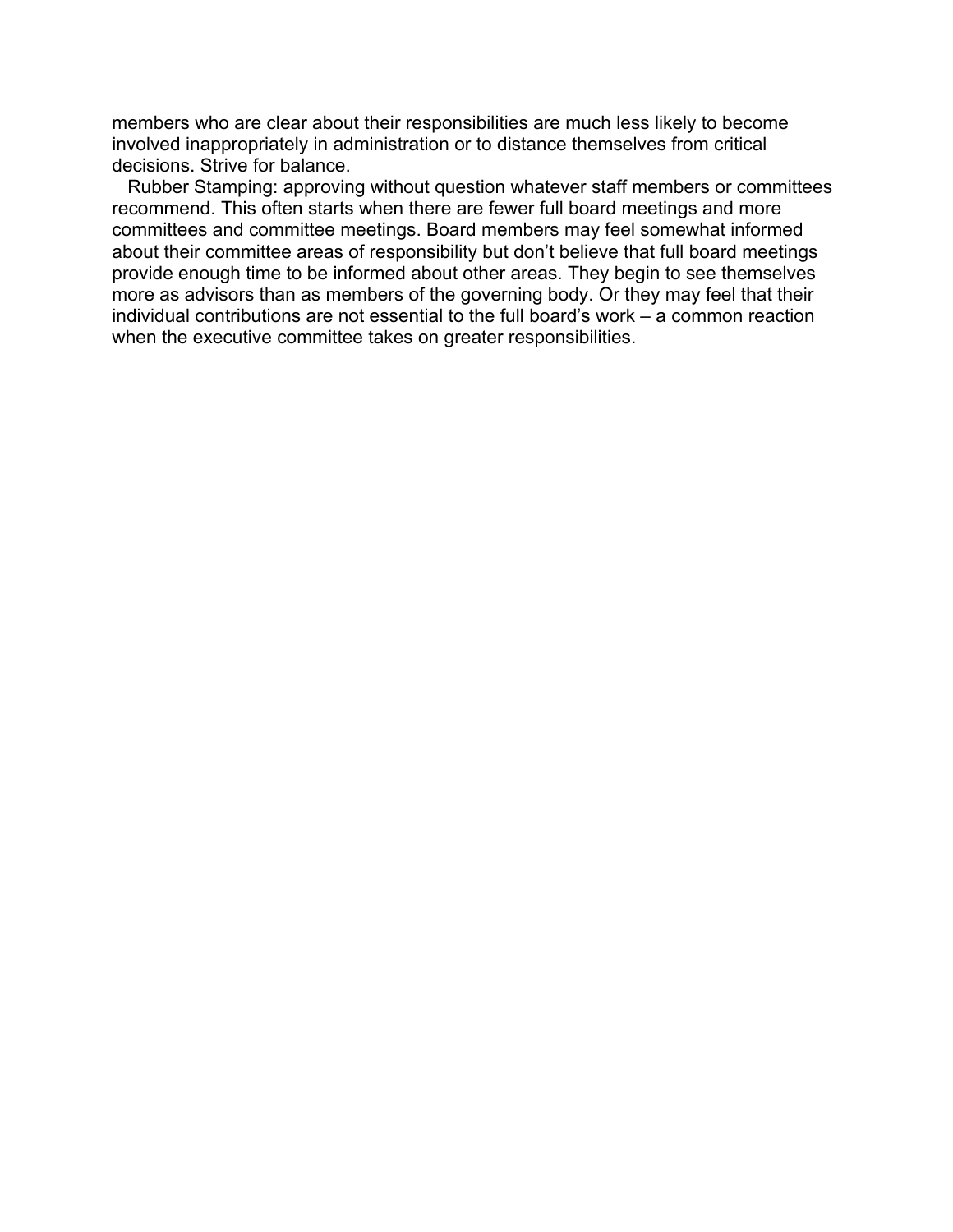What can a board member do to avoid rubber-stamping?

- Read the background materials on an issue.
- Analyze the statistics.
- Listen carefully to presentations and ask pointed questions about stakeholder's needs, relevance to mission, and success (or failure) of strategies.
- Your opinion counts, and you have an obligation to speak out if something troubles you.

\* The board culture should welcome open debate and discussion with the understanding that any decision that the board makes should be supported publicly, even by those who disagree personally.

\* If you reach the point where you don't feel that you have enough time to attend meetings or read board materials thoroughly, do the right thing by resigning. Then the organization can appoint someone who can fulfill the responsibilities of board service.

 Micromanagement can occur when roles aren't clear or when board members assume management functions. Some board members have a great familiarity with the organization or certain programs. That familiarity may be helpful to the board's function, but it may also impede the board if the board member(s) focus too much on what they are familiar with. You will know that board members have crossed the line and begun to micromanage when they exhibit behaviors like these:

- Offering unsolicited opinions on purchases of office equipment or selection of vendors.
- Becoming involved in personnel issues, such as hiring and firing staff (other than the chief executive) or approving individual salary increases.
- Demanding to review invoices and receipts.
- Creating a committee that deals with operational issues already assigned to staff members.
- Sitting in, uninvited, on staff meetings.

 Now, the board may make the decision on where the organization's new office will be located, but it is not appropriate for the board to select the office décor or design the sign for the front door. The board's work, which usually includes serving on a committee or two, leaves no time for participating in staff decisions.

 \* Staff members should understand should understand the role of the board members as well, so they don't unwittingly ask questions or provide the kinds of information that pull board members into management functions.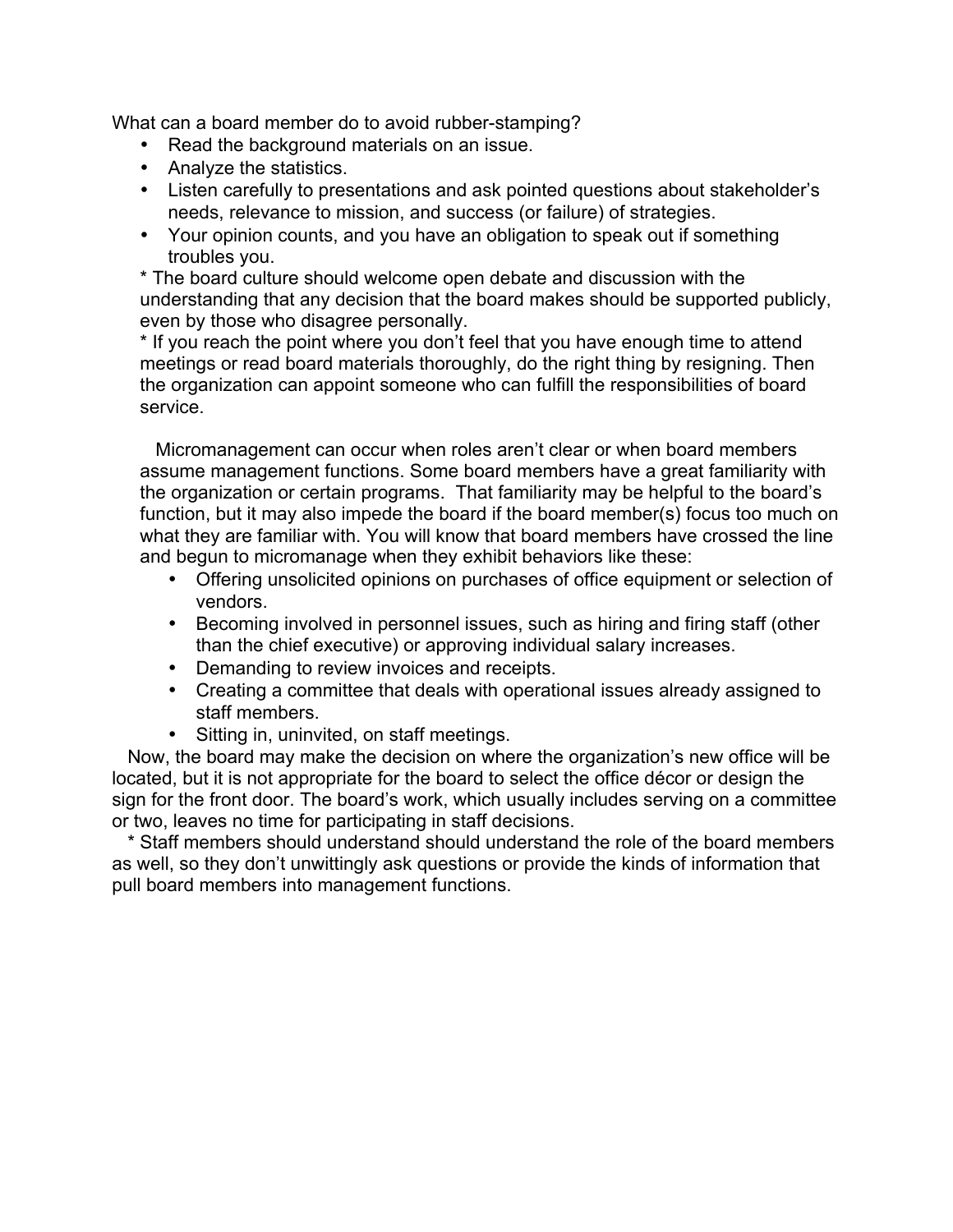Some ideas to prevent micromanagement:

- The board chair and chief executive together should review the agenda for board meetings to ensure that they do not unwittingly promote micromanagement. Topics should relate to strategic goals, not administrative issues. Supporting materials should present high-level information that facilitates discussion. They would screen the agendas and materials to make sure that do not emphasize operational issues or open the door to discussions of minutiae.
- If a board member seems headed towards micromanagement; can that person take on an assignment (committee, task force) that is related to their interests. Or would it be helpful for that person to be given a challenge that is a little outside their comfort zone, so they can see the organization from a broader perspective and directs their energy and attention in a more strategic direction.
- Clear understanding of the board's, the chief executive's and staff's roles and how they are distinct, where they connect and how to communicate effectively. This will probably be an on-going area for discussion in a lot of organizations.

From: The Nonprofit Board Answer Book – BoardSource 2012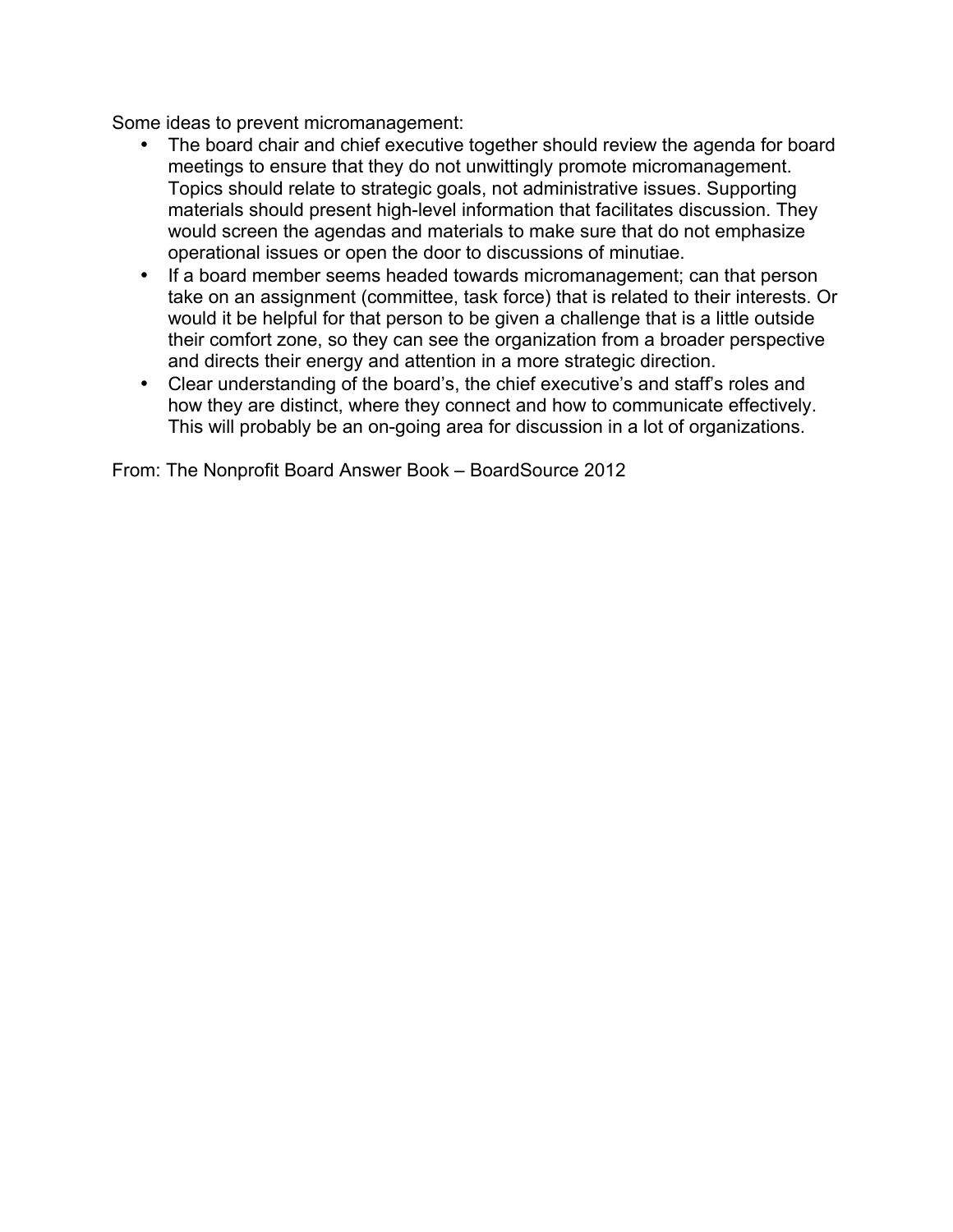Should staff contact with the board be restricted?

 The challenge: Should board members have contact with staff independent of the executive director?

 Executive directors often feel that independent board-staff contact undermines their authority, and creates the potential for staff to give misleading and undermining information to the board.

 Board members want to respect the authority of their CEO, but they also know that they can often serve best by meeting separately with staff on program or fundraising issues, and they value the independent viewpoint they can develop when not all their information is filtered through the executive director.

 WARNING: Restricting contact between board and staff usually results in suspicion on the part of the board and resentment from the staff.

Some suggestions and guidelines that may help:

- There are no restrictions on contact, but the executive director must be informed of meetings. (Example: a voice mail message from the Controller saying, "Hey, I just wanted you to know that I'm meeting with the Board Treasurer next week to go over cash flow projections. Let me know if you have any concerns or things you want me to bring up.")
- Building on that: develop a communication system that everyone understands. For example: is the executive director informed before a board member meets with staff? Do staff have a clear understanding on when/how to interact with the board? What types of responsibilities are whose (executive director; board; staff) in an effort to reduce/avoid micromanaging by the board?
- Board members can request information and reports (such as another copy of the budget or last month's consumer statistics report), but must stop short of directing staff by asking for reports that are not already prepared (new reports can be requested of the executive director).
- Have program managers give presentations to the board on a regular basis re: developments in the field and their program. This establishes a formal path for the board and key staff to communicate and keep updated.
- Personnel grievances must go through the channels specified in the personnel policies. Board members should direct staff complaints to those channels.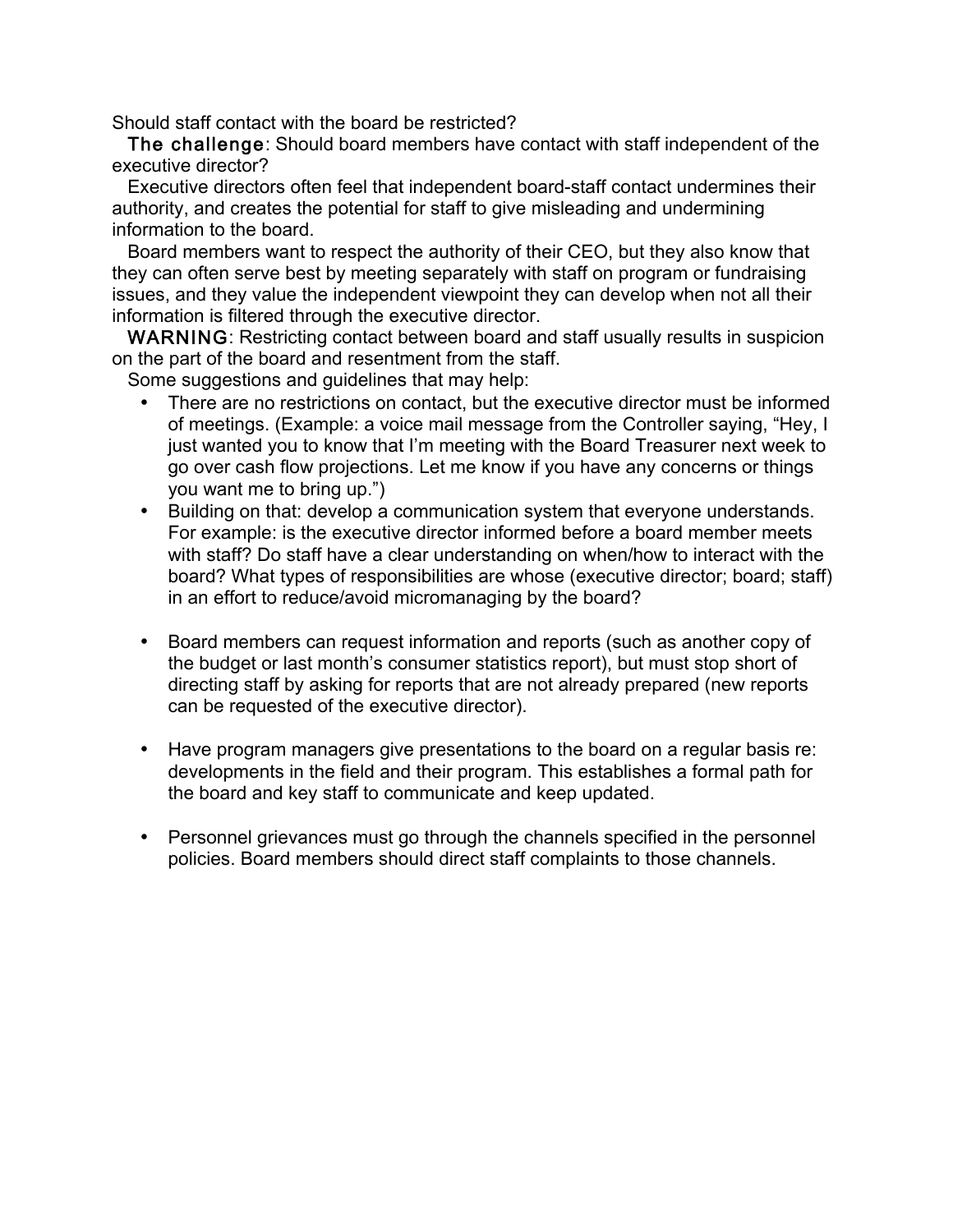To help convey who doeswf1at regarding board and staff, the following activities are suggested to be done by board, staff or jointly. This document should be reviewed by board members to finalize how they would like to do what among board and staff members. (Tile original author of this document is unknown.)

Activity **Responsibility** 

Planning:

Direct the process of planning - Board Provide input to long range goals - joint Approva long range goals - board Formulate annual objectives - staff Approval annual objectives – board Prepare performance reports on achievement of goals and objectives - staff Monitor achievement of goals and objectives - joint

#### Programming:

Assess stakeholder (customers, community) needs- staff Train volunteer leaders (nonprofits only) - staff Oversee evaluation of products, services and programs - board Maintain program records, prepare program reports - staff Prepare preliminary budget - staff Finalize and approve budget - board See that expenditures are within budget during the year - staff Solicit contributions in fundraising campaigns (nonprofits) - board Organize fundraising campaigns (nonprofits) - staff Approve expenditures outside authorized budget - board Insure annual audit of organization accounts – board

Personnel: Employ chief executive – Board Direct work of the staff – staff Hire and discharge staff member – staff Decision to add staff (nonprofit) – board Settle discord among staff – staff

Community Relations: Interpret organization to community – board Write news stories – staff Provide organization linkages with other organizations – joint

Board Committees: Appoint committee members – board Call committee chair to urge him/her into action – board Promote attendance at board/committee meetings – joint Recruit new board members – board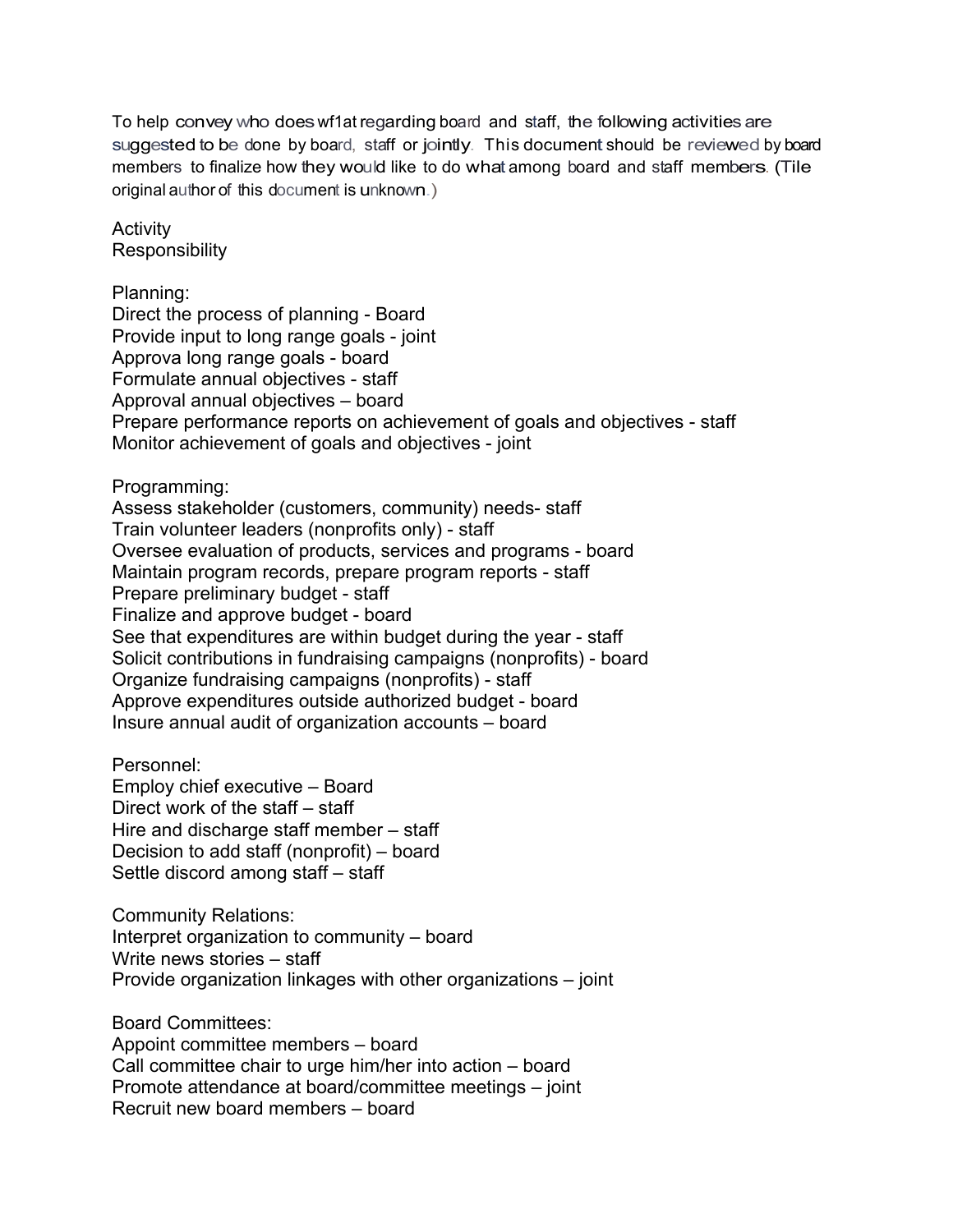Plan agenda for board meetings – joint Take minutes at board meetings – joint Plan and propose committee organization – joint Prepare exhibits, material and proposals for board and committees – staff Sign legal documents – board Follow-up to insure implantation of board and committee decisions – staff Settle clash between committees – board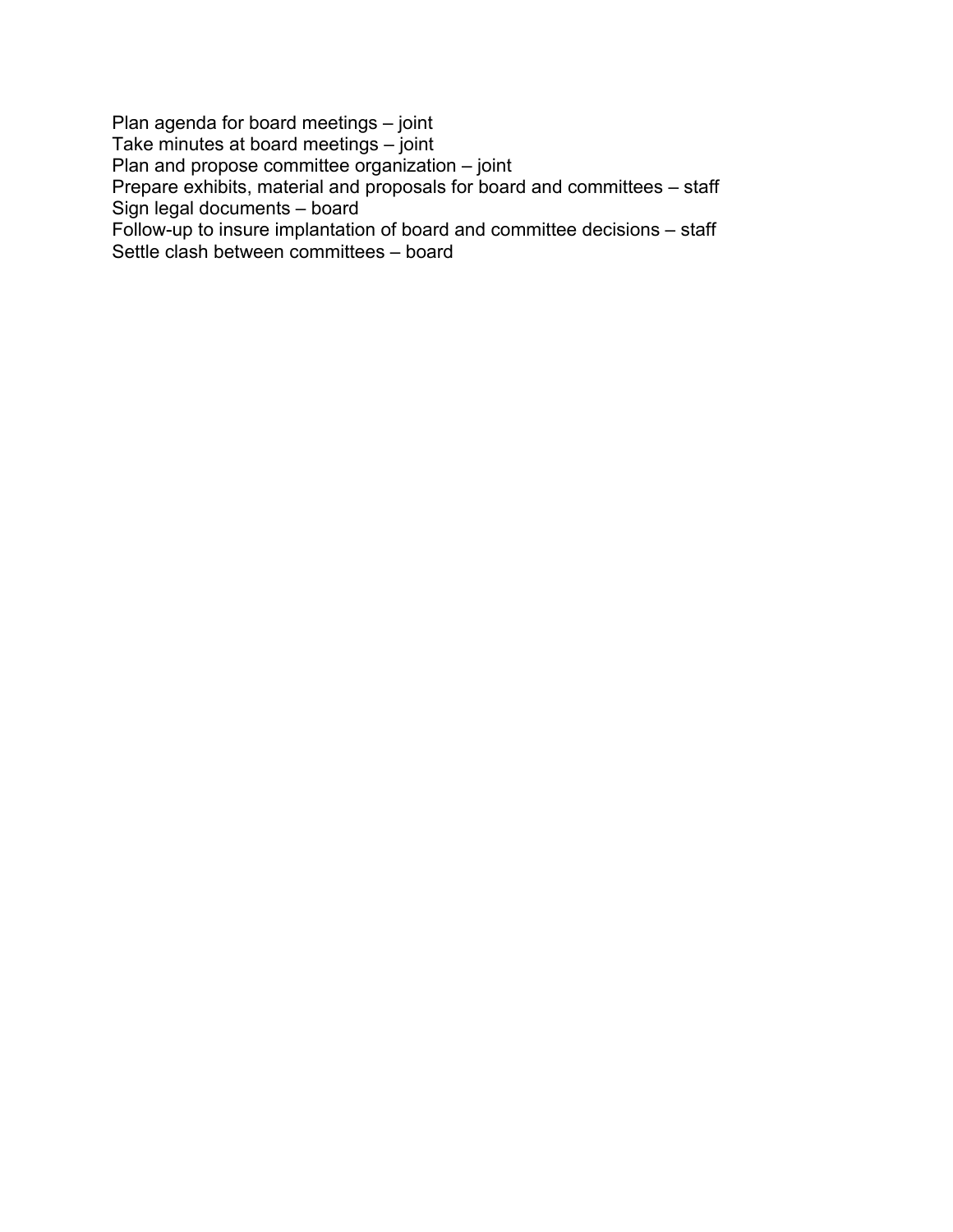Monitor and Strengthen Programs and Services:

Discussion Questions:

- What metrics does your board use to monitor organizational effectiveness?
- How do you use the information to inform our programs and services?
- What does your board know about who participates in each of your major programs and services?
- Are participation trends going in the right direction (numbers and categories of people served)?
- Does your organization periodically conduct satisfaction surveys of members, constituents, or consumers? If not, why not?
- Any other questions that would be helpful for a discussion with your board?

Adapted from: Ten Basic Responsibilities of Nonprofit Boards: The Companion Workbook. BoardSource 2012.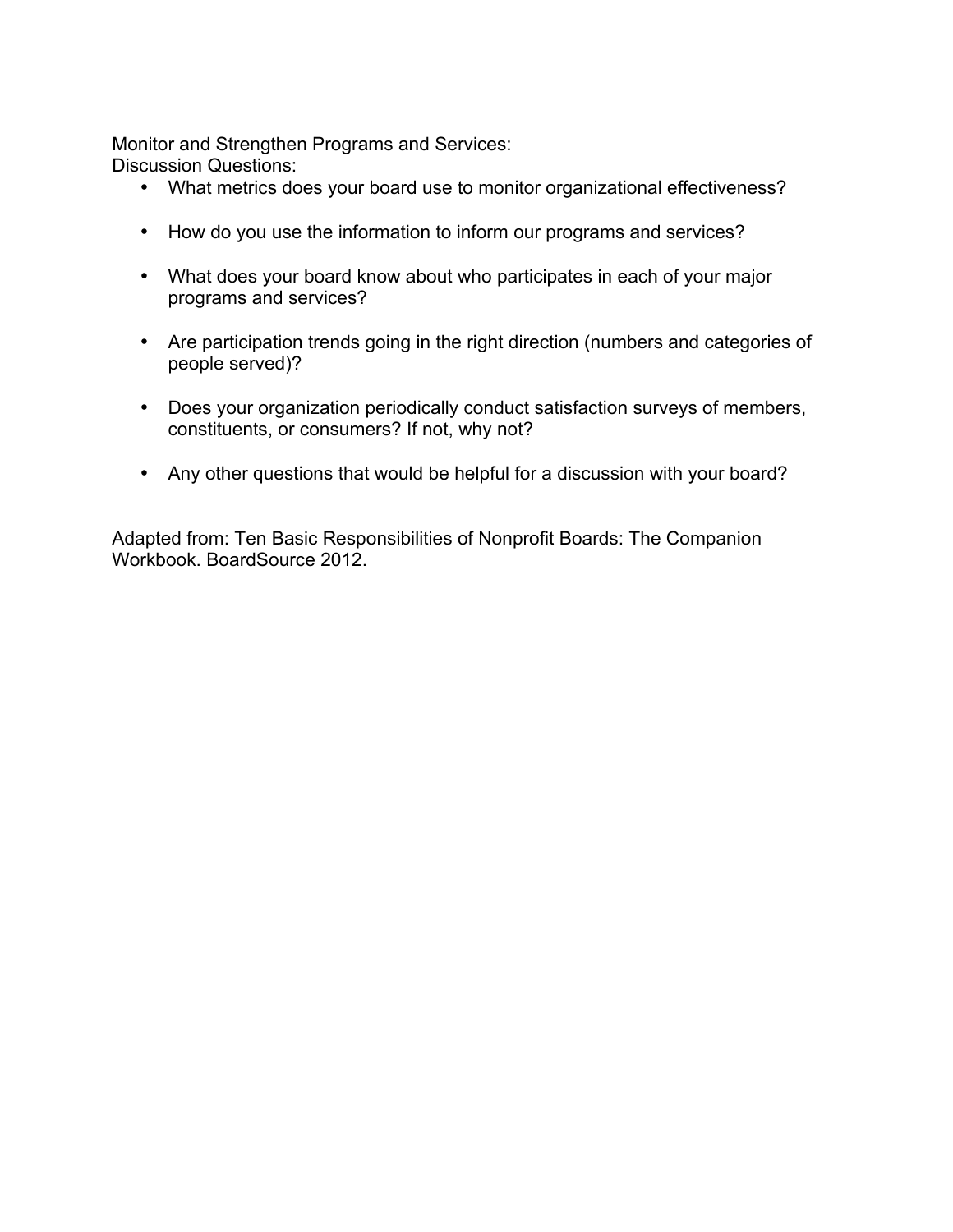Monitor and Strengthen Programs and Services: GROUP ACTIVITIES: 1. List three of your organization's "signature" activities:

- Share this list with the rest of the board. Are the lists similar? Does your board have data to support its perception?

2. Identify two of your organization's "weakest" programs:

- Share your list with the rest of the board. Are the lists similar? Does your board have data to support its perception?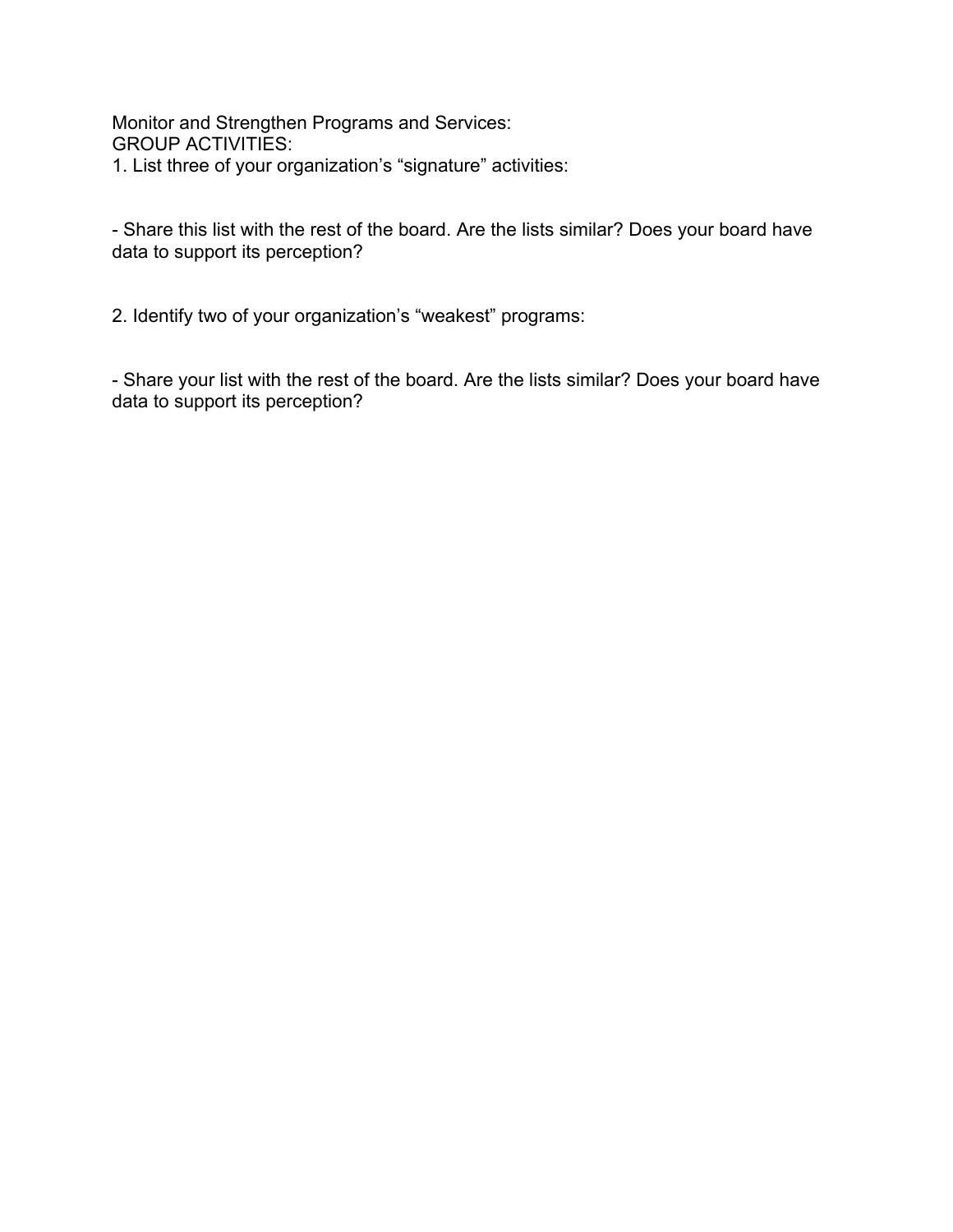3. Identify a program that is one of the least consequential to your organization's mission:

- Share with the rest of the board. Are your answers similar?

4. Break up into small groups and examine a list of your programs. Discuss the following questions:

- a. Which programs should be self-supporting?
- b. Which programs are self-supporting?
- c. Which programs operate at a loss?
- d. Of the programs that operate at a loss, which are core to our mission?
- e. Should any of these programs be discontinued or modified?

Adapted from: Ten Basic Responsibilities of Nonprofit Boards: The Companion Workbook – BoardSource 2012.

Section 8

Responsibility #6:

Ensure Adequate Financial Resources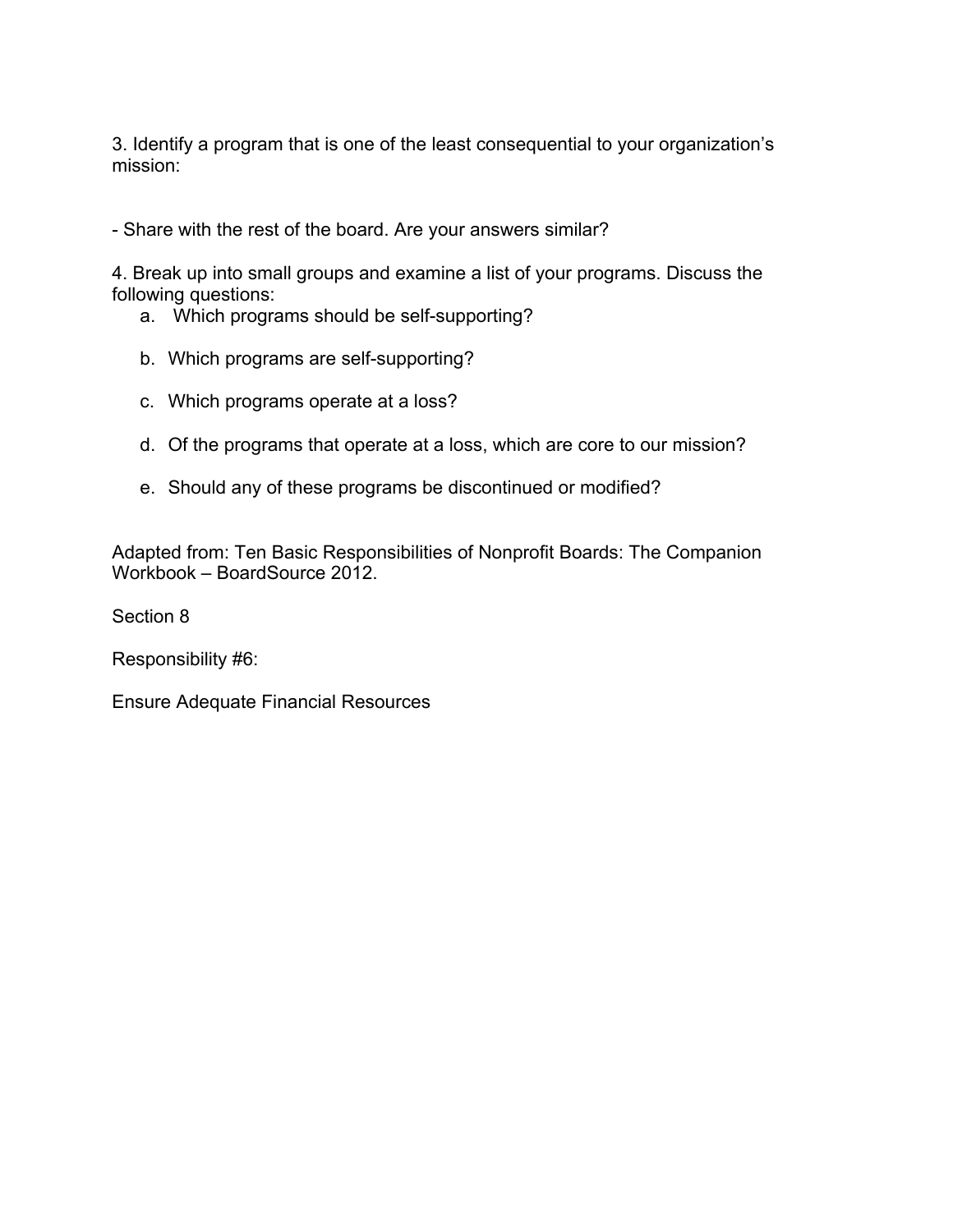Ensure Adequate Financial Resources: Core Concepts:

- An organization can be effective only if it has enough financial resources to fulfill its purposes. Although much can and should be expected of the chief executive and management, the board has the responsibility of making sure that the organization does not spend beyond its means.
- For most nonprofit organizations, balancing the budget has two basic dimensions:
	- 1. Finding dependable revenue streams (normal earned revenue).
	- 2. Raising private support (gifts and grants).
- Most nonprofits engage in fundraising to attract private contributions, foundation grants and government contracts.
- Boards should ensure that reliable and diverse revenue sources are developed perhaps through programs and services that generate income, if such activity is compatible with the organization's mission.
- If your organization has development staff, its responsibility is to include your board members in fundraising activities and equip them to be successful.
- \* Your board should guard against any tendency to behave as if its development committee alone bears the responsibility for fundraising. Resource development, including fundraising, is a function of the full board.
- Your board should strive for 100 percent participation in giving. After all, if board members don't substantially support their own organization, why should anyone else? Board members should give what they can (probably a lot of diversity re: income of board members; so not everyone can give the same). Importance is that the board shows they believe in the organization (its mission and its people).
- For special project or program needs such as building or renovating a facility or launching a pilot project – a fundraising "case statement" usually emerges from the planning process for review and approval by the board. It should clearly explain why the organization needs the money and how it will use the money.
- The chief executive's and development staff's effectiveness is linked to board member participation. Board members should be ready to assist staff by:
	- o Identifying potential donors (individuals, corporations, foundations).
	- o Helping to open doors through their personal and professional networks.
	- o Responding to requests from staff for help soliciting support.
	- $\circ$  Setting a strong example by making a personal gift to the annual giving campaign and to any special fundraising campaigns.
	- o Thanking donors and maintaining cordial relationships with them. The most likely person or group to support the organization again is one that has done so in the past.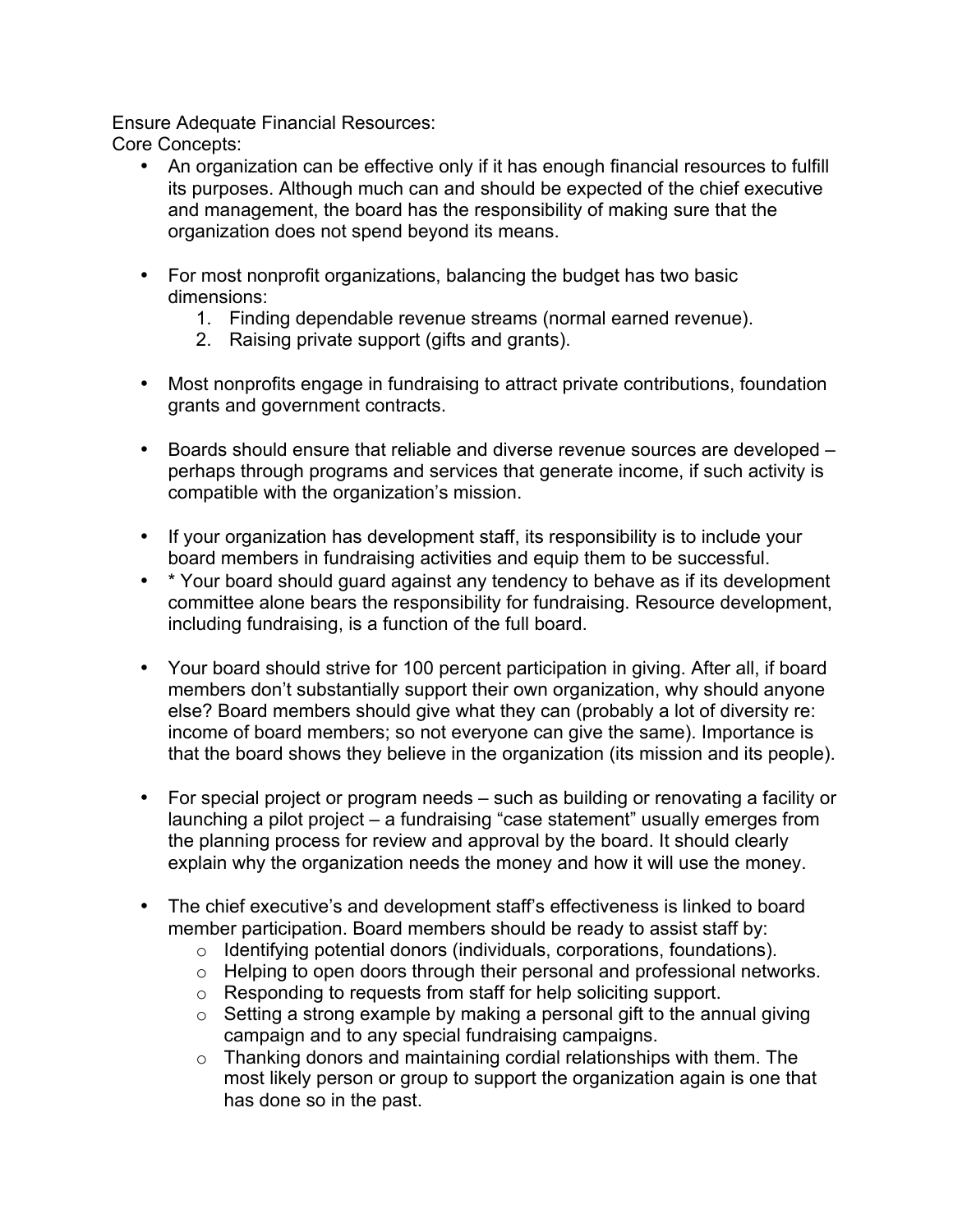Discussion questions:

- 1. Do all board members have a clear understanding of the organizations revenue sources?
- 2. Do we need to develop more diverse sources of net revenue from programs, services, and other sources that are appropriate to our mission? What ideas do we have regarding more diverse sources?
- 3. What is our contingency plan in the event that a major source of revenue or contributor suddenly disappeared? Or that revenue was significantly reduced?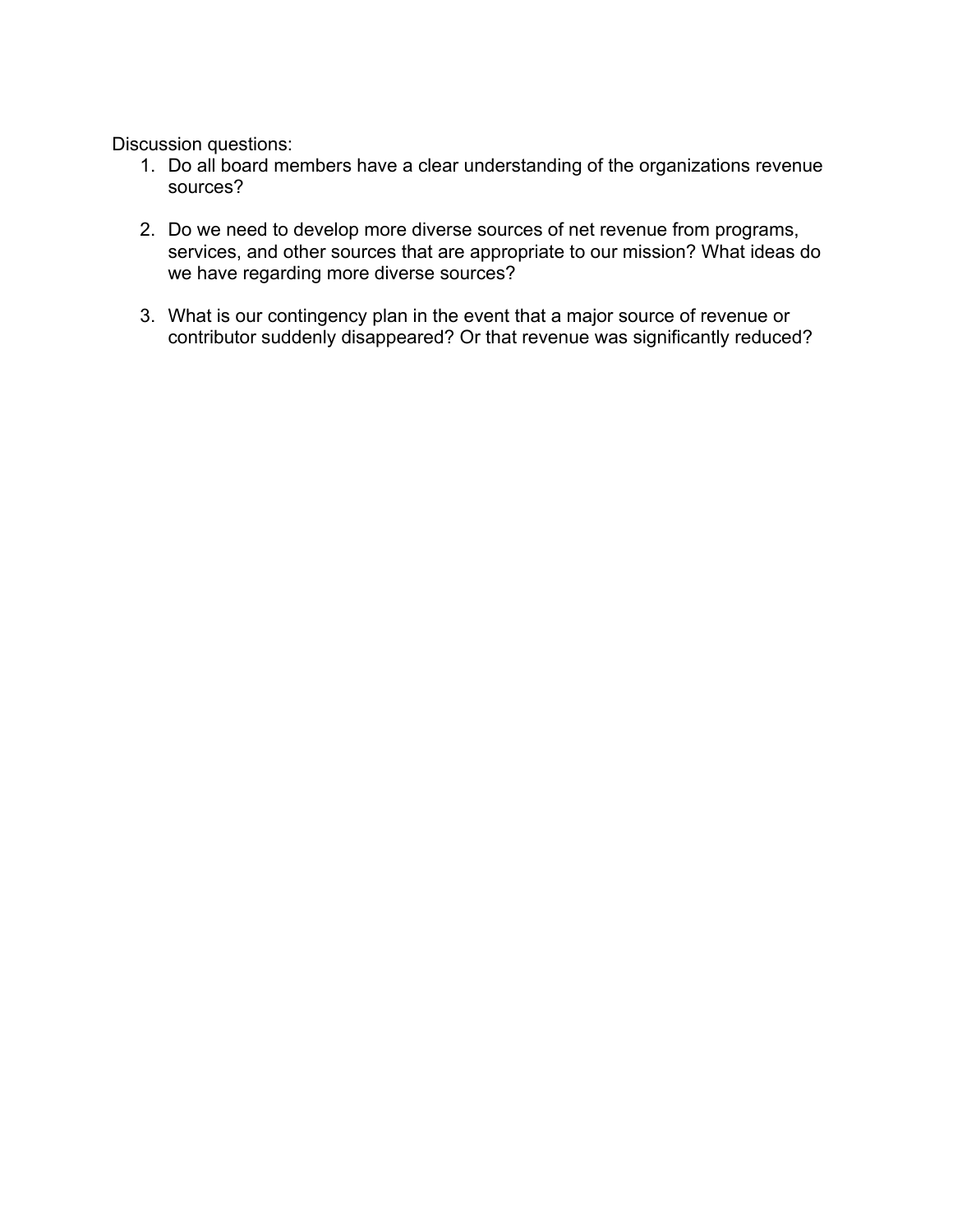- 4. What is the optimal percentage of earned income, private contributions, and other sources of income that we wish to achieve in order to build a diverse and stable revenue stream?
- 5. What are our expectations for board members' involvement in fundraising? Do we clearly articulate this expectation? How do we communicate this expectation?
- 6. Should the board set an annual goal of 100 percent participation for board member giving to motivate personal philanthropy?
- 7. Do board members help to identify and cultivate possible funders and major donors?

Group Activities:

- 1. As a group, have board members brainstorm different ways to cultivate, solicit, and steward donors.
- 2. Have board members list the 10 people they know who would give (\$ 10 to \$ 100 for example) to your organization if asked (new donors only). Of the 10, star the ones (maybe 2 or 3) who would give a higher amount (\$ 50 to \$500 for example). Of those who would give even more (\$ 100 to \$1,000)?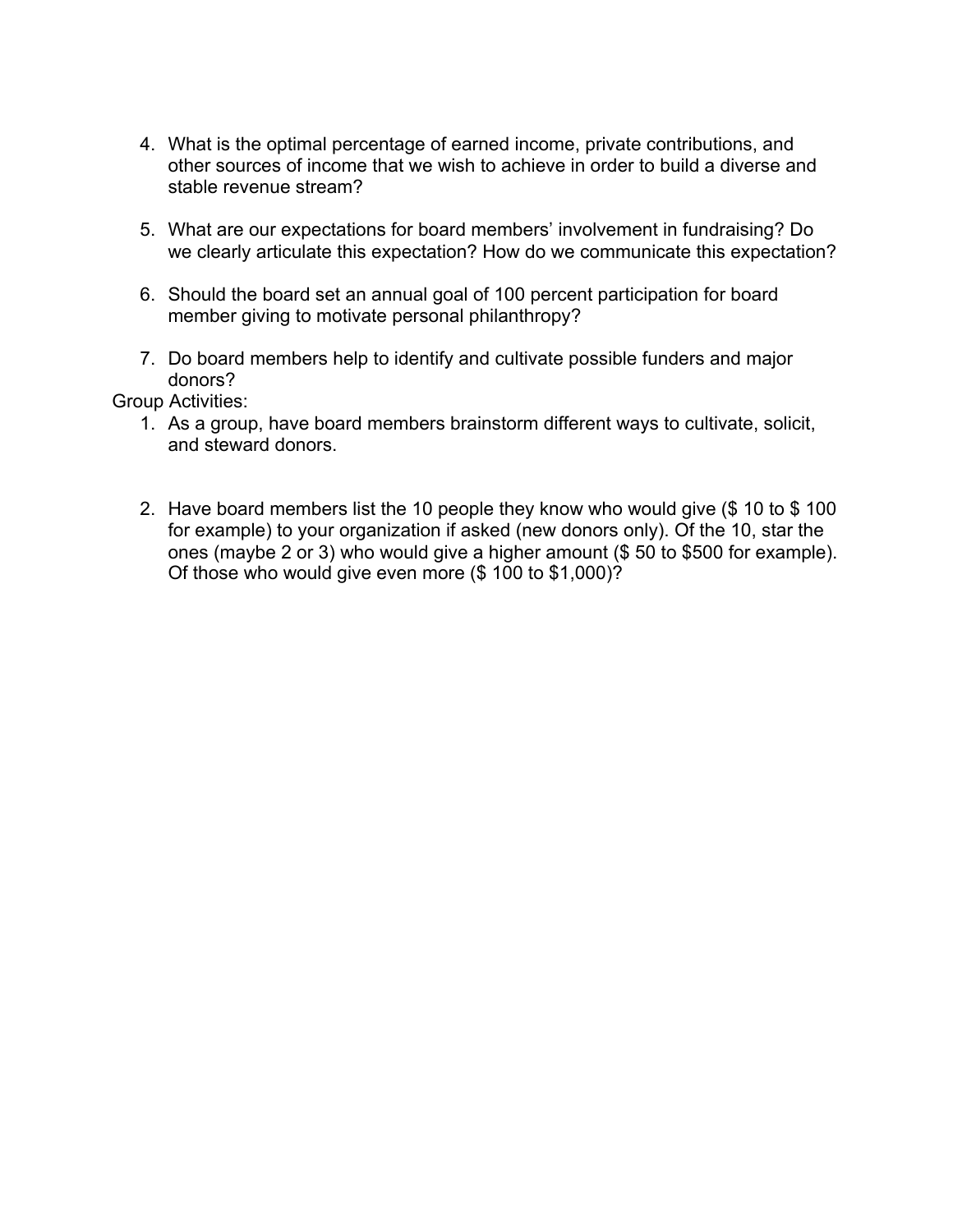### BOARD FUNDRAISING CULTURE ASSESSMENT

The questions listed below cover the 15 key elements of a fundraising culture and can help your board identify the rules, agreements, and traditions that govern its approach to fundraising.

1. Are prospective board members made aware of their fundraising responsibilities before they are elected to the board?

yes no sort of/maybe/not certain

2. Are fundraising responsibilities and personal giving included in the board member expectation agreement?

yes no sort of/maybe/not certain

- 3. Do all or almost all board members make a yearly personal "stretch" gift to the organization's annual fund?
	- yes no sort of/maybe/not certain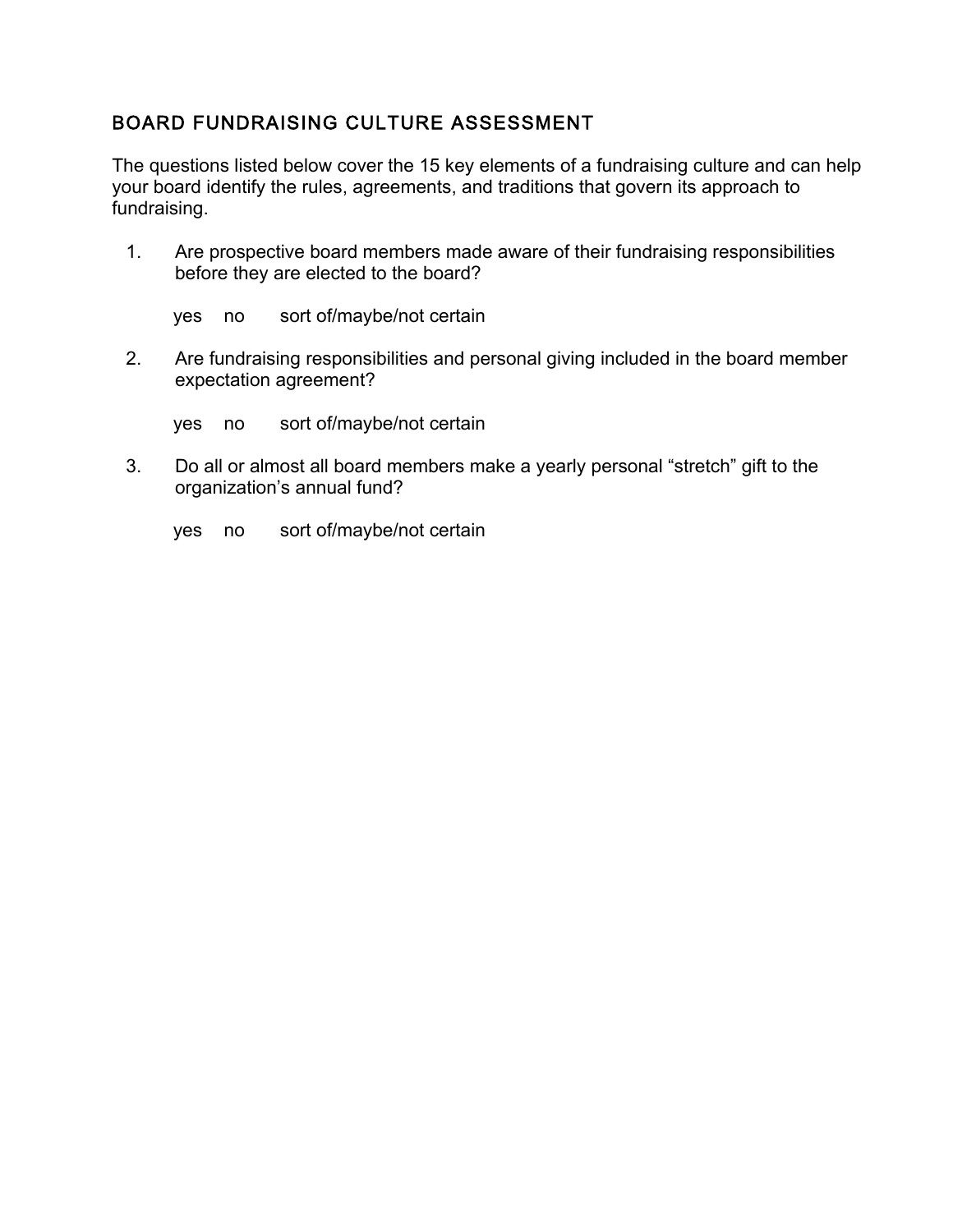- 4. Does the board chair personally solicit board members annually to ensure appropriate board giving? Does the board chair take time to personally cultivate and steward appropriate higher-level prospects and donors?
	- yes no sort of/maybe/not certain
- 5. Do the executive director and board members take time to personally cultivate and steward appropriate higher-level prospects and donors?

yes no sort of/maybe/not certain

6. Does the board's fundraising committee organize the board's fundraising rather than actually doing the fundraising itself?

yes no sort of/maybe/not certain

7. Is the organization's mission statement clear, concise, and compelling? Can all board members recite it?

yes no sort of/maybe/not certain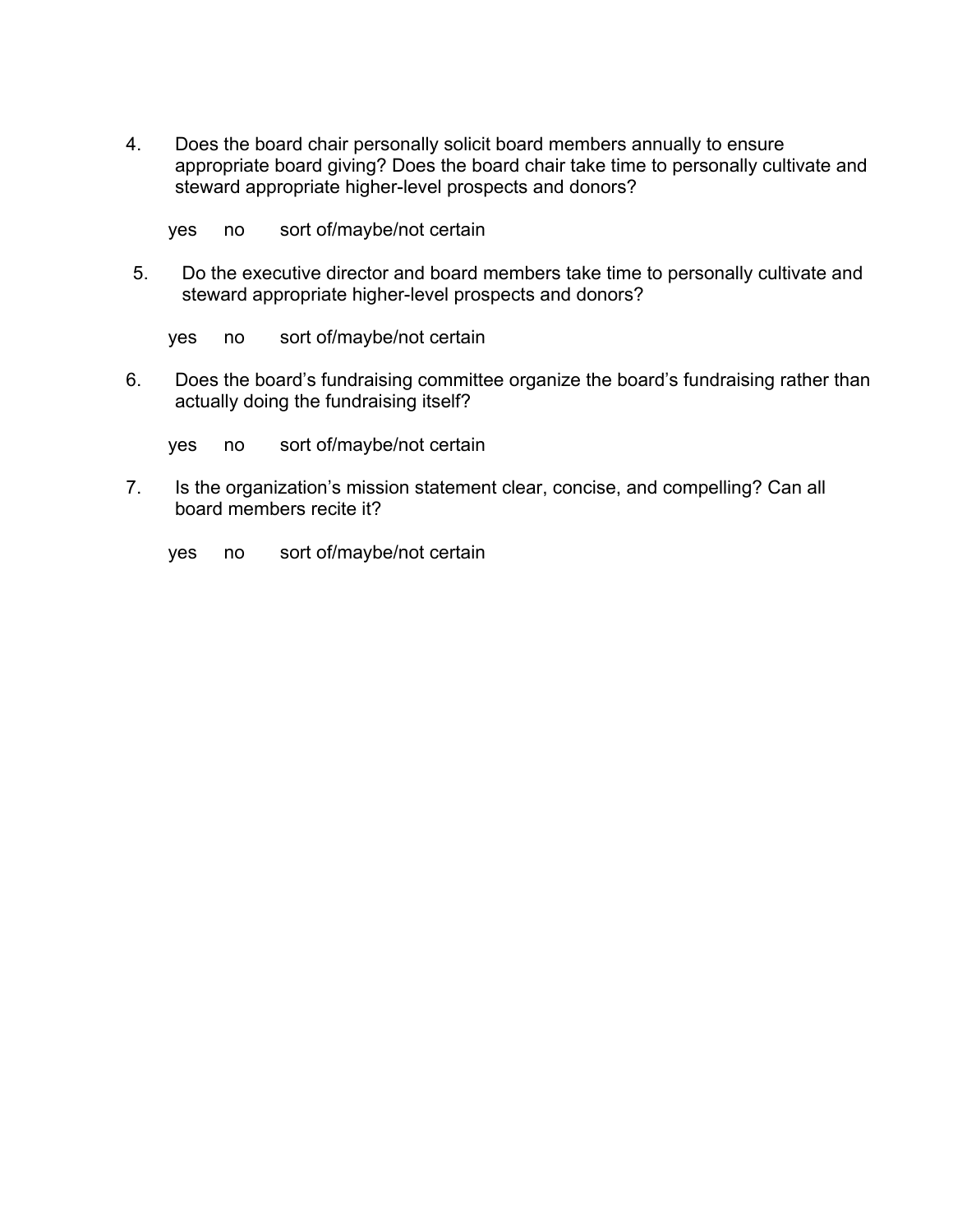8. Beyond just reciting the organization's mission statement, can at least 80 percent of board members convincingly articulate the case for support of the organization?

yes no sort of/maybe/not certain

9. Does the director of development (or other staff person) identify appropriate cultivation and stewardship opportunities for board member participation?

yes no sort of/maybe/not certain

10. Have the chief executive and director of development presented a clear fundraising strategy to the board and solicited board input?

yes no sort of/maybe/not certain

- 11. Do the chief executive and board chair organize meeting agendas to give clear priority to fundraising?
	- yes no sort of/maybe/not certain
- 12. Do the chief executive and board chair plan annually for board training opportunities in fundraising?
	- yes no sort of/maybe/not certain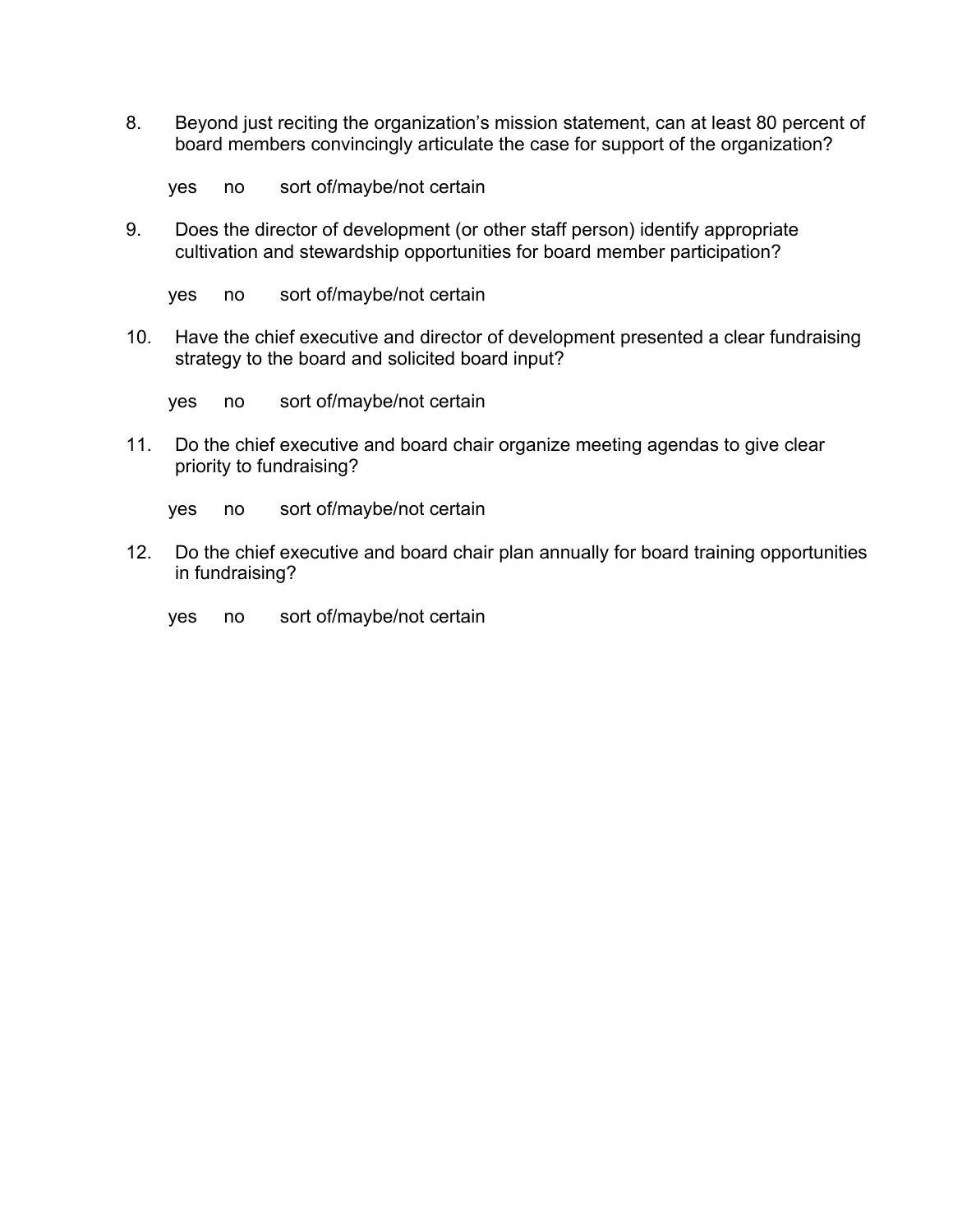- 13. Do the chief executive, board chair, and director of development publicly acknowledge and recognize board members who are fulfilling their fundraising responsibilities?
	- yes no sort of/maybe/not certain
- 14. Is there a total board-giving goal in the budget?
	- yes no sort of/maybe/not certain
- 15. Does the board celebrate fundraising success?
	- yes no sort of/maybe/not certain

Source: Adapted from materials created by Loring, Sternberg & Associates 2012 BoardSource: TEN BASIC RESPONSIBILITIES OF NONPROFIT BOARDS: THE CAMPANION WORKBOOK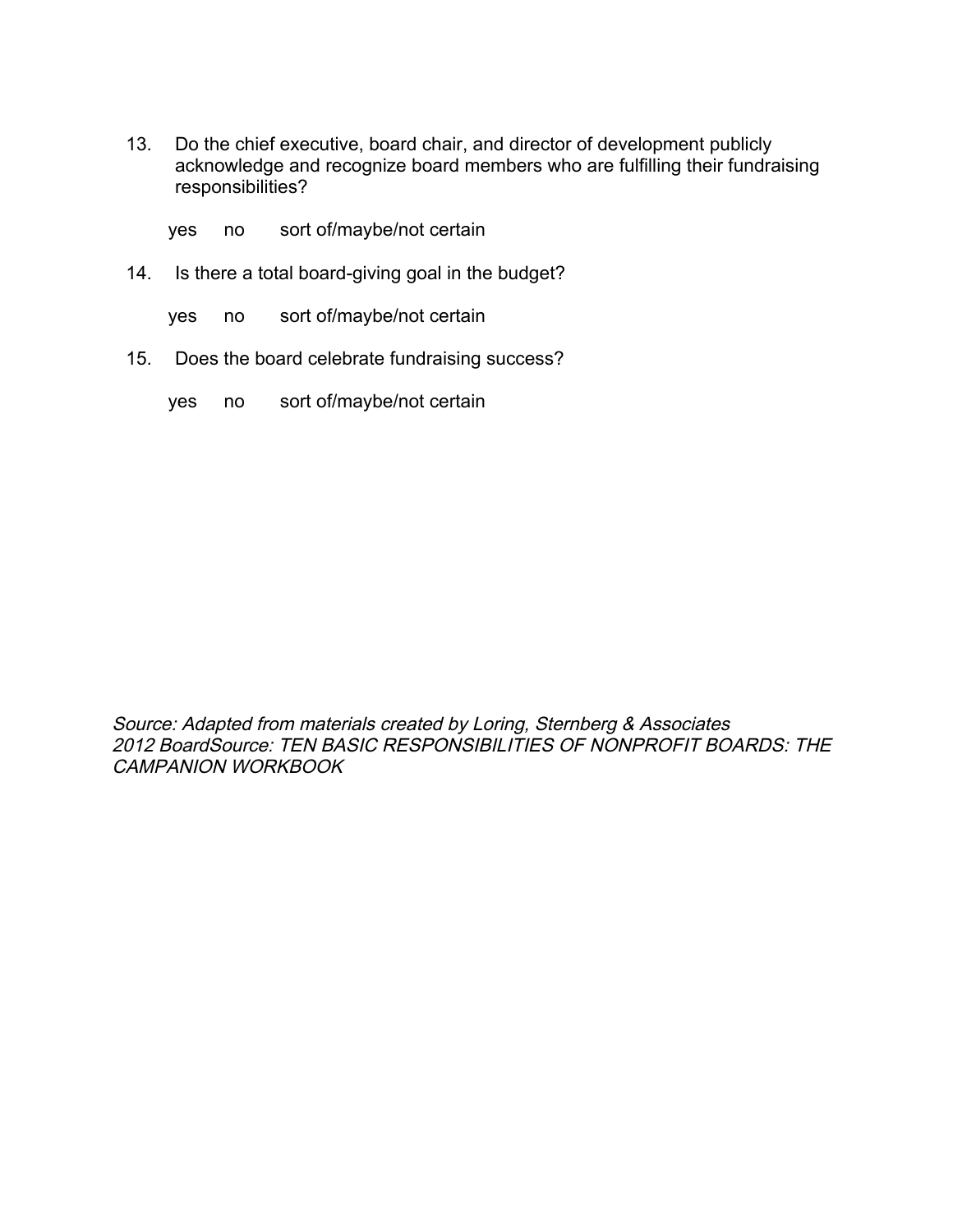Section 9

Responsibility # 7:

Protect Assets & Provide Financial Oversight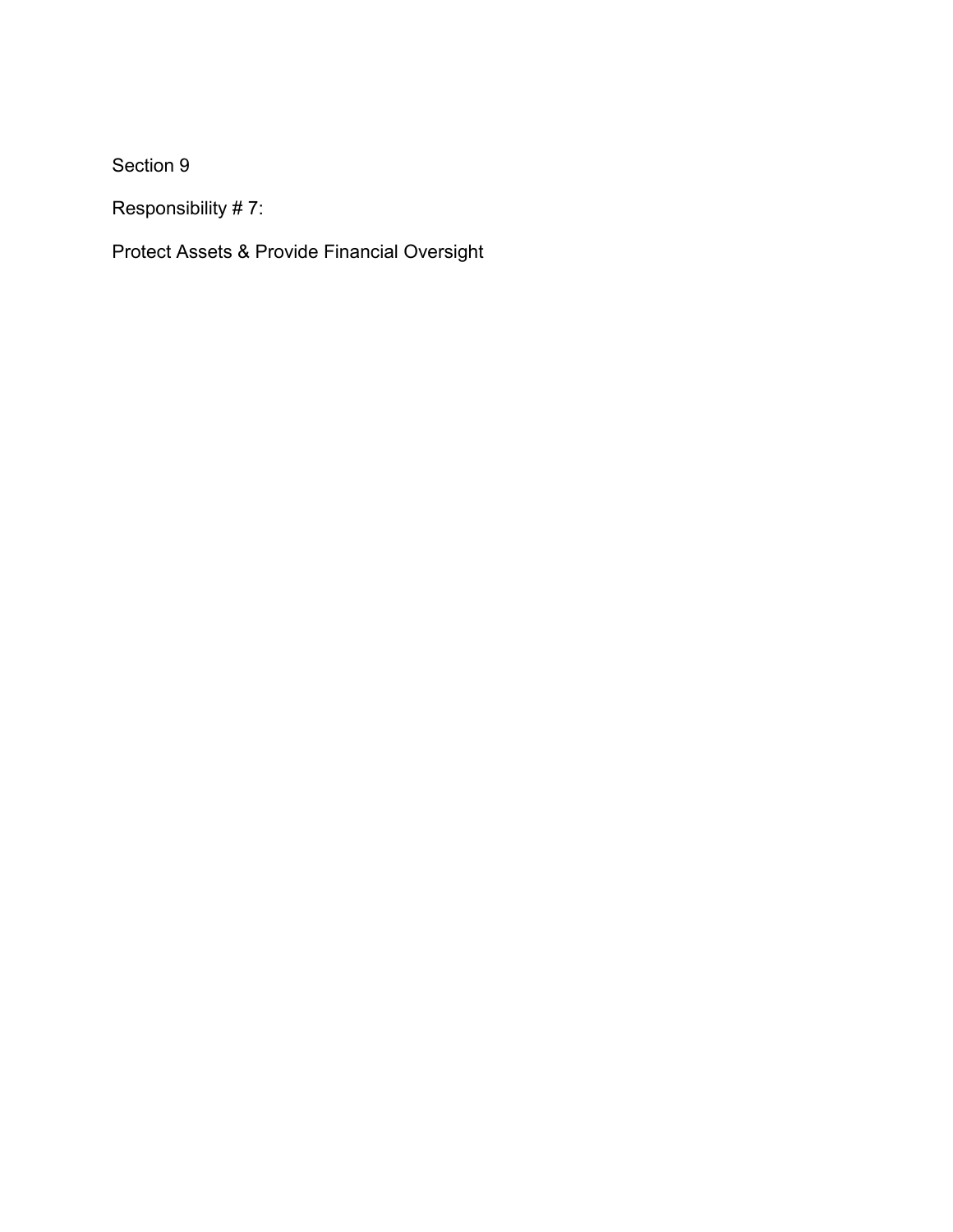Protect Assets and Provide Financial Oversight: Core Concepts:

- According to BoardSource's Nonprofit Governance Index 2007, financial oversight is rated the second strongest area of board performance, behind understanding the mission.
- The board as a fiduciary has the responsibility to safeguard the organization's financial health and reputation. It requires the board, often working in concert with the chief executive to:
	- o Review and approve the how the organization budgets, spends and makes money.
	- $\circ$  Establish and follow monetary policies that balance short and long term needs.
	- $\circ$  Verify that the organization's financial systems and practices meet accepted standards.
	- $\circ$  Ensure that the organization has adequate operational reserves for rainy days and to take advantage of unexpected opportunities.
	- $\circ$  Safeguard the organization's reputation by making sure it operates in a transparent, accountable manner.
	- $\circ$  Ensure that the organization is not subjected to unnecessary risk.
- Approving an annual budget and tracking revenues and expenses against the approved budget, at least quarterly is a full board responsibility. This helps the board to determine the organization's current financial position and how that compares to a desired or anticipated financial position. A quarterly Statement of Financial Position (formerly known as the balance sheet) should present the organization's assets (what it owns), liabilities (what it owes), and net assets (the difference between the two). The board should also routinely receive monthly financial statements and possibly cash-flow statements prepared in accordance with Generally Accepted Accounting Practices (GAAP). Ideally, monthly and quarterly reports should compare numbers for the same time period in the preceding fiscal year. The board should raise questions about any large differences that the chief executive (or other staff responsible for their reports) doesn't explain.
- The board is responsible for conscientious oversight of the management of organization resources. This oversight includes ensuring the organization has (and follows) cash-management controls and monitoring the performance of the chief financial officer. Although the chief financial officer reports to the chief executive, not to the board, the board must be satisfied with that person's competence and will inevitably have opinions regarding that person's competence level.
- The board's other money-related responsibilities include:
	- o Ensuring that adequate liability insurance provides needed coverage for risk exposure.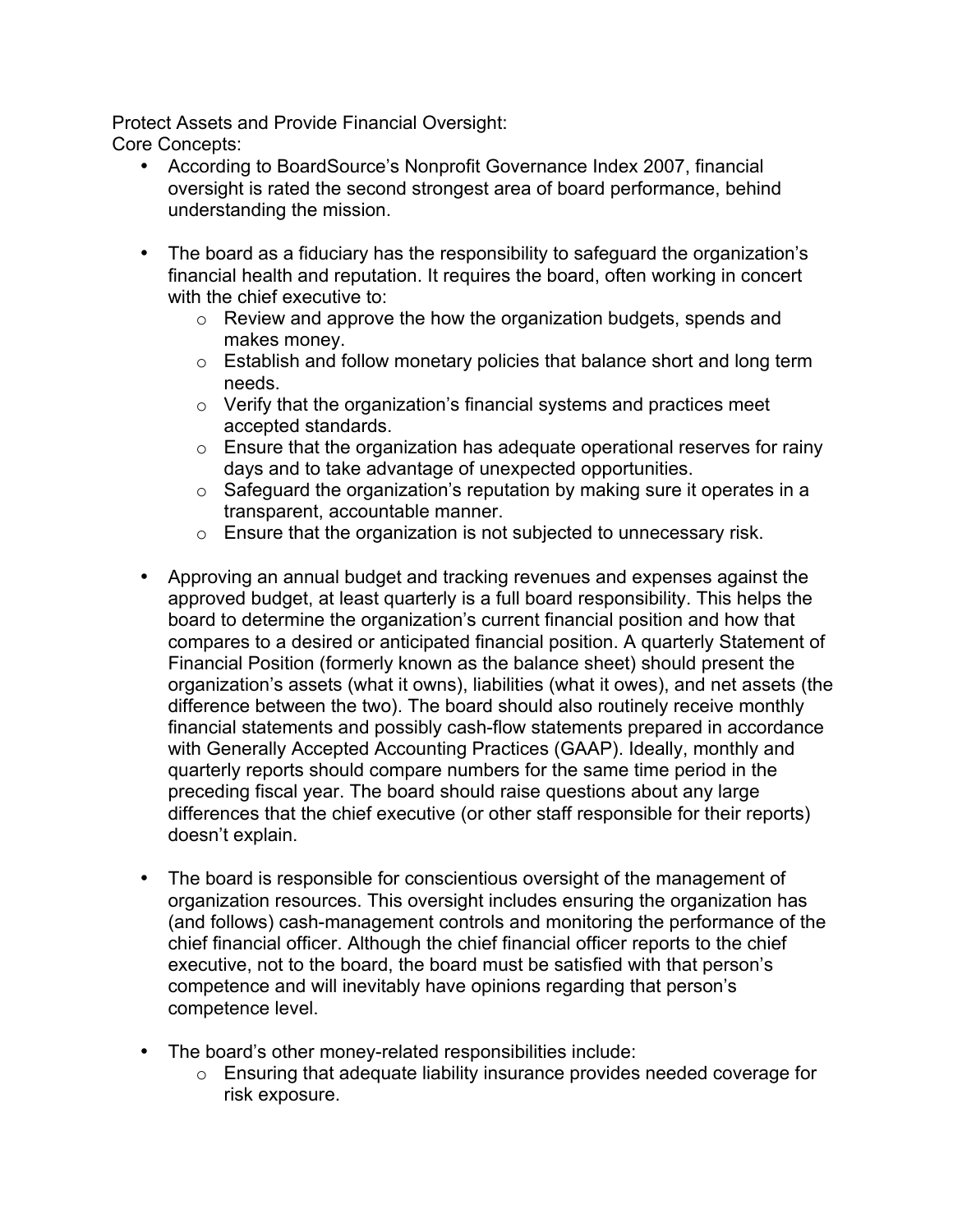- $\circ$  Making sure controls are in place to monitor financial decisions made by the board and staff.
- o Monitoring the organization's reserve funds (the amount of resources currently available) and any endowments (established funds that provide income).
- o Approving investment policy.
- o Overseeing investment performance.
- In general, board members are legally held accountable to the principle of the "Prudent Investor Rule". This essentially means that they are expected to perform within the bounds of what any reasonably intelligent and prudent person would be expected to do (or not do) in managing or investing his or her own funds in similar circumstances.

TIP: To insure objectivity and to gain an outside perspective on managing the organization's portfolio, engage a professional investment advisor on a contractual basis. Even if several board members have experience in the investment area, they may not have the time or the expertise in the nonprofit sector to advise the organization. On balance, it is not a good practice for board members to personally manage investments for their organization. Board members with relevant expertise most appropriately help the board to set investment policy guidelines and to monitor the performance of investment advisors to ensure adherence to such guidelines.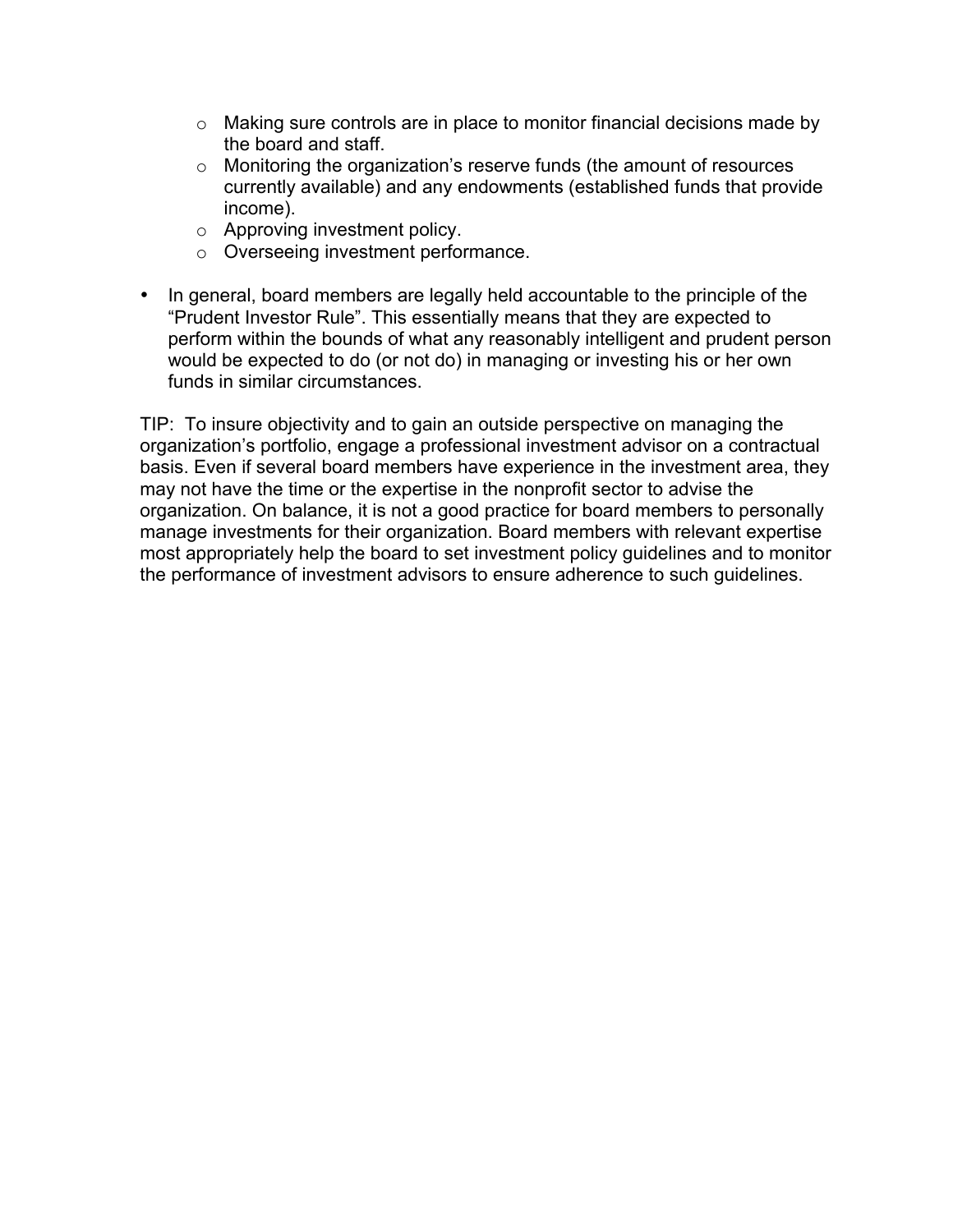Discussion questions:

- 1. Does the organization need an audit committee?
- 2. Does the organization have a finance committee?
- 3. Do we currently have an independent CPA or firm conduct an annual audit? If not, has the time come?
- 4. Are our various financial statements and reports reliable, timely, and easy to understand? If not, what more does your board need to ensure full board understanding of the organization's financial situation?
- 5. Do we provide financial literacy training for new board members?
- 6. Do we have short and long term strategies to address the organization's financial condition and ambition?
- 7. What is our current level of reserves? Is it appropriate for the organization's current and future needs? If not, how do you plan to build these reserves?

Group Activities:

- 1. Break up into small groups and list 6 (3 short-term and 3 long-term) strategies to address your organization's financial condition and ambition.
- 2. As a group, have board members create a list of data and information each would like to see on a financial dashboard. What are the common elements? What is agreed upon as most important/critical?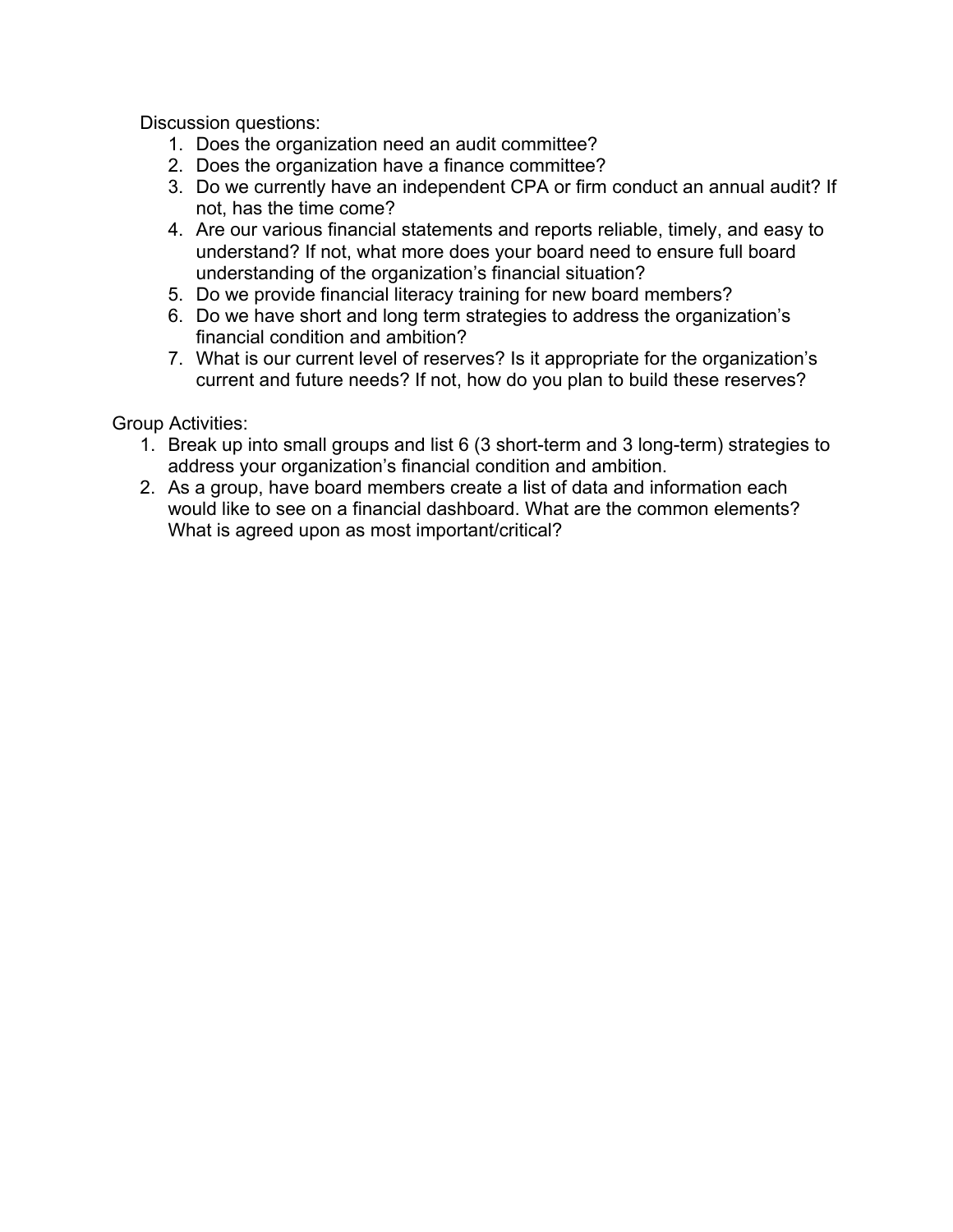Section 10

Responsibility# 8:

Build a Competent Board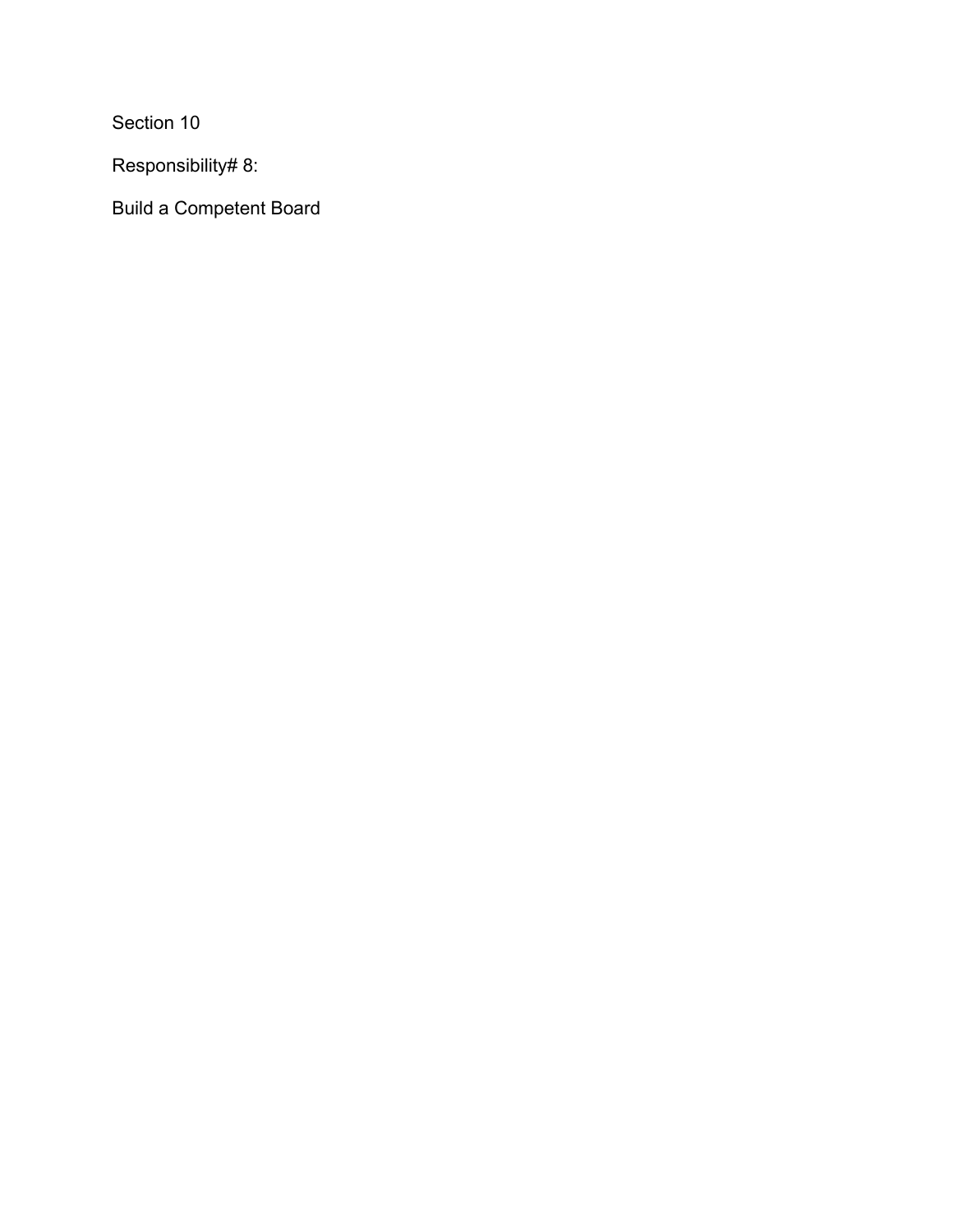Build a Competent Board:

Core Concepts:

- Before a good recruitment program can be effective, the individual board members, and the board as a group need to understand their job. If the individual and/or the board as a group are unclear as to their role it could lead to an ineffective board, or in the worst case scenario, a board that is dysfunctional. This could lead to high turnover, bad feelings among board members, and a poor perception of the organization in the community.
- It is vital that an organization determines what qualifications are important for an effective board member to possess. It may be surprising that skills and expertise aren't always the most critical factors. "Fit" is probably the most important factor.
- Recruiting committed individuals on your board is not enough. There must be a way to continually educate and provide tools for the board members to carry on their duties in an effective manner.
- Your board will only be as effective as its individual members.
- Board members tend to respond to the level of expectation persistently articulated to them.
- Do you have a governance committee? This committee can help to:
	- o Clarify expectations for all board members.
	- o Periodically assesses individual board member performance (as well as the board's).
	- o Orienting new board members effectively.
	- o Ensure opportunities for in-service education.
- Have you considered an annual retreat or workshops to develop the board (skills and cohesion)?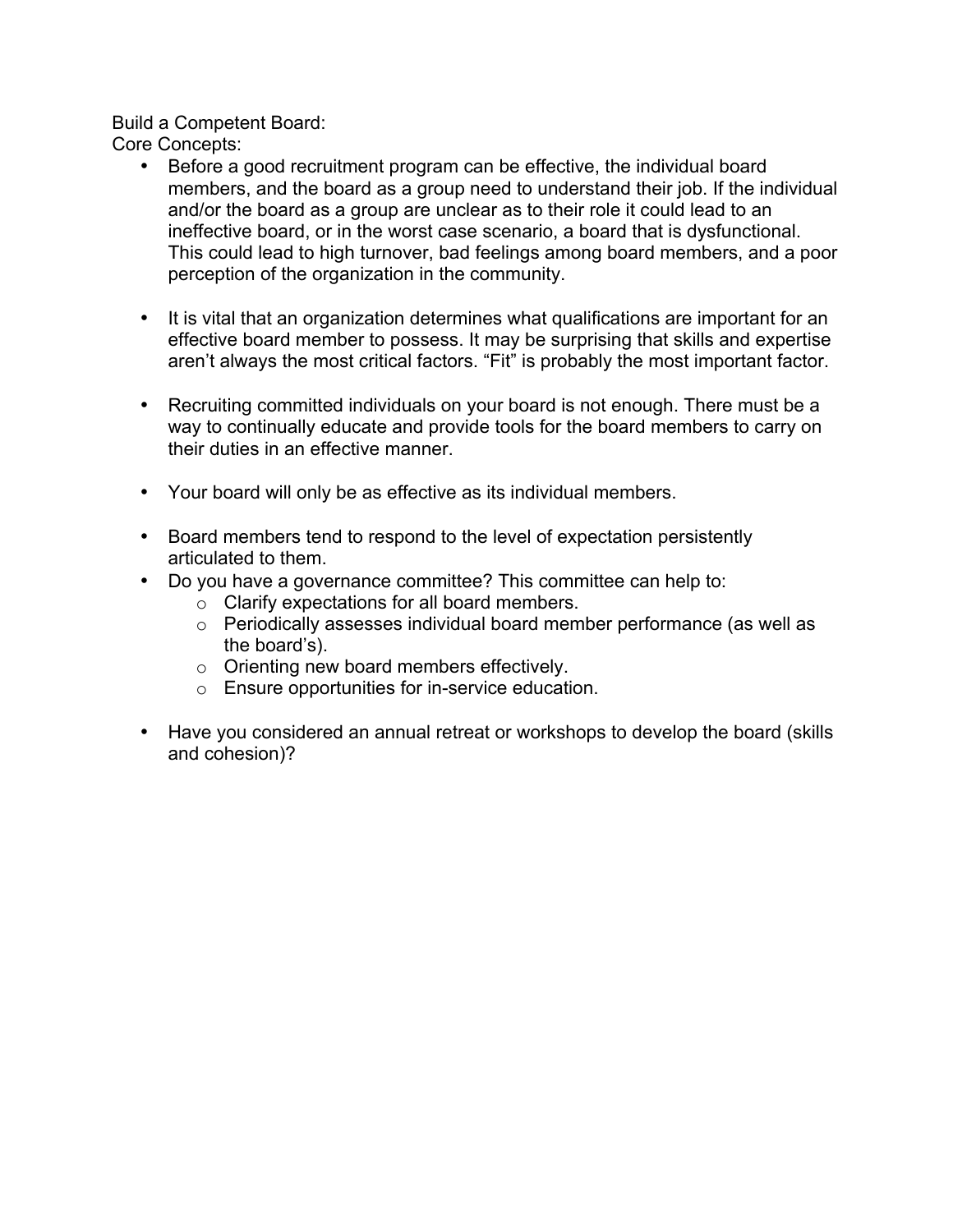## Identifying Prospects:

- "Is your pool of prospects for a board member as big a pool as the last time you hired a janitor?"

Consider these 2 scenarios:

 A). A Nonprofit needs to recruit a janitor. They place an ad, screen a dozen or more resumes and applications, interview 2 or 3 individuals and hire the best one.

 B). A Nonprofit needs to recruit a board member. Existing board members come up with 2 or 3 possible names, and then ask each if they'd be willing to serve. Whoever says "yes" is in.

### Changing Your Recruiting Mindset:

Your goal is not to find just one candidate who can fill that one seat you have available.

Your goal is to maintain a pool of prospects who would love to help your terrific organization in any way they can.

The bottom line is to stop thinking in desperation and to start recruiting for your governing board from the same position of strength that you recruit for your janitor.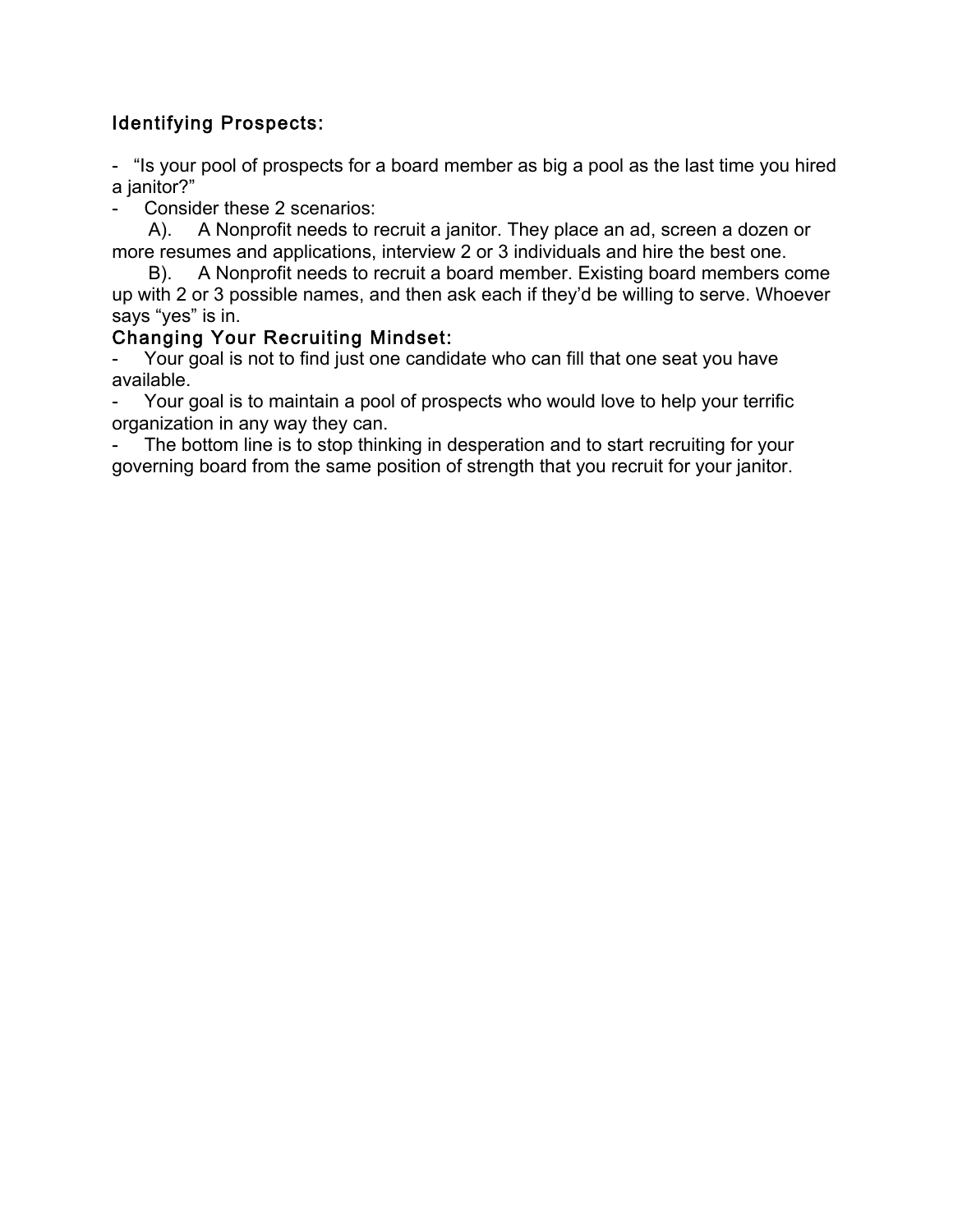## So How Will You Create this Pool of Prospects?

## Who should look for prospects?

- Board
- CEO?? ---- Dangers of conflict of interest and can reinforce image of the board members of "only being a volunteer".
- Staff?

### 1. Look for prospects from the existing volunteers within your organization.

- Known entity ---- you know their skills, deficits, and level of commitment.
- They have an understanding of the organization.
- Sometimes a good prospect prefers to start as a volunteer.

# 2. Look for prospects from referrals of current board members.

- Board members know the job, the organization, the criteria, and the community.
- Activity: Use a board meeting to brainstorm about possible prospects: Each member list 2-3 prospects (with qualification criteria in front of them).

## 3. Look for prospects from everywhere else.

- Looking in new places. Where would that be?
- Ideas:
- Invite them to get excited!!!!! Tours, are there other ways to get potential board members to see what you do?
- o Why people don't approach boards to serve.

- Generally, people see sitting on a board as something one must be invited to do.

- Some people think you can only get onto a board if you are well connected.

- Some people think that being a board member takes special skills, or the ability to raise large amounts of money, and they don't feel they have those skills.

- Some people feel it would somehow be conceited to suggest they might be of value. "Who do I think I am to suggest myself to them?"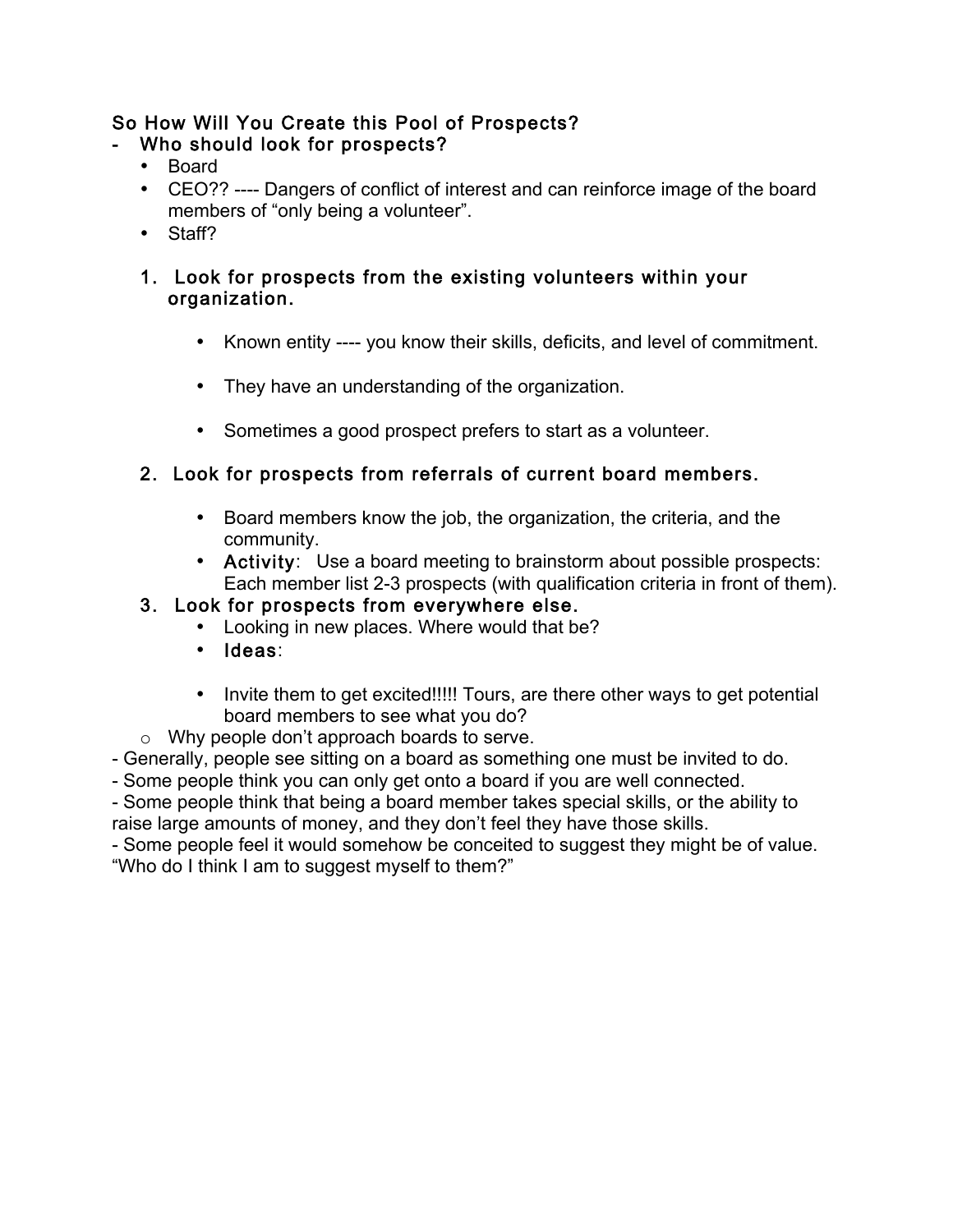#### Removing Board Members:

- How do you currently measure board member's performance?
- Do you have bylaws that give you legal authority to remove a board member?
- Do you have the organizational backbone to follow through?
- Do you have term limits? Are they enforced? See article on Term Limits in Resources section.

#### When someone is NOT Board Material (or they have served their term):

- Can they volunteer?
- Can they serve as a committee member?
- Can they fill a very specific role?

Some discussion questions re: diversity of your board:

- Does the diversity among our board members help us achieve our mission?
- How diverse is our board?
- $\circ$  Geographically do we represent all or most of our catchment area?
- o Culturally/ethnicity
- o Is our board reflective of our community?
- o Gender
- o Age
- o Disability
- o Skills (Ex: Business, Legal, Education, Fund Raisers)
- How can we recruit a more diverse board?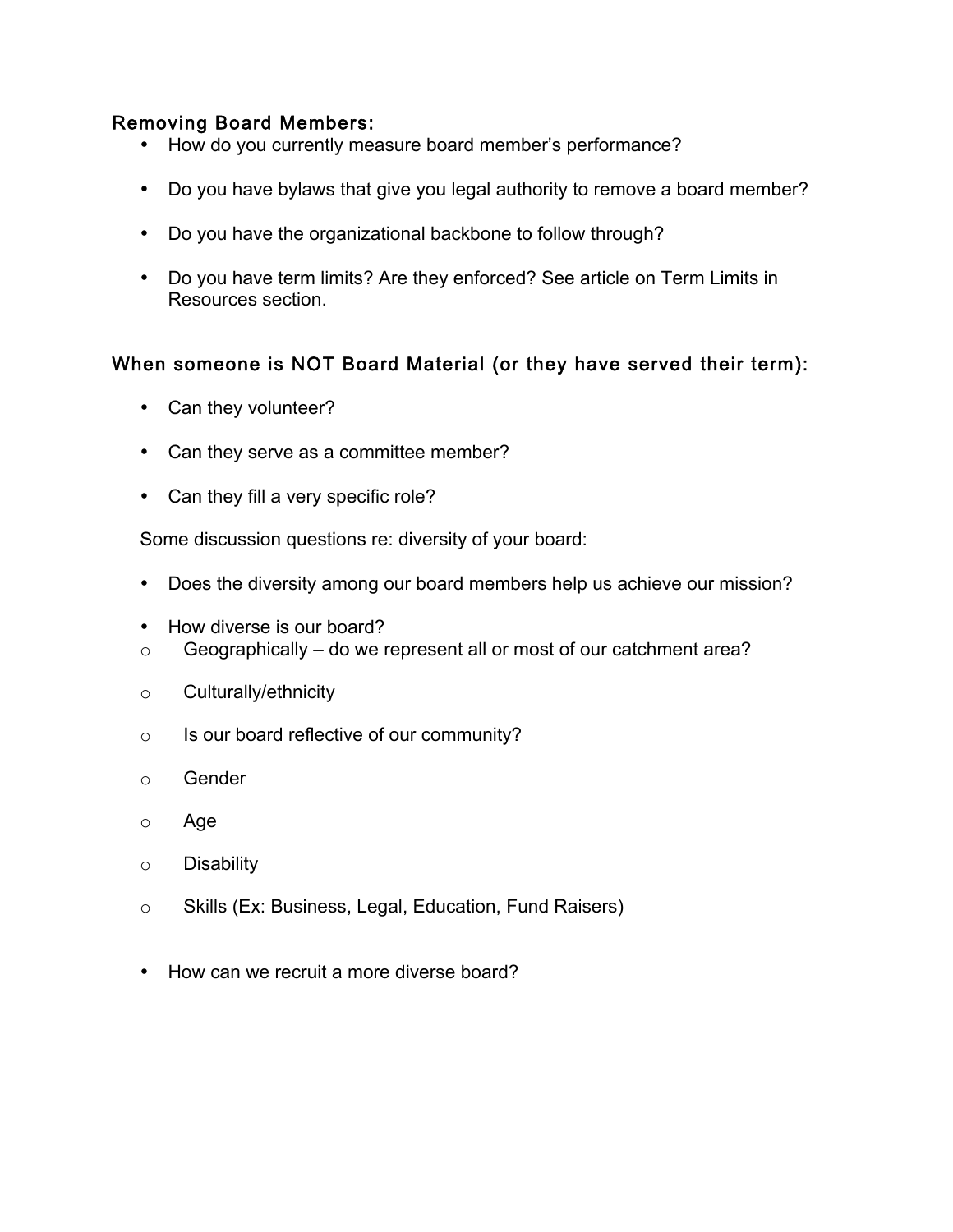Discussion questions:

- Does everyone on the board have a clear job description?
- Have we articulated and communicated a comprehensive list of responsibilities and expectations for board members?
- What do you wish you had known when you started on the board that would help you make more informed decisions?
- What information are you lacking even now?
- What constitutes a balanced board for your organization in terms of member skills, experience, capacity for philanthropy, commitment and demographic considerations (disability, ethnicity, gender, geography, age, etc…)? How close are you to this balance?
- Do you periodically assess both the board and the members who are eligible for termination and renomination? What's your process?
- What is our policy on term limits? Do we review it periodically?
- Do we have a governance committee? Do some of our most effective board members serve on it?

Group activities:

- Break into small groups and answer the following question: What should be included in the comprehensive list of responsibilities and expectations for board members of this organization? Share your answers with the rest of the board.
- Break up into small groups and describe an ideal board. How close is your board to the description? What steps could get you closer?
- Review either or both of the assessments. Can you utilize or modify them to work for your organization?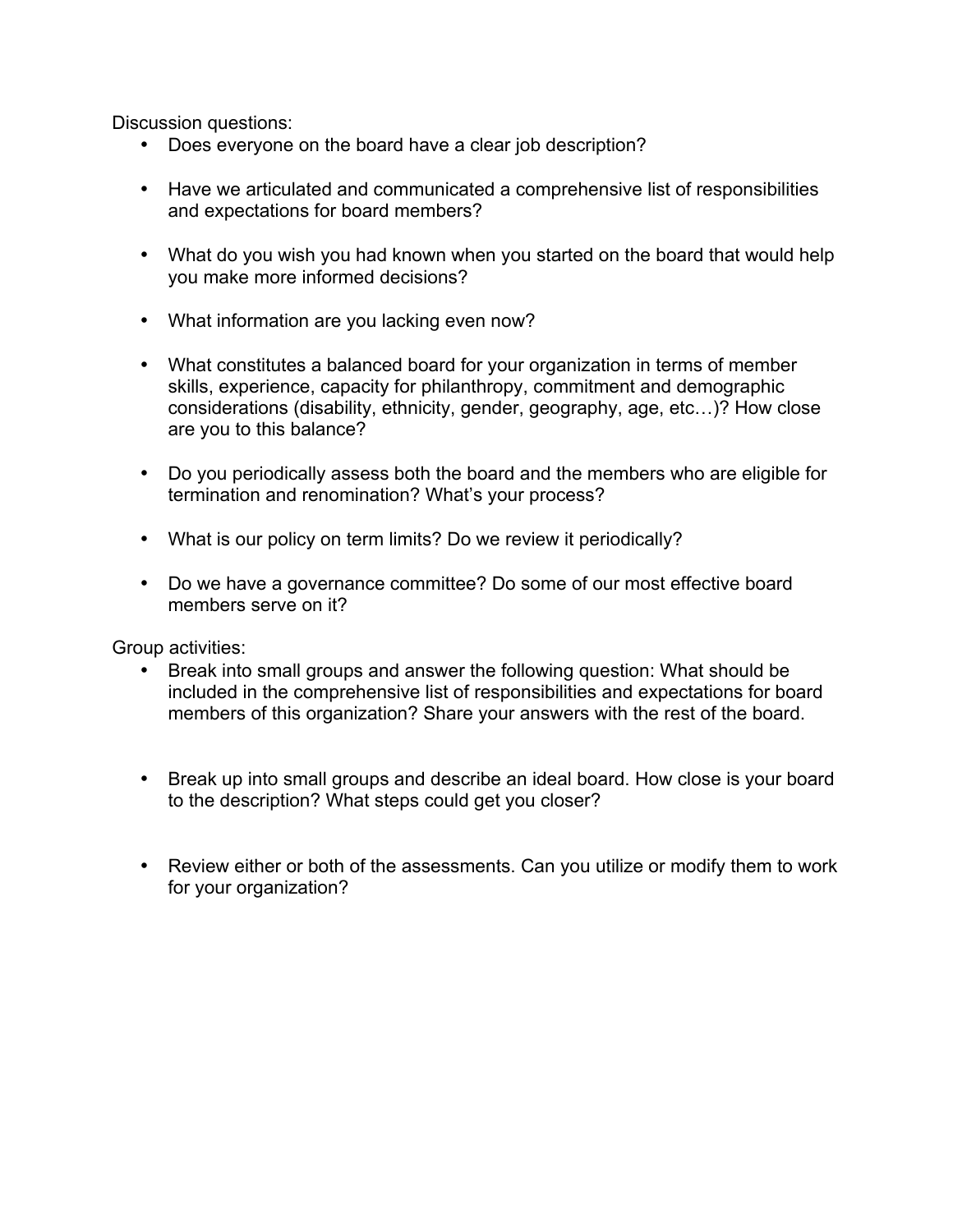Activity/ Assessment:

Have the board brainstorm and develop a list of the following characteristics:

- "Must Have"
- "Wouldn't It Be Nice"
- "Never in a Million Years!"
- o Examples of "Must Have" characteristics:
	- Positive can-do attitude
	- Understanding of our community and its needs.
	- Passion for our cause.
	- Willingness to commit time for board meetings, committee meetings, planning sessions, special events.
	- Team player works well in a group and is willing to set aside ego for the greater good.
	- Someone who listens well; is thoughtful in considering the issues.
	- Someone who is interested in leading and governing, rather than simply volunteering or doing a portion of the day-to-day work of making the organization function.

- Someone who can see the forest for the trees, understands the big picture of the community's need for the mission of the organization.

- Willingness AND ability to add their expertise, time, resources when the need arises – and are not already overcommitted.

- o Examples of "Wouldn't It Be Nice" characteristics:
	- Wealthy and willing to donate or well-connected to friends who will donate.
	- Experts in the field.

- These are other qualities you'd like in a board member AFTER they've passed the "Must Have" test.

- "Wouldn't It Be Nice" (WIBN) traits are those you wish that SOMEBODY (or a few somebodies) on your board had.

- Recruiting for specific skill – be careful not to replace a staff function. This could lead away from governing and to micromanagement.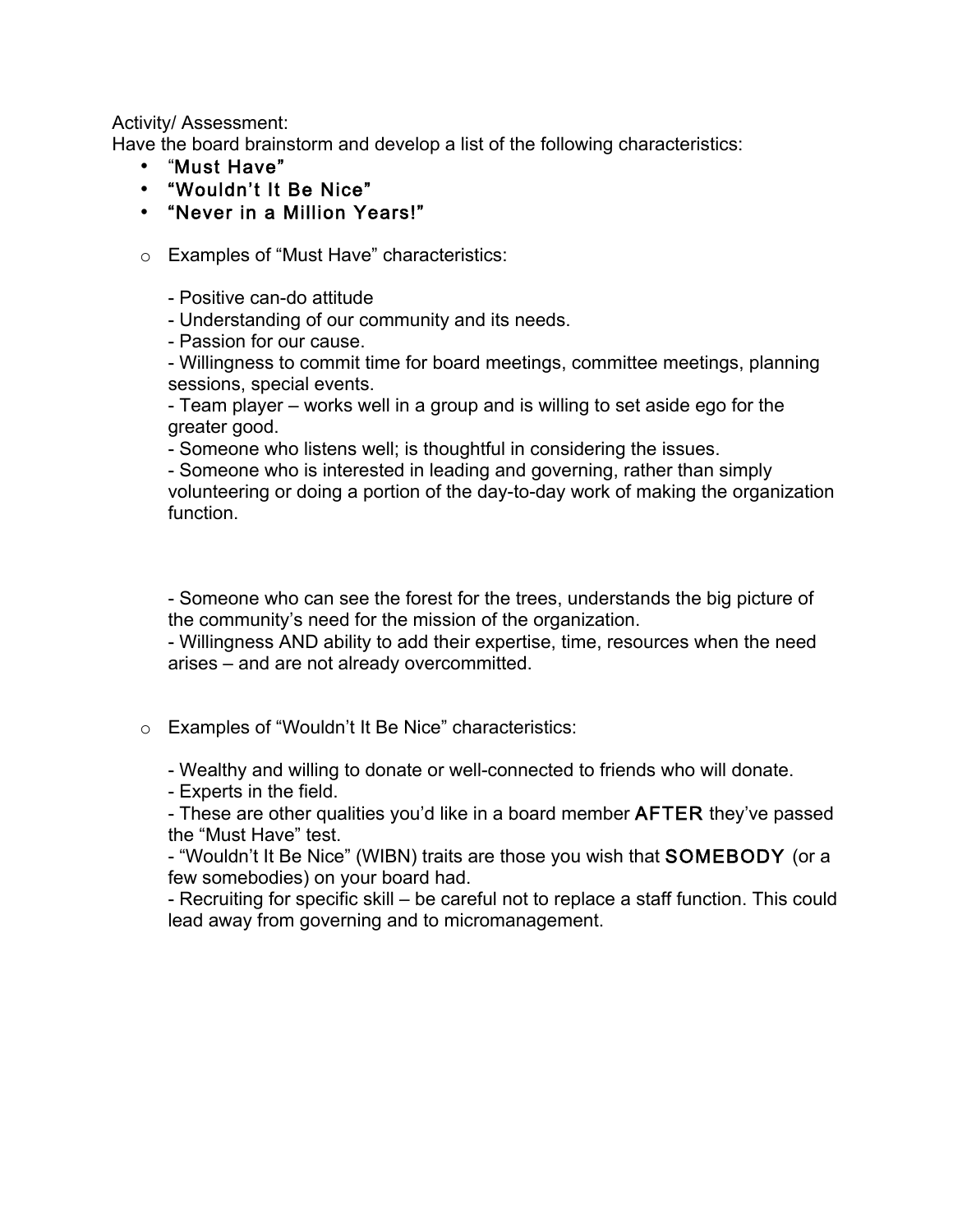o Examples of "Never in a Million Years" Characteristics:

- What are traits you NEVER want to see on your board?

- General qualities: Quarrelsome, Big Ego, Domineering, etc…

- Someone who is interested in joining your board as a way of advancing their own business interests.

- Someone who has their own agenda.

- Case-by-case, specific to your board: Dual Relationships, Former Employees, Married Couples, Any policies that guide you?

- Follow EEO rules, laws – promote diversity while avoiding public relations nightmares.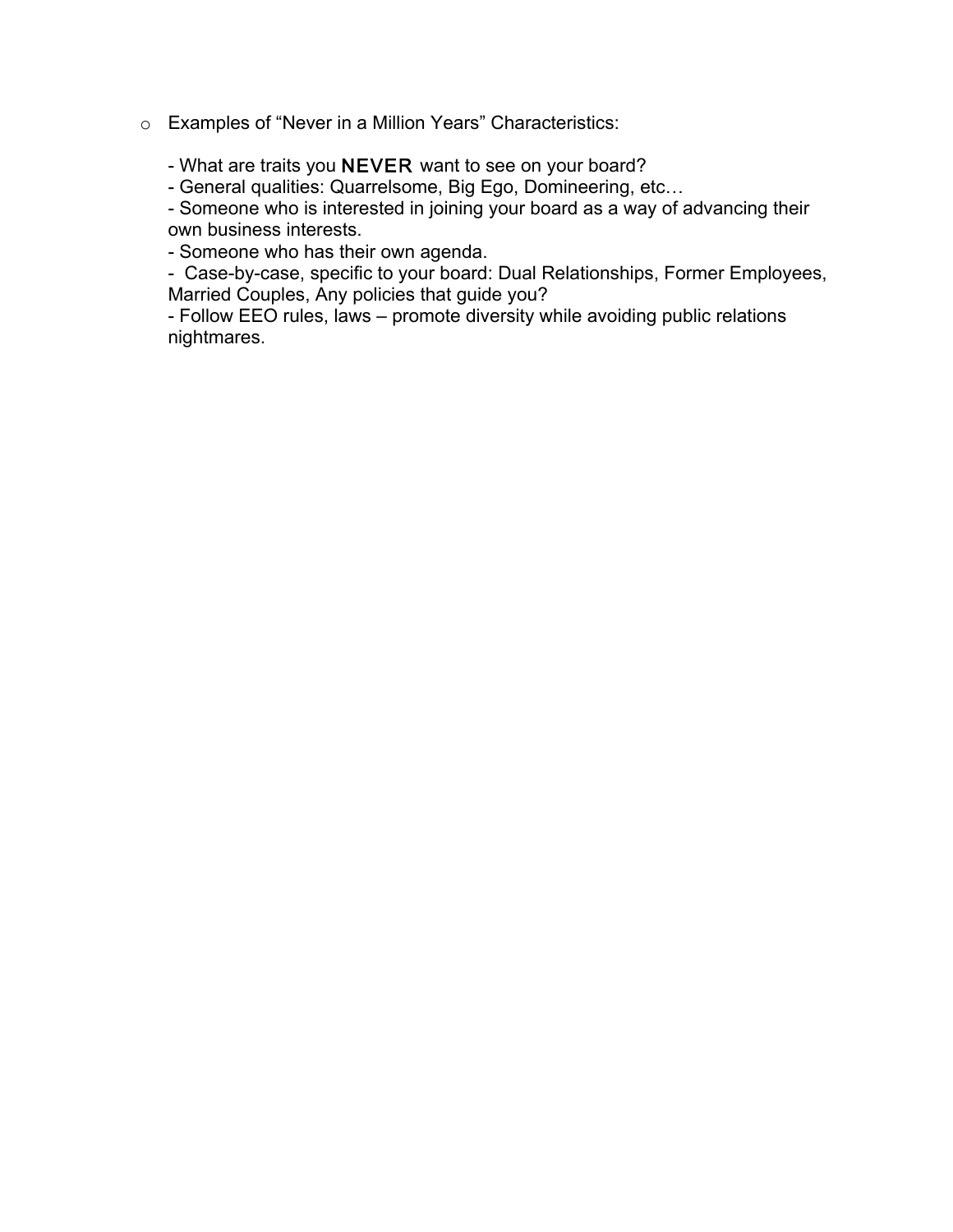Current Members<br>
1 2 3 4 5 6 1 2 3 4 5 6 A B C D E F < 18  $19 - 34$  $35 - 50$  $51 - 65$ > 65 Male Female African American /Black Asian /Pacific Islander Caucasian Hispanic /Latino Native American /Indian **Other** Leadership skills/Motivator Willingness to work/Availability Personal connection with organization's mission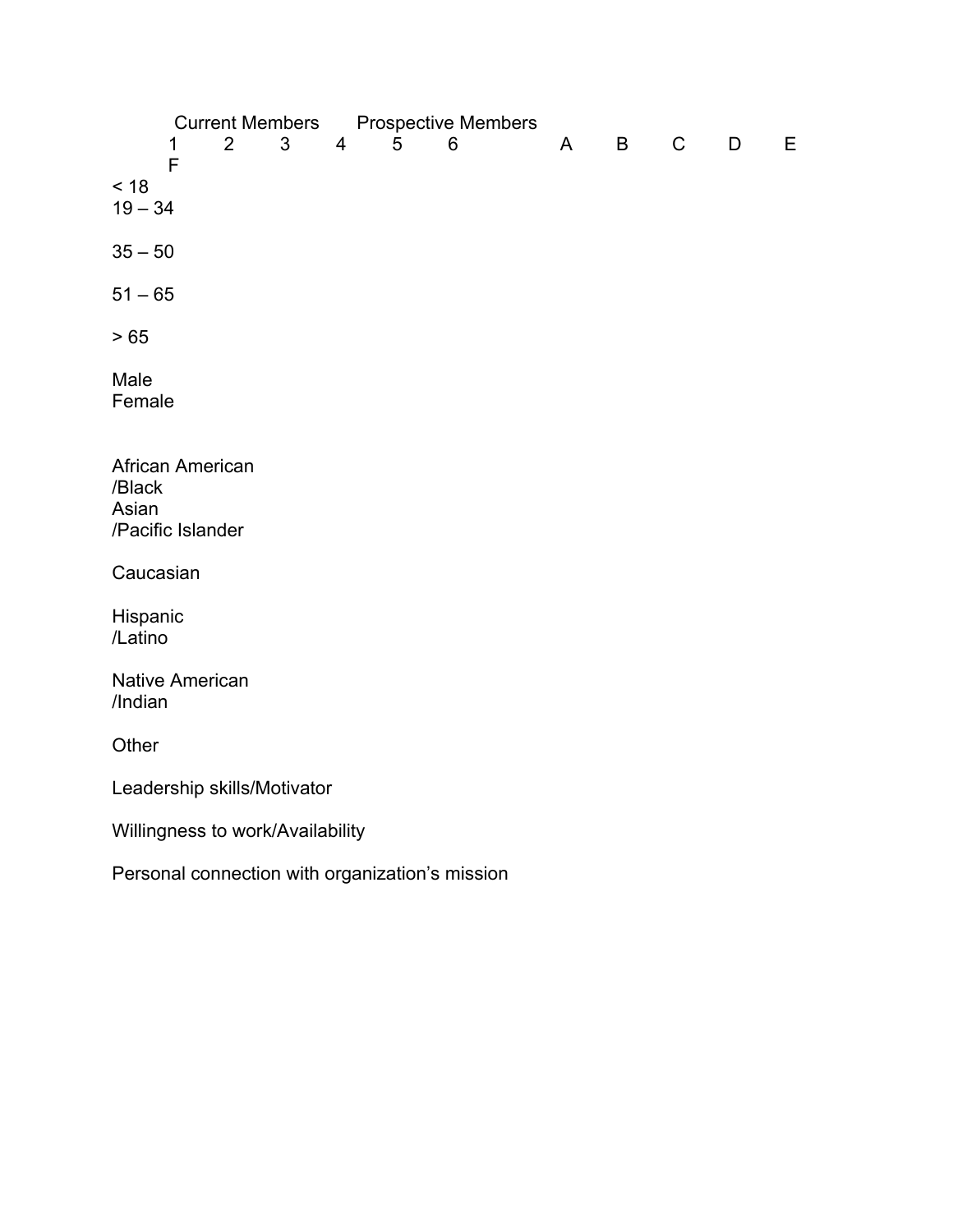|  |  |  | Current Members Prospective Members |  |  |
|--|--|--|-------------------------------------|--|--|
|  |  |  | 1 2 3 4 5 6 A B C D E               |  |  |
|  |  |  |                                     |  |  |

Money to give

Access to money

Access to other resources (foundations, corporate support)

Availability for active participation (solicitation visits, grant writing)

Religious Organizations

Corporate

**Education** 

Media **Political** 

Philanthropy

Small Business

Social Services

**Other** 

# of years (or terms) on the board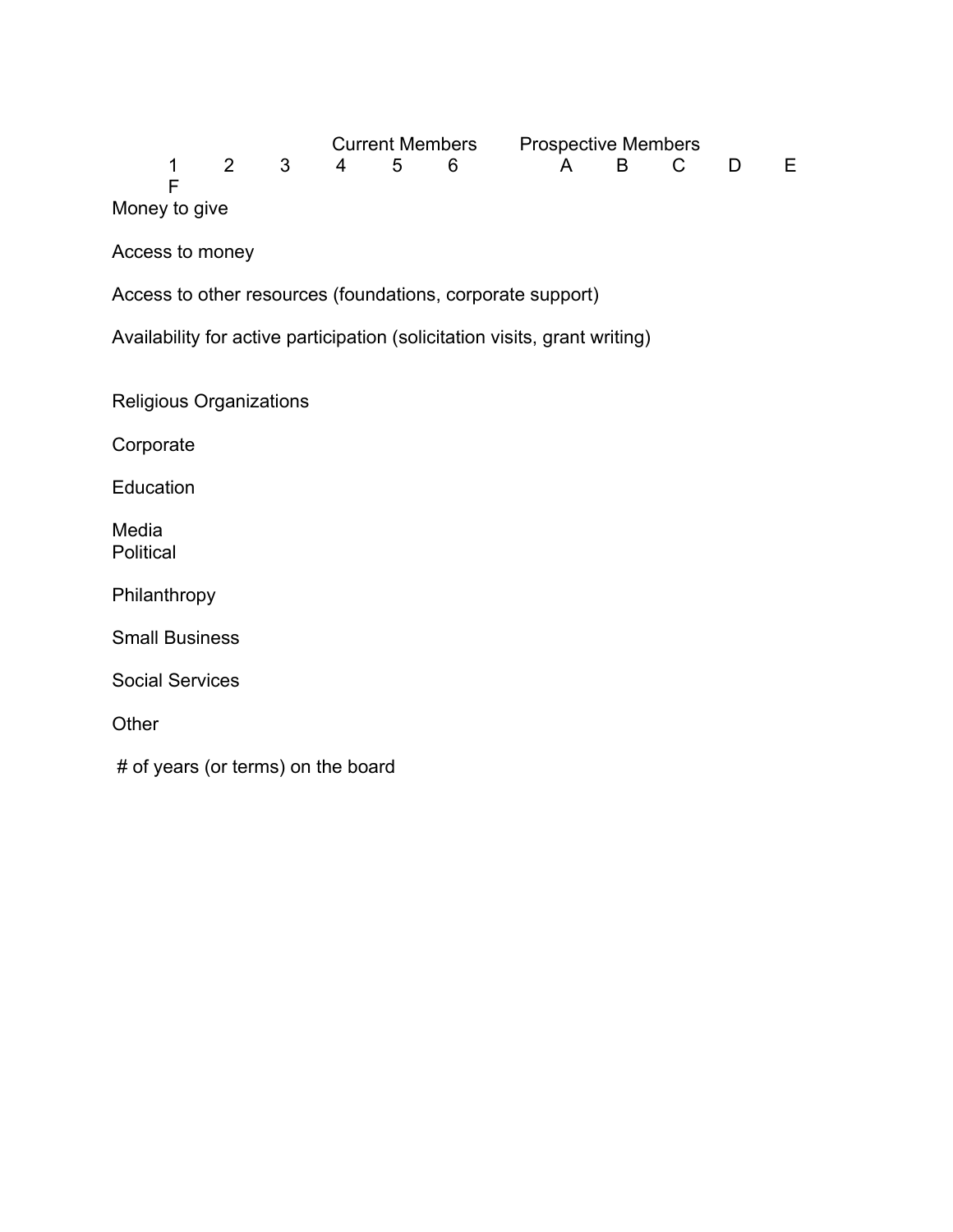|                                                                               | 1           | $2^{\circ}$ | 3 | $\overline{4}$ | 5 | 6 | <b>Current Members Prospective Members</b><br>F | A | B | C | D | Е |
|-------------------------------------------------------------------------------|-------------|-------------|---|----------------|---|---|-------------------------------------------------|---|---|---|---|---|
| Consensus builder                                                             |             |             |   |                |   |   |                                                 |   |   |   |   |   |
| Good communicator                                                             |             |             |   |                |   |   |                                                 |   |   |   |   |   |
| Strategist                                                                    |             |             |   |                |   |   |                                                 |   |   |   |   |   |
| Visionary                                                                     |             |             |   |                |   |   |                                                 |   |   |   |   |   |
| Bridge builder                                                                |             |             |   |                |   |   |                                                 |   |   |   |   |   |
| Administration /Management                                                    |             |             |   |                |   |   |                                                 |   |   |   |   |   |
| Entrepreneurship                                                              |             |             |   |                |   |   |                                                 |   |   |   |   |   |
| <b>Financial Management</b>                                                   |             |             |   |                |   |   |                                                 |   |   |   |   |   |
| Accounting                                                                    |             |             |   |                |   |   |                                                 |   |   |   |   |   |
| Investments                                                                   |             |             |   |                |   |   |                                                 |   |   |   |   |   |
|                                                                               | Fundraising |             |   |                |   |   |                                                 |   |   |   |   |   |
| Government                                                                    |             |             |   |                |   |   |                                                 |   |   |   |   |   |
| Law<br>Marketing, Public Relations                                            |             |             |   |                |   |   |                                                 |   |   |   |   |   |
| <b>Human Resources</b>                                                        |             |             |   |                |   |   |                                                 |   |   |   |   |   |
| <b>Strategic Planning</b>                                                     |             |             |   |                |   |   |                                                 |   |   |   |   |   |
| Physical Plant (architect/engineer)                                           |             |             |   |                |   |   |                                                 |   |   |   |   |   |
| <b>Real Estate</b>                                                            |             |             |   |                |   |   |                                                 |   |   |   |   |   |
| Representative of Clients                                                     |             |             |   |                |   |   |                                                 |   |   |   |   |   |
| Special program focus (ex: education, health, public policy, social services) |             |             |   |                |   |   |                                                 |   |   |   |   |   |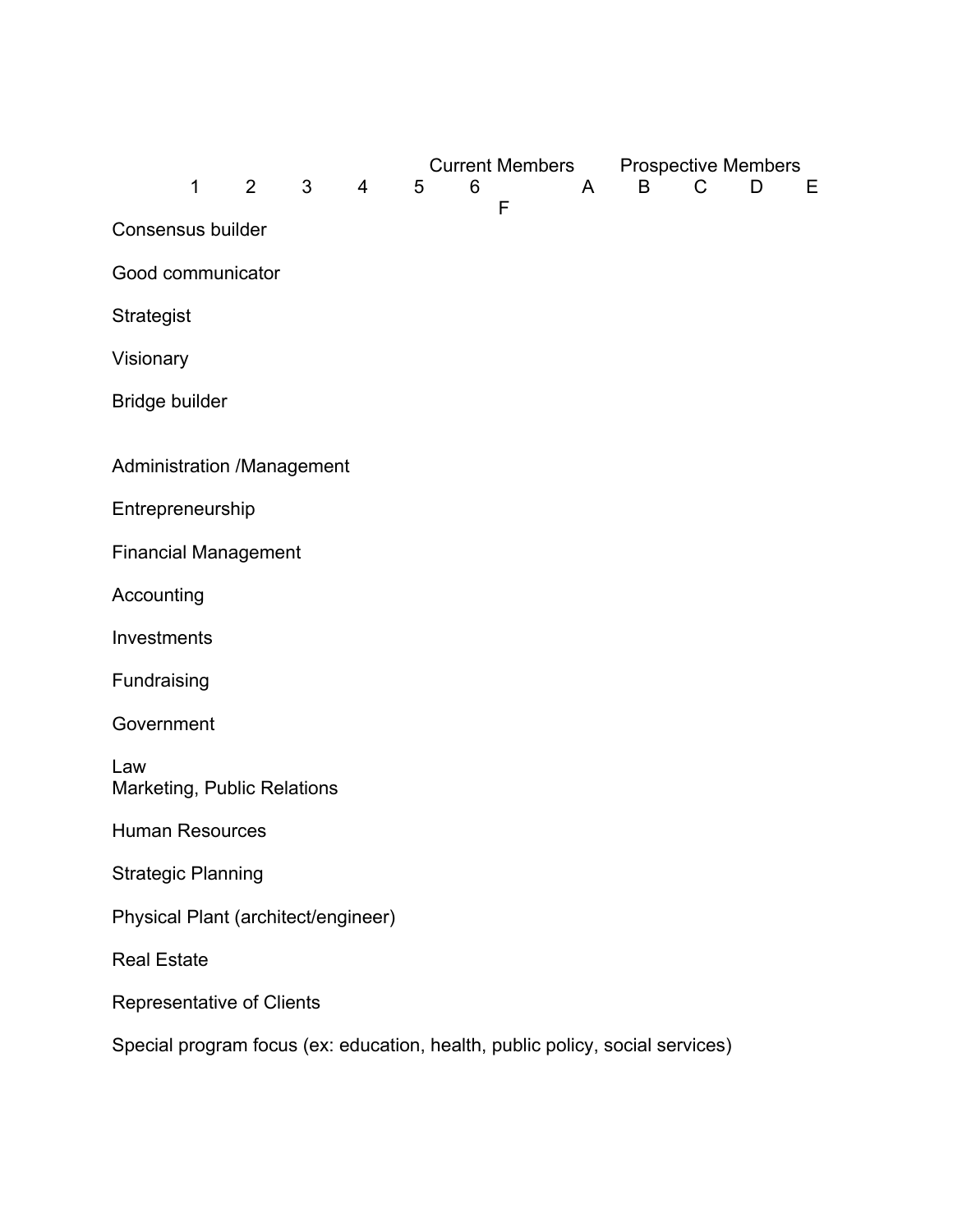**Technology** 

**Other** 



Section 11

Responsibility # 9:

Ensure Legal & Ethical Integrity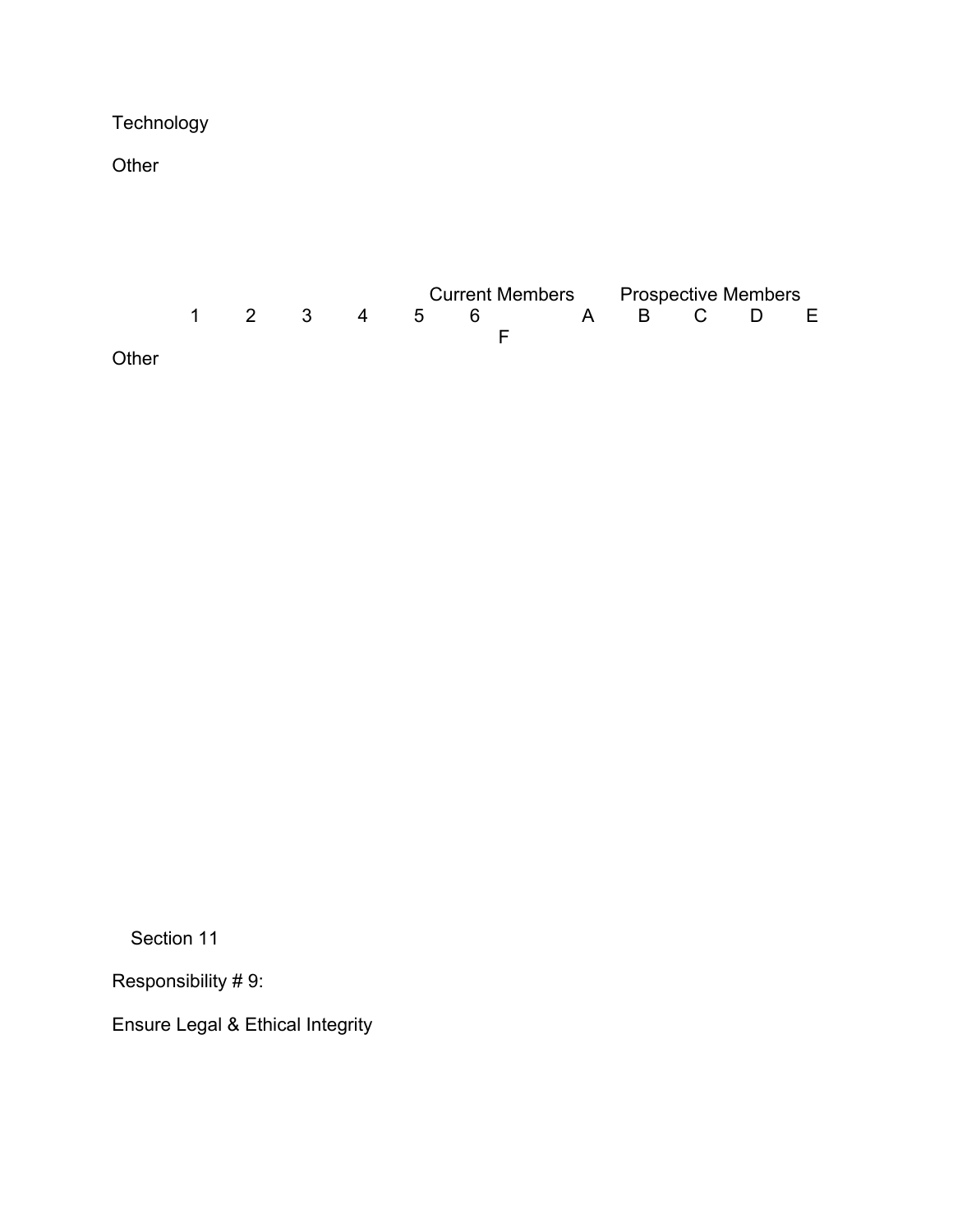Ensure Legal and Ethical Integrity: Core Concepts:

- Because your board is ultimately responsible for ensuring adherence to legal standards and ethical norms, its members must collectively exhibit diligence, commitment and vigilance to keep their house in order.
- The organization's reputation and public standing require everyone to take 3 watchwords seriously: Compliance, Transparency and Accountability.
- By adopting a culture of openness for your organization, your board sends a message of honesty, integrity, and a willingness to function beyond mere compliance.
- Compliance:

The term "compliance" refers to the regulatory and legal requirements imposed by government and regulatory bodies at local, state, and federal levels that are considered part of the board's fiduciary responsibility.

- Several public failures in the governance and management of tax-exempt organizations have led to the call for boards to:
- o Ensure the organization adheres to local, state and federal laws and regulations that apply to nonprofit organizations, such as filing IRS Form 990 and other documents on a timely basis (noncompliance can have severe financial consequences).
- o Ensure the organization registers with appropriate state agencies as required before carrying out operations or fundraising in these states.
- o Act in accordance with the provisions of the organization's by-laws and articles of incorporation, amending them when necessary.

TIP: Consider giving each member of the board a copy of the Form 990 before it is filed. Then consider posting on your organization's website as a proactive statement of transparency.

• Transparency:

The term "transparency" refers to the need to provide accurate information about an organization's revenue and how it is expended. Nonprofit organizations are often expected to openly provide complete information to the media and the public about their financial condition, major activities, and staff compensation. In that spirit, your nonprofit organization should consider adopting some or all of the following practices:

- Document how executive compensation is linked to performance.
- Keep records about what other (peer and similar-sized organizations) pay their top staff officers.
- Follow document-retention schedules. Have clear policies and procedures to safeguard against premature destruction of documents.
- Establish policies regarding how staff should handle gifts from vendors and suppliers and obtain competitive bids for products and services.
- Ensure your organization publishes annual reports that include financial data (some organizations include their entire audit report), key activities, and achievements.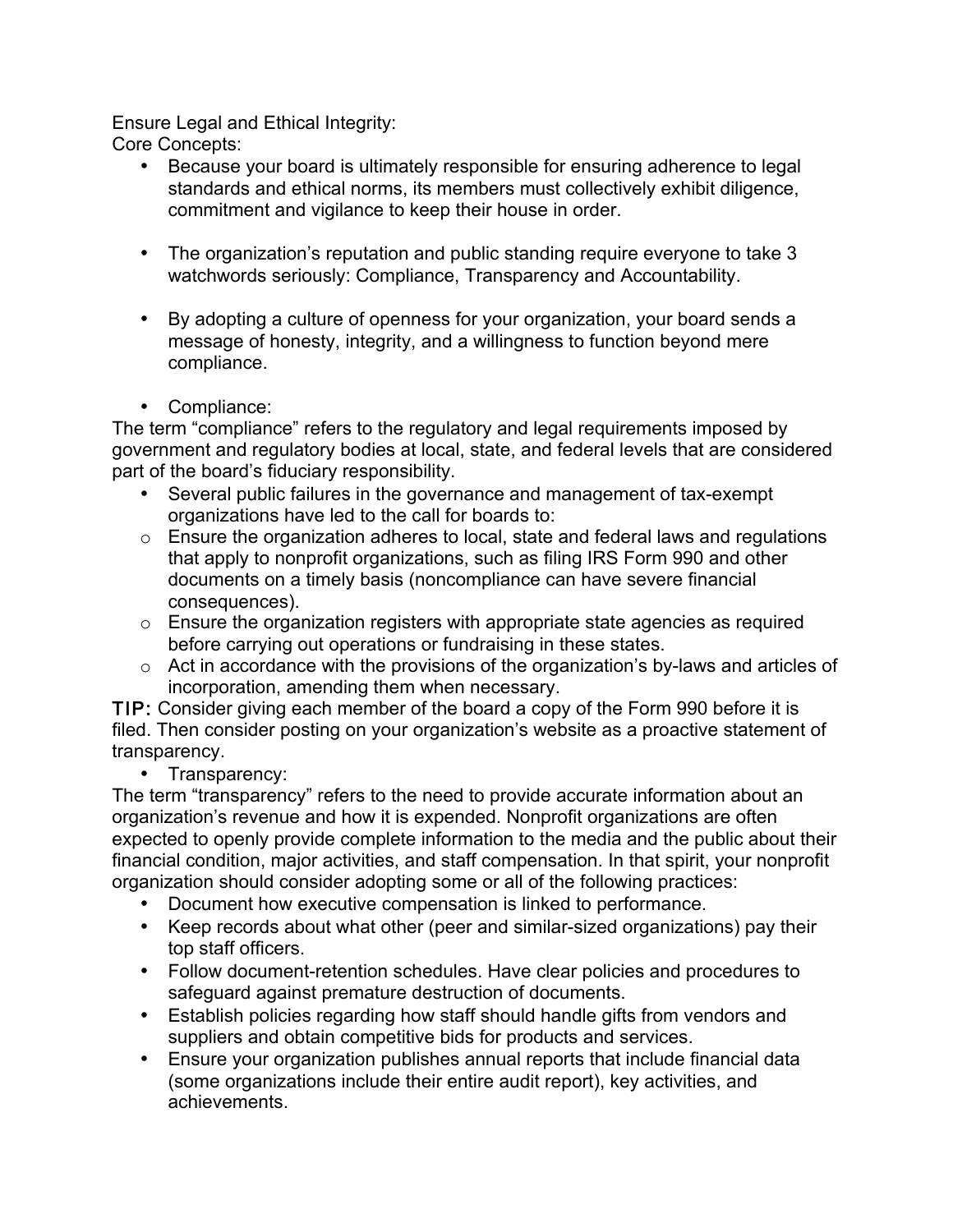- Ensure your organization responds willingly to requests for information from individuals and organizations, including the media.
- Proactive transparency is not restricted to the organization's Form 990 or its audited financial statements. It often relates to other aspects of decision making, such as ensuring that bids are part of major contracts or that vacant positions are open to all interested candidates. The purpose is to eliminate inside deals and conflicts of interest.
- \*\* Do not confuse transparency with sharing confidential information. Rather, consider transparency as the only way to earn trust of all the supporters – as well as the general public. By adopting a culture of openness for the organization, the board sends a message of honesty, integrity, and a willingness to function above compliance – to do more than the minimum required by law. Placing your by-laws and annual reports on your website, responding to reasonable requests for information from members or the media or other interested parties can go a long way to sustain the public trust.
	- Accountability:

Although your board sets and periodically assesses the adequacy of major organizational policy, accountability measures ordinarily and appropriately fall to management. But your board needs to ensure that the organization:

- o Adopts a code of conduct or ethical standards for board members and officers.
- o Defines what constitutes possible conflicts of interest, establishes procedures to deal with real or possible conflicts, and annually discloses any such possible conflicts for board members and officers.
- $\circ$  Implements the organization's whistleblower policy, which should include procedures for how and to whom to report allegations of wrongdoing.
- o Looks at annual board member and officer disclosure statements and acts on them through an appropriate board committee, as required by established policy.
- o Keeps detailed records of any lobbying expenditures and activities.
- o Maintains official records for the time periods required.
- o Develops and maintains up-to-date personnel policies and procedures (including staff grievance protocols).
- o Conducts annual audits of all revenues, assets, expenditures, and liabilities.
- o Publishes and widely distributes annual reports that detail the organization's mission, programs, achievements, and finances.

Pitfall: A model conflict-of-interest and disclosure policy may look great on paper, but its adoption will be meaningless and inconsequential or worse unless the board carefully monitors policy and consistently adheres to it.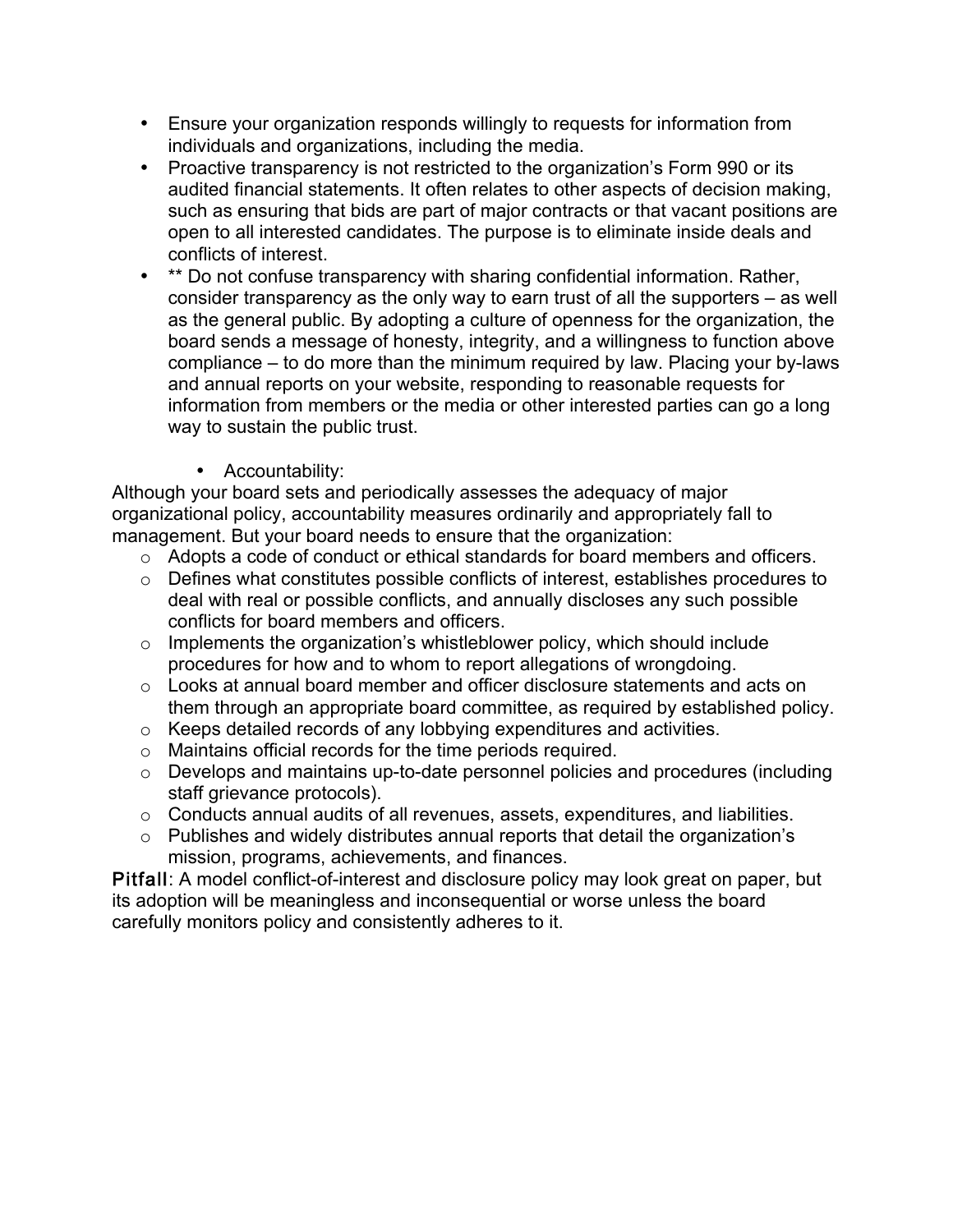Discussion Questions:

- 1. Review the organization's conflict-of-interest policy and provide concrete examples.
- 2. What is the difference between transparency and confidentiality? Provide concrete examples of both.
- 3. How can we keep up with the changing laws and regulations that affect nonprofit organizations?
- 4. Are we forthcoming with the answers when asked how we make decisions, establish policies, and set strategic priorities? Examples?
- 5. Whenever we establish policy, do we clarify and agree upon who is ultimately responsible for implementing it?
- 6. Are we doing an adequate job of educating every board member about the board's legal and fiduciary responsibilities?
- 7. Do you have a periodic professional review of the organization's insurance coverage?

Group Activities:

1. Do you currently have an independent CPA or firm conduct an annual audit? If not, has the time come? (The laws that determine whether or not an organization must have an audit vary from state to state. Make sure your board is familiar with the laws in your state).

- List 3 pertinent questions your audit committee should ask a prospective firm:

- 2. List 4 ways that your organization exemplifies each of the 3 watchwords: A. Compliance
	- B. Transparency
	- C. Accountability
- 3. Gather as a board and list ways that board members should/do meet the obligations of their duties of care, loyalty, and obedience.

Section 12

Responsibility # 10:

Enhance the Organization's Public Standing

Enhance the Organization's Public Standing

- Core Concepts:
	- Board members should think of themselves as the organization's ambassadors and advocates.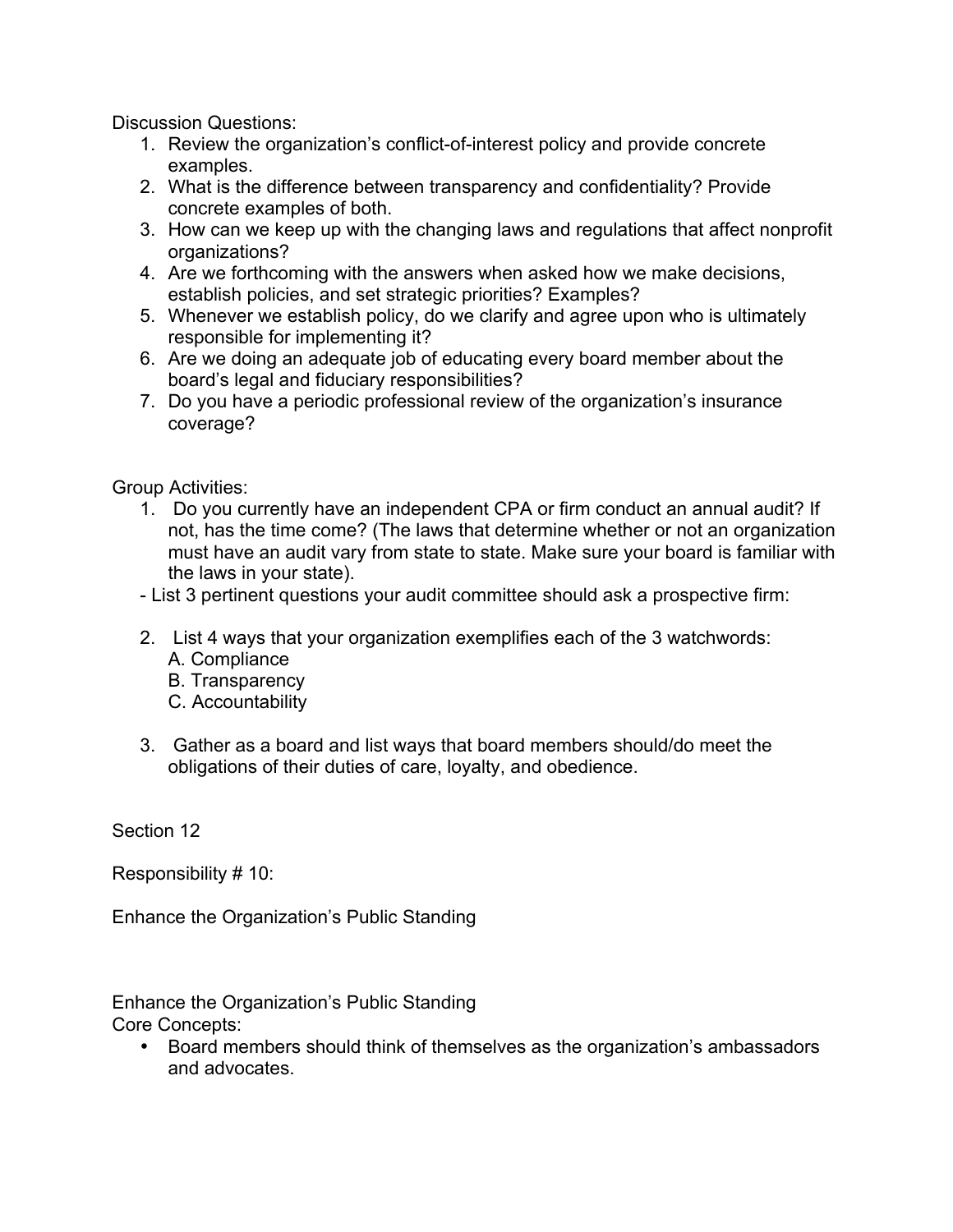- Board members are also representatives of those they presume to serve through the organization's mission and activities. Constituents, members and consumers are invaluable resources that help bring useful information back to the organization.
- Together with management, the board is challenged with how to strategically communicate the organization's story and to contribute to a healthy and accurate public image for the organization. Good communication plans are an important part of organizational planning and strategic thinking.
- All board members should have an elevator speech- an interesting and compelling explanation, delivered in less than a minute, of the organization's mission and purpose.
- Board members may be called upon to meet with elected officials, testify before legislatures, court foundation program officers, speak to community groups, and represent the organization at national forums.
- Board members should also remember that whatever they utter about the organization carries great weight, whether intended or not, and confidential information must be kept confidential, even from close friends and relatives.
- Every organization needs a plan in place to determine who speaks to the media on what issues.
- Elements of a comprehensive public education process should include:
	- o Clearly articulated achievements, presented in comprehensive annual reports and informative press releases.
	- o Speeches by board members to civic and community groups.
	- o Contributions to the public good, communicated to community and government leaders.
	- o Explanations of how gifts and grants and other revenue sources are accounted for and allocated.

Adapted from: Ten Basic Responsibilities of Nonprofit Boards: The Companion Workbook – BoardSource- 2012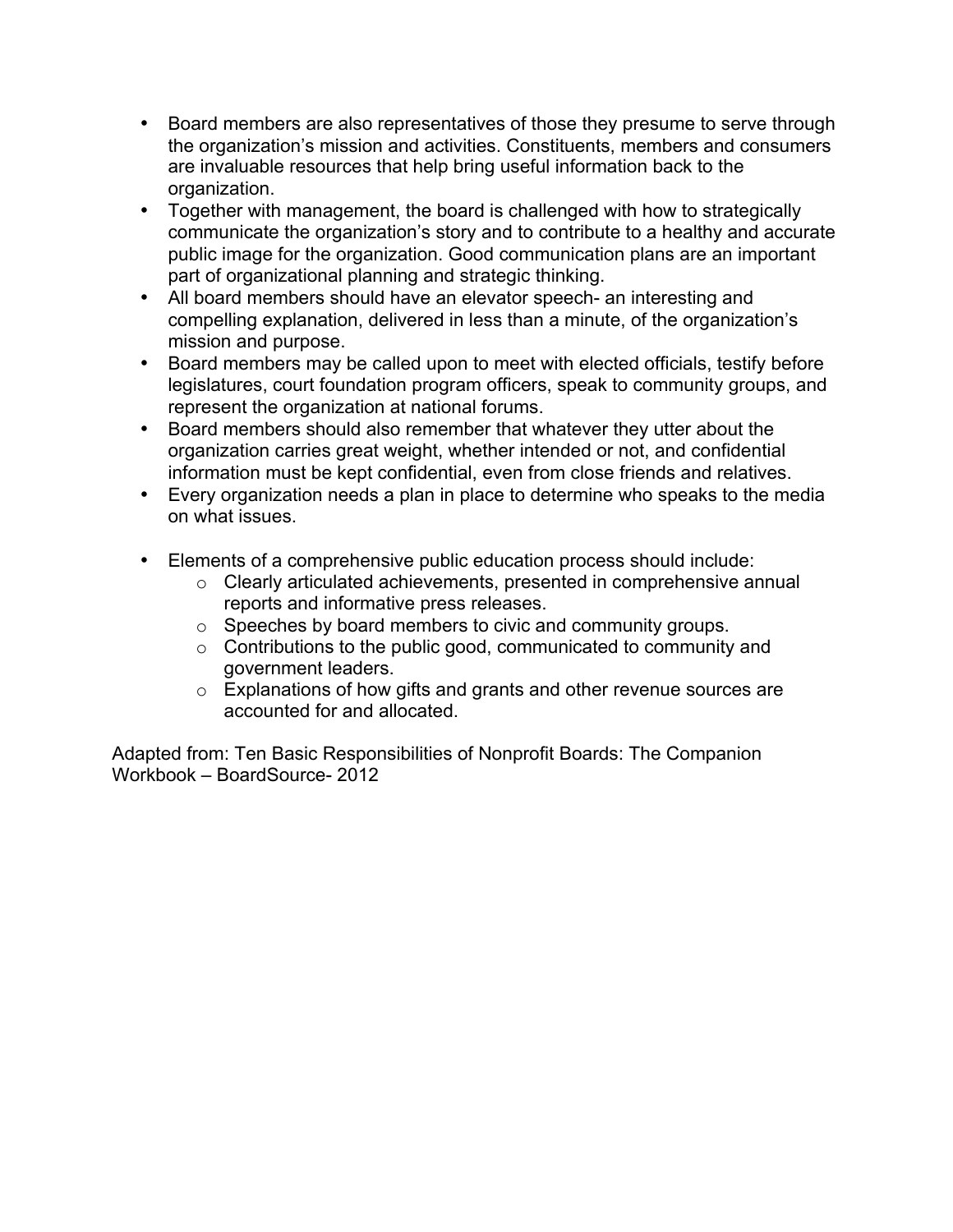Enhance the Organization's Public Standing Discussion Questions

- 1. What practices does your board have in place to ensure that both the board and its members are attuned to the needs of your stakeholders?
- 2. Does your board have a communication plan? If so, when was it crafted? Pull it out and read it. Does it reflect your current needs and practices? Does it cover the use of social media? Should it?
- 3. Who speaks for your organization? On what matters? Is the responsibility "position-based"? If so, is this responsibility clearly defined in the job description for that position?
- 4. What are your guidelines for board members with regard to responding to calls from the media on potentially controversial issues?

From: BoardSource 2012. Enhance the Organization's Public Standing GROUP ACTIVITIES

- 1. List three things that individual board members can do to foster a dialogue between the board and the community. (Share your list with the rest of the board).
- 2. List three things that individual board members can do to foster a dialogue between the board and volunteers. (Share your list with the rest of the board).
- 3. List five things that individual board members can do to tell the organization's story.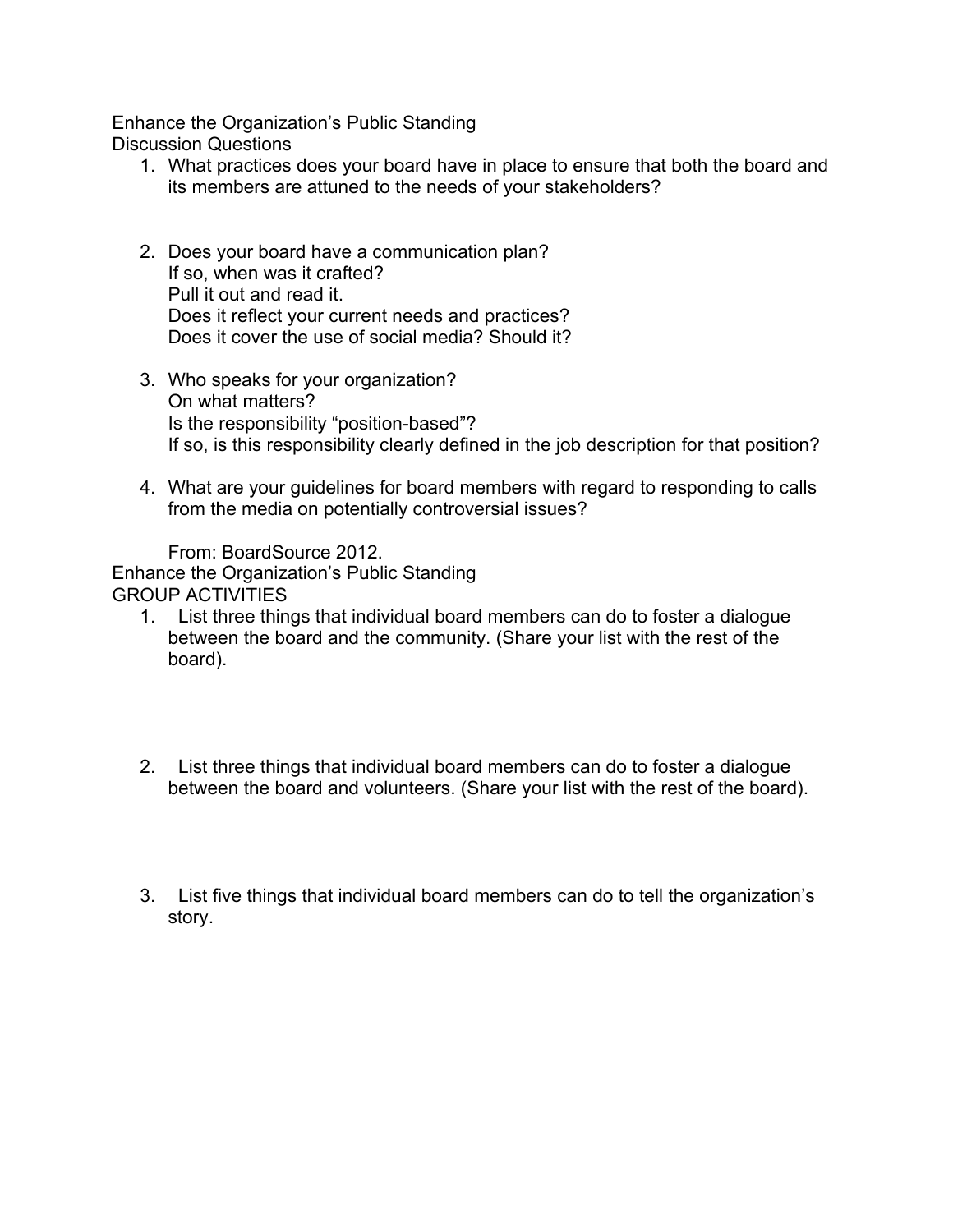Which activities work best for which audiences? How do these activities tie into the goals of the organization? How will you measure impact? Share these thoughts with the rest of the board.

- 4. List five things that make your organization unique.
- 5. Identify three key talking points for the organization. Share them with the rest of the board and the chief executive so that everyone can agree on the most important ideas to communicate when speaking to potential stakeholders about the organization.
- 6. Break up into sets of two and practice your elevator speeches. Does your speech include the mission? Are you making a personal connection to the mission in a concise but engaging way?

From: BoardSource 2012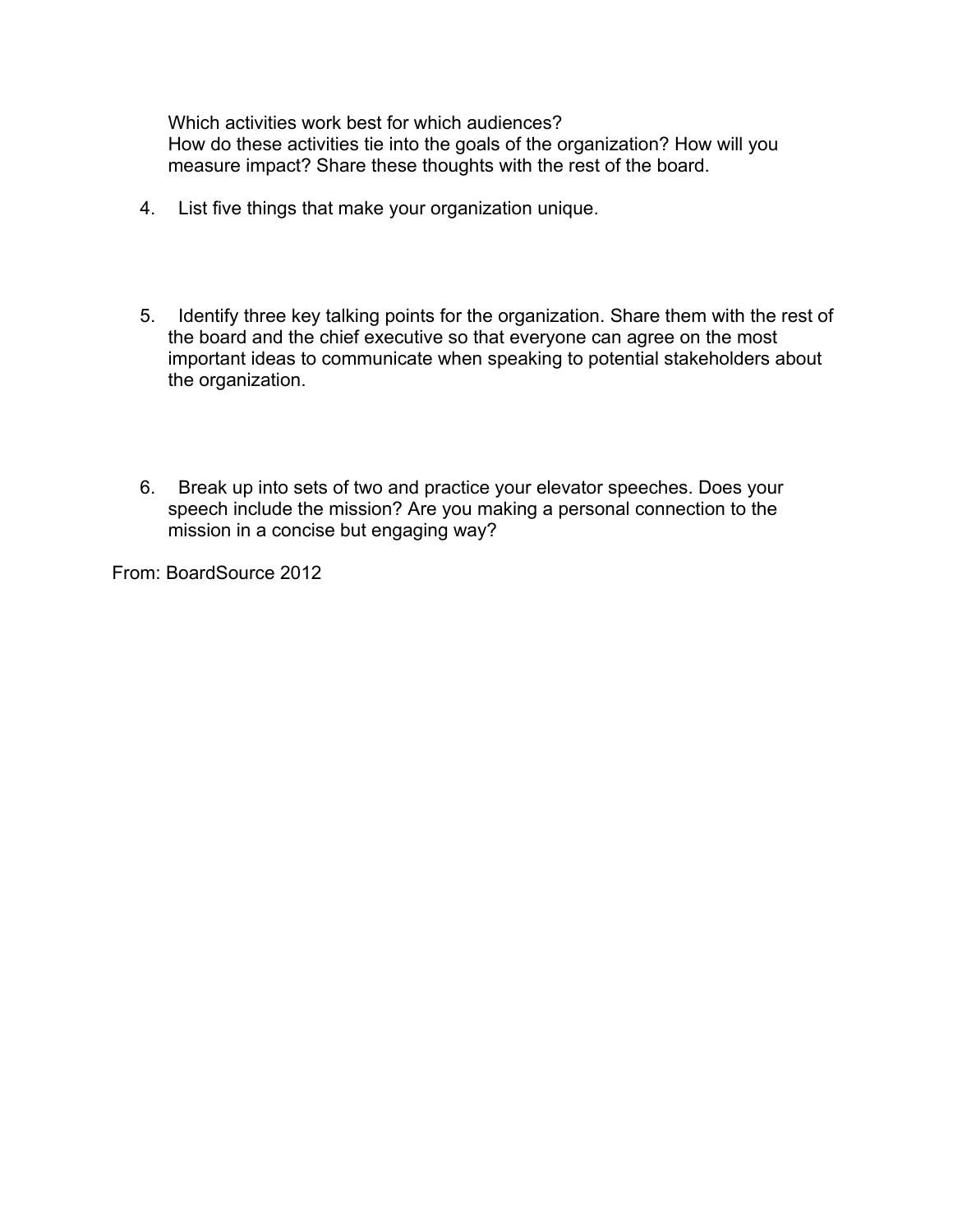Section 13

**Resources** 

### Board of Directors Roles and Responsibilities

Self- reflection ACTIVITY Each board member answers these self-reflection questions and then processes your answers together as a group.

1). What do I bring to this board? Talents, skills, experience, connections, etc….

2). Why do I want to serve on this board?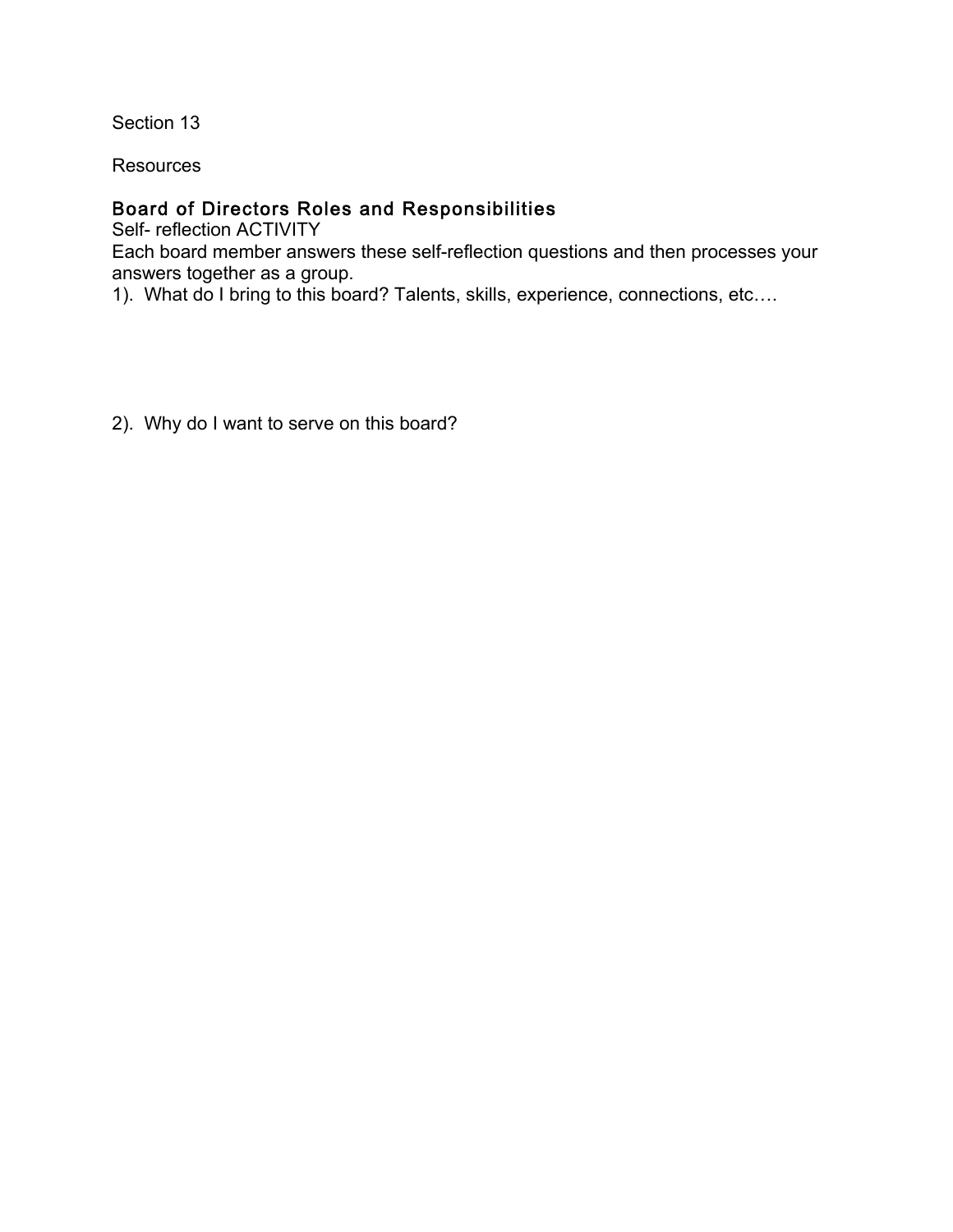#### Board Member Self-Assessment: Defining the Role of the Board

- What percentage of at each board meeting is spent talking about things that have already happened (staff reports, financial reports, etc...?)
- What percentage of time is spent talking about the impact the organization will make on the community?
- True or False: Our board discusses such important matters for guiding the organization that the organization would have no overall direction without those discussions. T F
- When you review the budget, how do you know whether or not you should approve it?
- Of the total budget for your organization, which items were discussed at length? Do any of those items comprise less than 1% of your budget (on a \$1 million budget that would be \$10,000 or less)? What percentage of your budget was passed without comment? Why?
- True or False: Our board discusses such important matters for the future of our community that I feel horrible missing a single meeting. T F
- Our board spends a great deal of time on trivial items. Y N
- We receive reams of paper before each board meeting, but I don't think anyone really reads it all. Y N
- The staff complains that the board micromanages, but we're just doing our job.<br>
Y N  $Y<sub>n</sub>$

Our board discusses issues, but in the end we pretty much approve whatever the staff requests. Y N

We haven't done a review of our executive director in at least 2 years.  $Y \ N$ 

We review our executive director every year, but we have no quantifiable criteria by which to measure his/her performance. Y N

I've been on this board for a little over a year and I'm finally getting a sense of how I can contribute. Y N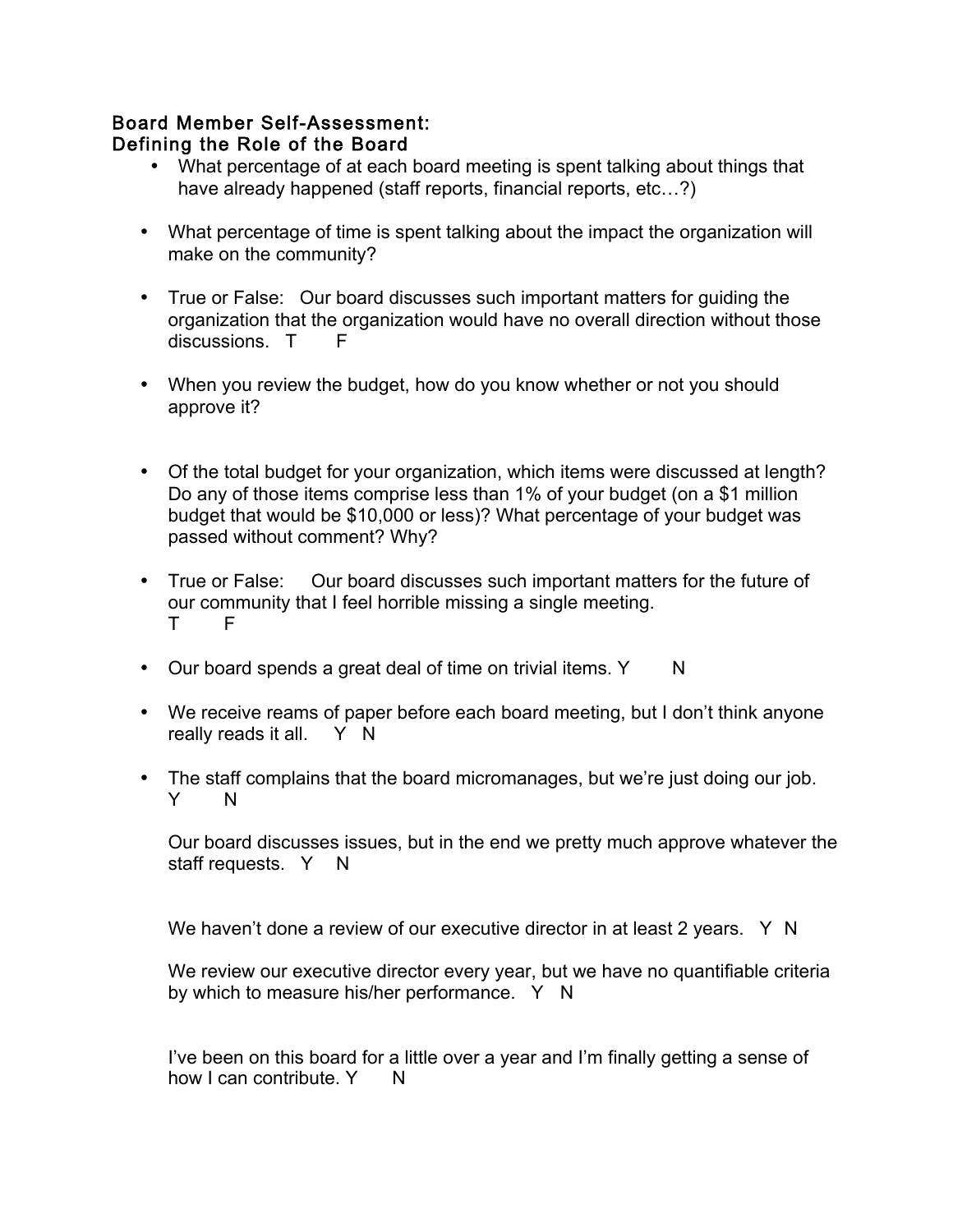I've been on this board for a little over a year, and I'm STILL not really sure where I fit in. Y N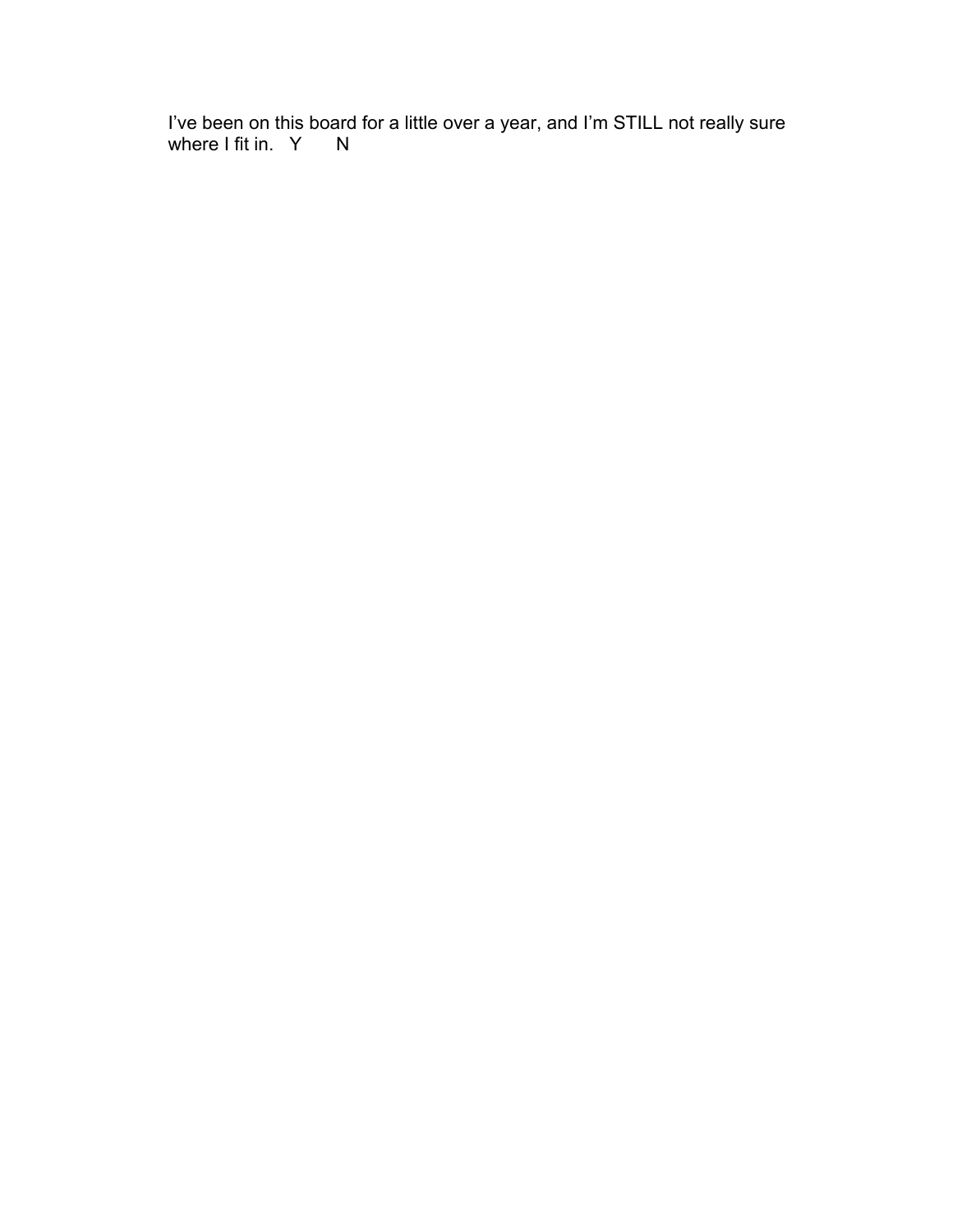Nonprofit Resource Center Term Limits for Nonprofit Boards

The debate on term limits has been waging for decades, if not centuries. So, there is no "settled" answer to this question. But my own answer is very firm: term limits—both for board members and officers—are a must. My reasons underlying this answer are simple, and take into account the arguments put forth by those on the side of no term limits.

1. If you are doing all the work you are supposed to be doing as a hard working board member—in other words, if you are truly assuming the full array of your board member responsibilities—you get tired. And after six or nine years of service, and two or three consecutive terms of two or three year terms seems to be the norm, you should be a very tired board member in need of a vacation. But unless we give board members permission to take that vacation, the hard working ones won't, despite recognizing their own fatigue. (Guilt is a powerful emotion.)

2. Boards need new blood, energy and, perhaps most important, perspective and ideas if they want their organizations to flourish. Which means boards need new board members.

3. What an organization needs on its board in terms of expertise, connections, demographics, and intrinsic qualities is not static. The needs of an infant organization are very different from those of a mature one; what it needs during a growth spurt may not be what it needs during a period of stability. This requires that board members rotate off and new ones come on.

4. Just because a board member rotates off the board after serving one to the maximum number of terms allowed does not mean that you are throwing that board member away, saying good-bye and good riddance. Quite the contrary. Smart organizations have ways to keep those good, hard working board members engaged once their term limit is up. Folks can continue to serve on committees; they can be put on some kind of auxiliary board, such as a Friends Board or Advisory Board; they can become special ambassadors or mentors to future board leaders, and so much more. If people are committed enough to your mission to have

served as a board member, they are committed enough to execute other roles that will support that mission. By changing roles within the organization we provide former board members the opportunity to gain a different perspective on the organization so that should they return to board service down the road they have a broader understanding.

5. Institutional memory should never reside in the memory of one or even several board members. Possessing the institutional memory is the worst reason for keeping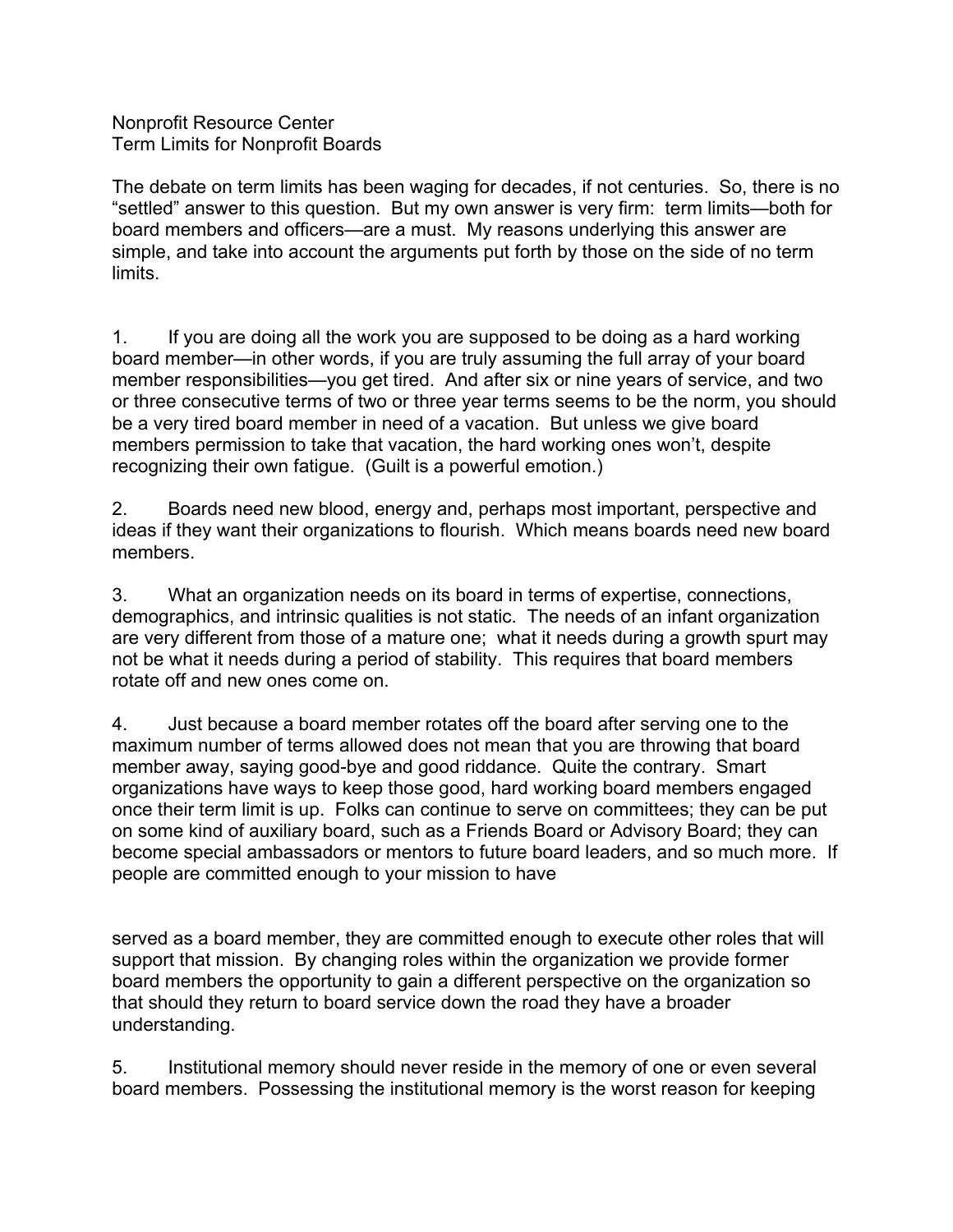someone on a board, as frequently that is all that person is able or willing to bring to the table. Institutional history should be documented and in a format that is easily shared with others. Do not mistake important institutional memories—times lines, milestones in an organization's history, key leaders, etc—with the minutia that generally gets titled institutional memory. The kind of Institutional memory that too often resides in peoples' minds is more often than not used to hold organization's back, not propel them forward.

6. Boards must avoid the pitfall of dismissing ideas with "We've tried that before." Trying something 10 years before is not the same as trying it today, when neither the organization nor the environment in which it is operating should be the same. Boards populated by individuals who have that institutional memory to remember what was tried—or dismissed without trying—

10, 15, 40 years ago—hold organizations back.

7. All of what has been said above applies equally to board officers. They get tired, leaders need to be innovative, aware, calculated risk takers, etc. I've seen too many board presidents who have been in office for too long kill the enthusiasm of boards, hold organizations back, squash new ideas. Being a good board leader, particularly the president, requires hard work. Burn out can come quickly to a board president with vision, who wishes to accomplish things, who wants to move the board and the organization forward. What an organization needs in its key leadership positions varies depending upon its strategic priorities. A very different kind of board president is needed as an organization launches into a capital or endowment campaign than when the organization is recuperating from such a campaign.

Laura Otten, Ph.D., Director The Nonprofit Center at La Salle University

8/2009

# CHECKLIST FOR THE CHAIRPERSON

#### by Nathan Garber

John Kenneth Galbraith wrote: "Meetings are indispensable when you don't want to do anything." Unfortunately, in many cases, he is right. To make meetings creative and useful, a good chairperson is essential. The chair can make the difference between a successful, productive, stimulating meeting and a frustrating, disappointing, waste of time. Chairing a meeting effectively does not come naturally, but it can be learned through practice and effort. Use this checklist to help you as you learn the job.

### Before the Meeting

- Meetings are for making decisions. Be sure you understand what decisions have to be made at the meeting.
- Plan the agenda to ensure that the most important and most time-critical decisions are made first.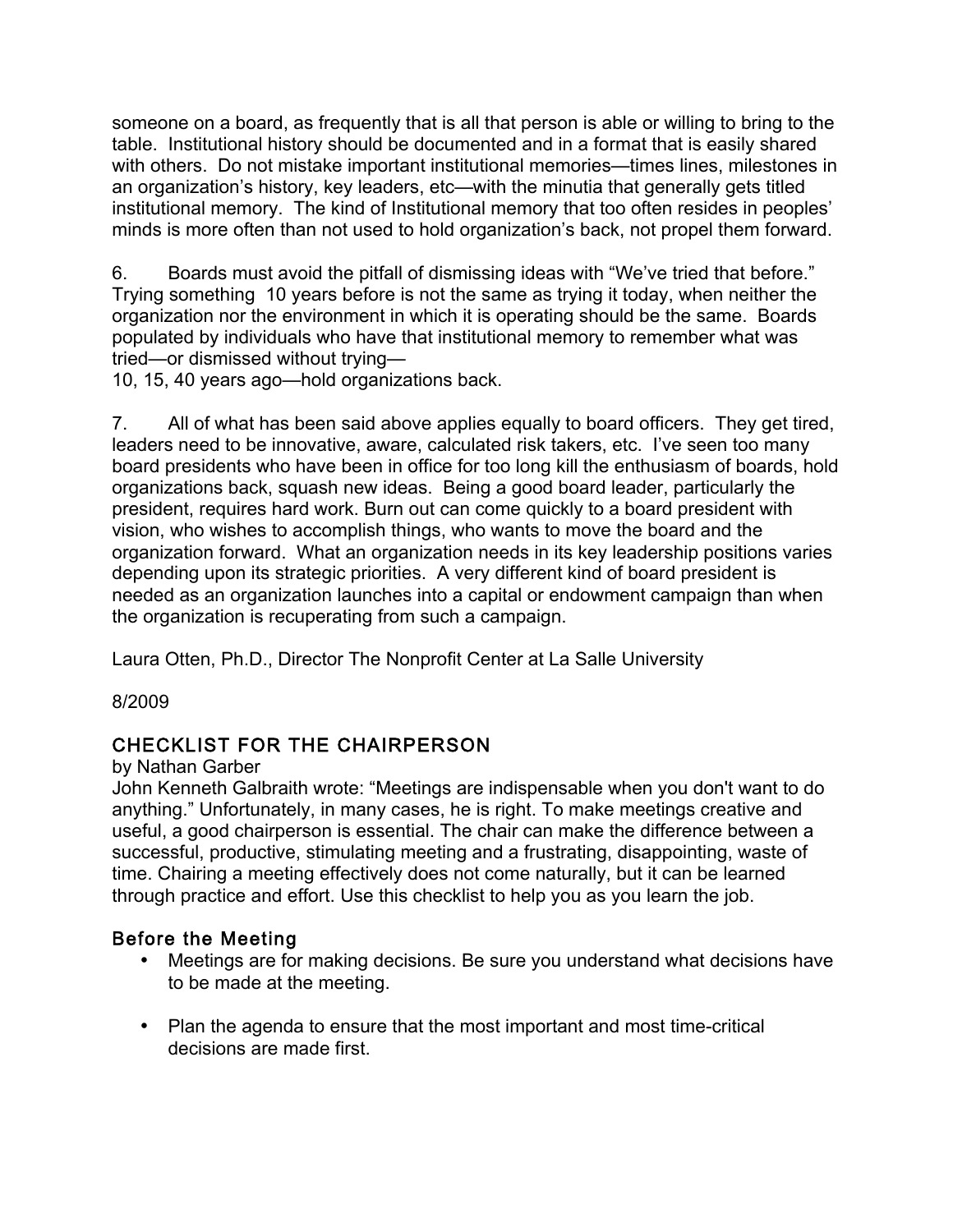- Make sure that reports and information necessary to make the needed decisions are sent with the agenda in sufficient time for them to be read.
- Contact individuals scheduled to make a verbal report and make sure they will be present or will appoint someone else to give the report.
- Note when someone comes unprepared to the meeting. Call them in advance of the next meeting with a reminder to read and think about the agenda items before the meeting.
- The board or committee can be severely handicapped when members are absent. Frequent absences may indicate personal problems for the member or a problem with the Board. If you have reason to think that any member is not making a serious effort to attend all meetings, call them to find out why.

### At the Meeting

- Use a "Consent Agenda" to dispense quickly with routine and non-controversial agenda items.
- Rules of order are important to ensure that decisions are made fairly and that the rights of the majority and minorities are protected. Make sure that the rules you follow encourage adequate discussion and participation.
- Start meetings at the scheduled time.
- Introduce and welcome all newcomers.
- Summarize the issues to be discussed.
- Clarify the time-line for discussion.
- Keep a speakers list. Make sure that everyone who wishes to speak has done so before any speaker has a second opportunity.
- Encourage the quiet ones. Direct questions to them or go around the table so that everyone can comment.
- When discussion wanders, bring it back to the matter at hand.
- Be alert to nonverbal behaviours signifying dissent. Ask the dissenter to comment.
- When debate becomes confrontational and positions become entrenched, seek ways to identify the interests and values that underlie the be positions and seek ways to negotiate resolution.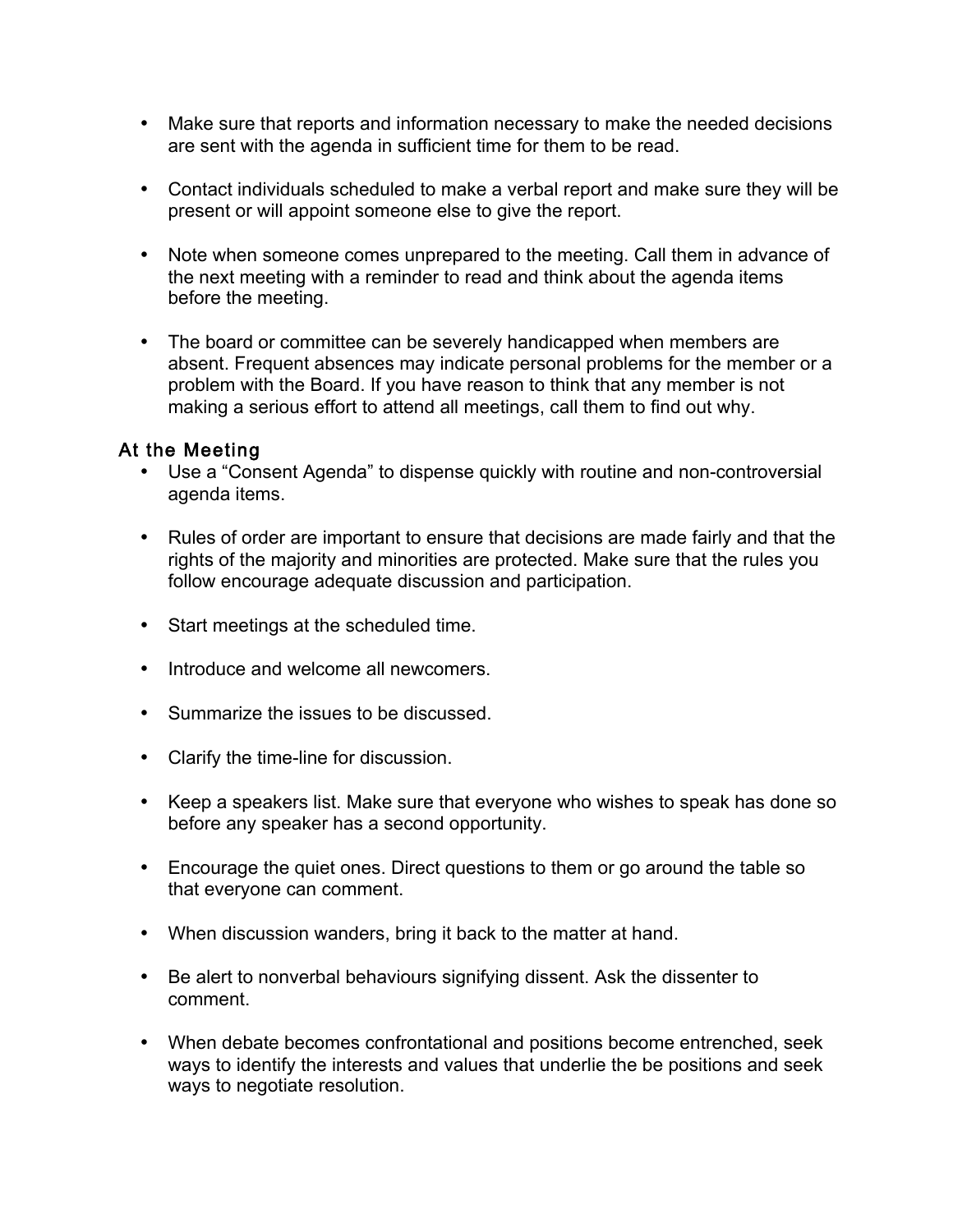- Watch for signs that the debate has run its course. Then summarize the discussion and ask for a vote or expression of consensus.
- Ask the secretary to read all motions, amendments to be sure that they are clear, express the intent of the mover, and are correctly entered in the minutes.
- Before the meeting is adjourned (or before people start leaving), make sure that anyone who has been assigned a task is clear on their responsibilities and aware of the reporting date.
- Check to see if anyone has a problem with the next meeting date and time.
- End the meeting on time.

## After the Meeting

- Review the previous meetings to identify problems so that they can be addressed before the next meeting.
- Review the Annual Agenda to see what is coming up in the months ahead. Update the annual agenda if necessary.
- Review this checklist. Consider what you might do to make the next meeting better, and what long-term strategies might improve your meetings.
- Consider what you might do to assist new members, deal with absenteeism, or remediate poor performance.
- If you have a vice-chairperson or if there is someone in line for the chairperson's role, include her or him in this review process.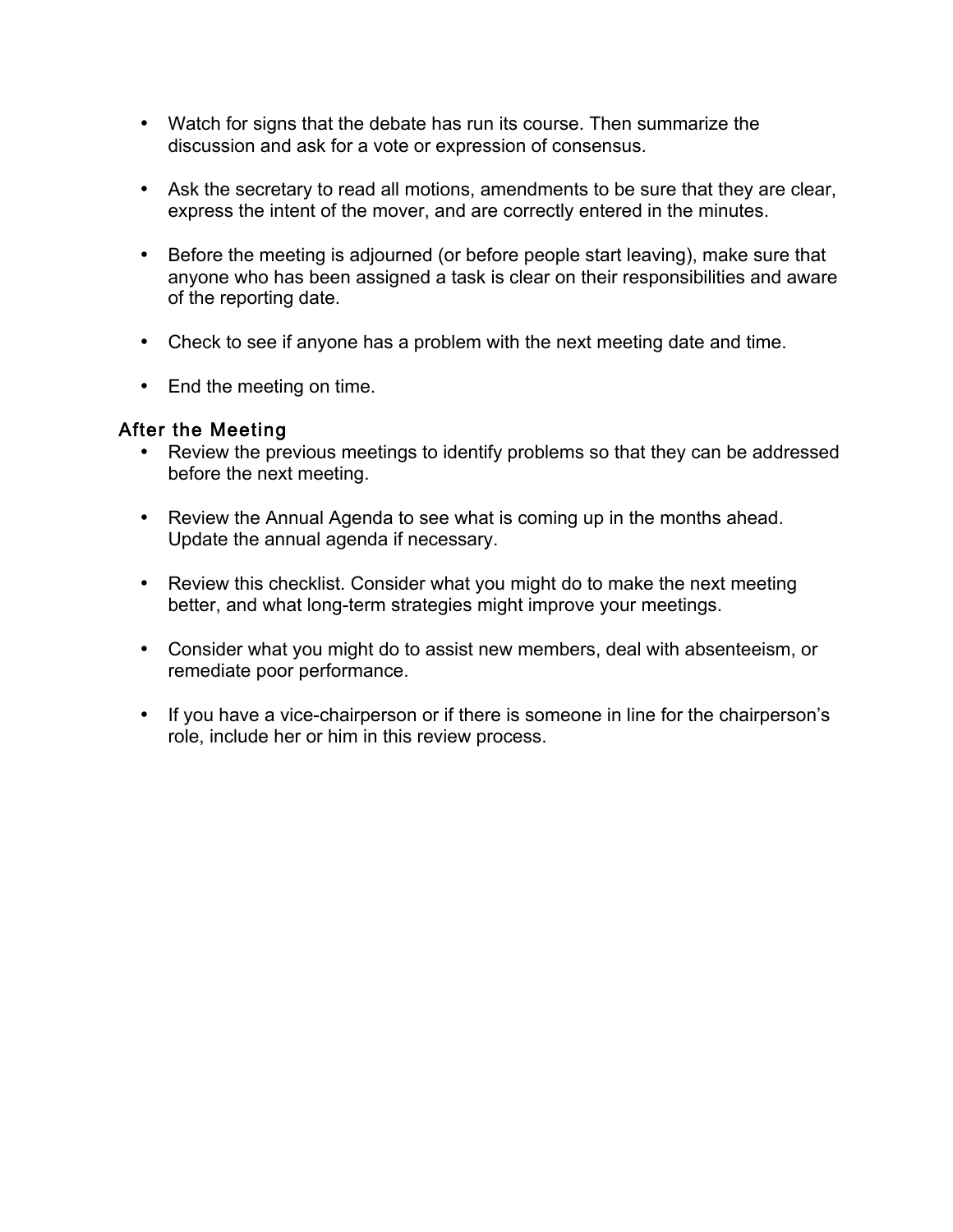### Board Chair Job Description

The following description was adapted from materials from Board Source. Note that materials apply to both for-profit and nonprofit unless otherwise noted.

- 1. Is a member of the Board
- 2. Serves as the Chief Volunteer of the organization (nonprofit only)

3. Is a partner with the Chief Executive in achieving the organization's mission

4. Provides leadership to the Board of Directors, who sets policy and to whom the Chief Executive is accountable.

5. Chairs meetings of the Board after developing the agenda with the Chief **Executive** 

6. Encourages Board's role in strategic planning

7. Appoints the chairpersons of committees, in consultation with other Board members.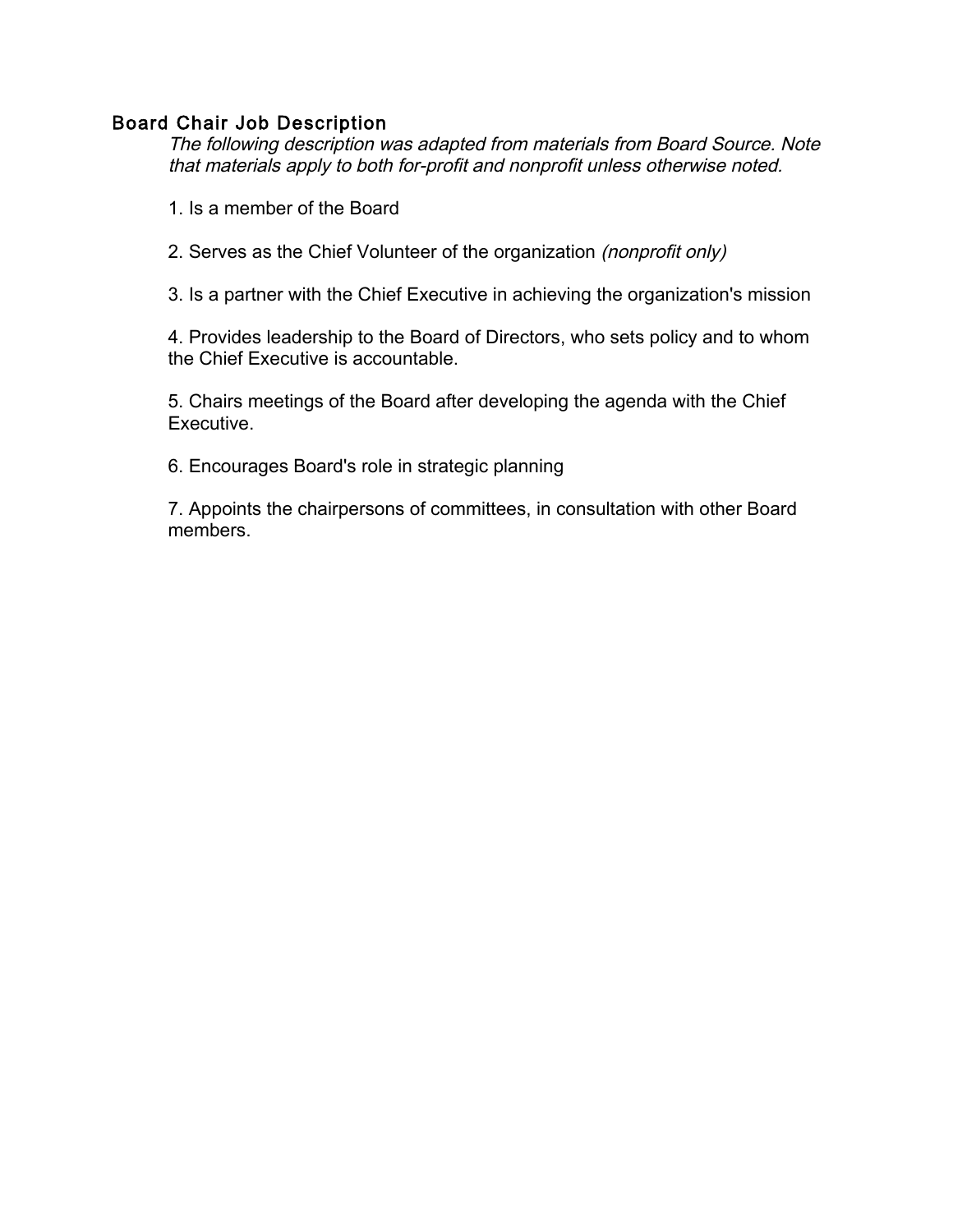8. Serves ex officio as a member of committees and attends their meetings when invited.

9. Discusses issues confronting the organization with the Chief Executive.

10. Helps guide and mediate Board actions with respect to organizational priorities and governance concerns.

11. Reviews with the Chief Executive any issues of concern to the Board.

12. Monitors financial planning and financial reports.

13. Plays a leading role in fundraising activities *(nonprofit only)* 

14. Formally evaluates the performance of the Chief Executive and informally evaluates the effectiveness of the Board members.

15. Evaluates annually the performance of the organization in achieving its mission.

16. Performs other responsibilities assigned by the Board.

## Vice Chair Job Description

The following description was adapted from materials from Board Source. Note that materials apply to both for-profit and nonprofit unless otherwise noted. This position in typically successor to the Chair position. In addition to the responsibilities outlined in the Committee Member job description, this position:

1. Is a member of the Board

2. Performs Chair responsibilities when the Chair cannot be available (see Chair Job Description).

- 3. Reports to the Board's Chair.
- 4. Works closely with the Chair and other staff.
- 5. Participates closely with the Chair to develop and implement officer transition plans.
- 6. Performs other responsibilities as assigned by the Board.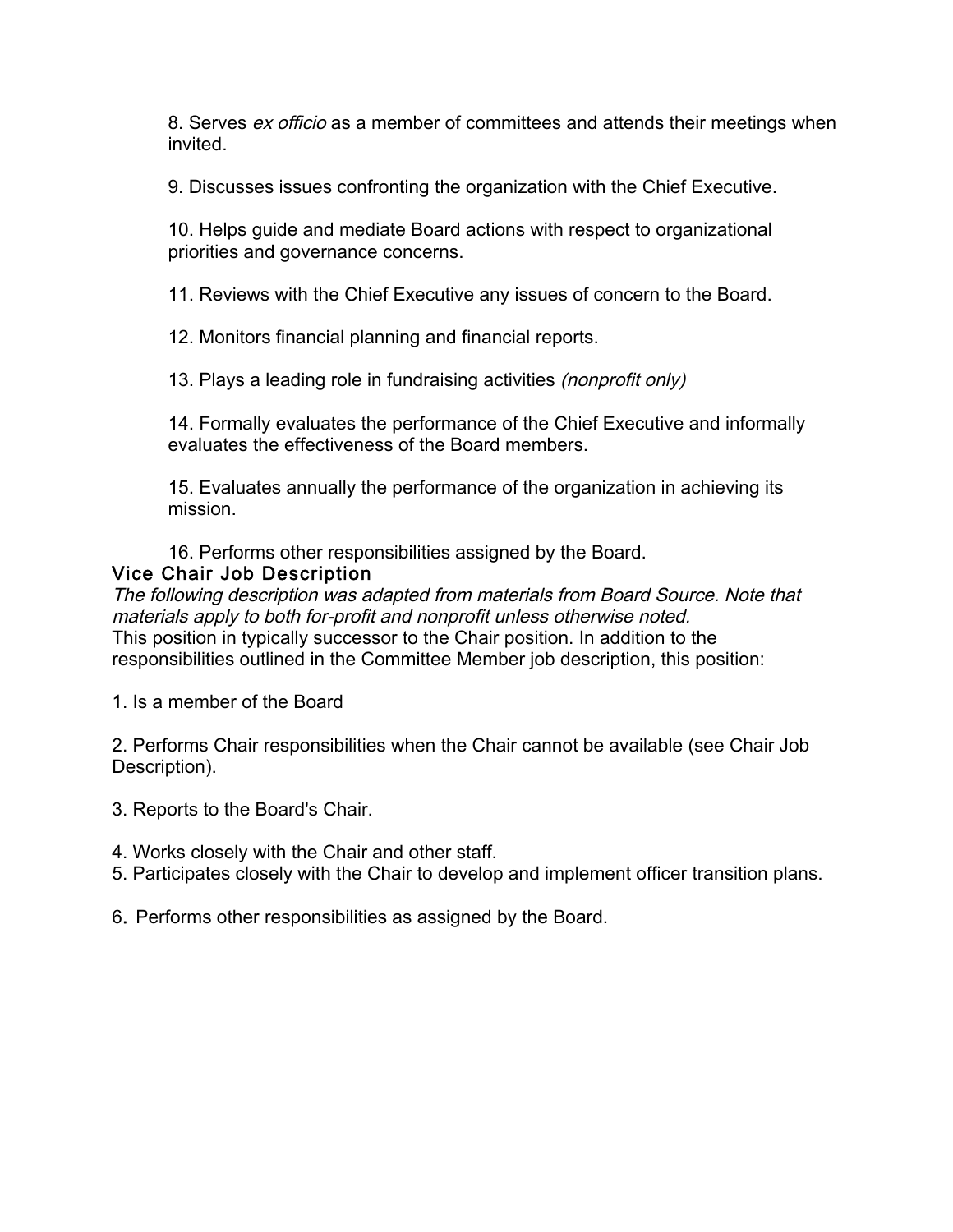## Committee Chair Job Description

The following description was adapted from materials from BoardSource. Note that materials apply to both for-profit and nonprofit unless otherwise noted.

- 1. Is a member of the Board
- 2. Sets tone for the committee work.
- 3. Ensures that members have the information needed to do their jobs.
- 4. Oversees the logistics of committee's operations.
- 5. Reports to the Board's Chair.
- 6. Reports to the full Board on committee's decisions/recommendations.

7. Works closely with the Chief Executive and other staff as agreed to by the Chief Executive.

8. Assigns work to the committee members, sets the agenda and runs the meetings, and ensures distribution of meeting minutes.

9. Initiates and leads the committee's annual evaluation.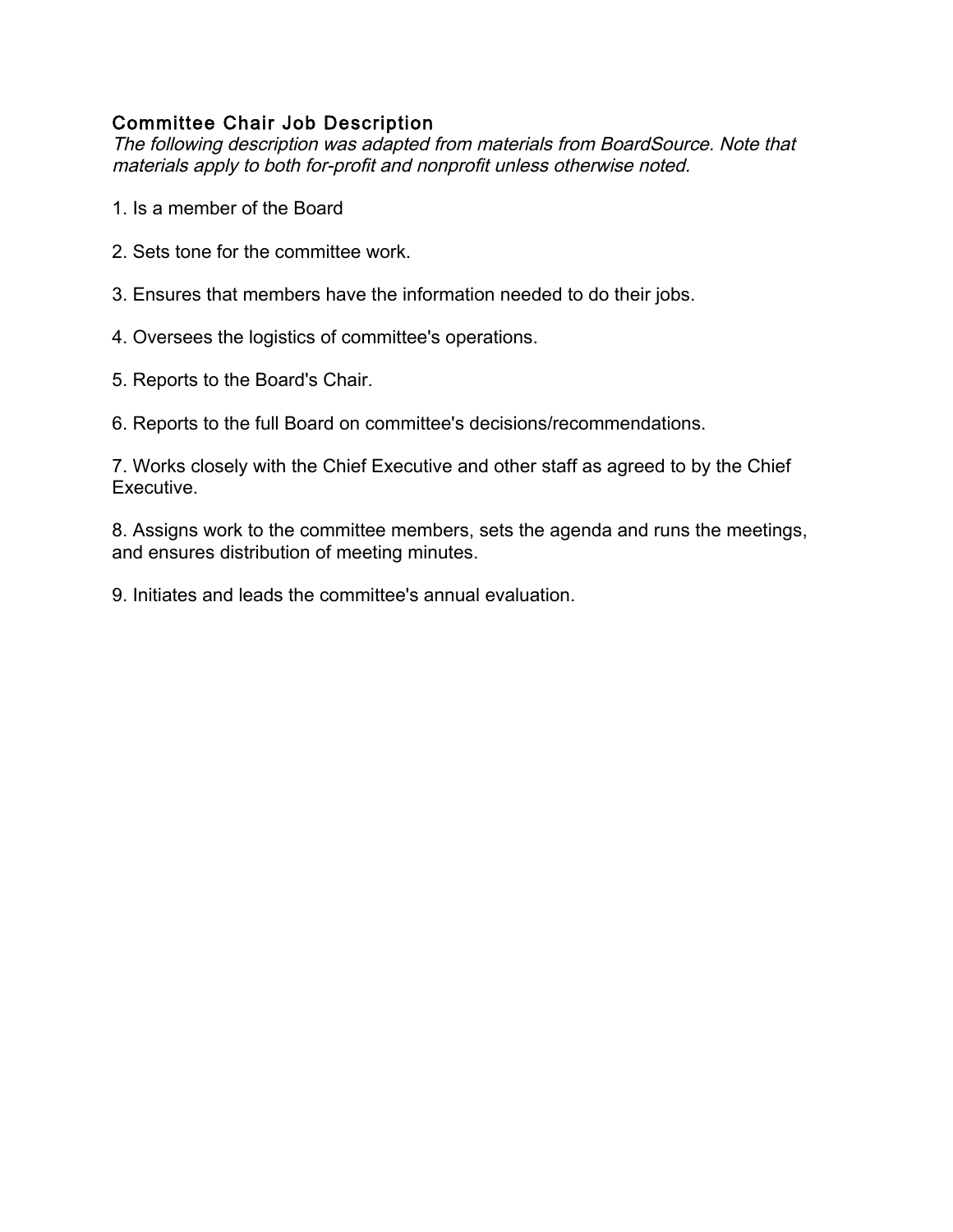## Board Member Job Description

The following description was adapted from materials from BoardSource. Note that materials apply to both for-profit and nonprofit unless otherwise noted.

1. Regularly attends board meetings and important related meetings.

2. Makes serious commitment to participate actively in committee work.

3. Volunteers for and willingly accepts assignments and completes them thoroughly and on time.

4. Stays informed about committee matters, prepares themselves well for meetings, and reviews and comments on minutes and reports.

5. Gets to know other committee members and builds a collegial working relationship that contributes to consensus.

6. Is an active participant in the committee's annual evaluation and planning efforts.

7. Participates in fund raising for the organization (nonprofit only).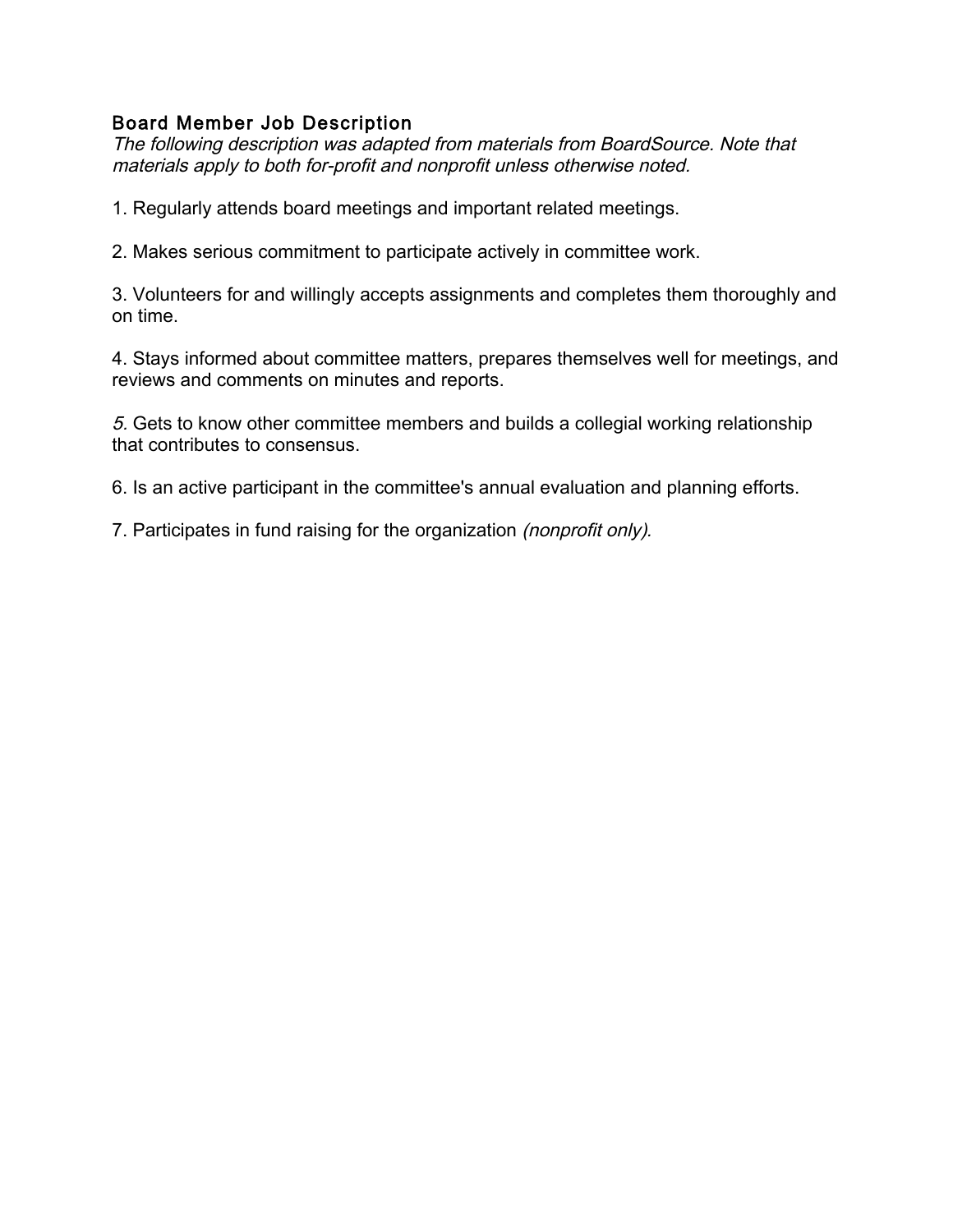## Board Secretary Job Description

The following description was adapted from materials from the National Center for Nonprofit Boards. Note that materials apply to both for-profit and nonprofit unless otherwise noted.

1. Is a member of the Board

2. Maintains records of the board and ensures effective management of organization's records

3. Manages minutes of board meetings.

4. Ensures minutes are distributed to members shortly after each meeting

5. Is sufficiently familiar with legal documents (articles, by-laws, IRS letters, etc.) to note applicability during meetings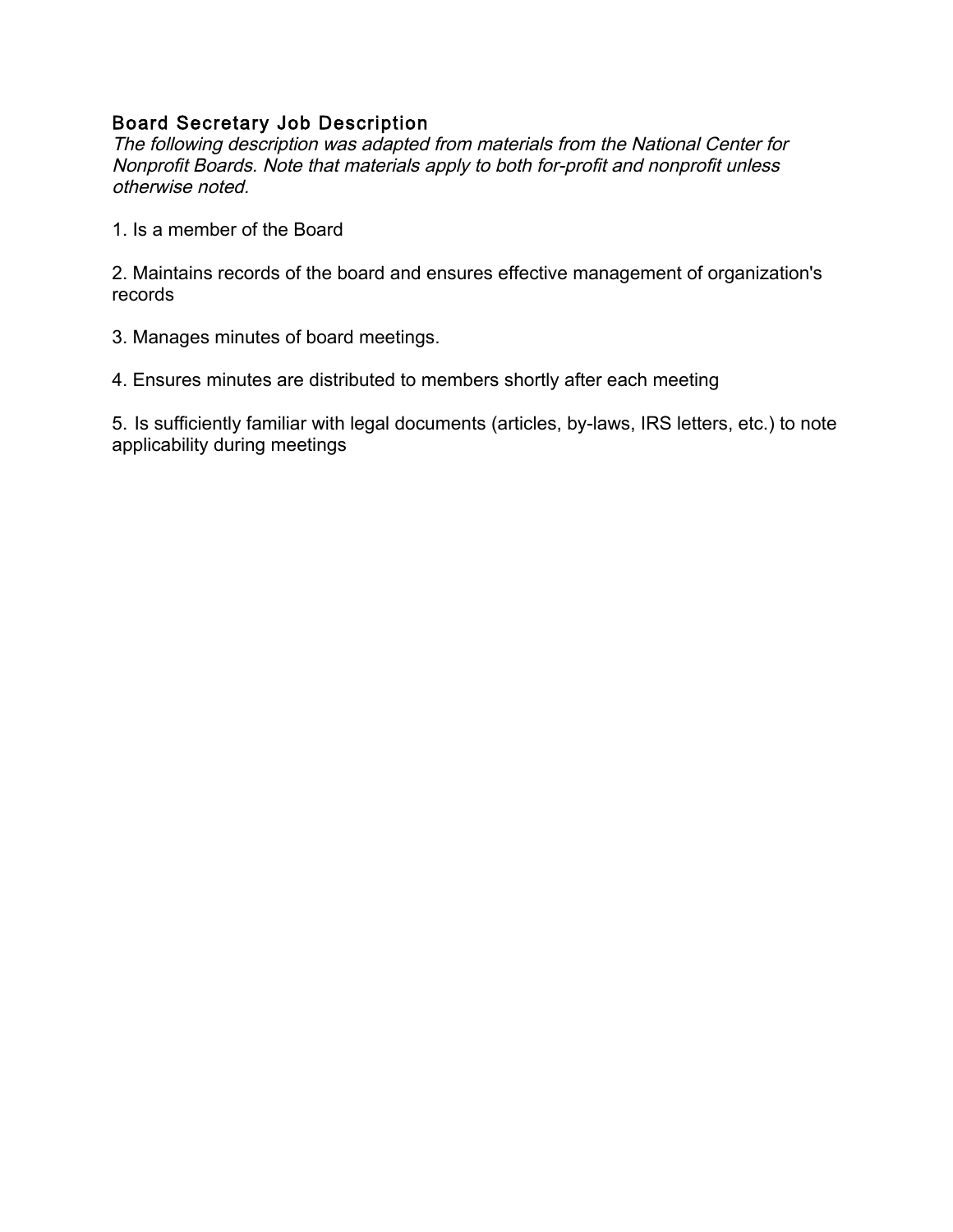## Board Treasurer Job Description

The following description was adapted from materials from the National Center for Nonprofit Boards. Note that materials apply to both for-profit and nonprofit unless otherwise noted.

- 1. Is a member of the Board
- 2. Manages finances of the organization.
- 3. Administrates fiscal matters of the organization
- 4. Provides annual budget to the board for members' approval.
- 5. Ensures development and board review of financial policies and procedures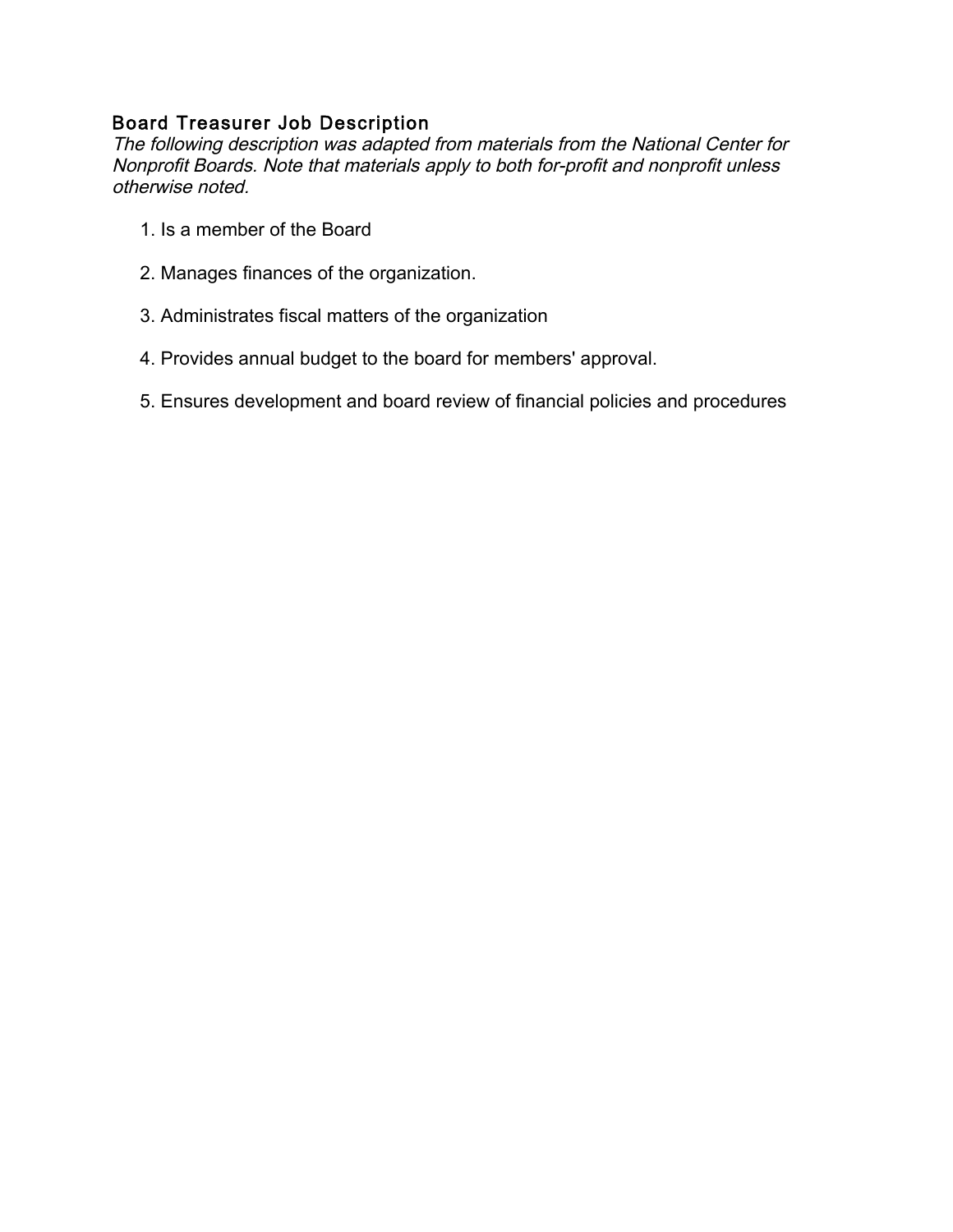Suggested Contents and Organization of a Board Manual

- 1. Board Organization
	- Board member duties and responsibilities<br>• Bv-laws
	- By-laws
	- Board members contact information
	- Committee assignments
	- Incorporation papers
	- Committee organizational chart
	- Board calendar
- 2. Organization's Background
	- History of Independent Living Movement
	- History of the organization
	- Annual report for past 2 years
	- Relation to other agencies
	- Relation to national, regional and state organizations
	- Organizational goals and objectives
- 3. Personnel
	- Board committee charge, including relationship to staff
	- Personnel policies
	- Job descriptions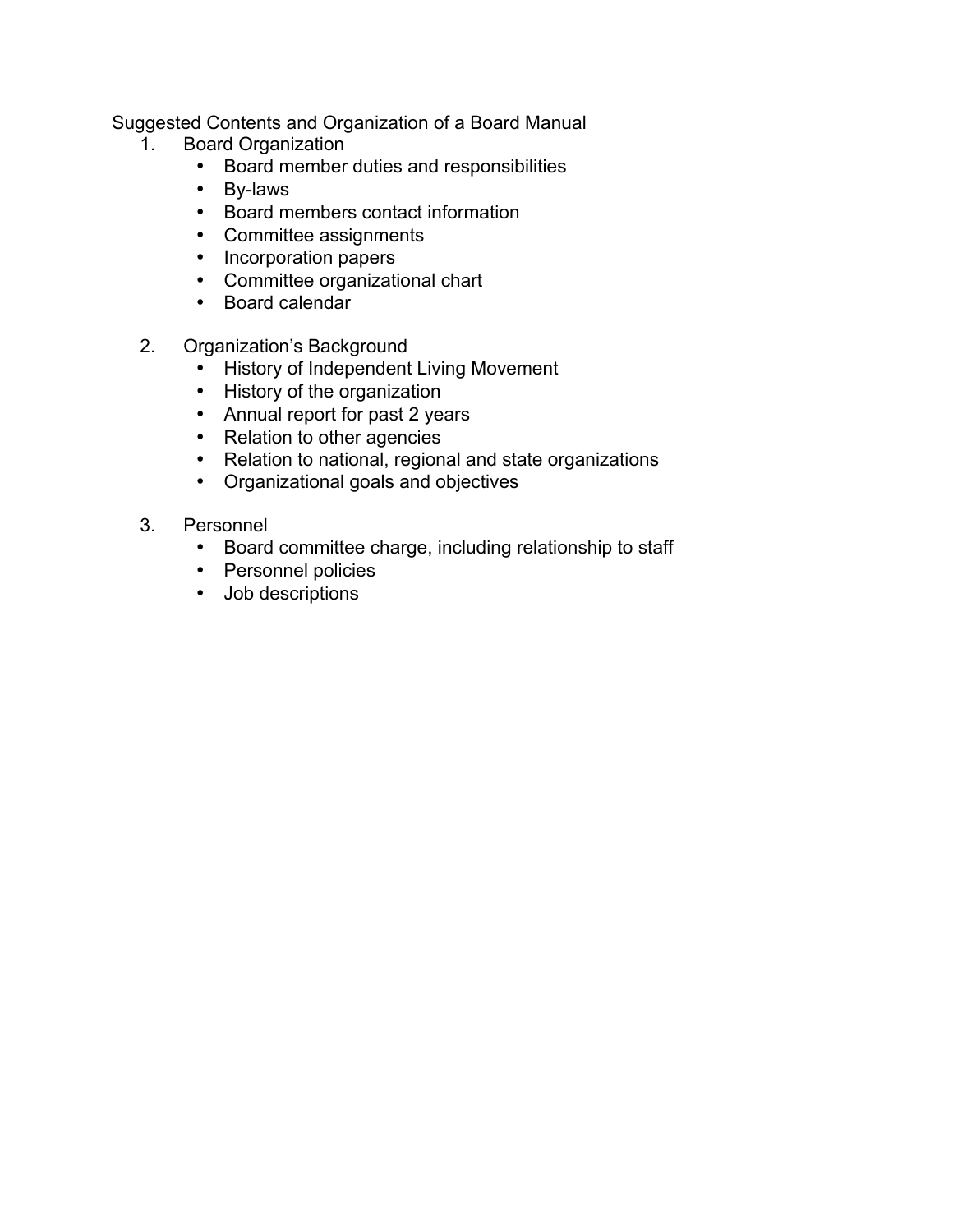- Evaluation system
- Staff chart
- Salary ranges
- 4. Financial
	- Board committee charge, including relationship to staff
	- Annual audit (may be presented separately
	- Sources of funding
	- Annual budget, by program
	- Fund-raising policies and plans
	- Investments
	- Insurance
	- Fiscal calendar
- 5. Program
	- Board committee charge, including relationship to staff
	- Board committee annual report
	- Program descriptions
	- Program evaluation system description
	- Program evaluation results from previous year
- 6. Strategic or Long Range Plan
	- Entire written plan
	- From: Board Basics: Key Elements for IL Leadership --- IL NET

## Self-Assessment for the Directors of

## (Name of organization)

Service on the Board of Directors of (*organization*) is both an honor and a serious responsibility. Because the board strives to achieve the highest possible levels of commitment and performance for itself and its members, all directors eligible for renomination to new terms are asked to respond candidly to this survey, which is shared confidentially only with the Governance Committee. Its purpose is to enable the committee to have a clearer understanding of how you view your experiences and contributions to the board's work and responsibilities, your wishes about the possibility of continuing your service, and your suggestions to help us take fuller advantage of your talents and interests. This information supplements what is already known about your commitment to our organization's mission and purposes, and we truly appreciate your providing it.

Please write clearly and return the survey by (*date*) to the chair of the Governance Committee. On behalf of your colleagues on the Board of Directors, Thank You very much!

Name:

Date: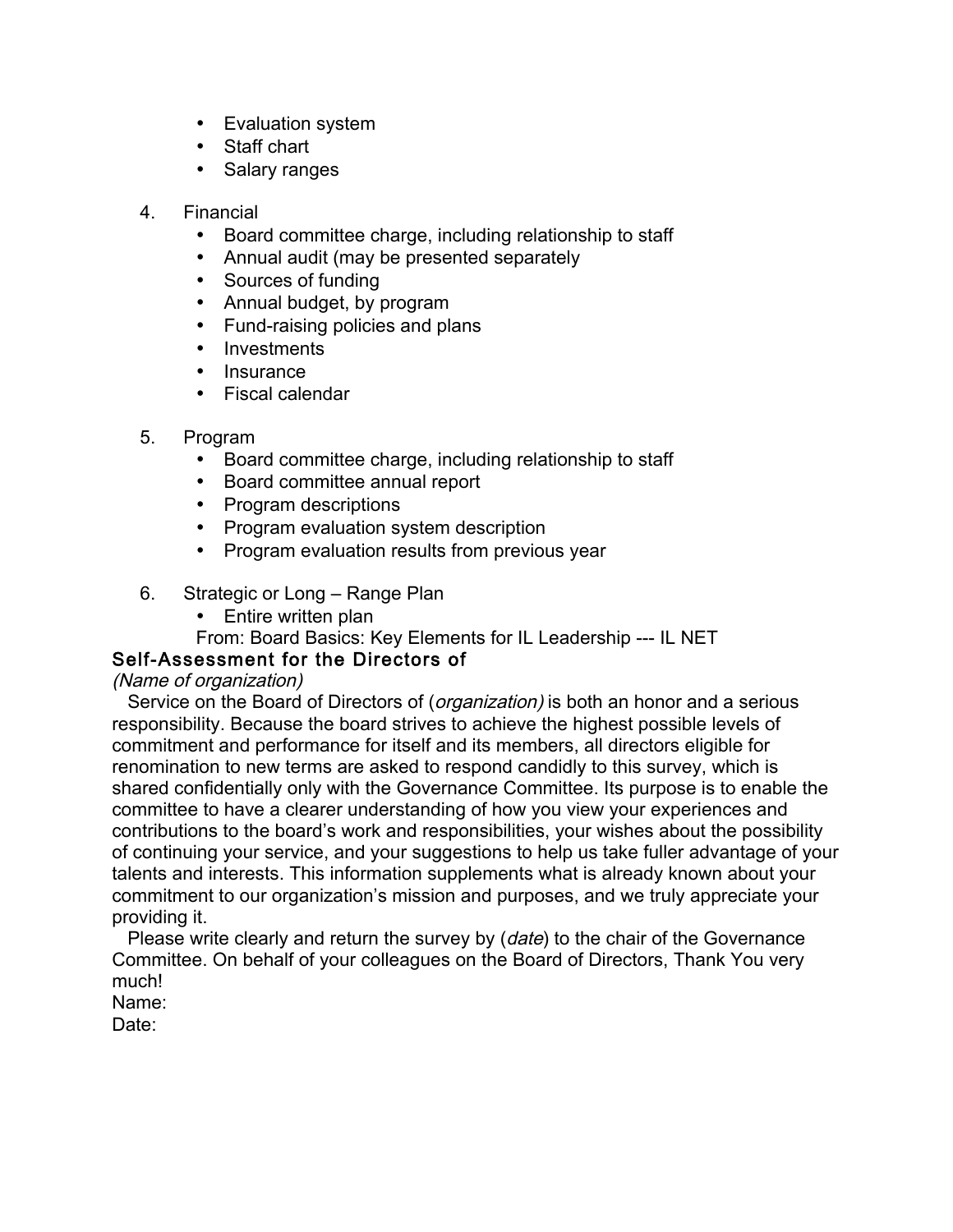- 1. As a director, are you reasonably clear about what is expected of you? Yes No Comment?
- 2. Do you believe these individual board member responsibilities constitute a reasonable set of expectations and benchmarks? Yes No Comment?
- 3. Please tell us what aspects of your directorship have been the most satisfying to you thus far, especially within the past few years?
- 4. What aspects of your service on the board has been the least satisfying and enjoyable?
- 5. Are there ways in which your talents and interests can be more fully realized at or between board or committee meetings? Does anything occur to you that would enhance your effectiveness and contributions to the board's work?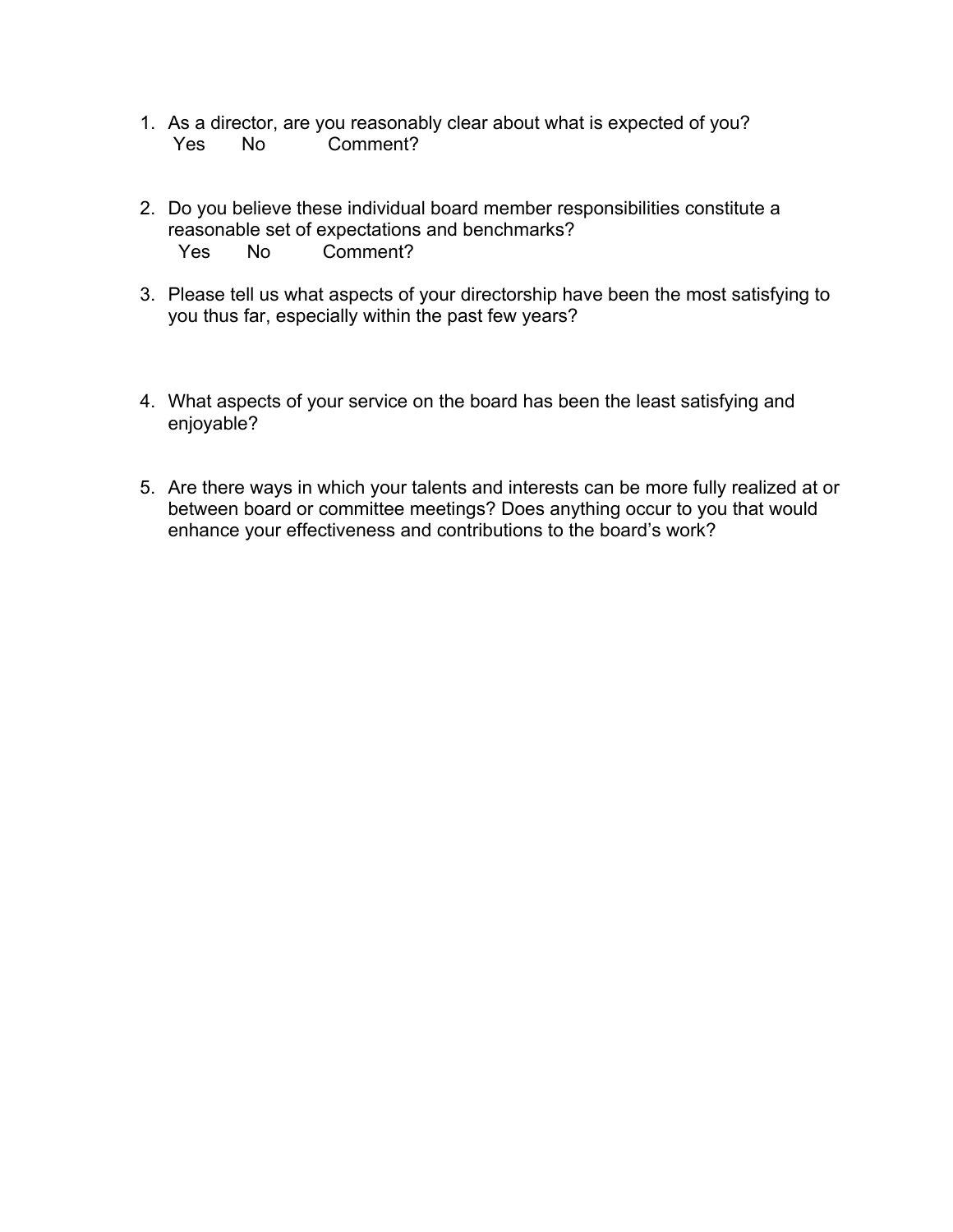- 6. With regard to your current committee assignment(s), how satisfying is/are your current committee assignment(s)? Do you wish to be considered for a change in committee assignment in the near future?
- 7. Are you satisfied with your attendance?
	- At board meetings?<br>Yes No Co
		- No Comment?
	- At committee meetings?<br>Yes No Comm No Comment?
- 8. Are you satisfied with your personal commitment
	- To the board's annual goal in its unrestrictive collective giving?<br>
	Yes Mo Comment? Comment?
	- To our organization's current campaign, project, or other restricted purpose that is of special interest to you personally? Yes No Comment?
	- To helping our development staff to identify (or to cultivate where possible for you) prospective individual, corporate, or foundation donors? No Comment?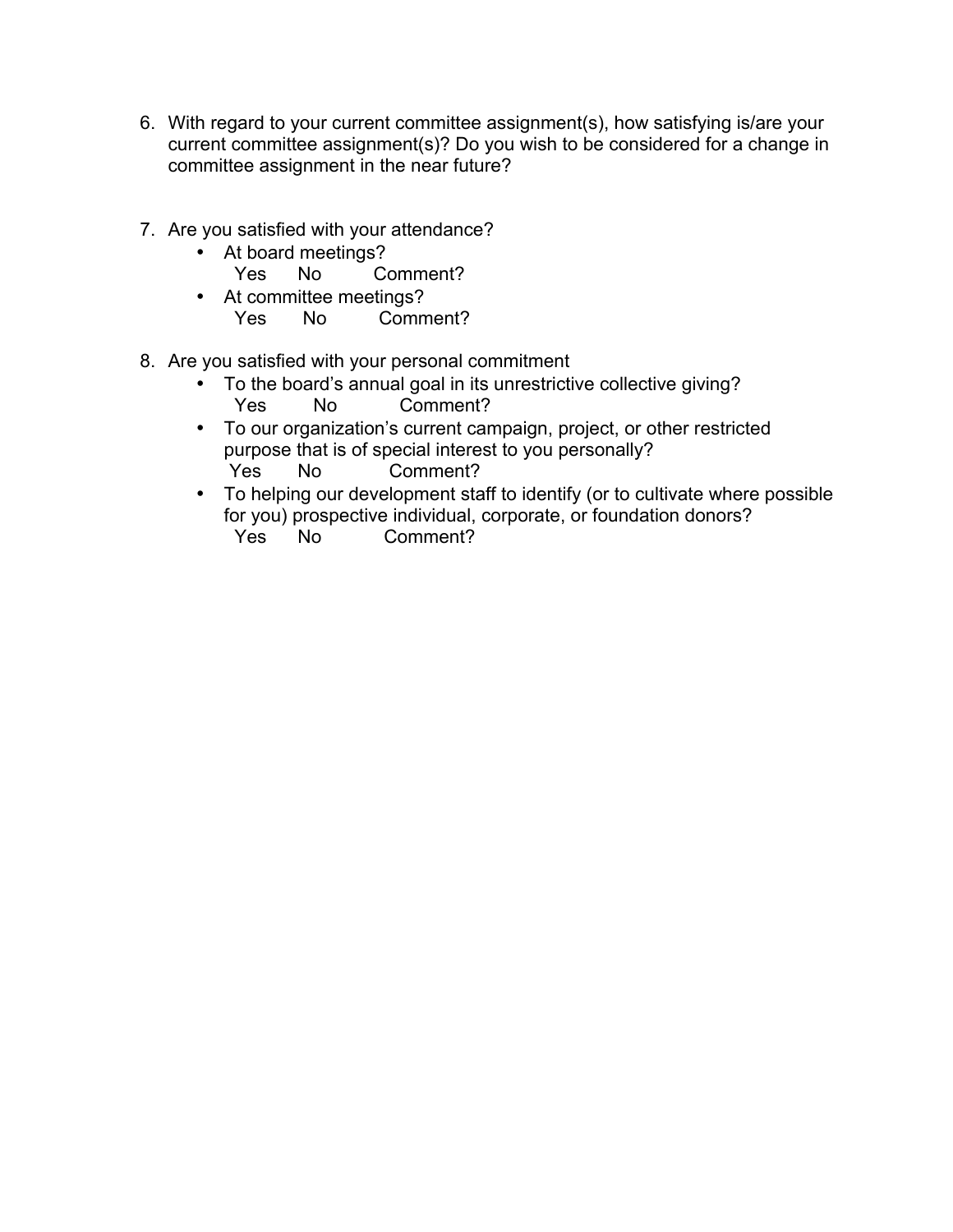9. Do you faithfully prepare for meetings by reading the materials provided in advance?

Yes No Comment?

10. Do you have a good grasp of the organization's financial condition, needs, and priorities?

Yes No Comment?

11. Have you suggested an agenda item or issue to a committee chair, the board chair, or chief executive for consideration within the past couple of years?

Yes No Comment?

12. Have you taken advantage of any opportunities to tell others about our organization's work, programs, and services within the past few years? Yes No Comment?

13. Do you consider yourself to be an active participant in board and committee meetings?

Yes No Comment?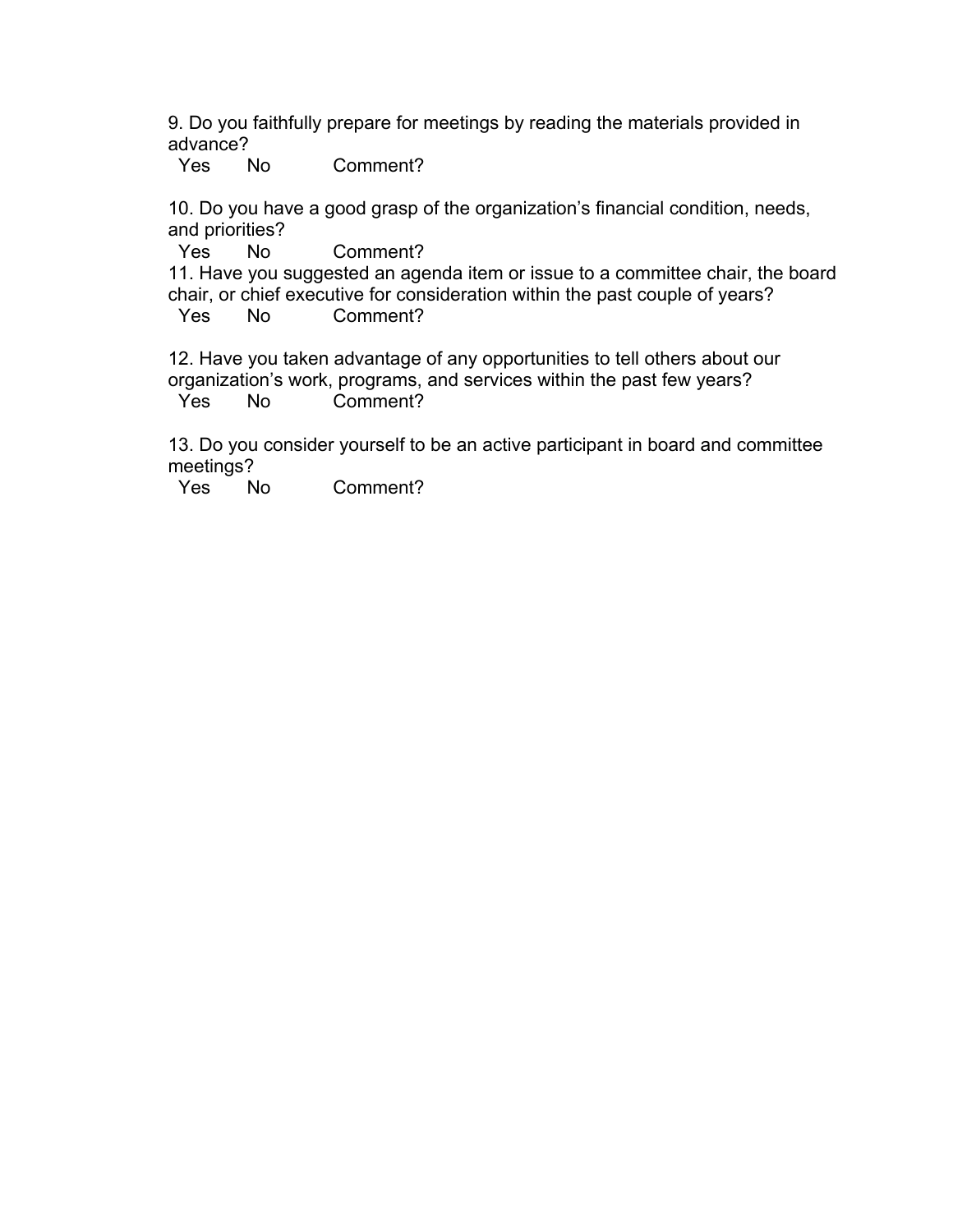14. Has anyone asked you to do something for our organization between regular board meetings within the past few years?

Yes No Comment?

15. Do you faithfully respect the need for directors to maintain confidentiality of the board's deliberations and certain information provided to you? Yes No Comment?

16. Are you satisfied that you consistently exercise objective and independent judgment for the organization as a whole and not only for particular part(s) of it? Yes No Comment?

17. Have you and the board taken steps to deal with real or apparent conflicts of interest in your board service?

Yes No Comment?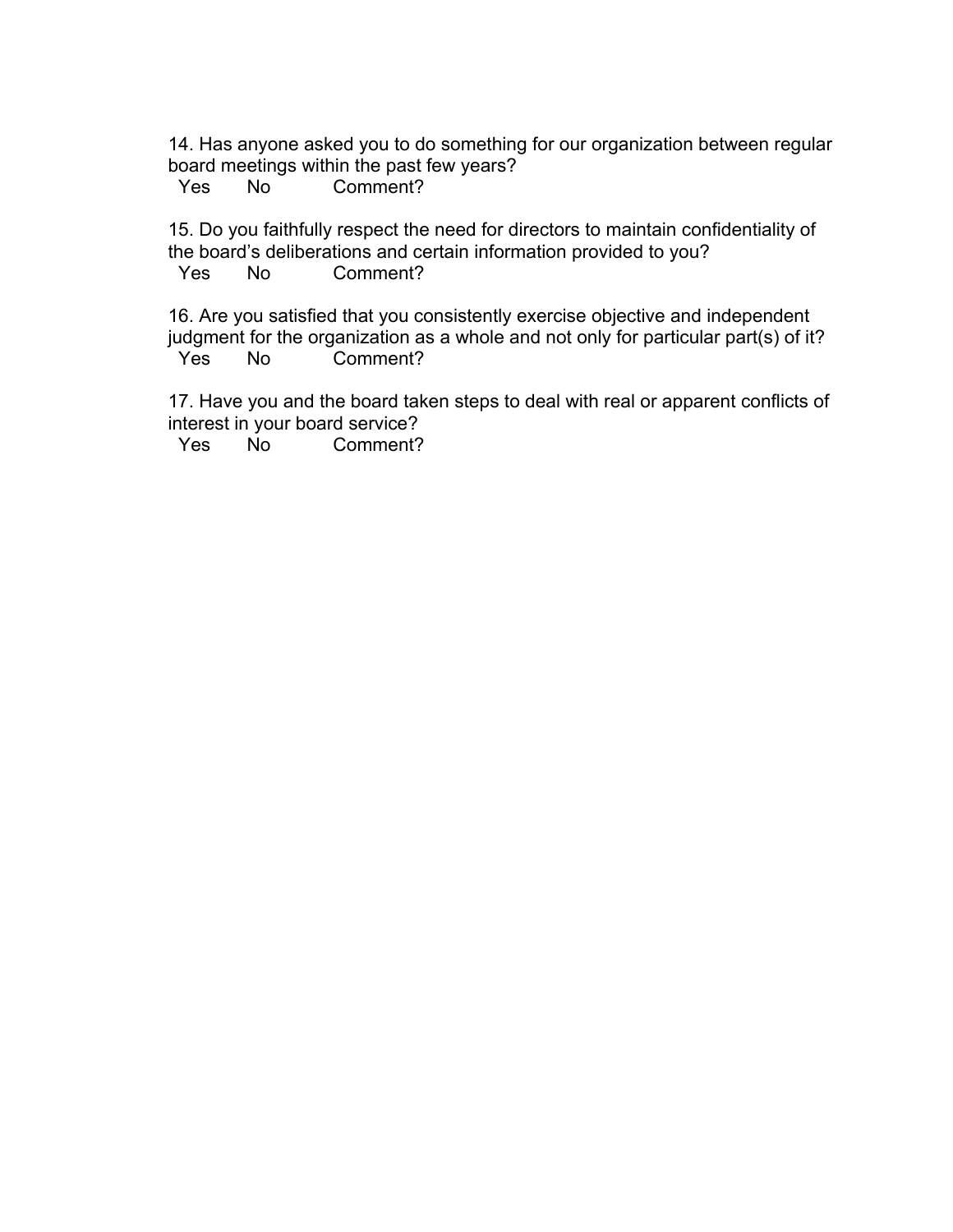18. Please rate the overall degree to which you have met the individual board member responsibilities for this board. On a scale of 1 to 5 (please circle):

1) . Very consistently 2). Somewhat consistently

3). Modestly 4). Poorly 5). Not at all.

 19. How would you best describe your intention or wish with regard to renomination?

Yes, with enthusiasm!

Yes, with considerable interest

Yes, I think so (but I would welcome an opportunity to speak with at his or her convenience before I fully commit to this possibility).

Thank you, but I'm not interested in continuing on the board at this time.

 20. Please provide any closing comments or suggestions concerning your board service and how the board as a whole might strengthen its effectiveness.

### Thank you!!

Please return your survey in the self-addressed envelope provided or mail to: (Name and address of the Governance Committee Chair) From: Ten Basic Responsibilities of Nonprofit Boards (2008) by Richard T. Ingram. Published by BoardSource.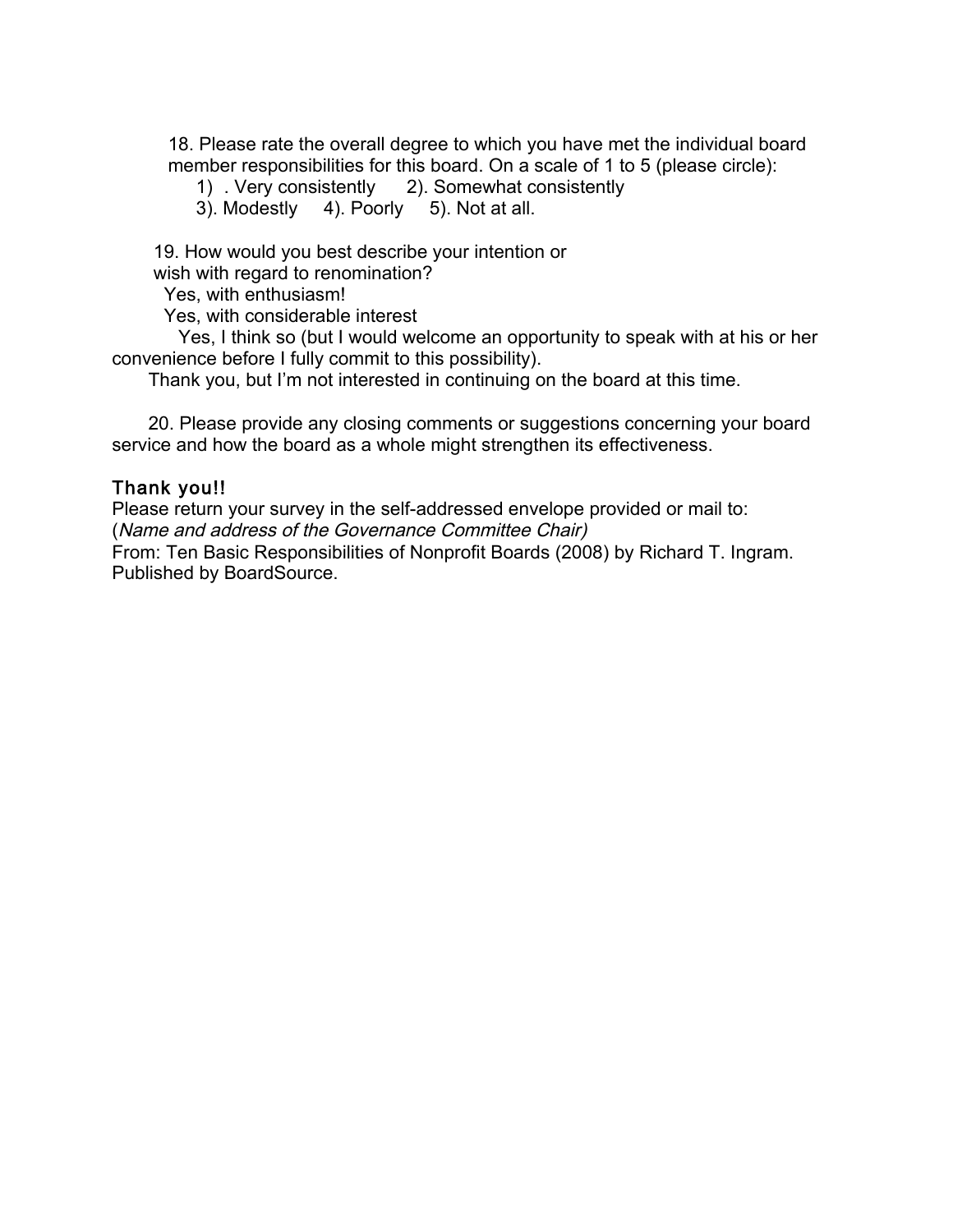## Introduction to Robert's Rules of Order

- 1. What is Parliamentary Procedure?
- 2. Why is Parliamentary Procedure Important?
- 3. Example of the Order of Business
- 4. Motions
- 5. Types of Motions
- 6. How are Motions Presented?
- 7. Voting on a Motion

#### What Is Parliamentary Procedure?

It is a set of rules for conduct at meetings, that allows everyone to be heard and to make decisions without confusion.

#### Why is Parliamentary Procedure Important?

Because it's a time tested method of conducting business at meetings and public gatherings. It can be adapted to fit the needs of any organization. Today, Robert's Rules of Order newly revised is the basic handbook of operation for most clubs, organizations and other groups. So it's important that everyone know these basic rules!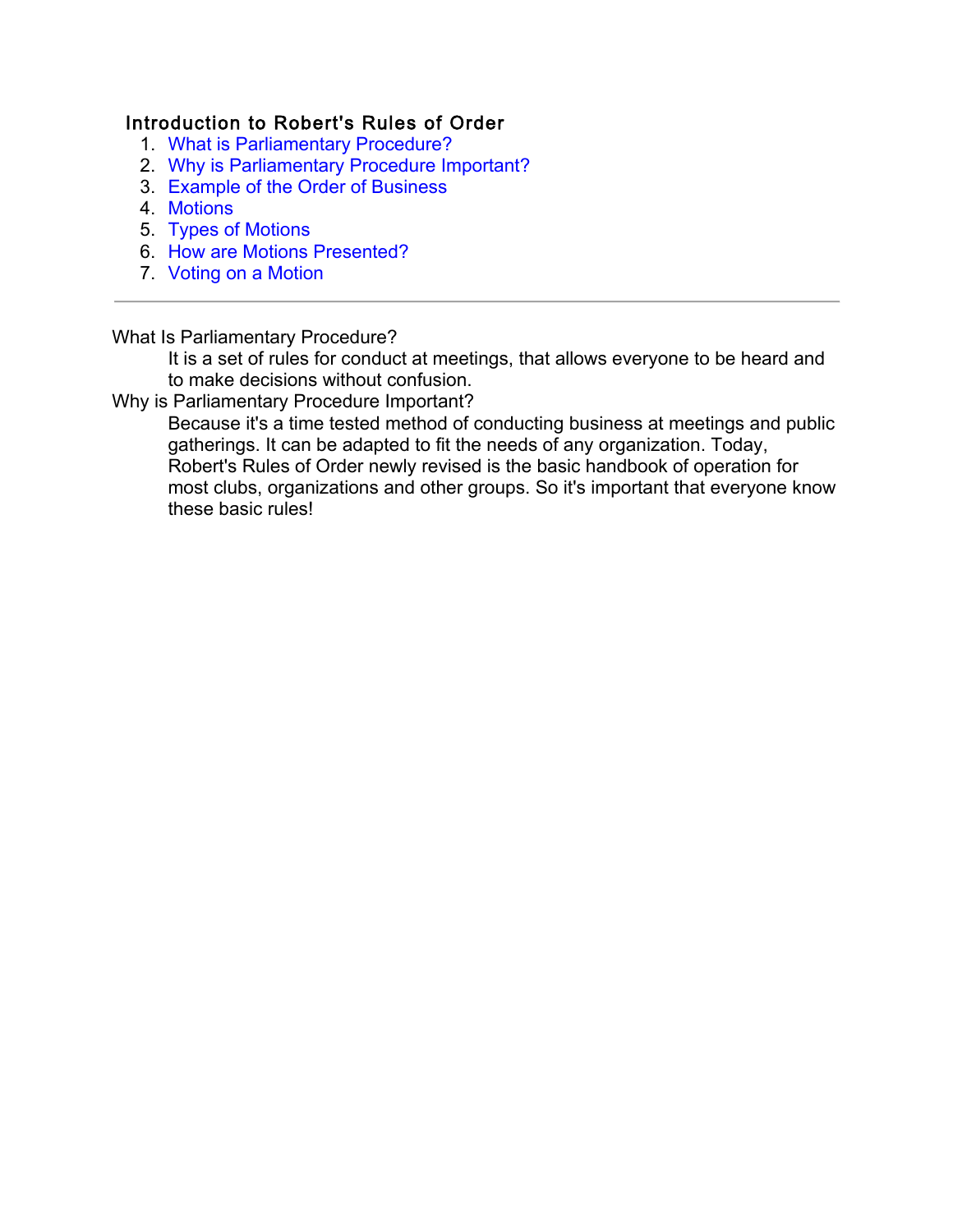Organizations using parliamentary procedure usually follow a fixed order of business. Below is a typical example:

- 1. Call to order.
- 2. Roll call of members present.
- 3. Reading of minutes of last meeting.
- 4. Officers reports.
- 5. Committee reports.
- 6. Special orders --- Important business previously designated for consideration at this meeting.
- 7. Unfinished business.
- 8. New business.
- 9. Announcements.
- 10.Adjournment.

The method used by members to express themselves is in the form of moving motions. A motion is a proposal that the entire membership take action or a stand on an issue. Individual members can:

- 1. Call to order.
- 2. Second motions.
- 3. Debate motions.
- 4. Vote on motions.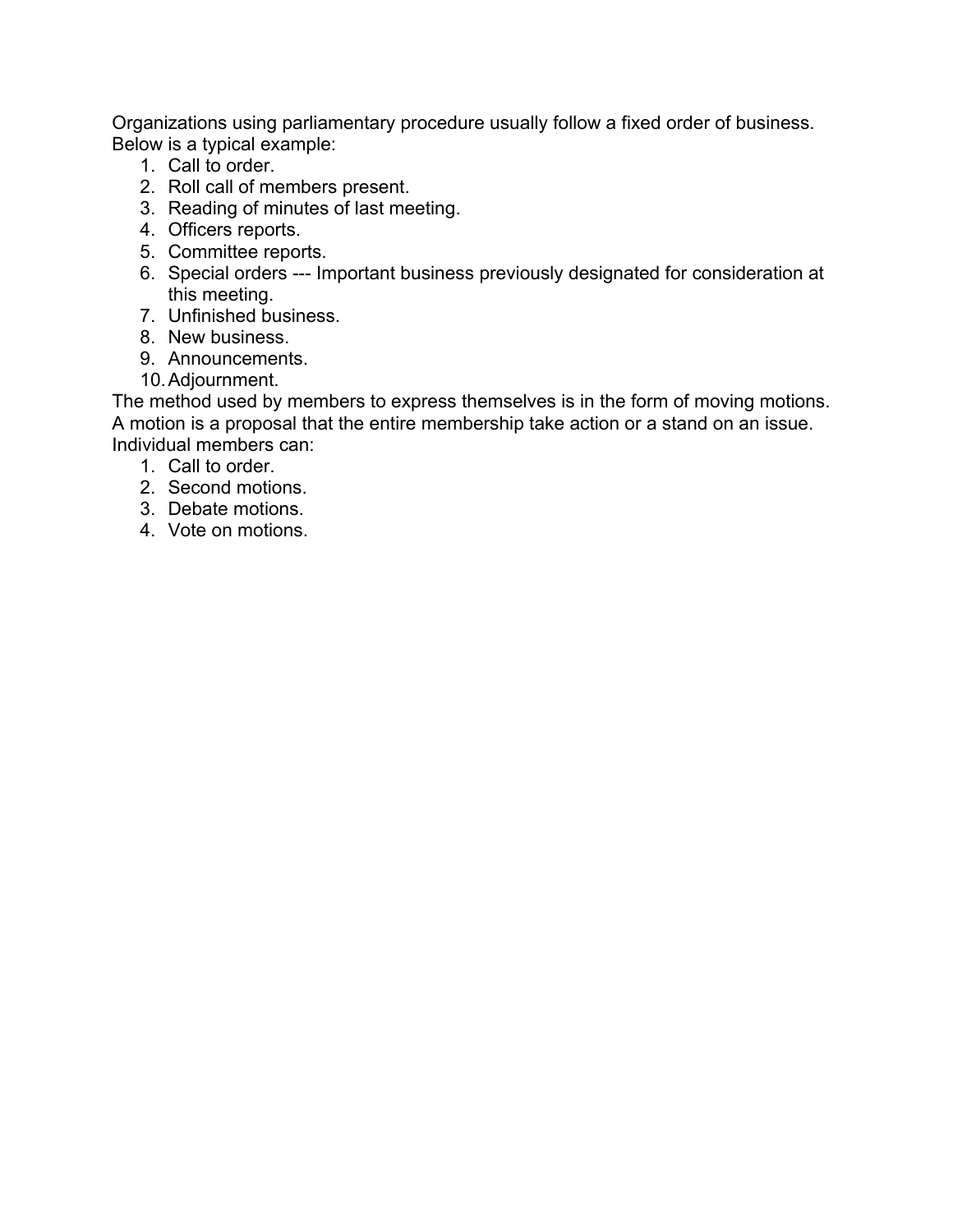There are four Basic Types of Motions:

- 1. Main Motions: The purpose of a main motion is to introduce items to the membership for their consideration. They cannot be made when any other motion is on the floor, and yield to privileged, subsidiary, and incidental motions.
- 2. Subsidiary Motions: Their purpose is to change or affect how a main motion is handled, and is voted on before a main motion.
- 3. Privileged Motions: Their purpose is to bring up items that are urgent about special or important matters unrelated to pending business.
- 4. Incidental Motions: Their purpose is to provide a means of questioning procedure concerning other motions and must be considered before the other motion.

How are Motions Presented?

- 1. Obtaining the floor
	- a. Wait until the last speaker has finished.
	- b. Rise and address the Chairman by saying, "Mr. Chairman, or Mr. President."
	- c. Wait until the Chairman recognizes you.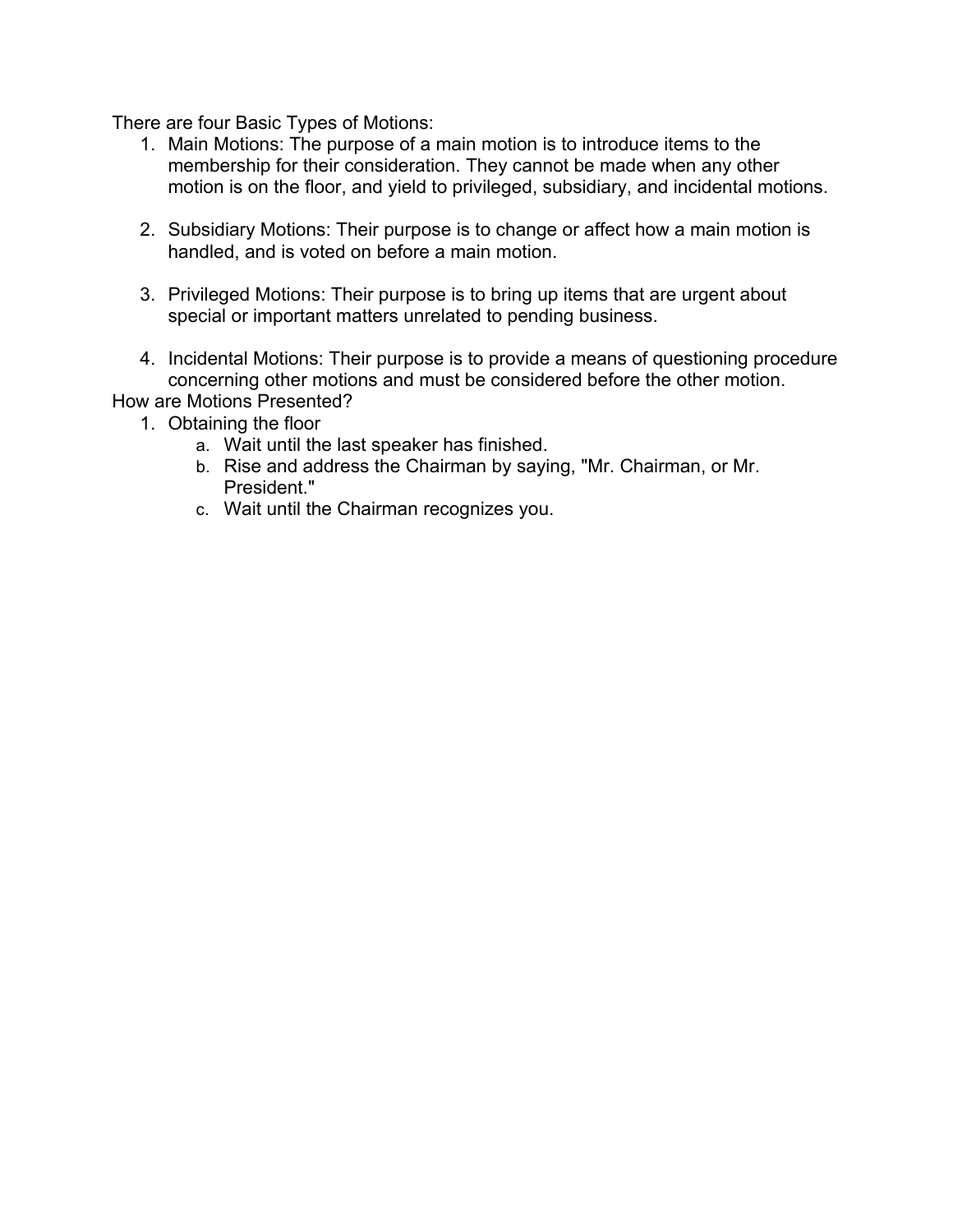- 2. Make Your Motion
	- a. Speak in a clear and concise manner.
	- b. Always state a motion affirmatively. Say,"I move that we ..." rather than, "I move that we do not ...".
	- c. Avoid personalities and stay on your subject.
- 3. Wait for Someone to Second Your Motion
- 4. Another member will second your motion or the Chairman will call for a second.
- 5. If there is no second to your motion it is lost.
- 6. The Chairman States Your Motion
	- a. The Chairman will say, "it has been moved and seconded that we ..." Thus placing your motion before the membership for consideration and action.
	- b. The membership then either debates your motion, or may move directly to a vote.
	- c. Once your motion is presented to the membership by the chairman it becomes "assembly property", and cannot be changed by you without the consent of the members.
- 7. Expanding on Your Motion
	- a. The time for you to speak in favor of your motion is at this point in time, rather than at the time you present it.
	- b. The mover is always allowed to speak first.
	- c. All comments and debate must be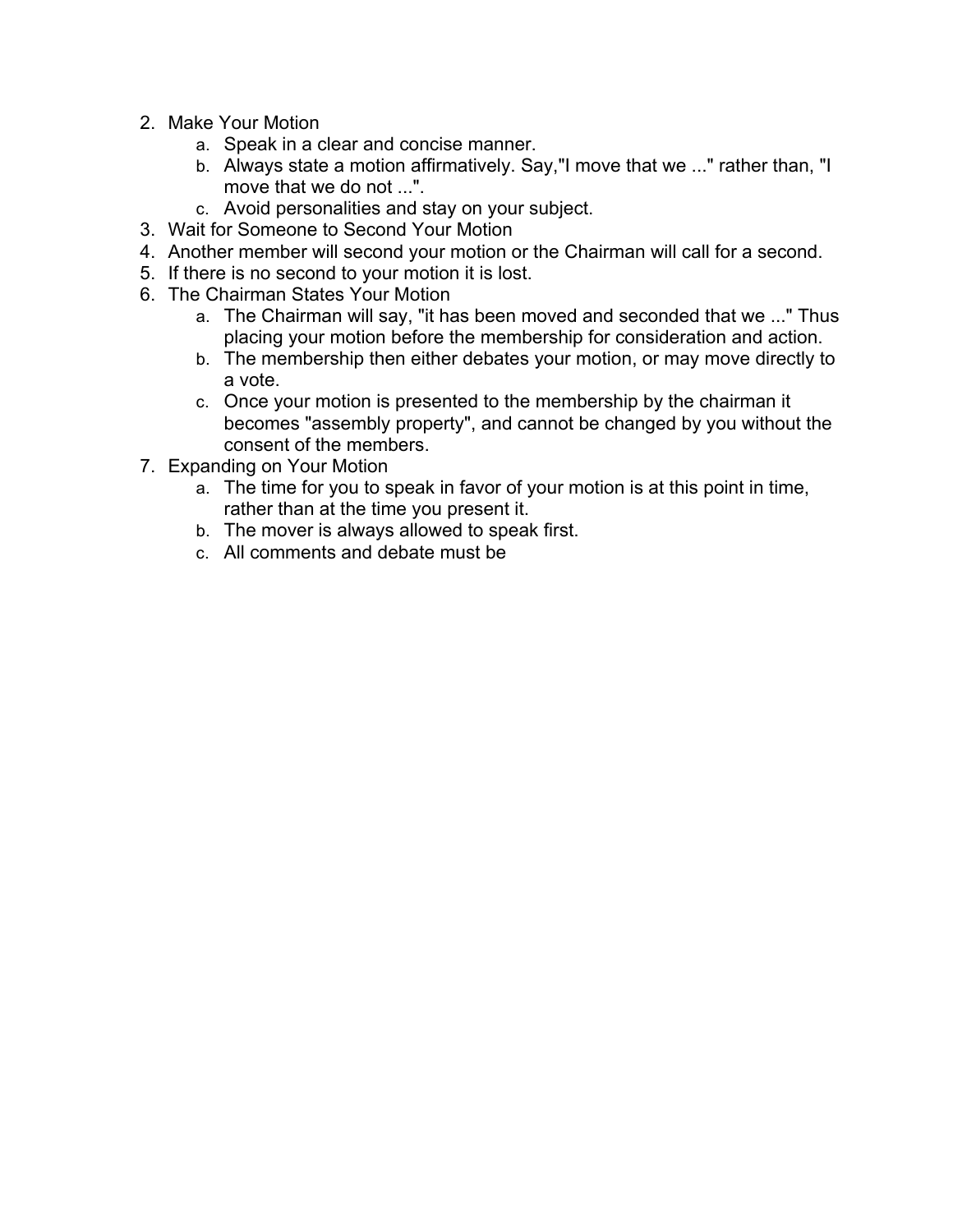- d. directed to the chairman.
- e. Keep to the time limit for speaking that has been established.
- f. The mover may speak again only after other speakers are finished, unless called upon by the Chairman.
- 8. Putting the Question to the Membership
	- a. The Chairman asks, "Are you ready to vote on the question?"
	- b. If there is no more discussion, a vote is taken.
	- c. On a motion to move the previous question may be adapted.

Voting on a Motion:

The method of vote on any motion depends on the situation and the by-laws of policy of your organization. There are five methods used to vote by most organizations, they are:

- 1. By Voice -- The Chairman asks those in favor to say, "aye", those opposed to say "no". Any member may move for a exact count.
- 2. By Roll Call -- Each member answers "yes" or "no" as his name is called. This method is used when a record of each person's vote is required.
- 3. By General Consent -- When a motion is not likely to be opposed, the Chairman says, "if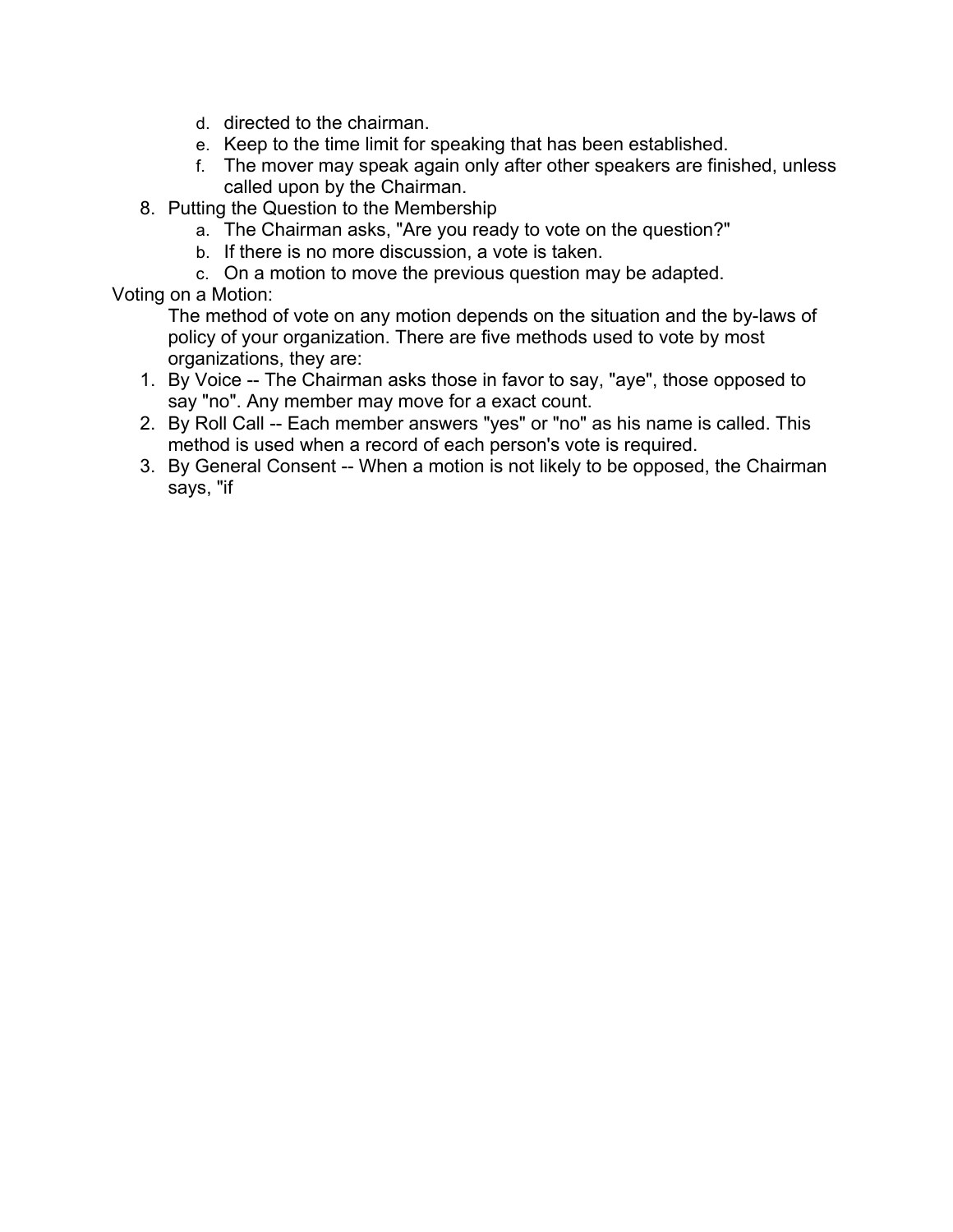there is no objection ..." The membership shows agreement by their silence, however if one member says, "I object," the item must be put to a vote.

- 4. By Division -- This is a slight verification of a voice vote. It does not require a count unless the chairman so desires. Members raise their hands or stand.
- 5. By Ballot -- Members write their vote on a slip of paper, this method is used when secrecy is desired.

There are two other motions that are commonly used that relate to voting.

- 1. Motion to Table -- This motion is often used in the attempt to "kill" a motion. The option is always present, however, to "take from the table", for reconsideration by the membership.
- 2. Motion to Postpone Indefinitely -- This is often used as a means of parliamentary strategy and allows opponents of motion to test their strength without an actual vote being taken. Also, debate is once again open on the main motion.

Parliamentary Procedure is the best way to get things done at your meetings. But, it will only work if you use it properly.

- 1. Allow motions that are in order.
- 2. Have members obtain the floor properly.
- 3. Speak clearly and concisely.

Obey the rules of debate. Most importantly, BE COURTEOUS.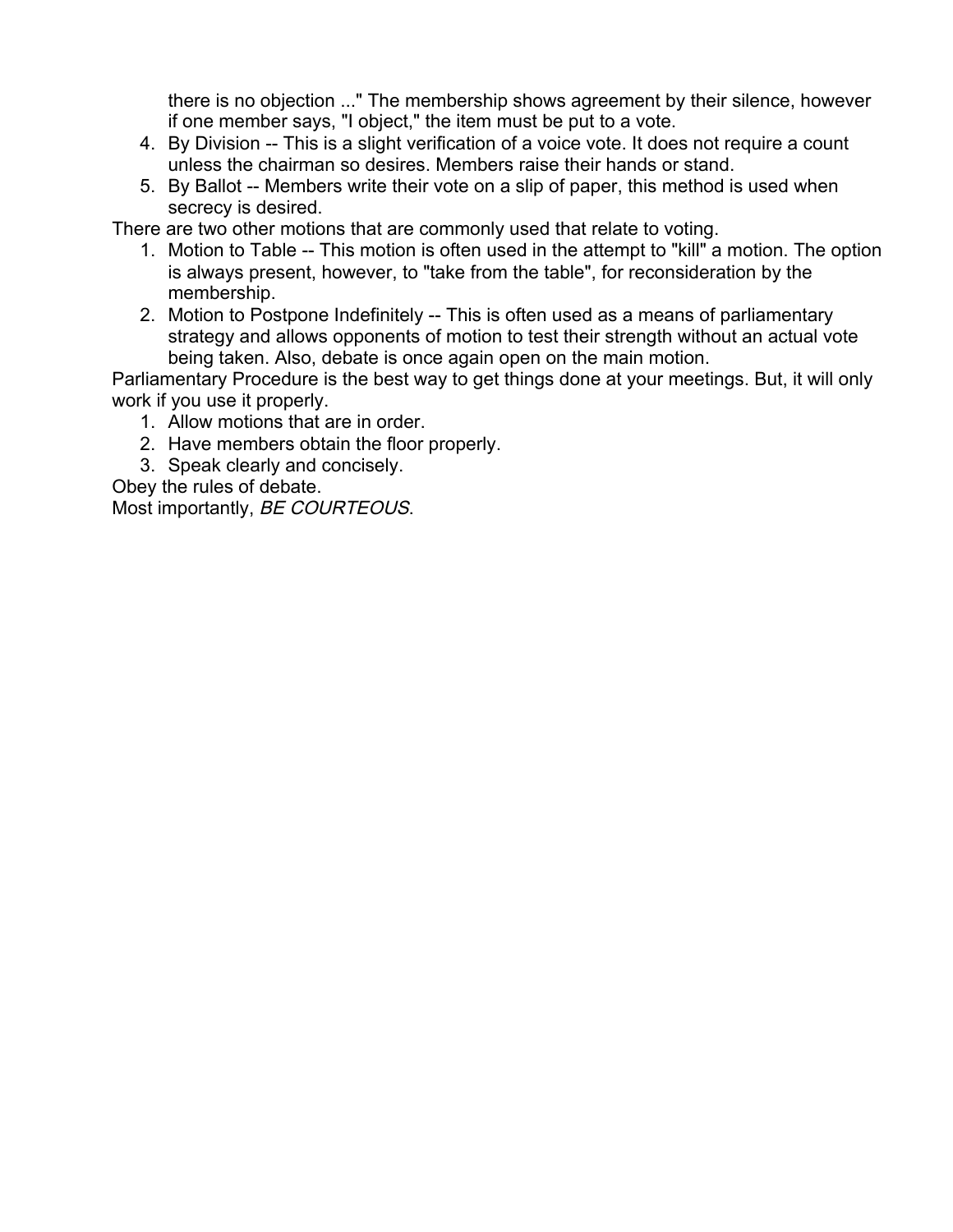Robert's Rules of Order Motions Chart RobertsRules.org Based on Robert's Rules of Order Newly Revised (10th Edition)

Part 1, Main Motions. These motions are listed in order of precedence. A motion can be introduced if it is higher on the chart than the pending motion. § indicates the section from Robert's Rules.

| $\S$                                                                                       | VOTE?                           |  |  | PURPOSE: YOU SAY: INTERRUPT? 2ND? DEBATE? AMEND? |  |  |  |
|--------------------------------------------------------------------------------------------|---------------------------------|--|--|--------------------------------------------------|--|--|--|
| §21<br><b>No</b><br>Yes<br><b>No</b><br><b>No</b><br>Majority                              | Close meeting I move to adjourn |  |  |                                                  |  |  |  |
| §20<br>Take break I move to recess for<br><b>No</b><br>Yes<br><b>No</b><br>Yes<br>Majority |                                 |  |  |                                                  |  |  |  |
| §19<br>Register complaint I rise to<br>a question of privilege                             |                                 |  |  |                                                  |  |  |  |
| Yes                                                                                        |                                 |  |  |                                                  |  |  |  |
| <b>No</b>                                                                                  |                                 |  |  |                                                  |  |  |  |
| <b>No</b>                                                                                  |                                 |  |  |                                                  |  |  |  |
| <b>No</b>                                                                                  |                                 |  |  |                                                  |  |  |  |
| None                                                                                       |                                 |  |  |                                                  |  |  |  |

§18 Make follow agendaI call for the orders of the day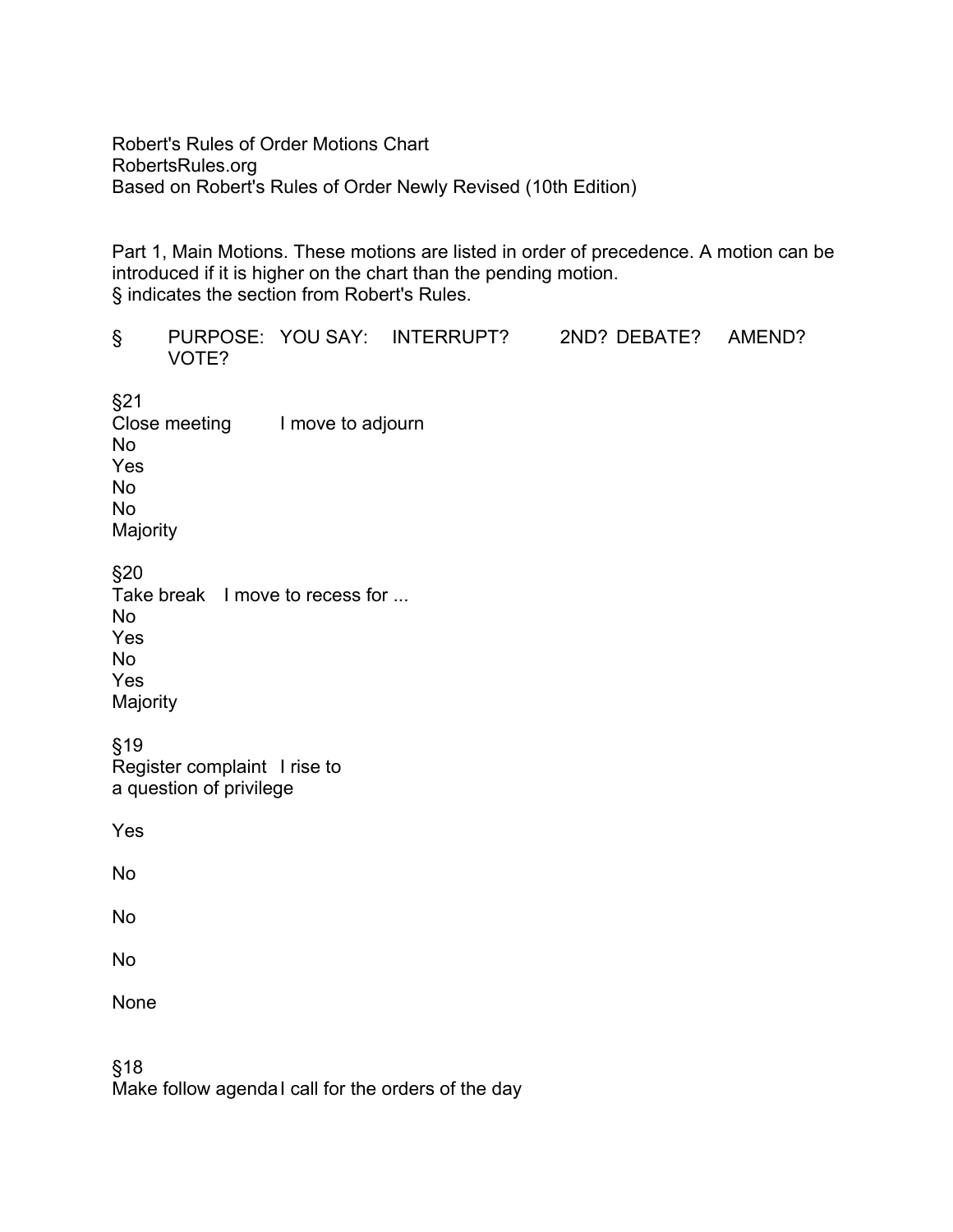| Yes                                                                  |
|----------------------------------------------------------------------|
| No                                                                   |
| No                                                                   |
| No                                                                   |
| None                                                                 |
| §17<br>Lay aside temporarily I move to lay the question on the table |
| No                                                                   |
| Yes                                                                  |
| No                                                                   |
| <b>No</b>                                                            |
| Majority                                                             |
| §16                                                                  |
| Close debate I move the previous question                            |
| <b>No</b>                                                            |
| Yes                                                                  |
| No                                                                   |
| <b>No</b>                                                            |
| 2/3                                                                  |
| §15<br>Limit or extend debate<br>I move<br>that debate be limited to |
| No                                                                   |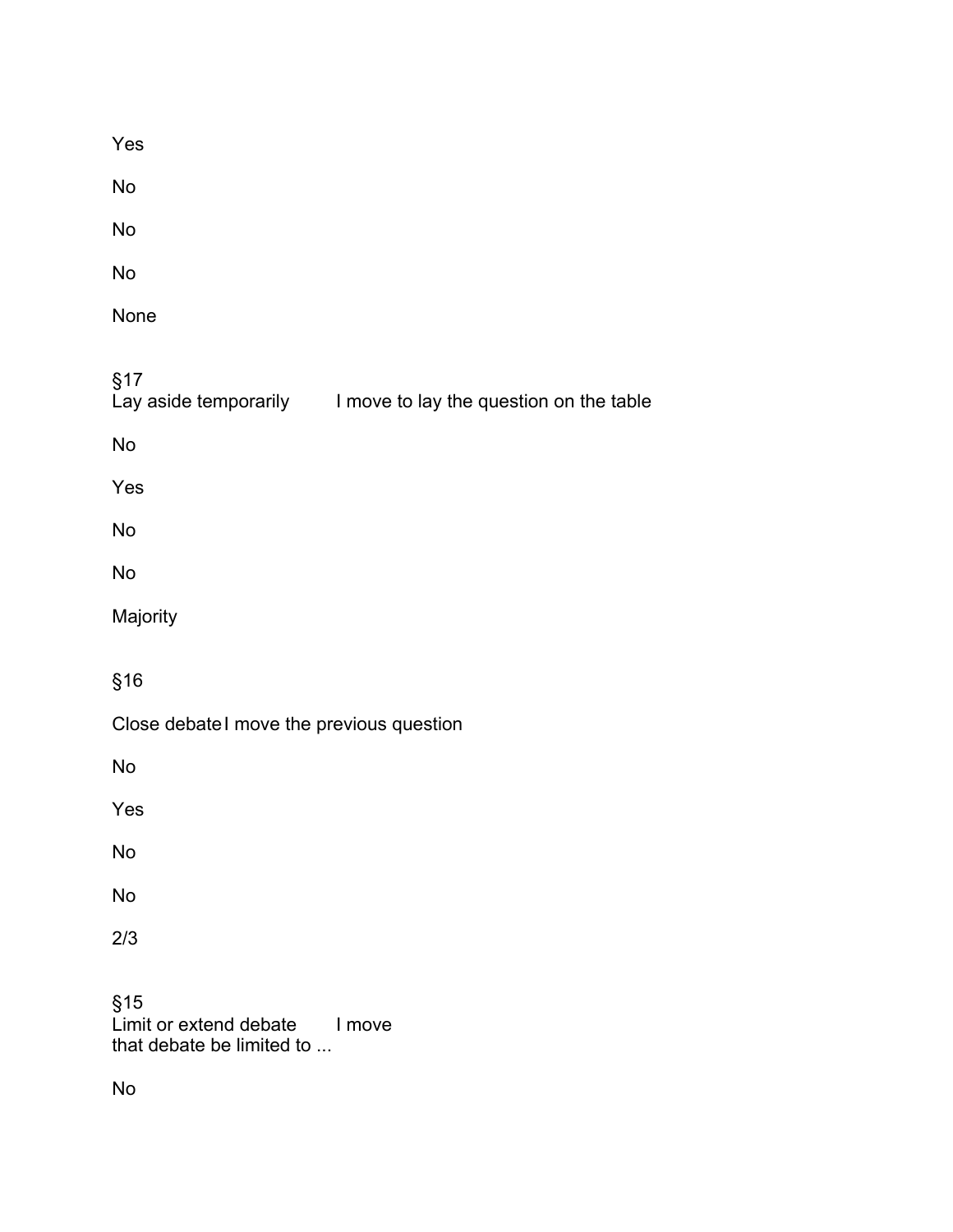Yes

No

Yes

2/3

§14

Postpone to a certain time I move to postpone the motion to ...

No

Yes

Yes

Yes

Majority

§13 Refer to committee I move to refer the motion to ...

No Yes

Yes

Yes

Majority

§12 Modify wording of motion I move to amend the motion by ...

No Yes

Yes

Yes

Majority

# §11

Kill main motion I move that the motion be postponed indefinitely

No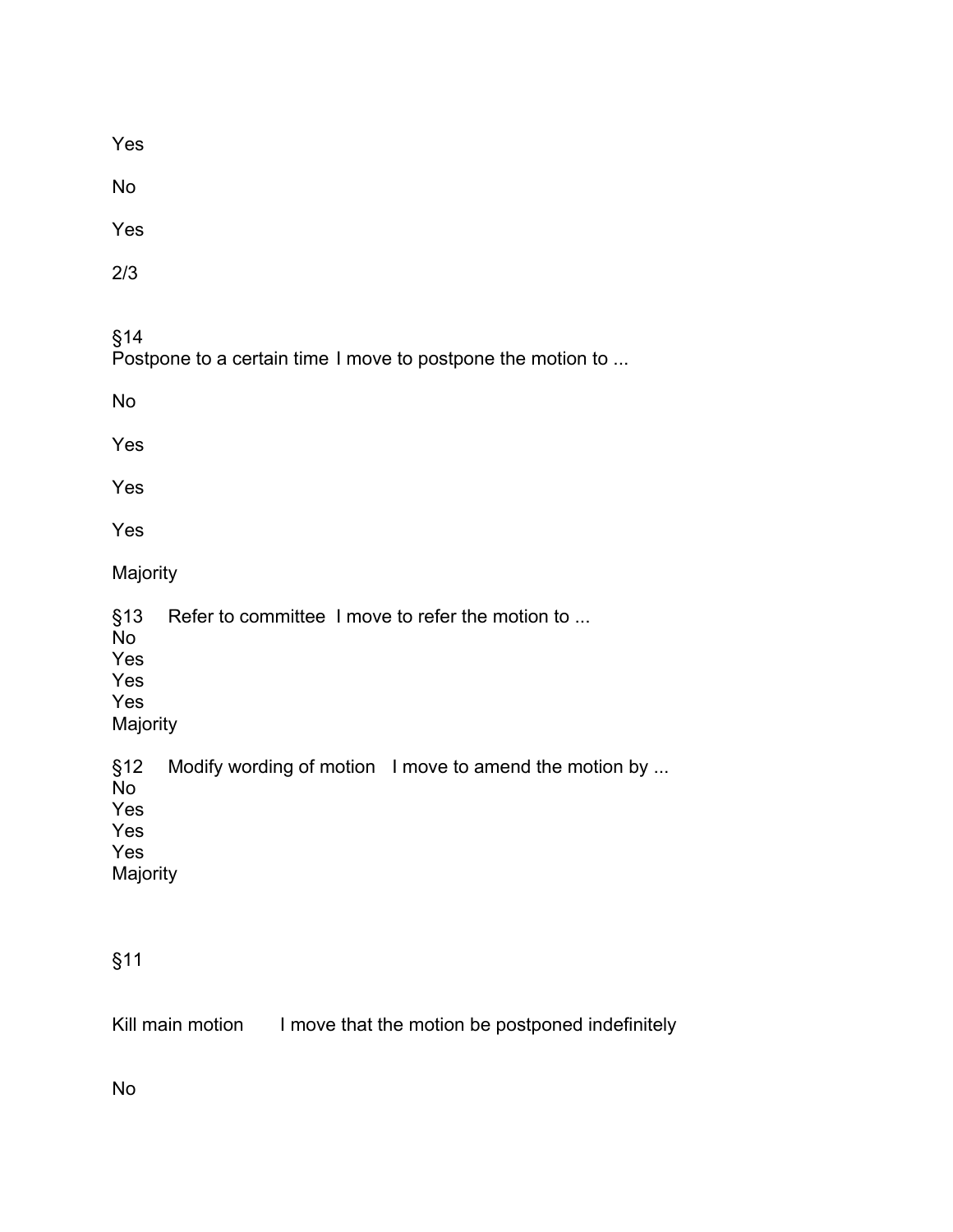Yes

Yes

No

Majority

§10 Bring business before assembly I move that [or "to"] ...

No

Yes

Yes

Yes

Majority

(a main motion)

Part 2, Incidental Motions. No order of precedence. These motions arise incidentally and are decided immediately.

| § PURPOSE: YOU SAY: INTERRUPT?<br>VOTE? |                                  |  |  |                   | 2ND? DEBATE? AMEND? |  |  |
|-----------------------------------------|----------------------------------|--|--|-------------------|---------------------|--|--|
|                                         | §23 Enforce rules Point of Order |  |  | Yes No No No None |                     |  |  |

§24

Submit matter to assembly I appeal from the decision of the chair

Yes

Yes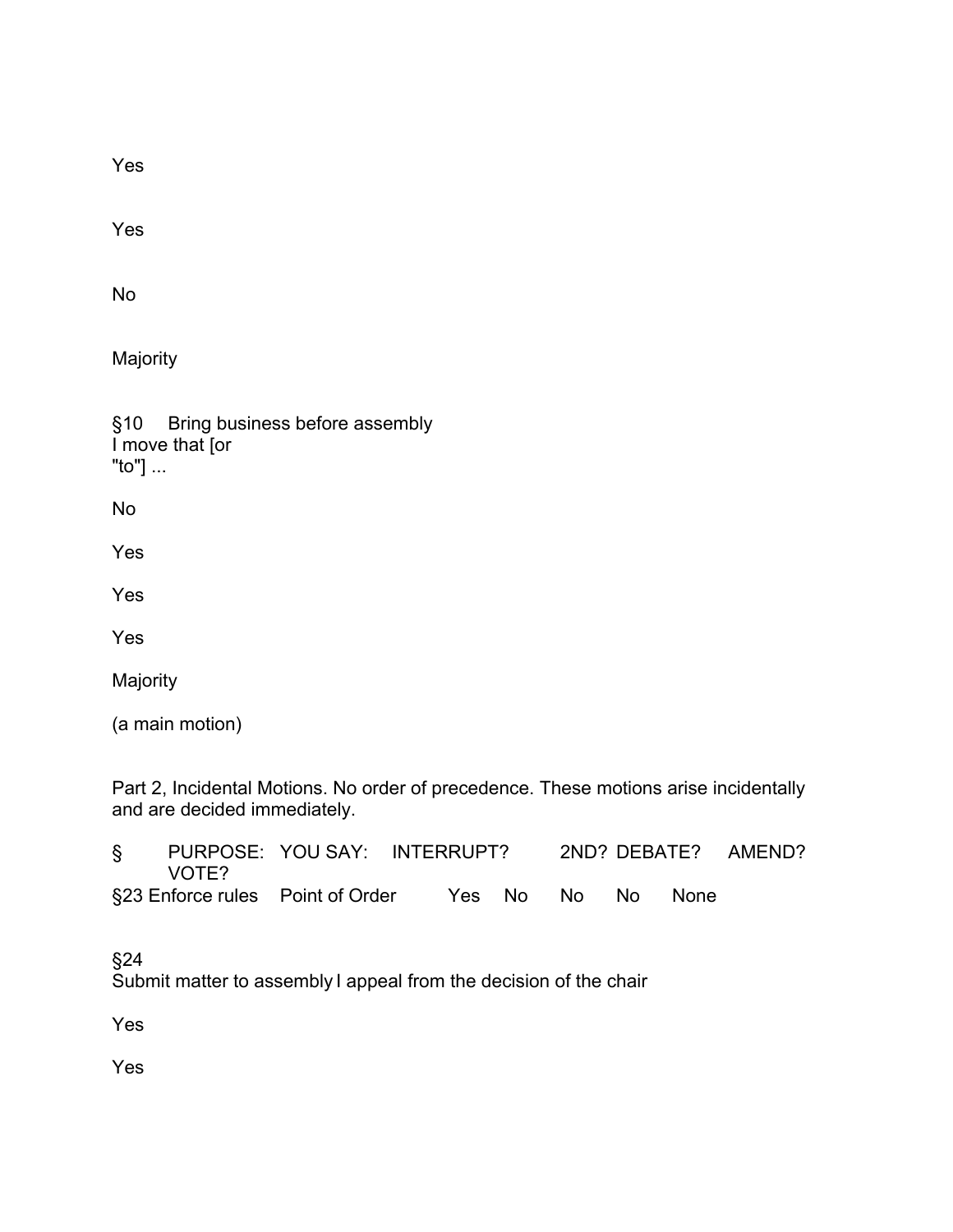| Varies                                                                                              |  |  |  |  |  |  |
|-----------------------------------------------------------------------------------------------------|--|--|--|--|--|--|
| No                                                                                                  |  |  |  |  |  |  |
| Majority                                                                                            |  |  |  |  |  |  |
| §25<br>Suspend rules<br>I move to suspend the rules<br><b>No</b><br>Yes<br>No<br><b>No</b><br>2/3   |  |  |  |  |  |  |
| §26<br>Avoid main motion altogether<br>I object to the consideration of the question                |  |  |  |  |  |  |
| Yes                                                                                                 |  |  |  |  |  |  |
| No                                                                                                  |  |  |  |  |  |  |
| No                                                                                                  |  |  |  |  |  |  |
| No                                                                                                  |  |  |  |  |  |  |
| 2/3                                                                                                 |  |  |  |  |  |  |
| §27<br>Divide motion<br>I move to divide the question<br><b>No</b><br>Yes<br>No<br>Yes<br>Majority  |  |  |  |  |  |  |
| §29<br>Demand a rising vote I move for a rising vote<br>Yes<br><b>No</b><br><b>No</b><br>No<br>None |  |  |  |  |  |  |
| §33<br>Parliamentary law question<br>Parliamentary inquiry<br>Yes<br><b>No</b><br>No                |  |  |  |  |  |  |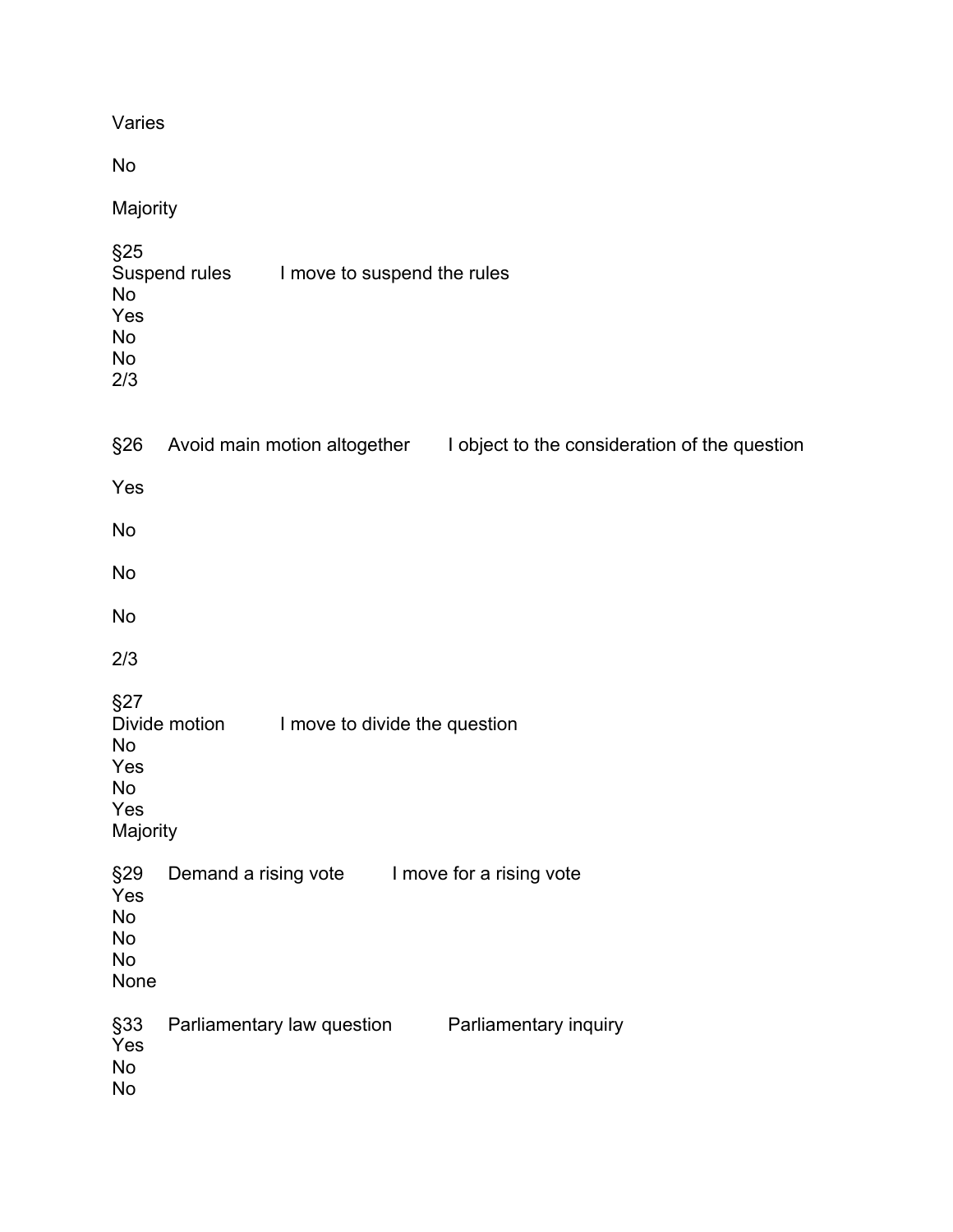No None

Request for information Point of information §33<br>Yes No No No None

Part 3, Motions That Bring a Question Again Before the Assembly. No order of precedence. Introduce only when nothing else is pending.

| S                                                             | VOTE? | PURPOSE: YOU SAY: INTERRUPT?                         | 2ND? DEBATE? | AMEND? |
|---------------------------------------------------------------|-------|------------------------------------------------------|--------------|--------|
| §34<br><b>No</b><br>Yes<br><b>No</b><br><b>No</b><br>Majority |       | Take matter from table I move to take from the table |              |        |

§35 Cancel previous action

I move to rescind

...

No

Yes

Yes

Yes 2/3 or Majority with notice

§37 Reconsider motion I move to reconsider ... No

Yes